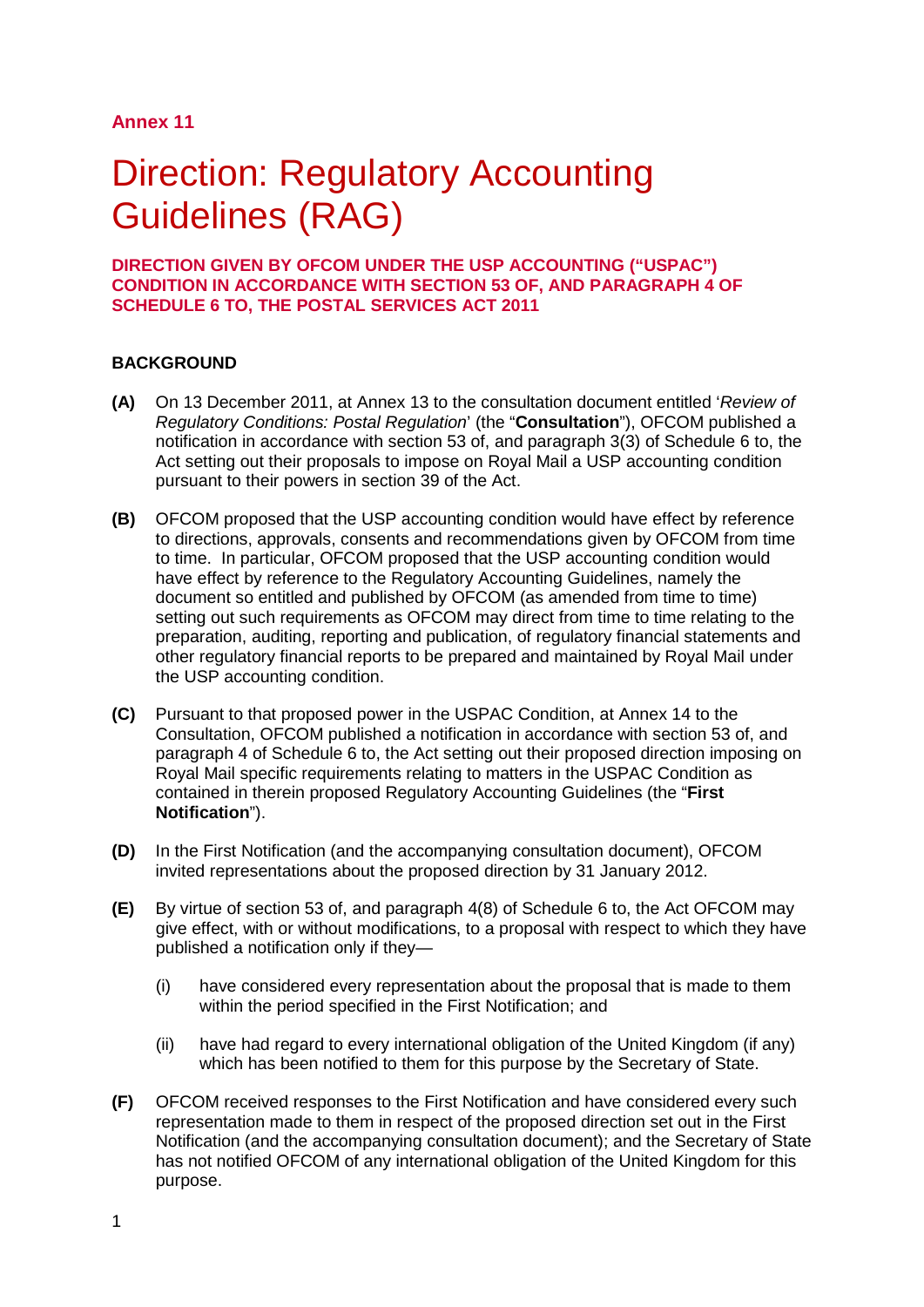### **DECISION**

**1.** OFCOM hereby direct, in accordance with section 53 of (and paragraph 4 of Schedule 6 to) the Act and pursuant to the powers in the USPAC Condition, that the USPAC Condition shall have effect by reference to Regulatory Accounting Guidelines set out in the Schedule hereto.

**2.** The effect of, and OFCOM's reasons for making, this decision are set out in the accompanying explanatory statement.

#### **OFCOM'S DUTIES AND LEGAL TESTS**

**3.** OFCOM are satisfied that this direction satisfies the test in paragraph 4(2) of Schedule 6 to the Act, namely that the direction is objectively justifiable, does not discriminate unduly against particular persons or a particular description of persons, is proportionate to what it is intended to achieve, and is transparent in relation to what it is intended to achieve. In giving this direction, OFCOM have considered and acted in accordance with their principal duty in section 29 of the Act and their general duties in section 3 of the Communications Act 2003.

#### **INTERPRETATION**

**4.** Except insofar as the context otherwise requires, words or expressions shall have the meaning assigned to them in this direction and otherwise any word or expression shall have the same meaning as it has been ascribed for the purpose of Part 3 of the Act.

- **5.** In this direction—
	- **(a)** "**Act**" means the Postal Services Act 2011 (c.5);
	- **(b)** "**Royal Mail**" means Royal Mail Group Ltd, whose registered company number in England and Wales is 04138203; and
	- **(c)** "**USPAC Condition**" means the USP accounting condition set out in the notification published at Annex 10 to the accompanying explanatory statement;
- **6.** For the purpose of interpreting this direction—
	- **(a)** headings and titles shall be disregarded;
	- **(b)** expressions cognate with those referred to in this direction shall be construed accordingly;
	- **(c)** the Interpretation Act 1978 (c. 30) shall apply as if this direction were an Act of Parliament.
- **7.** The Schedule to this direction shall form part of this direction.
- **8.** Unless otherwise is stated in that Schedule, this direction shall take effect on 1 April 2012.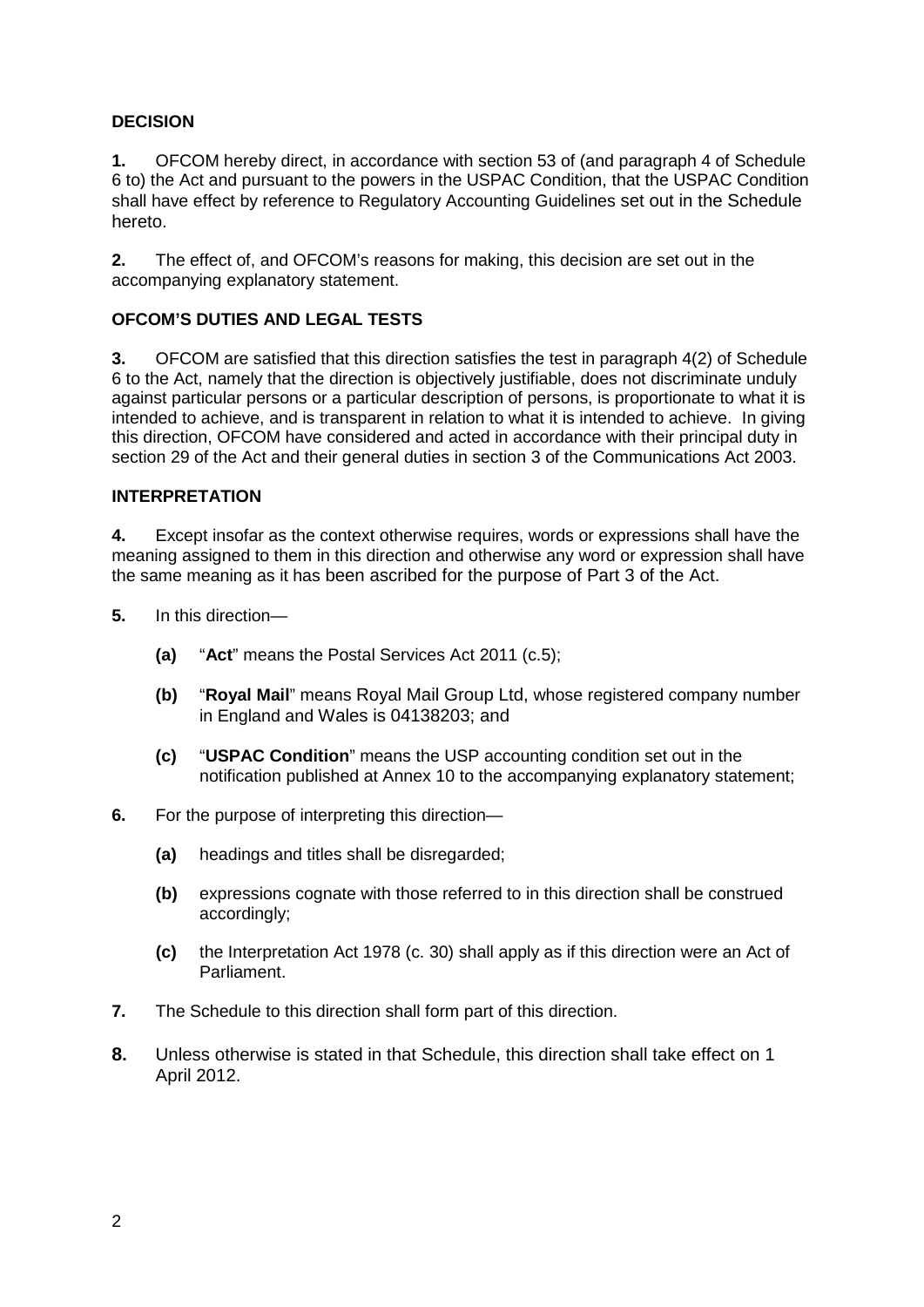Signed by Daniel Gordon

Janich Cont

### **Competition Policy Director**

A person duly authorised by OFCOM under paragraph 18 of the Schedule to the Office of Communications Act 2002

**27 March 2012**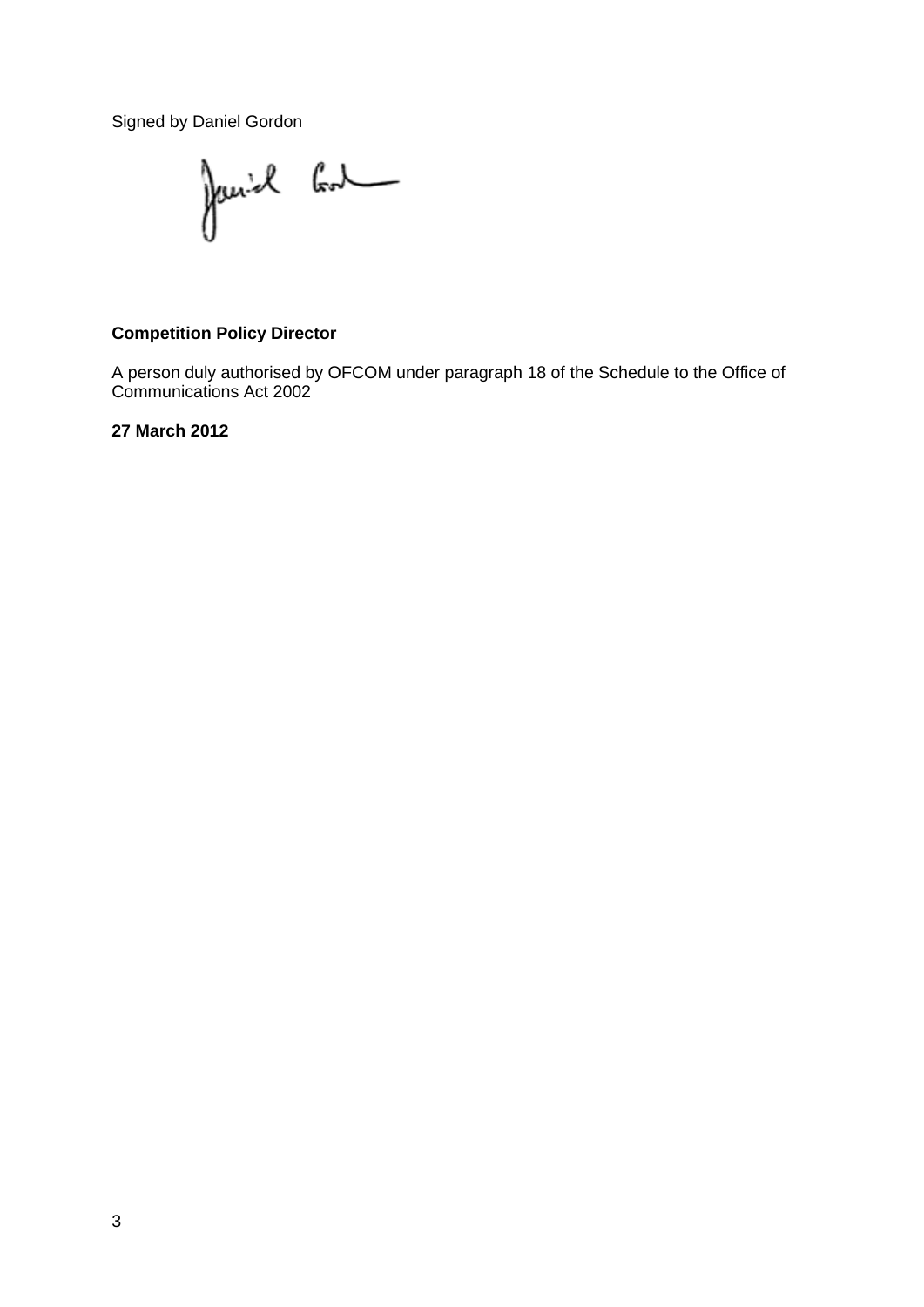#### **SCHEDULE**

#### **Direction under the USPAC Condition**

#### **Regulatory Accounting Guidelines (RAG)**

**Issue No. 1**

### **Contents**

- **Section 1 Purpose**
- **Section 2 Definitions & Interpretation**
- **Section 3 Obligations relating to the Relevant Group under USPAC 1.3**
- **Section 4 Obligations relating to the Reported Business under USPAC 1.4**
- **Section 5 Obligations relating to the separated Reported Business under USPAC 1.5**
- **Section 6 Obligations relating to the Costing Manual and the Accounting Methodology Manual under USPAC 1.6**
- **Section 7 Product Accounting Separation**
- **Section 8 Regulatory Accounting Methodology**
- **Section 9 Separation Methodology**
- **Section 10 Auditing**
- **Appendix 1 Pro-formas**
- **Appendix 2 Product Accounting Separation**
- **Appendix 3 Material change pro-forma**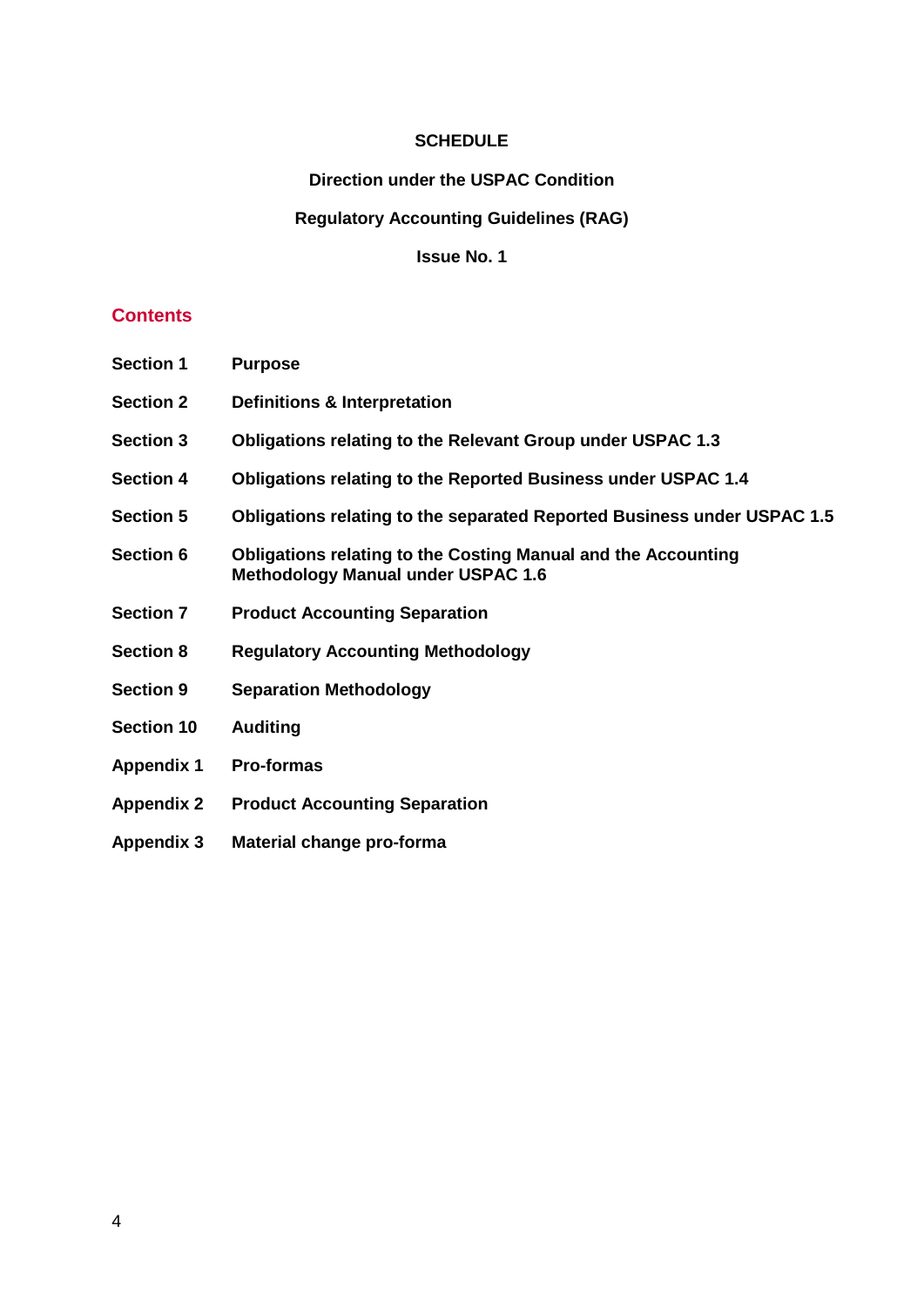### **Section 1: Purpose**

- **1.1** The USPAC Condition imposes on Royal Mail (as the universal service provider designated by OFCOM) various obligations under section 39 of the Act. Pursuant to powers in the USPAC Condition, OFCOM are empowered from time to time to give such directions as they consider appropriate in relation to Royal Mail—
	- **(a)** maintaining a separation for accounting purposes between such different matters as OFCOM may direct for such purposes as they may direct, including separation in relation to different services, facilities or products or in relation to services, facilities or products provided in different areas as well as the accounting methods to be used in maintaining the separation;
	- **(b)** complying with rules made by OFCOM in relation to those matters about the identification of costs and cost orientation, including the application of presumptions in the fixing and determination of costs and charges for any purpose as well as the publication of such accounts and other information relating to anything required to be done by OFCOM in this regard;
	- **(c)** complying with rules made by OFCOM about the use of cost accounting systems in relation to those matters, including the application of presumptions in the fixing and determination of costs and charges for any purpose as well as the publication of such accounts and other information relating to anything required to be done by OFCOM in this regard;
	- **(d)** securing that Royal Mail's compliance with those systems is audited annually by a Qualified Independent Auditor, including Royal Mail meeting the costs of the audit; and
	- **(e)** otherwise in relation to Royal Mail's obligations under the USPAC Condition.
- **1.2** Pursuant to the obligation in USPAC 1.2.3 on Royal Mail to comply with any direction given by OFCOM from time to time under it, the regulatory requirements in any direction (including in these Guidelines) are enforceable via the USPAC Condition in accordance with the relevant procedures in the Act.
- **1.3** By definition in the USPAC Condition, the "Regulatory Accounting Guidelines" means the document so entitled and published by OFCOM (as amended from time to time) setting out such requirements as OFCOM may direct from time to time relating to the preparation, auditing, reporting and publication, of regulatory financial statements and other regulatory financial reports to be prepared and maintained by Royal Mail by or under the USPAC Condition. Additionally to the general direction-making power referred to in **§1.1** above, the USPAC Condition makes express references to these Guidelines in prescribing specific requirements on Royal Mail imposed by means of a direction, such as those concerning the manner and form in which financial statements and information should be prepared and maintained, etc.
- **1.4** Accordingly, OFCOM has directed that the USPAC Condition shall have effect by reference to these Guidelines.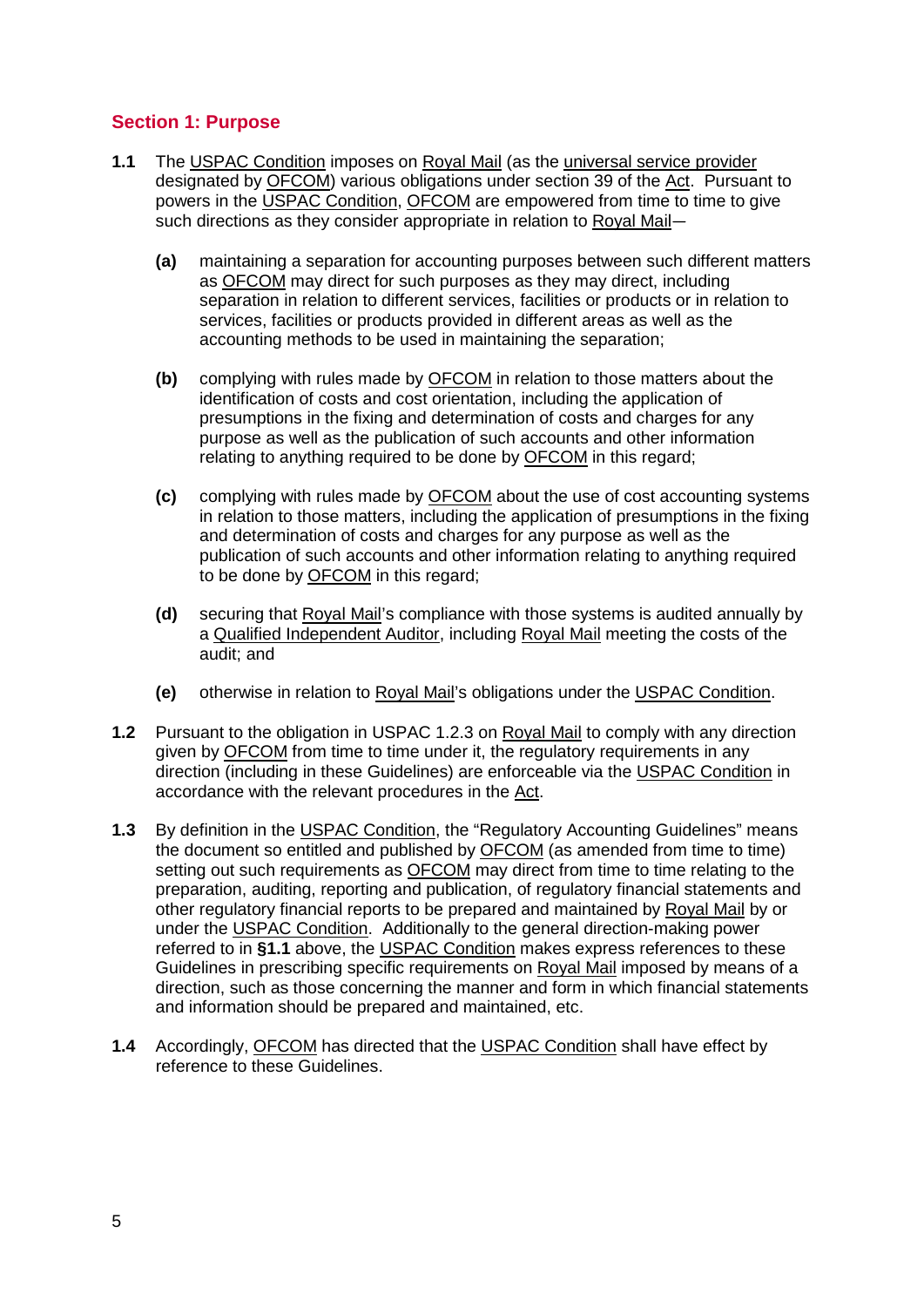### **Section 2: Definitions& Interpretation**

- **2.1** For the purpose of interpreting these Guidelines—
	- **(a)** except in so far as the context otherwise requires, words or expressions shall have the meaning assigned to them in **§2.2** and otherwise any word or expression in these Guidelines shall have the same meaning as it has been ascribed in, and for the purpose of, the USPAC Condition;
	- **(b)** headings and titles shall be disregarded;
	- **(c)** expressions cognate with those referred to in these Guidelines shall be construed accordingly;
	- **(d)** the Interpretation Act 1978 (c. 30) shall apply as if these Guidelines were an Act of Parliament;
	- **(e)** subject to **§2.1(f)**, references to "**material**", and cognate expressions, are references to the meaning of materiality as prescribed by the Guiding Principle concerning materiality in USPAC 1.7.2(h);
	- **(f)** in relation to the identification of material changes for the purpose of complying with the requirements set out in USPAC 1.6.3, materiality shall be determined as follows—
		- **(i)** for all items of the Regulatory Accounting Methodology, a change in any item (including revenues, costs, assets, liabilities, and cash flows) in any of the financial statements and/or information required by or under the USPAC Condition shall be deemed to be material if the resultant percentage difference (be it positive or negative) exceeds 5%. The resultant percentage difference shall be calculated by taking the value of the non-compliant item and subtracting from it the value of the same item if calculated under the compliant approach ("**Compliance Base Value**"), and then dividing this result by the Compliance Base Value;
		- **(ii)** for the purposes of the National Costing Methodology and the Zonal Costing Methodology only, a change in any reported item of product, SPHCC, or Activity Cost shall be deemed to be material if the resultant percentage difference (be it positive or negative) exceeds 1%, unless the change itself is smaller than £0.5 million. The resultant percentage difference shall be calculated by reference to the Compliance Base Value; and
		- **(iii)** any determination of materiality under **§2.1(f)(i) and (ii)** shall be measured by reference to the most recent quarterly or annual financial statements and/or information, as applicable.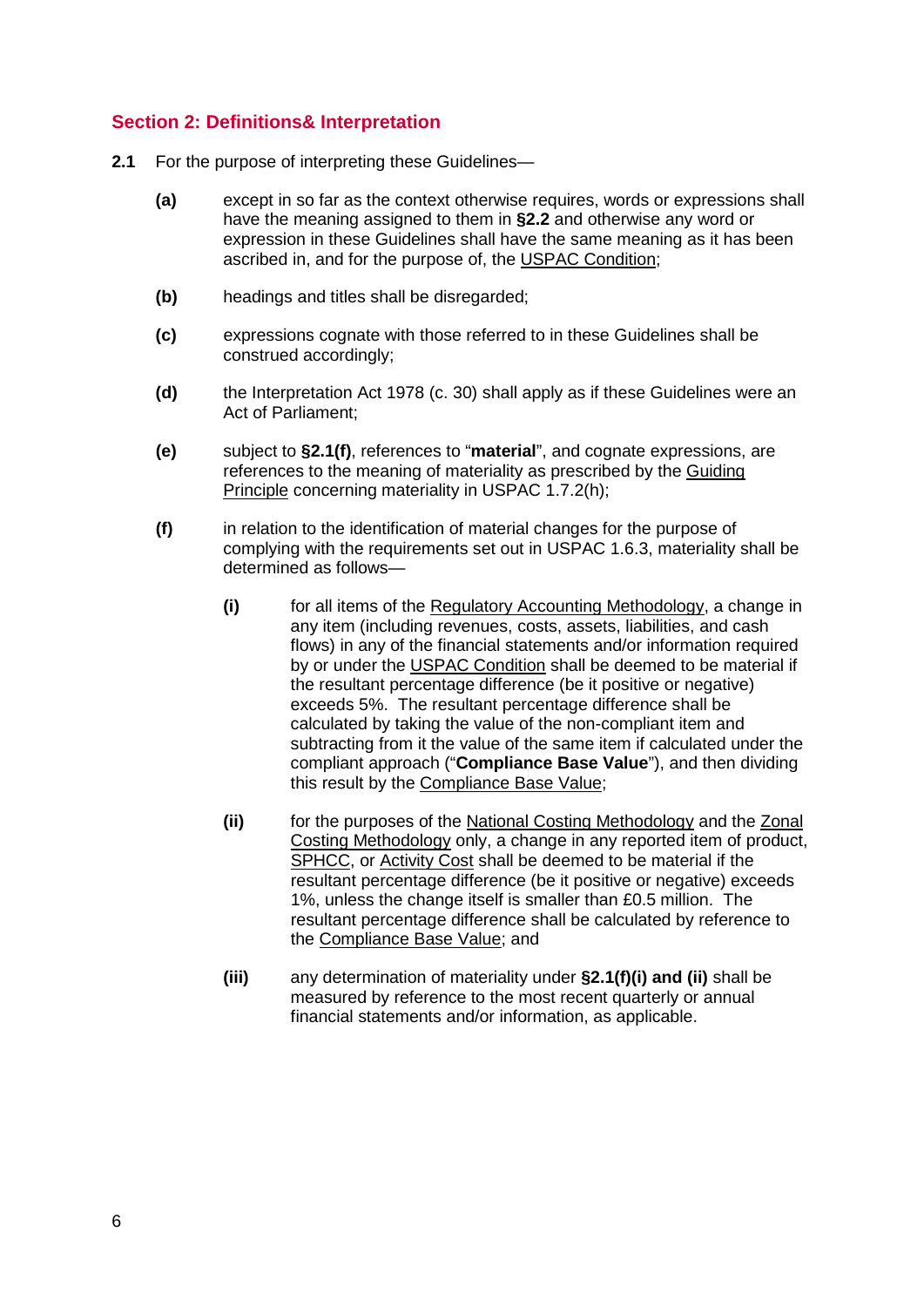**2.2** In these Guidelines, the following words or expressions shall have the meaning assigned to them below—

| <b>Word or expression</b>               | <b>Meaning</b>                                                                                                                                                                                                                                                                              |
|-----------------------------------------|---------------------------------------------------------------------------------------------------------------------------------------------------------------------------------------------------------------------------------------------------------------------------------------------|
| "Activity Based Costing"                | A costing system used to allocate the costs recorded in<br>the General Ledger, together with any sources of data<br>(where necessary), to products, through an intermediate<br>step of allocating <b>Activity Costs</b> .                                                                   |
| "ABC Model"                             | 'Activity Based Costing Model', which is the costing<br>system that Royal Mail uses to allocate the costs<br>recorded in the General Ledger, together with any<br>sources of data (where necessary), to its products,<br>through an intermediate step of allocating <b>Activity Costs</b> . |
| "Activity"/"Activities"                 | Activities, tasks or work (whether operational or non-<br>operational) which are required to be carried out in order<br>to complete a Business Process.                                                                                                                                     |
| "Activity Cost"                         | Total or unit costs attributed to an Activity.                                                                                                                                                                                                                                              |
| "Activity Drivers"                      | Numeric values which are used to assign Activity Costs<br>to SPHCCs in accordance with National Costing Rule 9<br>where they relate to the National Costing Methodology<br>or in accordance with Zonal Costing Rule 9 where they<br>relate to the Zonal Costing Methodology.                |
| "Aggregate Costs"                       | Has the meaning given to it by National Costing Rule 8<br>where it relates to the National Costing Methodology or<br>by Zonal Costing Rule 8 where it relates to the Zonal<br><b>Costing Methodology.</b>                                                                                   |
| "Attributable Non-operational<br>Costs" | Has the meaning given to it by §8.24(b).                                                                                                                                                                                                                                                    |
| "Attributable Operational<br>Costs"     | Has the meaning given to it by §8.24(a).                                                                                                                                                                                                                                                    |
| "Avoidable First Class Costs"           | Has the meaning given to it by National Costing Rule 3<br>where it relates to the National Costing Methodology or<br>by Zonal Costing Rule 8 where it relates to the Zonal<br><b>Costing Methodology.</b>                                                                                   |
| "Avoidable Second Class<br>Costs"       | Has the meaning given to it by National Costing Rule 3<br>where it relates to the National Costing Methodology or<br>by Zonal Costing Rule 3 where it relates to the Zonal<br>Costing Methodology.                                                                                          |
| "Business Process"                      | <b>Operational Business Processes and Non-operational</b><br><b>Business Processes.</b>                                                                                                                                                                                                     |
| "Class Costing"                         | The methodologies applied in the National Costing<br>Methodology and the Zonal Costing Methodology to<br>quantify the additional costs of processing certain                                                                                                                                |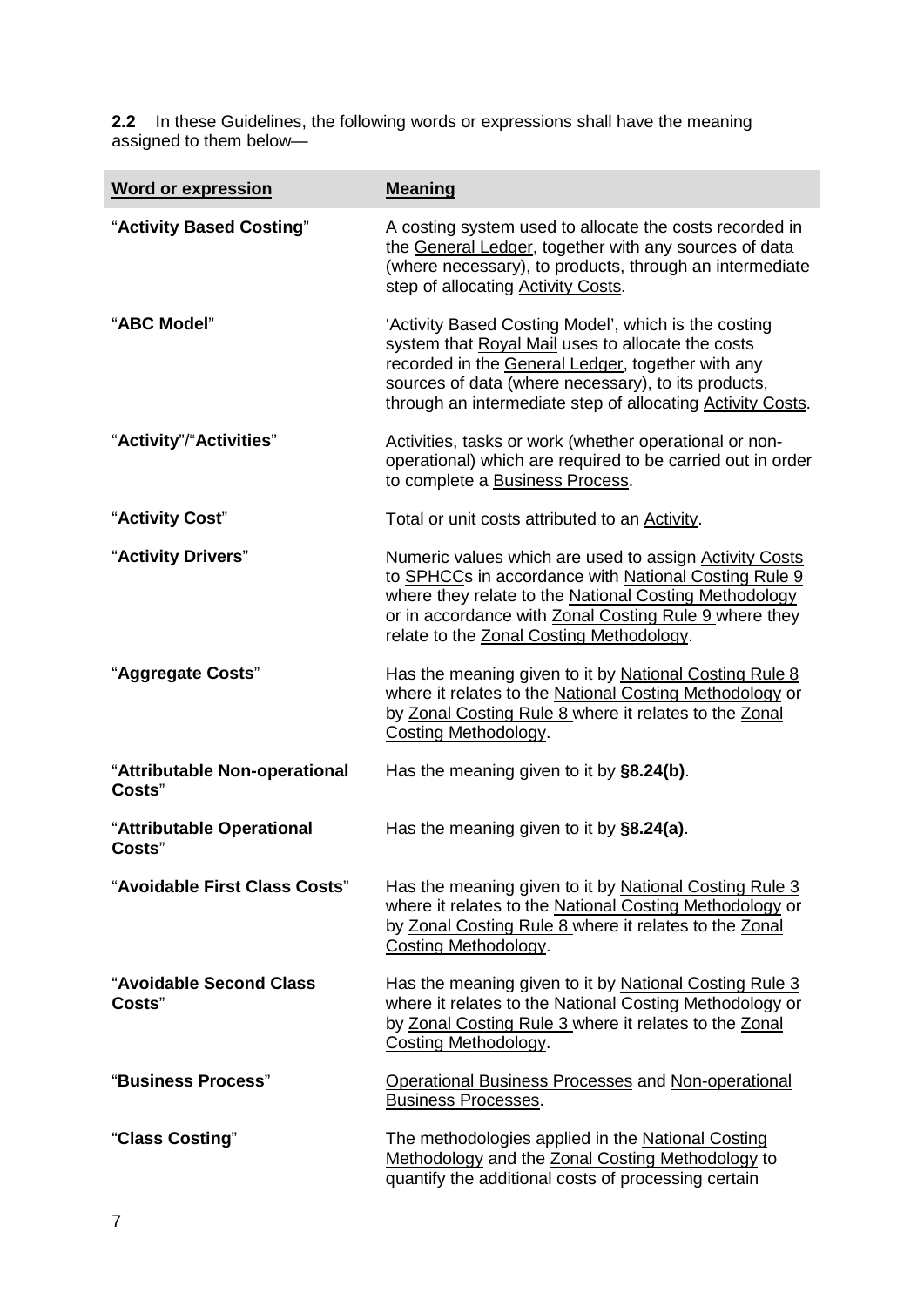|                                      | classes of mail relative to other classes of mail.                                                                                                                                                                                                                                                                                                                                                                                                                               |
|--------------------------------------|----------------------------------------------------------------------------------------------------------------------------------------------------------------------------------------------------------------------------------------------------------------------------------------------------------------------------------------------------------------------------------------------------------------------------------------------------------------------------------|
| "Compliance Base Value"              | Has the meaning given to it under $\S2.1(f)(i)$ of these<br>Guidelines.                                                                                                                                                                                                                                                                                                                                                                                                          |
| "Cost Centre"                        | The basic unit of responsibility in an organisation for<br>which costs are accumulated, such as a production or<br>service location, function, Activity or item of equipment.                                                                                                                                                                                                                                                                                                    |
| "Cost Element"                       | A cost recorded in the General Ledger, such as basic<br>pay, overtime pay and National Insurance payments.                                                                                                                                                                                                                                                                                                                                                                       |
| "Cost Type"                          | Cost figures obtained after rearranging the relevant<br>categories of costs recorded in Royal Mail's financial<br>information, including the General Ledger, including<br>aggregating or separating some of those costs.                                                                                                                                                                                                                                                         |
| "Delivery Office"                    | Part of Royal Mail's postal network (as defined by<br>section 38(3) of the Act) that is responsible for the final<br>sortation of mail items and from which outdoor delivery<br>of mail to recipients is undertaken.                                                                                                                                                                                                                                                             |
| "Downstream Services Entity"         | The one entity within the <b>Four FREs</b> which contains the<br>services (or products) as determined by Line B.                                                                                                                                                                                                                                                                                                                                                                 |
| "EBIT"                               | 'Earnings Before Interest and Tax', namely revenue less<br>all the costs of products and services provided before<br>the deduction of interest and tax, also referred to as<br>operating (loss) or profit.                                                                                                                                                                                                                                                                       |
| "End-to-end Only Products<br>Entity" | The one entity within the Four FREs which contains the<br>services (or products) as determined by Line A.                                                                                                                                                                                                                                                                                                                                                                        |
| "EPMU"                               | 'Equi-Proportional Mark-Up', which has the meaning<br>given to it in National Costing Rule 12 where it relates to<br>the National Costing Methodology or by Zonal Costing<br>Rule 12 where it relates to the Zonal Costing<br>Methodology.                                                                                                                                                                                                                                       |
| "FAC"                                | 'Fully Allocated Cost', which is a costing methodology in<br>which all costs (including Overheads) are allocated to<br>the outputs of the business.                                                                                                                                                                                                                                                                                                                              |
| "First Class"                        | A product and/or service that aims to deliver the next<br>working day (including Saturday) after collection.                                                                                                                                                                                                                                                                                                                                                                     |
| "Fixed Asset Register"               | A register or list of assets held for the purpose of<br>production of goods or rendering of services that are not<br>held for the purpose of sale in the ordinary course of<br>business. The list allows a company to keep track of<br>details of each fixed asset, ensuring control and<br>preventing misappropriation of assets. It also keeps<br>track of the correct value of assets, which allows for<br>computation of depreciation and for tax and insurance<br>purposes. |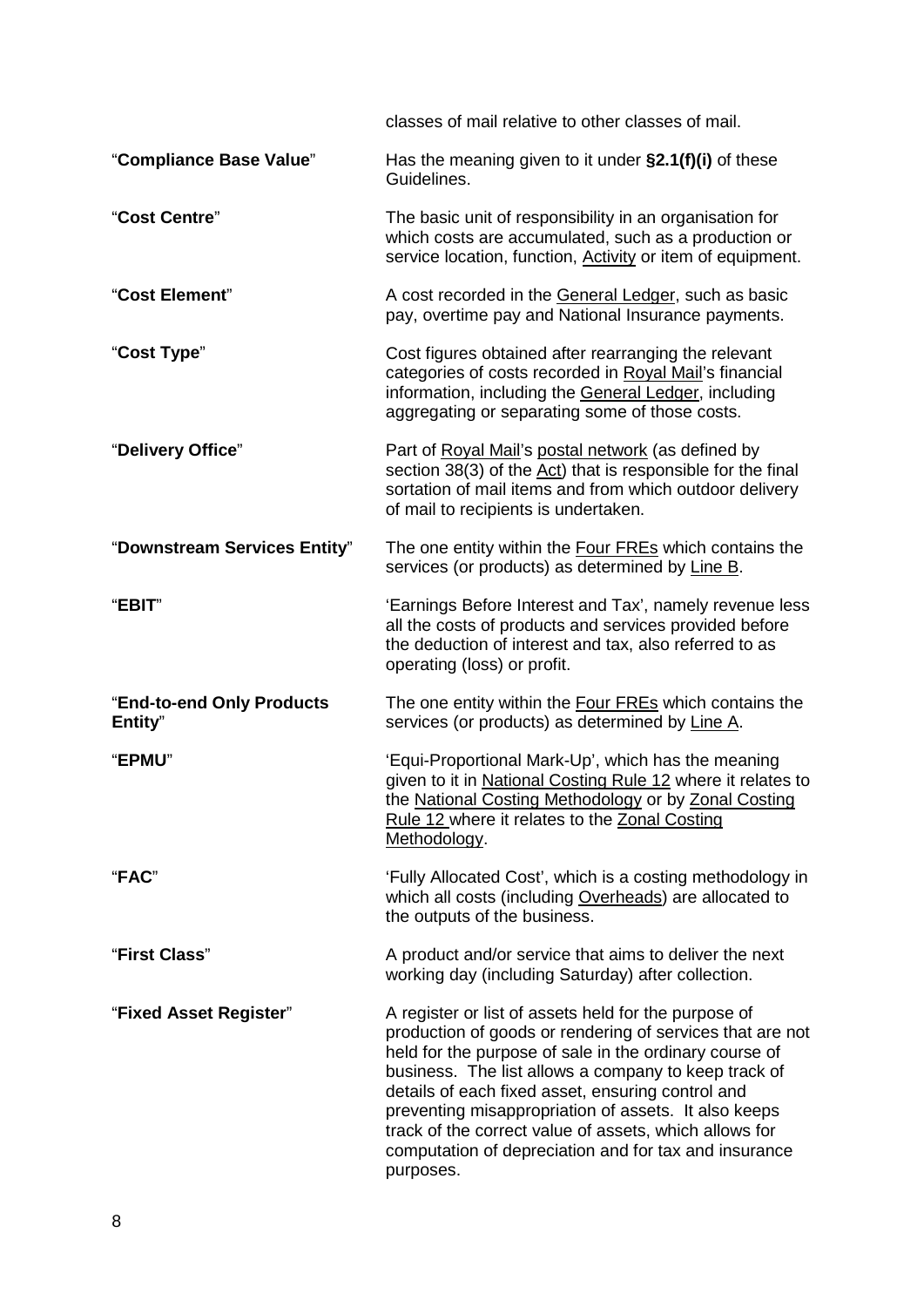| "General Ledger"                        | The accounting ledger that contains the financial<br>accounts used by Royal Mail for the application of the<br>National Costing Methodology and the Zonal Costing<br><b>Methodology for the Reported Business.</b> |
|-----------------------------------------|--------------------------------------------------------------------------------------------------------------------------------------------------------------------------------------------------------------------|
| "General Overheads"                     | Has the meaning given to it by National Costing Rule 8<br>where it relates to the National Costing Methodology or<br>by Zonal Costing Rule 8 where it relates to the Zonal<br><b>Costing Methodology.</b>          |
| "Line A"                                | Has the meaning given to it in USPAC 1.5.1 for the<br>purpose of defining the Four FREs.                                                                                                                           |
| "Line B"                                | Has the meaning given to it in USPAC 1.5.1 for the<br>purpose of defining the Four FREs.                                                                                                                           |
| "Line C"                                | Has the meaning given to it in USPAC 1.5.1 for the<br>purpose of defining the Four FREs.                                                                                                                           |
| "MCS"                                   | 'Mails Characteristics Survey', which is a survey<br>conducted by Royal Mail of the mail product types and<br>volumes within the mail traffic of the Reported Business.                                            |
| "National Costing Rule(s)"              | The requirements in these Guidelines for the purpose of<br>the National Costing Methodology.                                                                                                                       |
| "NBV"                                   | 'Net Book Value', which is the historical cost of an asset<br>less the associated accumulated depreciation.                                                                                                        |
| "Non-operational Business<br>Processes" | The following business processes of the Reported<br>Business as defined in the Costing Manual-                                                                                                                     |
|                                         | 1. commercial:                                                                                                                                                                                                     |
|                                         | 2. support;                                                                                                                                                                                                        |
|                                         | 3. wholesale; and                                                                                                                                                                                                  |
|                                         | 4. business sustaining activities.                                                                                                                                                                                 |
| "non-USO Products Entity"               | The one entity within the Four FREs which contains the<br>services (or products) as determined by Line C.                                                                                                          |
| "Operational Business<br>Processes"     | The following business processes of the Reported<br>Business as defined in the Costing Manual-                                                                                                                     |
|                                         | 1. access (collections);                                                                                                                                                                                           |
|                                         | 2. outward processing;                                                                                                                                                                                             |
|                                         | 3. network distribution;                                                                                                                                                                                           |
|                                         | 4. regional distribution centres processing;<br>5. inward processing;                                                                                                                                              |
|                                         | 6. local distribution;                                                                                                                                                                                             |
|                                         | 7. delivery - indoor;                                                                                                                                                                                              |
|                                         | 8. delivery - outdoor;                                                                                                                                                                                             |
|                                         | 9. walk bundling centre;                                                                                                                                                                                           |
|                                         | 10. perform mailroom management; and                                                                                                                                                                               |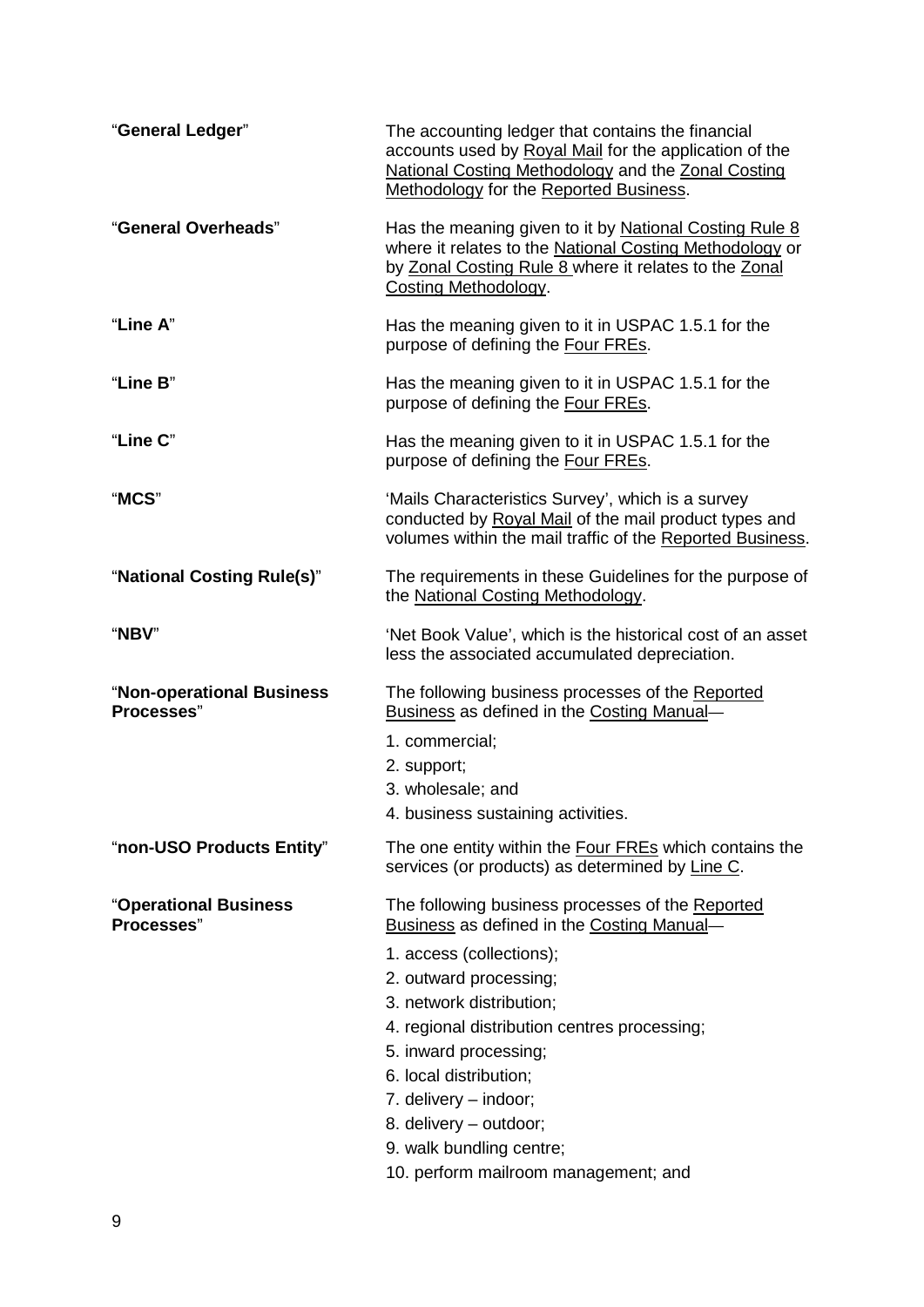|                          | 11. international mail.                                                                                                                                                                                                                                                                                                                                 |
|--------------------------|---------------------------------------------------------------------------------------------------------------------------------------------------------------------------------------------------------------------------------------------------------------------------------------------------------------------------------------------------------|
| "Other Drivers"          | Has the meaning given to it by §8.26(b), read together<br>with National Costing Rule 11 where it relates to the<br>National Costing Methodology or by §8.26(b), read<br>together with Zonal Costing Rule 11 where it relates to<br>the Zonal Costing Methodology.                                                                                       |
| "Overheads"              | Costs which are either General Overheads or Pipeline<br>Overheads have the meanings given to them by<br>National Costing Rule 8 where they relate to the<br>National Costing Methodology or by Zonal Costing Rule<br>8 where they relate to the Zonal Costing Methodology.                                                                              |
| "Pipeline"               | All the Operational Business Processes involved in<br>Royal Mail's provision of its products and/or services<br>from collection to final delivery of the products and/or<br>services.                                                                                                                                                                   |
| "Pipeline Overheads"     | Has the meaning given to it by National Costing Rule 8<br>where it relates to the National Costing Methodology or<br>by Zonal Costing Rule 8 where it relates to the Zonal<br>Costing Methodology.                                                                                                                                                      |
| " $PPI"$                 | 'Printed Postage Impressions', which is pre-printed<br>postage.                                                                                                                                                                                                                                                                                         |
| "PPIA"                   | 'Properly Prepared In Accordance with these<br>Guidelines', which is an audit opinion that provides<br>reasonable assurance that a financial statement and<br>information, taken as a whole, have been prepared, in<br>all material respects, in accordance with the detailed<br>requirements prescribed by these Guidelines.                           |
| "Proportional Factors"   | Factors representing the proportion of the total volume<br>of each <b>SPHCC</b> which uses the related <b>Activity</b> and<br>determined in accordance with the National Costing<br>Rule 10 where they relate to the National Costing<br>Methodology or in accordance with Zonal Costing Rule<br>10 where they relate to the Zonal Costing Methodology. |
| "Resource Drivers"       | Numeric values which are used to attribute Cost Types<br>to Activities and determined in accordance with National<br>Costing Rule 6 where they relate to the National Costing<br>Methodology or in accordance with Zonal Costing Rule<br>6 where they relate to the Zonal Costing Methodology.                                                          |
| "Revenue derived method" | A method of deriving the volume of a product going<br>through the Pipeline, by dividing the revenue received<br>for that product by the average unit price of that product,<br>which is estimated by sampling.                                                                                                                                          |
| "RMH Group"              | RMH plc and any of its subsidiaries or holding<br>companies, or any subsidiary of such holding<br>companies (all as defined by section 1159 of the                                                                                                                                                                                                      |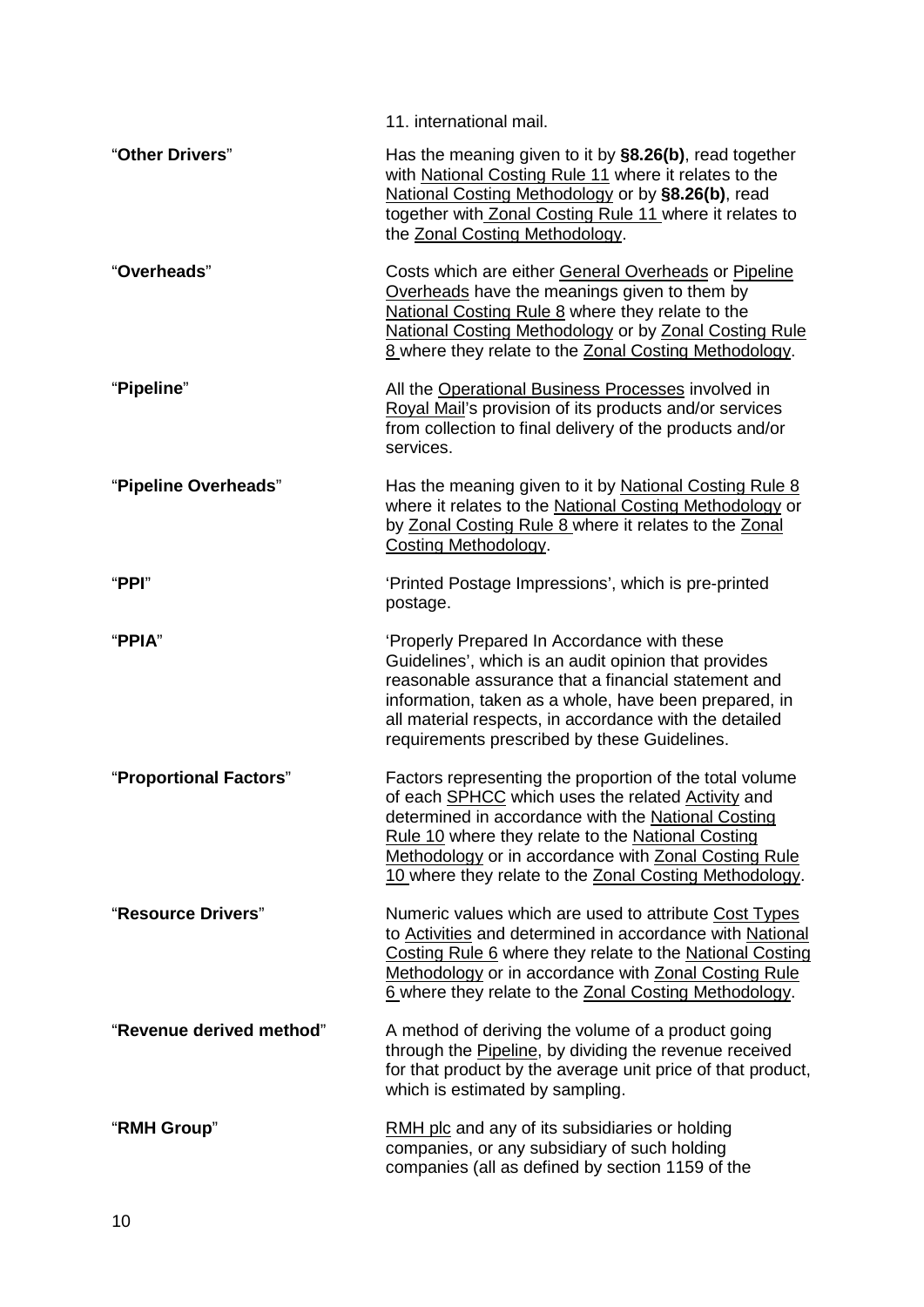|                                                | Companies Act 2006), or any group undertaking (as<br>defined by section 1161 of the Companies Act 2006).                                                                                                                                                                                                                                                                   |
|------------------------------------------------|----------------------------------------------------------------------------------------------------------------------------------------------------------------------------------------------------------------------------------------------------------------------------------------------------------------------------------------------------------------------------|
| "Second Class"                                 | A product and/or service that aims to deliver by the<br>second or third working day (including Saturday) after<br>collection.                                                                                                                                                                                                                                              |
| "SPHCC"                                        | 'Sales Product Handling Characteristic Combinations',<br>which are products and/or services sub-divided based<br>on the relevant measured characteristics as prescribed<br>by these Guidelines.                                                                                                                                                                            |
| "Third Class"                                  | A product and/or service that aims to deliver by later<br>than the third working day (including Saturday) after<br>collection.                                                                                                                                                                                                                                             |
| "Transfer Charge(s)" or<br>"Transfer Price(s)" | The charge or price that one part of a business may<br>charge to another part of the same business, for the<br>products and/or services which the former provides to<br>the latter.                                                                                                                                                                                        |
| "UKLPI"                                        | 'UK Letters & Parcels and International', which is an<br>operating unit of Royal Mail.                                                                                                                                                                                                                                                                                     |
| "USO Products Entity"                          | The one entity within the <b>Four FREs</b> which contains the<br>services (or products) as determined by Line C.                                                                                                                                                                                                                                                           |
| "USPAC Condition"                              | The USP accounting condition imposed on Royal Mail<br>as set out in the notification published by OFCOM at<br>Annex 10 to the statement entitled 'Securing the<br>Universal Postal Service' dated 27 March 2012, and as<br>modified by <b>OFCOM</b> from time to time.                                                                                                     |
| "Weighting Factors"                            | Factors representing the relative proportions of<br>resources that units of each <b>SPHCC</b> require from the<br>related <b>Activity</b> and determined in accordance with the<br>National Costing Rule 10 where they relate to the<br>National Costing Methodology or in accordance with<br>Zonal Costing Rule 10 where they relate to the Zonal<br>Costing Methodology. |
| "Weighted Volume Drivers"                      | Has the meaning given to it by National Costing Rule 10<br>where it relates to the National Costing Methodology or<br>by Zonal Costing Rule 10 where it relates to the Zonal<br><b>Costing Methodology.</b>                                                                                                                                                                |
| "Zone"                                         | A part of the United Kingdom (based on postcode<br>sectors) for which Royal Mail is using the same price for<br>products and/or services falling within the Reported<br>Business.                                                                                                                                                                                          |
| "Zonal Costing Rule(s)"                        | The requirements in these Guidelines for the purpose of<br>the Zonal Costing Methodology.                                                                                                                                                                                                                                                                                  |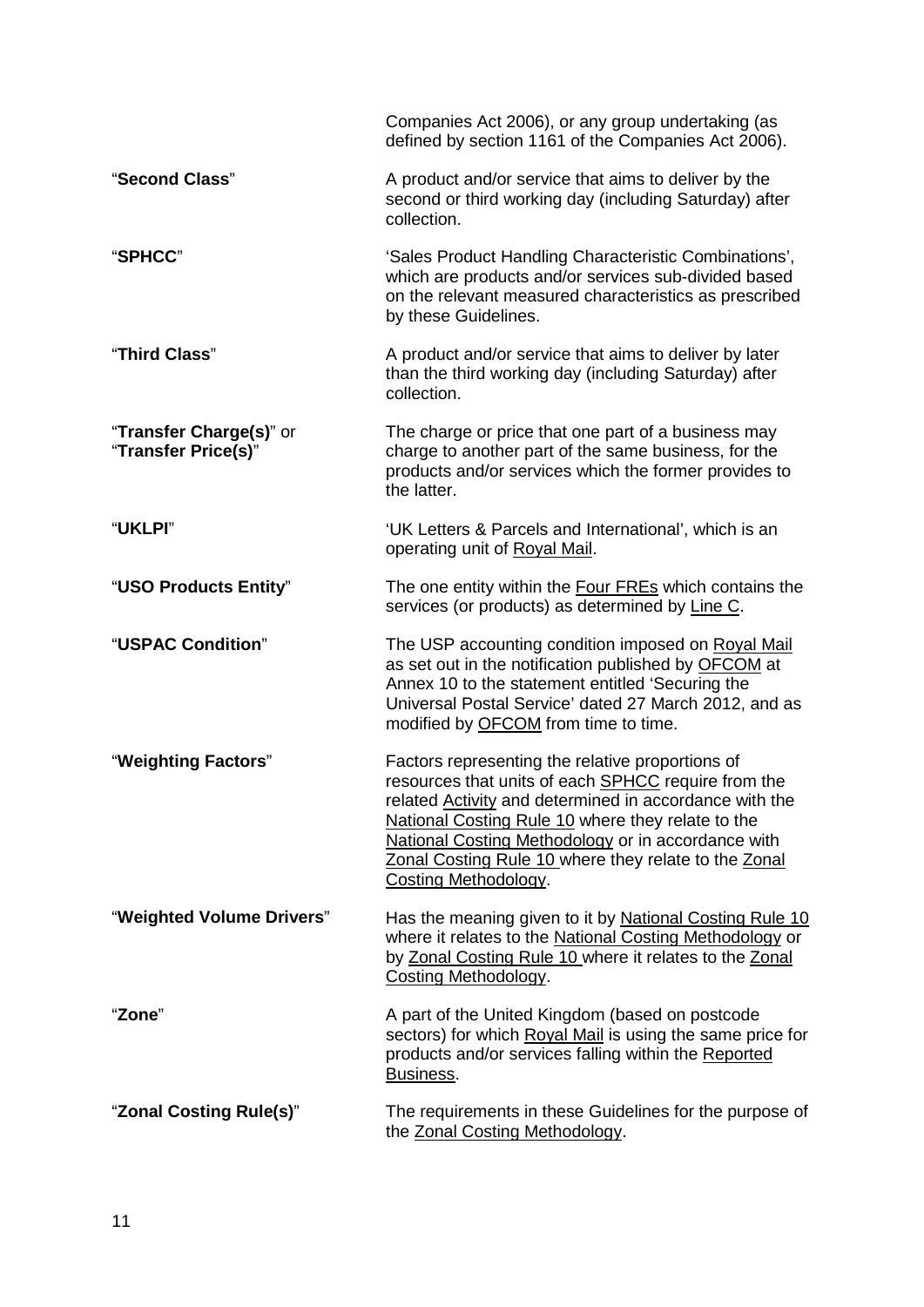### **Section 3: Obligations relating to the Relevant Group under USPAC 1.3**

**3.1** For the purpose of USPAC 1.3.2, Royal Mail must prepare the financial statements and information specified in **Column 1 of Table 1** by using the pro-forma corresponding to the statement or information as specified in **Column 2 of that Table** (including notes disclosing a breakdown and explanations of any material items).

#### **Table 1: Pro-formas for the financial statements and information for the Relevant Group**

| Column 1: Financial statement/information referred to in<br><b>USPAC 1.3.1</b> |                                                                                                                               | Column 2: Pro-forma<br>specified in Appendix 1 of<br>these Guidelines |
|--------------------------------------------------------------------------------|-------------------------------------------------------------------------------------------------------------------------------|-----------------------------------------------------------------------|
| <b>USPAC</b><br>1.3.1(a)                                                       | consolidated income statement                                                                                                 | Figure 1, Appendix 1                                                  |
| <b>USPAC</b><br>1.3.1(b)                                                       | consolidated balance sheet statement                                                                                          | Figure 2, Appendix 1                                                  |
| <b>USPAC</b><br>1.3.1(c)                                                       | consolidated cash flow statement                                                                                              | Figure 3, Appendix 1                                                  |
| <b>USPAC</b><br>1.3.1(d)                                                       | consolidated cash flow projection statement                                                                                   | Not applicable                                                        |
| <b>USPAC</b><br>1.3.1(e)                                                       | <b>Strategic Business Plan</b>                                                                                                | Not applicable                                                        |
| <b>USPAC</b><br>1.3.1(f)                                                       | Reconciliation of consolidated income,<br>balance sheet and cash flow statements with<br>the consolidated accounts of RMH plc | Figures 1, 2 and 3,<br><b>Appendix 1</b>                              |
| <b>USPAC</b><br>1.3.1(g)                                                       | <b>Annual Budget</b>                                                                                                          | Not applicable                                                        |

**3.2** For the purpose of USPAC 1.3.3, Royal Mail must prepare each of the financial statements and information specified in **Column 1 of Table 2** in accordance with the additional requirements corresponding to the statement or information as prescribed by **Column 2 of that Table**.

#### **Table 2: Additional requirements for the financial statements and information for the Relevant Group**

|                          | Column 1: Financial statement/information<br>referred to in USPAC 1.3.1 | Column 2: Additional requirements in<br>these Guidelines |
|--------------------------|-------------------------------------------------------------------------|----------------------------------------------------------|
| <b>USPAC</b><br>1.3.1(a) | consolidated income statement                                           | Not applicable                                           |
| <b>USPAC</b><br>1.3.1(b) | consolidated balance sheet<br>statement                                 | Not applicable                                           |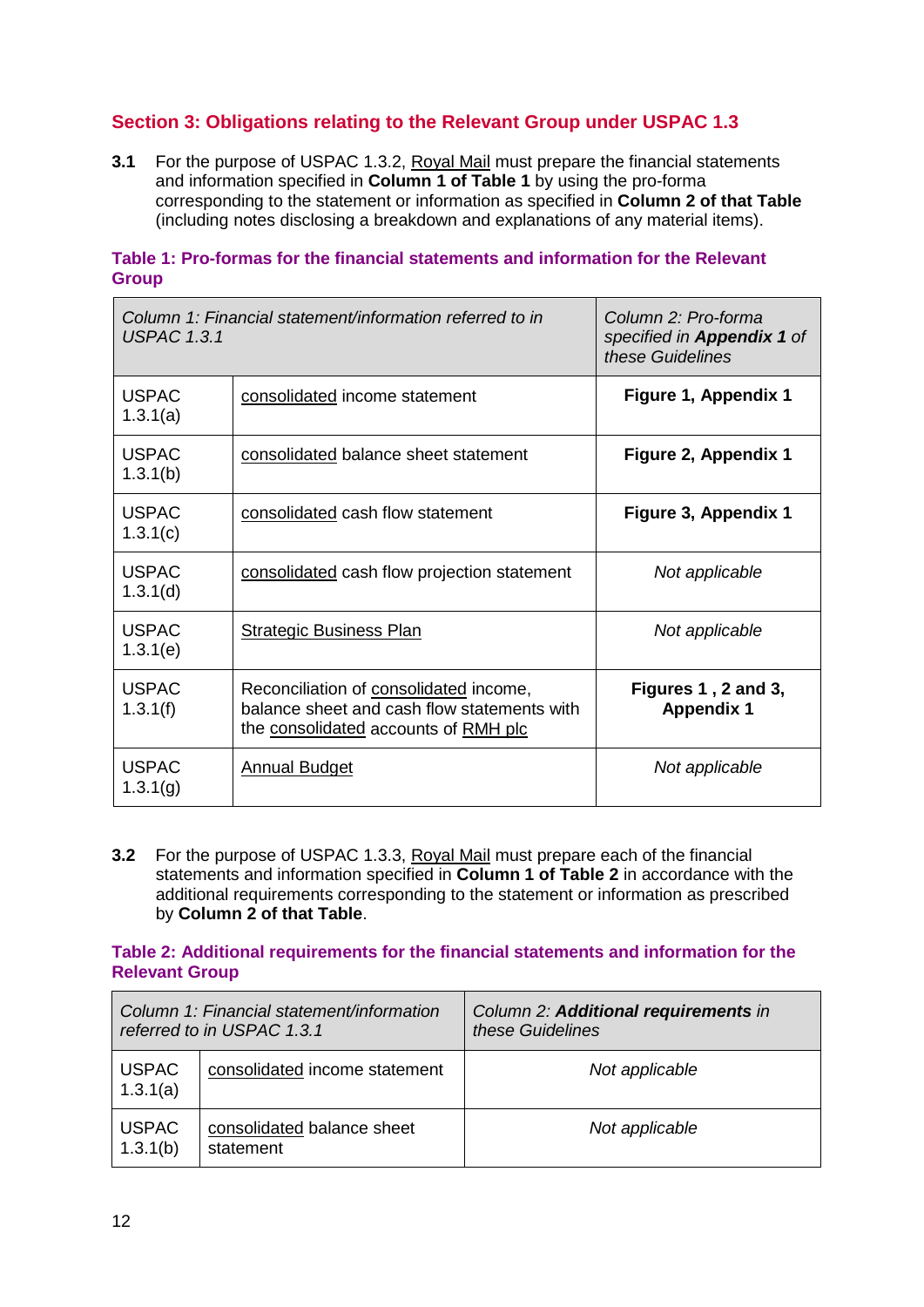| <b>USPAC</b><br>1.3.1(c) | consolidated cash flow<br>statement            | Not applicable                                                                                                                                                                                                                                                                                                                                                                                                                            |
|--------------------------|------------------------------------------------|-------------------------------------------------------------------------------------------------------------------------------------------------------------------------------------------------------------------------------------------------------------------------------------------------------------------------------------------------------------------------------------------------------------------------------------------|
| <b>USPAC</b><br>1.3.1(d) | consolidated cash flow<br>projection statement | The consolidated cash flow projection<br>statement shall include the following-                                                                                                                                                                                                                                                                                                                                                           |
|                          |                                                | (a) figures projected for the Financial<br>Quarter for which the statement must be<br>prepared together with the five Financial<br>Quarters that follow that Financial Quarter<br>showing the cash flows and the cash<br>position for the Relevant Group in the<br>following three scenarios: (1) the 'best case'<br>scenario; (2) the 'most likely' scenario; and<br>(3) the 'worst case' scenario.                                      |
|                          |                                                | (b) an explanation of the key assumptions<br>underpinning the scenarios referred to in (a)<br>above;                                                                                                                                                                                                                                                                                                                                      |
|                          |                                                | (c) if Royal Mail changes its projections from<br>one Financial Quarter to another, a<br>reconciliation of the new projections to the<br>previous projections, together with an<br>explanation of the material changes;                                                                                                                                                                                                                   |
|                          |                                                | (d) figures showing the actual cash position<br>of the Relevant Group at the beginning of<br>the Financial Quarter in question, including a<br>breakdown of material balances and<br>movements in those balances since the<br>beginning of the preceding <b>Financial</b><br>Quarter, together with an explanation of<br>those material movements and differences<br>with the projections for that preceding<br><b>Financial Quarter;</b> |
|                          |                                                | (e) Royal Mail's assessment of the financial<br>sustainability of the Relevant Group,<br>including its identification of key risks that<br>may affect that sustainability;                                                                                                                                                                                                                                                                |
|                          |                                                | (f) a statement of financing facilities<br>available to the Relevant Group as at the<br>beginning of the Financial Quarter in<br>question, together with information on the<br>extent to which these facilities have been<br>utilised;                                                                                                                                                                                                    |
|                          |                                                | (j) the cash flows referred to in $(a)$ above<br>shall include at least the following-                                                                                                                                                                                                                                                                                                                                                    |
|                          |                                                | (1) 'EBITDA', namely revenue less all the<br>costs of products and services provided<br>before interest, tax, depreciation and<br>amortisation;                                                                                                                                                                                                                                                                                           |
|                          |                                                | (2) pension costs;                                                                                                                                                                                                                                                                                                                                                                                                                        |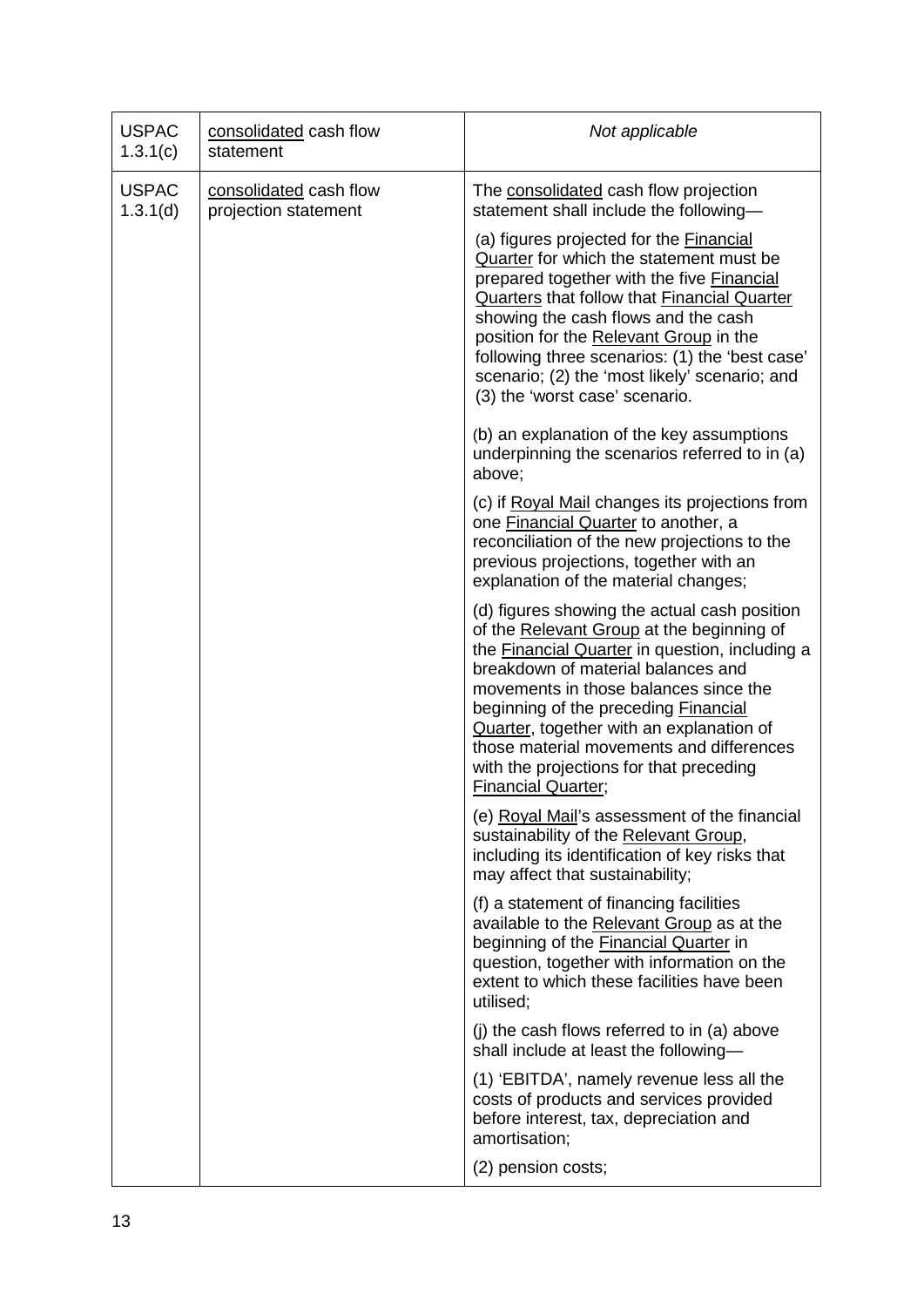|                          |                                                                                                                                     | (3) working capital;                                                                                                                                                                                                                                                                                           |
|--------------------------|-------------------------------------------------------------------------------------------------------------------------------------|----------------------------------------------------------------------------------------------------------------------------------------------------------------------------------------------------------------------------------------------------------------------------------------------------------------|
|                          |                                                                                                                                     | (4) dividends;                                                                                                                                                                                                                                                                                                 |
|                          |                                                                                                                                     | (5) investments;                                                                                                                                                                                                                                                                                               |
|                          |                                                                                                                                     | (6) capital expenditure and proceeds from<br>disposals;                                                                                                                                                                                                                                                        |
|                          |                                                                                                                                     | (7) exceptional items, including redundancy,<br>restructuring costs and Royal Mail's<br>"Colleague share" share scheme; and                                                                                                                                                                                    |
|                          |                                                                                                                                     | (k) if there are material presentational or<br>methodological changes in the cash flow<br>projections between the <b>Financial Quarter</b> in<br>question and the preceding Financial<br><b>Quarter, Royal Mail must restate the</b><br>information relating to the latter together with<br>explanatory notes. |
|                          |                                                                                                                                     | This additional requirement shall apply for<br>the second Financial Quarter of the first<br><b>Financial Year and subsequent Financial</b><br>Quarters.                                                                                                                                                        |
| <b>USPAC</b><br>1.3.1(e) | <b>Strategic Business Plan</b>                                                                                                      | If there are material presentational or<br>methodological changes in the Strategic<br><b>Business Plan between the Financial Year in</b><br>question and the preceding Financial Year,<br>Royal Mail must restate the information<br>relating to the latter together with<br>explanatory notes.                |
|                          |                                                                                                                                     | This additional requirement shall apply for<br>the second and subsequent Financial Years.                                                                                                                                                                                                                      |
| <b>USPAC</b><br>1.3.1(f) | Reconciliation of consolidated<br>income, balance sheet and cash<br>flow statements with the<br>consolidated accounts of RMH<br>plc | Not applicable                                                                                                                                                                                                                                                                                                 |
| <b>USPAC</b><br>1.3.1(g) | <b>Annual Budget</b>                                                                                                                | Not applicable                                                                                                                                                                                                                                                                                                 |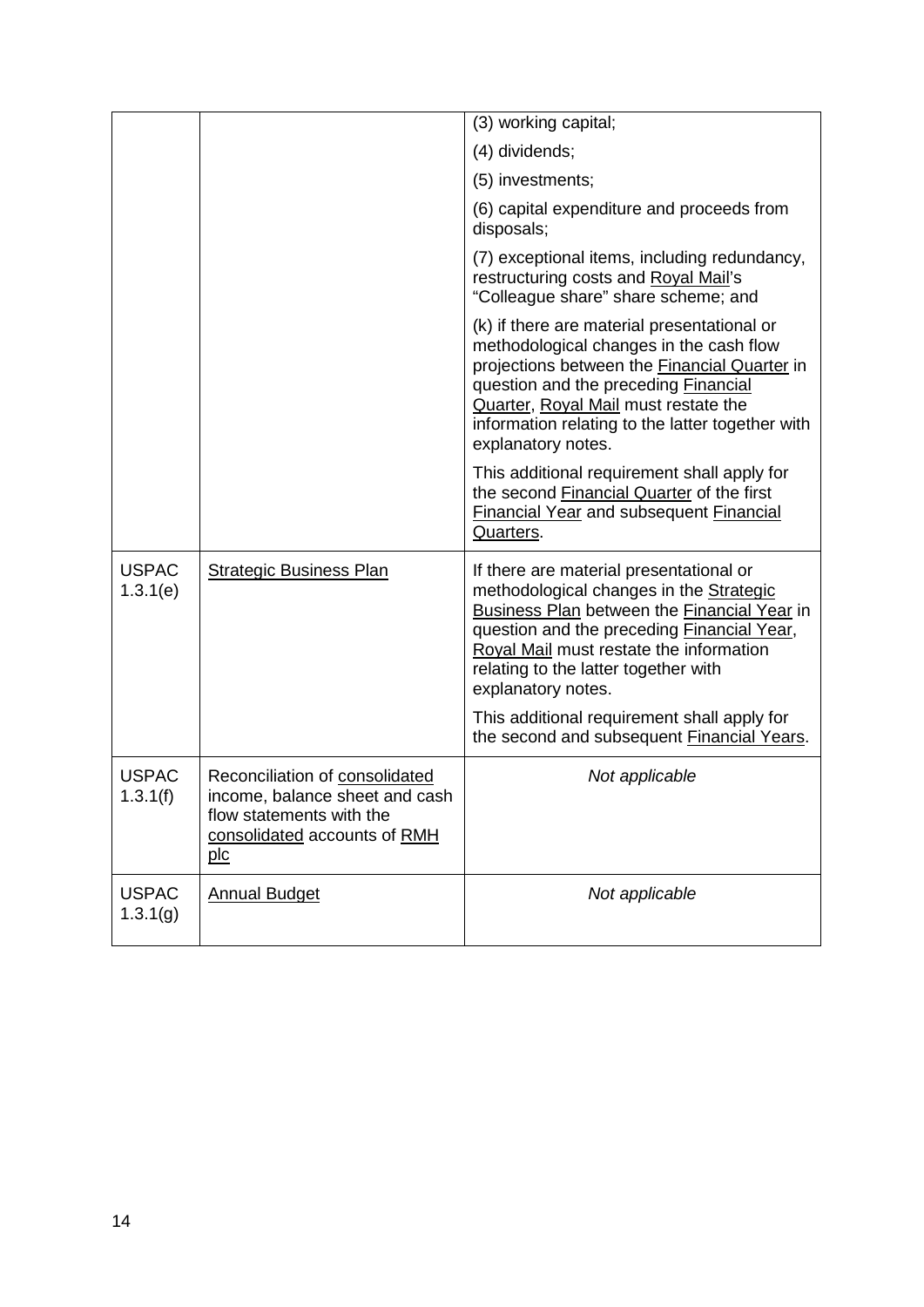### **Section 4: Obligations relating to the Reported Business under USPAC 1.4**

**4.1** For the purpose of USPAC 1.4.2, Royal Mail must prepare the financial statements and information specified in **Column 1 of Table 3** by using the pro-forma corresponding to the statement or information as specified in **Column 2 of that Table** (including notes disclosing a breakdown and explanations of any material items).

#### **Table 3: Pro-formas for the financial statements and information for the Reported Business**

| Column 1: Financial statement/information referred to in<br><b>USPAC 1.4.1</b> |                                                                                | Column 2: Pro-forma<br>specified in <b>Appendix 1</b> of<br>these Guidelines |
|--------------------------------------------------------------------------------|--------------------------------------------------------------------------------|------------------------------------------------------------------------------|
| <b>USPAC</b><br>1.4.1(a)                                                       | Annual income statement                                                        | Figure 4, Appendix 1                                                         |
| <b>USPAC</b><br>1.4.1(b)                                                       | Quarterly income statement                                                     | Figure 5, Appendix 1                                                         |
| <b>USPAC</b><br>1.4.1(c)                                                       | Annual reconciliation of statements/information<br>specified in USPAC 1.4.1(c) | Not applicable                                                               |
| <b>USPAC</b><br>1.4.1(d)                                                       | Annual reconciliation of statements/information<br>specified in USPAC 1.4.1(d) | Figure 9, Appendix 1                                                         |
| <b>USPAC</b><br>1.4.1(e)                                                       | Annual capital employed statement                                              | Figure 10, Appendix 1                                                        |
| <b>USPAC</b><br>1.4.1(f)                                                       | Annual reconciliation of statements/information<br>specified in USPAC 1.4.1(f) | Figure 11, Appendix 1                                                        |
| <b>USPAC</b><br>1.4.1(g)                                                       | Annual cash flow statement                                                     | Figure 12, Appendix 1                                                        |
| <b>USPAC</b><br>1.4.1(h)                                                       | Annual reconciliation of statements/information<br>specified in USPAC 1.4.1(h) | Figure 13, Appendix 1                                                        |
| <b>USPAC</b><br>1.4.1(i)                                                       | Annual product profitability statement                                         | Figure 14, Appendix 1                                                        |
| <b>USPAC</b><br>1.4.1(j)                                                       | Quarterly product profitability statement                                      | Figure 14, Appendix 1                                                        |
| <b>USPAC</b><br>1.4.1(k)                                                       | Monthly revenue, cost and volume information<br>statement                      | Figure 15, Appendix 1                                                        |

**4.2** For the purpose of USPAC 1.4.3, Royal Mail must prepare the financial statements and information specified in **Column 1 of Table 4** in accordance with the additional requirements corresponding to the statement or information as prescribed by **Column 2 of that Table**.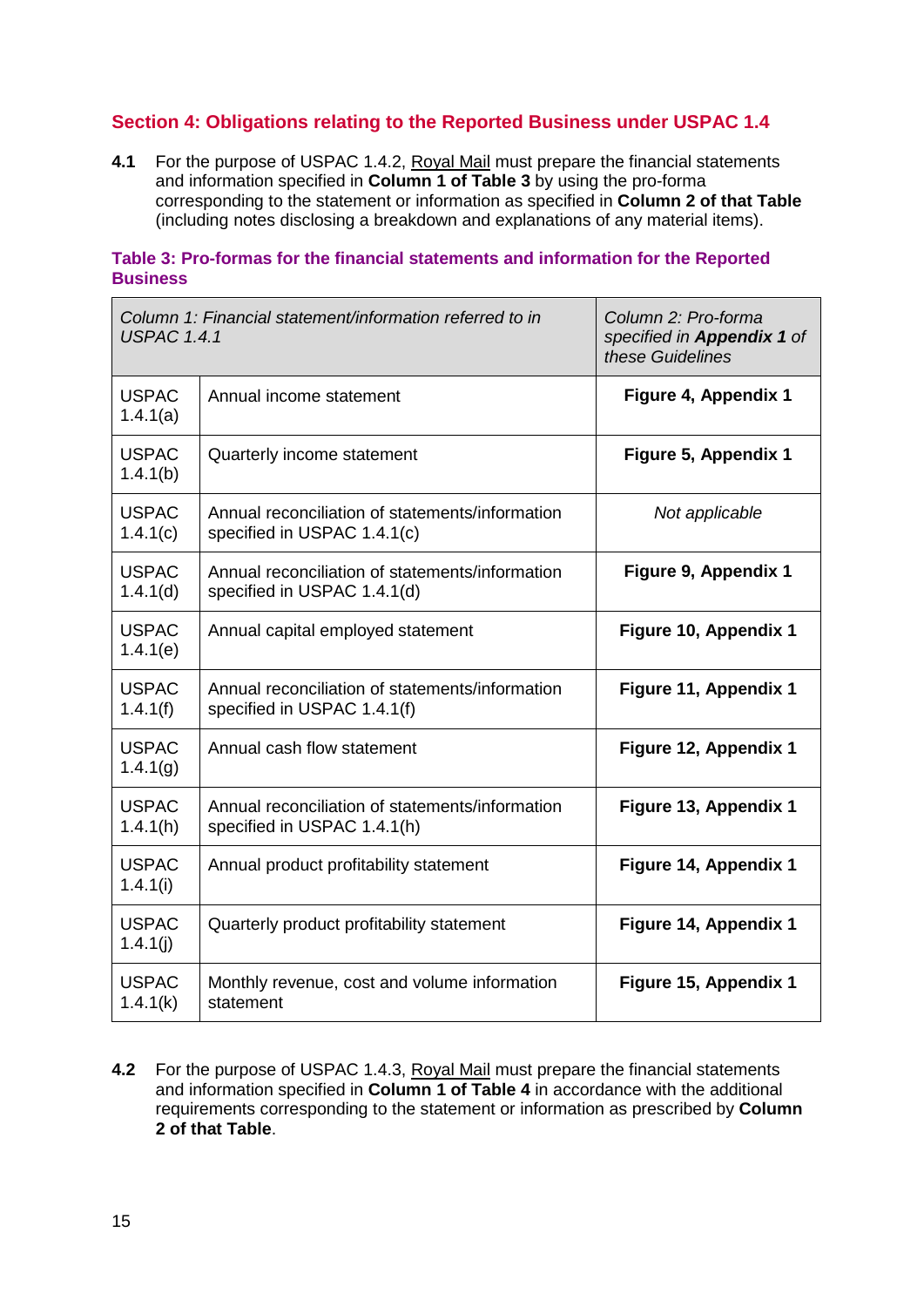#### **Table 4: Additional requirements for the financial statements and information for the separated Reported Business**

| Column 1: Financial statement/information<br>referred to in USPAC 1.4.1 |                                                                                     | Column 2: Additional requirements in<br>these Guidelines                                                                                                                                                                                                                                                                                                                                                                                                              |
|-------------------------------------------------------------------------|-------------------------------------------------------------------------------------|-----------------------------------------------------------------------------------------------------------------------------------------------------------------------------------------------------------------------------------------------------------------------------------------------------------------------------------------------------------------------------------------------------------------------------------------------------------------------|
| <b>USPAC</b><br>1.4.1(a)<br>and $(b)$                                   | Annual income statement and<br>quarterly income statement                           | The rules in Section 8 of the Guidelines<br>concerning annual and quarterly income<br>statements shall apply.                                                                                                                                                                                                                                                                                                                                                         |
|                                                                         |                                                                                     | The annual income statement shall include<br>a statement of Transfer Charges setting out<br>each material <b>Transfer Charge</b> separately<br>as shown in Figure 4 of Appendix 1 of<br>these Guidelines.                                                                                                                                                                                                                                                             |
|                                                                         |                                                                                     | The quarterly income statement shall<br>include a statement of Transfer Charges<br>setting out each material Transfer Charge<br>separately as shown in Figure 5 of<br>Appendix 1 of these Guidelines.                                                                                                                                                                                                                                                                 |
| <b>USPAC</b><br>1.4.1(c)                                                | Annual reconciliation of<br>statements/information specified<br>in USPAC $1.4.1(c)$ | The rules in Section 8 of the Guidelines<br>concerning annual & quarterly income<br>statements shall apply.                                                                                                                                                                                                                                                                                                                                                           |
|                                                                         |                                                                                     | The annual reconciliation shall set out each<br>of the quarterly financial statements and<br>information to be prepared for USPAC<br>1.4.1(b) and then reconcile the combined<br>total of these four statements with the<br>financial statement and information to be<br>prepared for USPAC 1.4.1(a). Where there<br>are any reconciling differences, Royal Mail<br>must provide accompanying notes and<br>explanations to describe these reconciling<br>differences. |
| <b>USPAC</b><br>1.4.1(d)                                                | Annual reconciliation of<br>statements/information specified<br>in USPAC 1.4.1(d)   | The rules in Section 8 of the Guidelines<br>concerning annual and quarterly income<br>statements shall apply.                                                                                                                                                                                                                                                                                                                                                         |
|                                                                         |                                                                                     | The annual reconciliation shall be reconciled<br>giving appropriate detail and explanation of<br>any reconciling items. Each reconciliation<br>shall include the following two steps as<br>shown in Figure 9 of Appendix 1 of these<br>Guidelines-                                                                                                                                                                                                                    |
|                                                                         |                                                                                     | (a) a reconciliation between the Reported<br>Business and UKLPI; and                                                                                                                                                                                                                                                                                                                                                                                                  |
|                                                                         |                                                                                     | (b) a reconciliation between UKLPI and the<br>Relevant Group.                                                                                                                                                                                                                                                                                                                                                                                                         |
|                                                                         |                                                                                     | In addition, Royal Mail must provide in the<br>accompanying notes the detail of the<br>material reconciling differences in the annual                                                                                                                                                                                                                                                                                                                                 |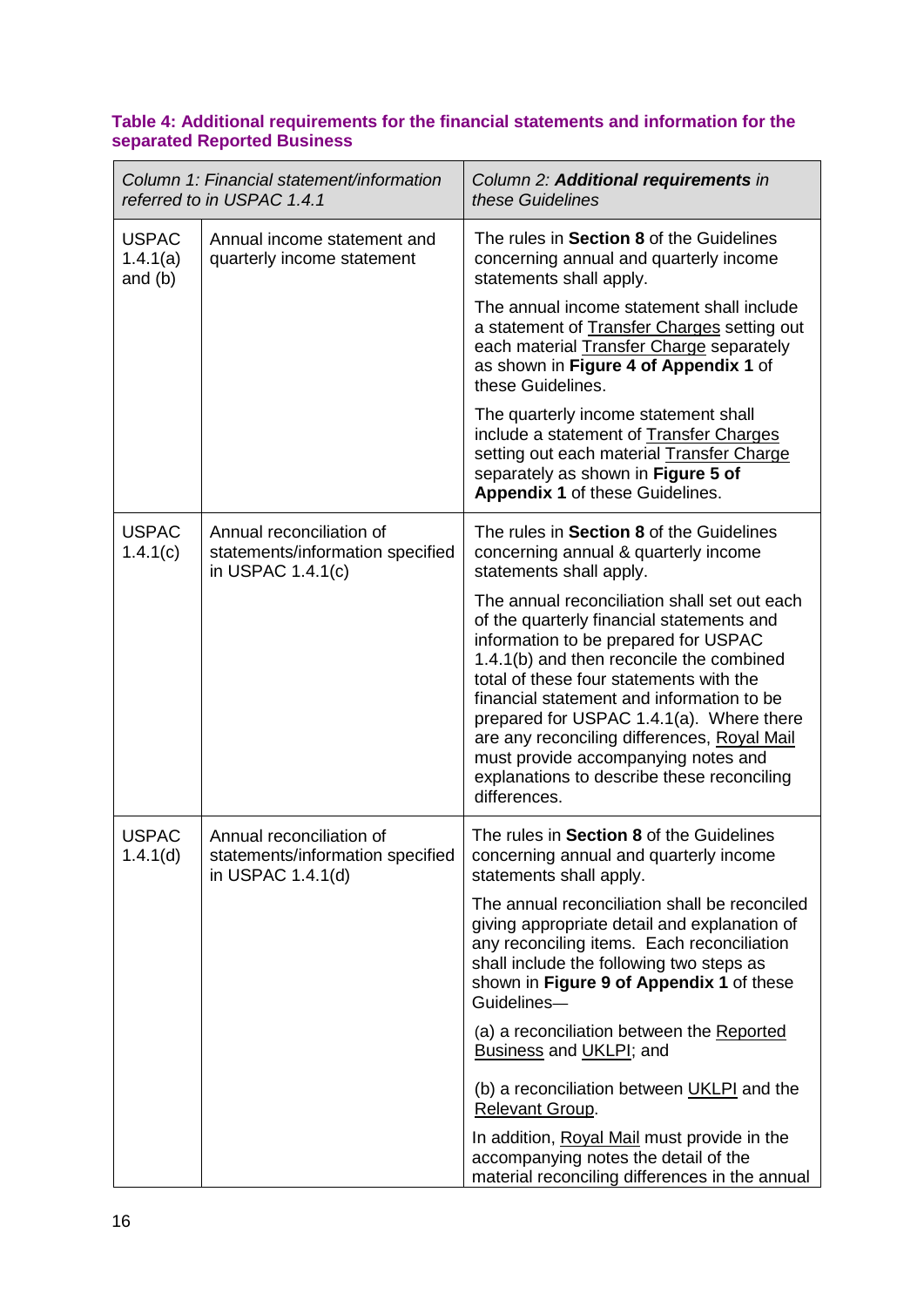|                          |                                                                                   | reconciliation.                                                                                                                                                                                                                                     |
|--------------------------|-----------------------------------------------------------------------------------|-----------------------------------------------------------------------------------------------------------------------------------------------------------------------------------------------------------------------------------------------------|
| <b>USPAC</b><br>1.4.1(e) | Annual capital employed<br>statement                                              | The rules in Section 8 of the Guidelines<br>concerning annual capital employed<br>statement shall apply.                                                                                                                                            |
|                          |                                                                                   | A breakdown of the total fixed asset NBV<br>allocated to the Reported Business as a<br>whole, by main asset classes.                                                                                                                                |
|                          |                                                                                   | In addition, Royal Mail must provide in the<br>accompanying notes the detail of long term<br>debt and financing costs at the level of detail<br>as described in the statutory accounts of the<br>Royal Mail.                                        |
| <b>USPAC</b><br>1.4.1(f) | Annual reconciliation of<br>statements/information specified<br>in USPAC 1.4.1(f) | The annual reconciliation shall be reconciled<br>giving appropriate detail and explanation of<br>any reconciling items. Each reconciliation<br>shall include the following two steps as<br>shown in Figure 11 of Appendix 1 of these<br>Guidelines- |
|                          |                                                                                   | (a) a reconciliation between the Reported<br>Business and UKLPI; and                                                                                                                                                                                |
|                          |                                                                                   | (b) a reconciliation between UKLPI and the<br>Relevant Group.                                                                                                                                                                                       |
|                          |                                                                                   | In addition, Royal Mail must provide in the<br>accompanying notes the detail of the<br>material reconciling differences in the annual<br>reconciliation.                                                                                            |
| <b>USPAC</b><br>1.4.1(g) | Annual cash flow statement                                                        | The rules in <b>Section 8</b> of the Guidelines<br>concerning annual cash flow statement shall<br>apply.                                                                                                                                            |
| <b>USPAC</b><br>1.4.1(h) | Annual reconciliation of<br>statements/information specified<br>in USPAC 1.4.1(h) | The annual reconciliation shall be reconciled<br>giving appropriate detail and explanation of<br>any reconciling items. Each reconciliation<br>shall include the following two steps as<br>shown in Figure 13 of Appendix 1 of these<br>Guidelines- |
|                          |                                                                                   | (a) a reconciliation between the Reported<br><b>Business and UKLPI; and</b>                                                                                                                                                                         |
|                          |                                                                                   | (b) a reconciliation between UKLPI and the<br>Relevant Group.                                                                                                                                                                                       |
|                          |                                                                                   | In addition, Royal Mail must provide in the<br>accompanying notes the detail of the<br>material reconciling differences in the annual<br>reconciliation.                                                                                            |
| <b>USPAC</b>             | Annual product profitability                                                      | Royal Mail must prepare and maintain                                                                                                                                                                                                                |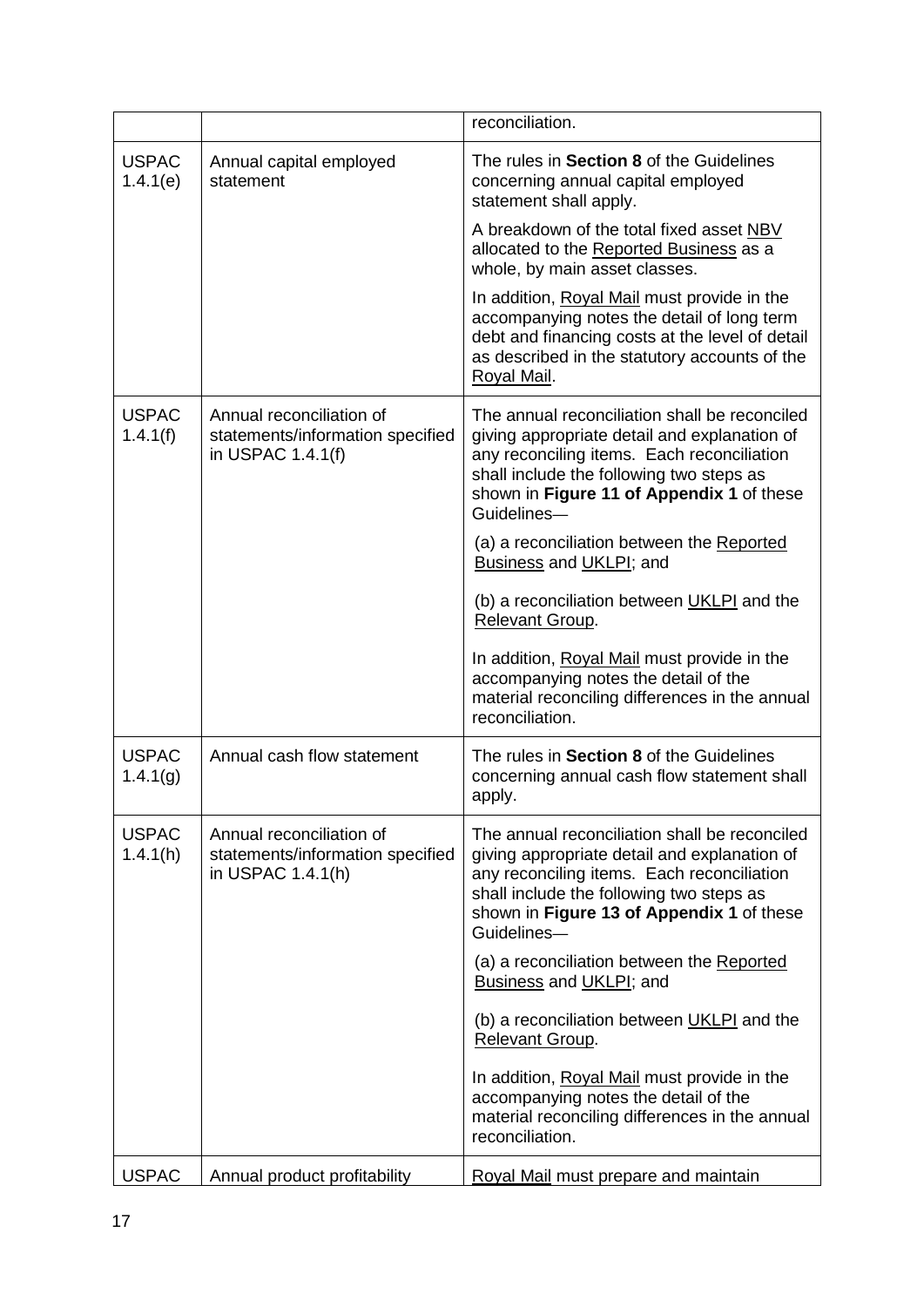| 1.4.1(i)                 | statement                                                 | separate annual product profitability<br>statements for each of the products specified<br>in Column 2 of Table 5 as corresponding to<br>the scope specified in Column 3 of that<br>Table.                                            |
|--------------------------|-----------------------------------------------------------|--------------------------------------------------------------------------------------------------------------------------------------------------------------------------------------------------------------------------------------|
|                          |                                                           | Each of these statements shall only include<br>the costs covered in the National Costing<br>Methodology.                                                                                                                             |
| <b>USPAC</b><br>1.4.1(j) | Quarterly product profitability<br>statement              | Royal Mail must prepare and maintain<br>separate quarterly product profitability<br>statements for each of the products specified<br>in Column 2 of Table 5 as corresponding to<br>the scope specified in Column 3 of that<br>Table. |
|                          |                                                           | Each of these statements shall only include<br>the costs covered in the National Costing<br>Methodology.                                                                                                                             |
| <b>USPAC</b><br>1.4.1(k) | Monthly revenue, volume and<br>cost information statement | Not applicable                                                                                                                                                                                                                       |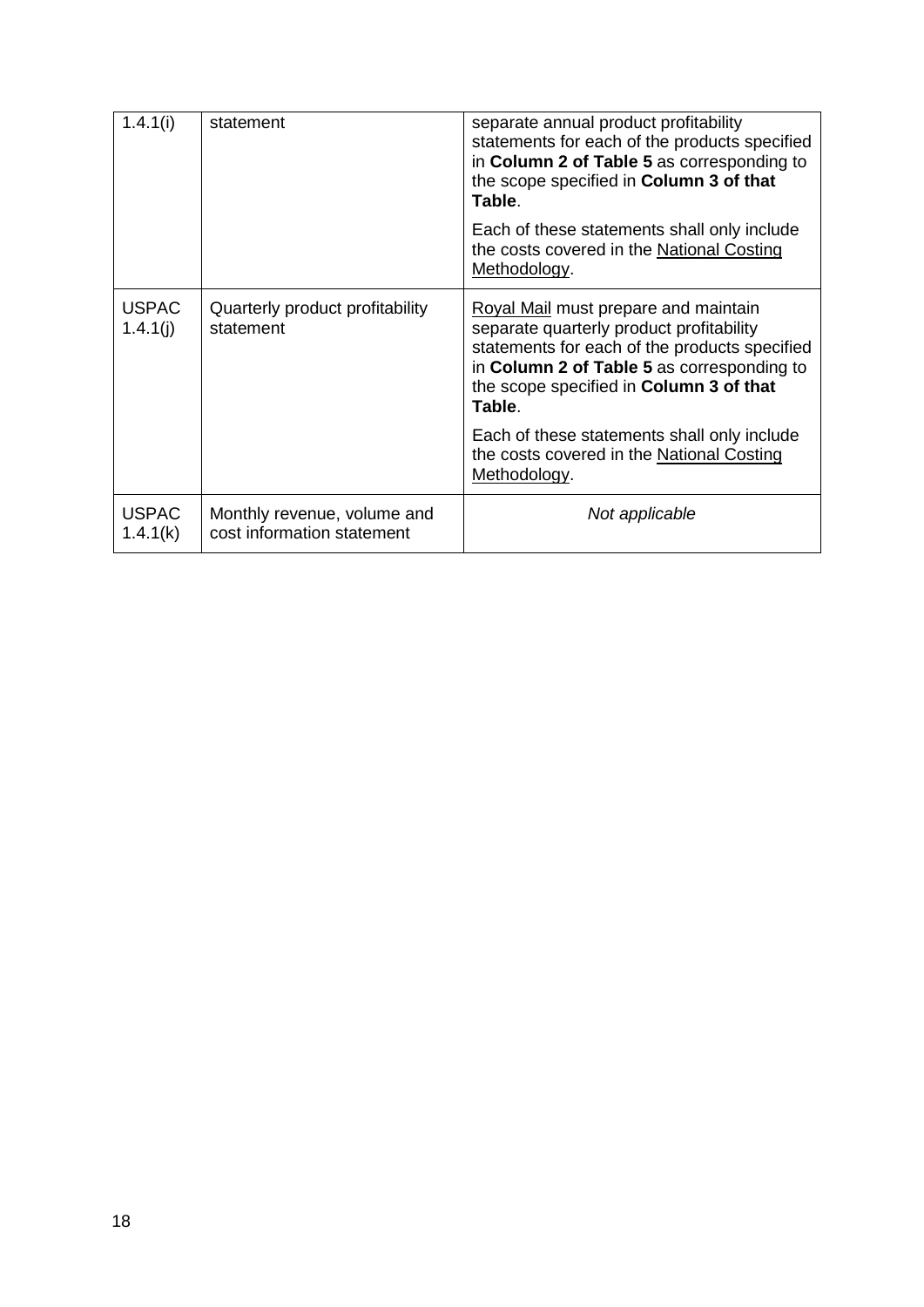# **Table 5: Product profitability statements**

| Column 1:<br><b>Statement</b><br>number | Column 2: <b>Products</b> specified by <b>OFCOM</b><br>to be contained in the statement referred<br>to in Column 1 | Column 3: Scope specified<br>by OFCOM in relation to<br>products specified in<br>Column <sub>2</sub> |
|-----------------------------------------|--------------------------------------------------------------------------------------------------------------------|------------------------------------------------------------------------------------------------------|
| 1                                       | Access products < 2kg                                                                                              | Downstream Services<br><b>Entity</b>                                                                 |
| $\overline{2}$                          | Pre-sorted D+1 Letters and Large Letters                                                                           |                                                                                                      |
| 3                                       | Pre-sorted D+2 and later Letters and<br>Large Letters                                                              |                                                                                                      |
| 4                                       | High volume D+1 unsorted Letters                                                                                   |                                                                                                      |
| 5                                       | High volume D+1 unsorted Large Letters                                                                             |                                                                                                      |
| 6                                       | High volume unsorted D+2 and later<br>Letters                                                                      |                                                                                                      |
| $\overline{7}$                          | High volume unsorted D+2 and later Large<br>Letters                                                                |                                                                                                      |
| 8                                       | Low volume unsorted non-USO Letters                                                                                |                                                                                                      |
| 9                                       | Low volume unsorted non-USO Large<br>Letters                                                                       | non-USO Products Entity                                                                              |
| 10                                      | non-USO B2X Deferred Light (1kg - 2kg)<br><b>PPS</b>                                                               |                                                                                                      |
| 11                                      | non-USO B2X Deferred Light (500g - 1kg)<br><b>PPS</b>                                                              |                                                                                                      |
| 12                                      | non-USO B2X Deferred Light (0-500g)<br><b>PPS</b>                                                                  |                                                                                                      |
| 14                                      | non-USO International                                                                                              |                                                                                                      |
| 15                                      | non-USO Return to sender                                                                                           |                                                                                                      |
| 16                                      | Other non-USO services                                                                                             |                                                                                                      |
| 17                                      | USO single piece First Class products sold<br>via stamps payment channel                                           |                                                                                                      |
| 18                                      | USO single piece Second Class products<br>sold via stamps payment channel                                          | <b>USO Products Entity</b>                                                                           |
| 19                                      | USO single piece First Class products sold<br>via non-stamps payment channel                                       |                                                                                                      |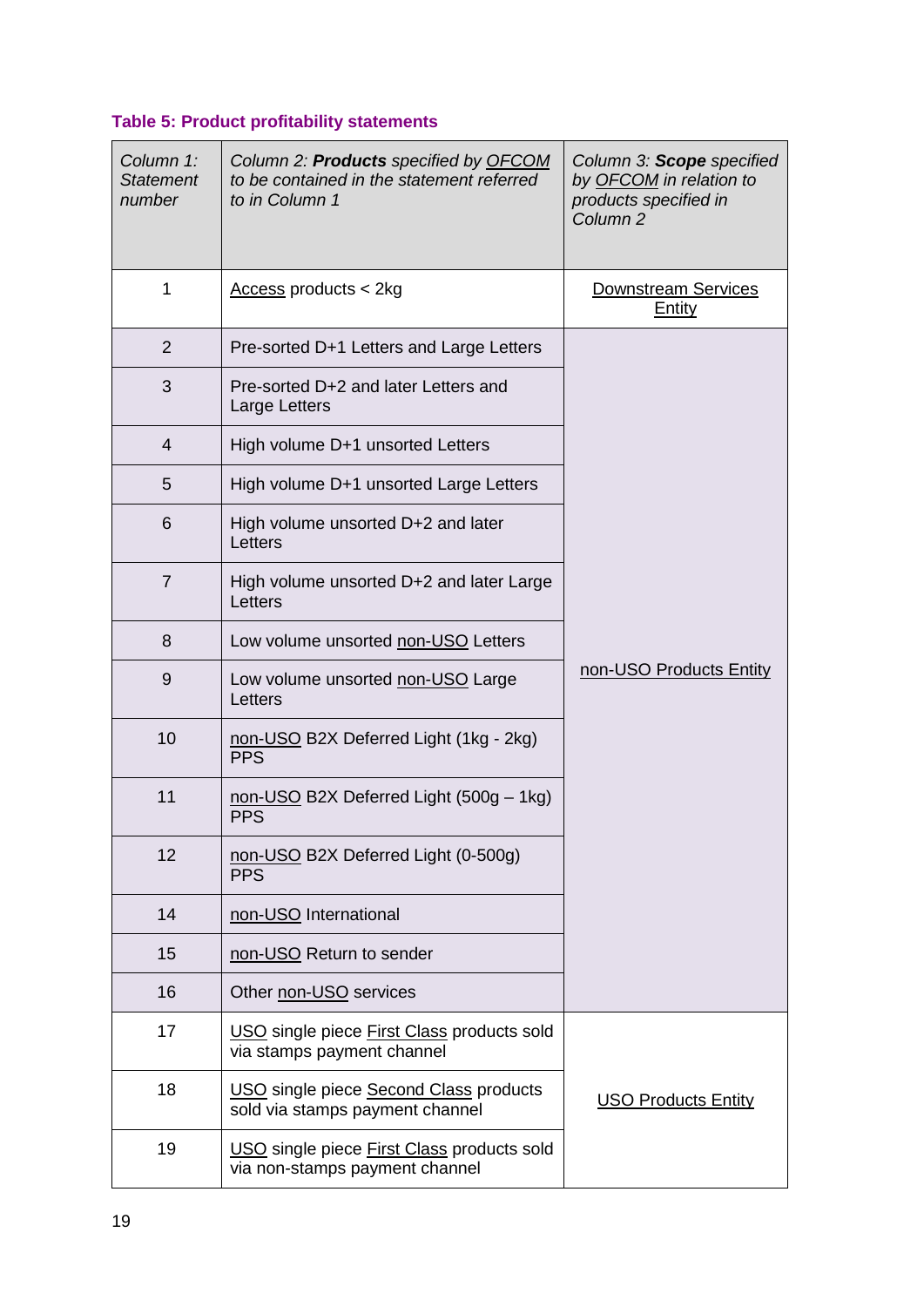| 20 | USO single piece Second Class products<br>sold via non-stamps payment channel |                                 |
|----|-------------------------------------------------------------------------------|---------------------------------|
| 21 | <b>USO</b> Special Delivery products                                          |                                 |
| 22 | <b>USO</b> International                                                      |                                 |
| 23 | <b>USO</b> Return to sender                                                   |                                 |
| 24 | Other USO services                                                            |                                 |
| 25 | non-USO B2X Express PPS                                                       |                                 |
| 26 | non-USO B2X Deferred Heavy (>2kg) PPS                                         |                                 |
| 27 | Other non-USO Special Delivery products                                       |                                 |
| 28 | <b>Relay</b>                                                                  | <b>End-to-end Only Products</b> |
| 29 | <b>PAF</b>                                                                    | <b>Entity</b>                   |
| 30 | <b>International Contract Bulk</b>                                            |                                 |
| 31 | $Access products > 2kg$                                                       |                                 |
| 32 | Other end to end only products                                                |                                 |

**4.3** For the purpose of interpreting the full meaning of the products specified in **Column**  of **Table 5**, words or expressions shall be interpreted in accordance with **Section 2** of these Guidelines but, where relevant, also read in conjunction with the market studies referred to in **§9.15(a)** that correspond to the product descriptions in question.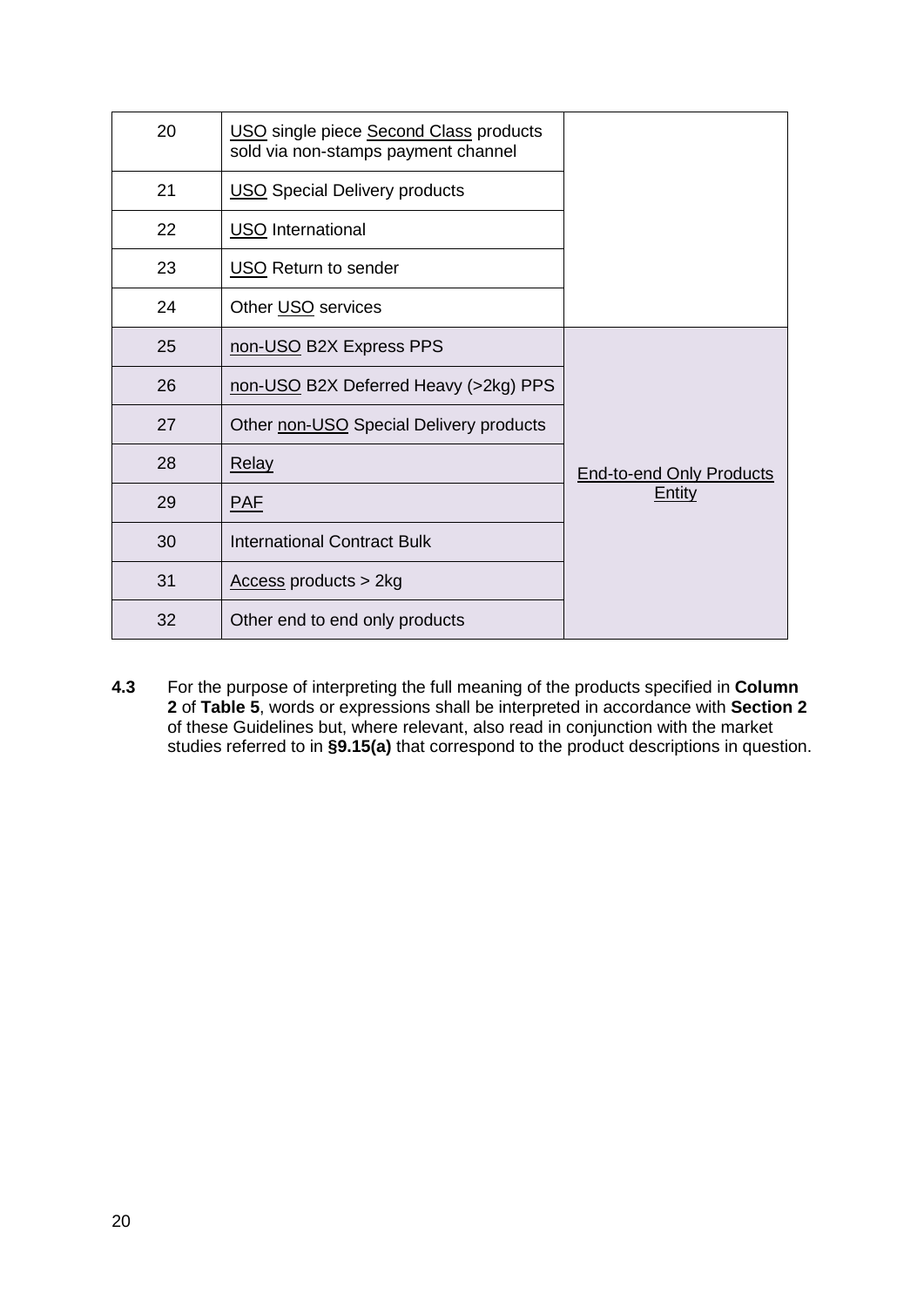#### **Section 5: Obligations relating to the separated Reported Business under USPAC 1.5**

**5.1** For the purpose of USPAC 1.5.3, Royal Mail must prepare the financial statements and information specified in **Column 1 of Table 6** by using the pro-forma corresponding to the statement or information as specified in **Column 2 of that Table** (including notes disclosing a breakdown and explanations of any material items).

#### **Table 6: Pro-formas for the financial statements and information for the separated Reported Business**

| Column 1: Financial statement/information referred to in<br><b>USPAC 1.5.2</b> |                                                                                | Column 2: Pro-forma<br>specified in <b>Appendix 1</b> of<br>these Guidelines           |
|--------------------------------------------------------------------------------|--------------------------------------------------------------------------------|----------------------------------------------------------------------------------------|
| <b>USPAC</b><br>1.5.2(a)                                                       | Annual income statement                                                        | Figure 4, Appendix 1                                                                   |
| <b>USPAC</b><br>1.5.2(b)                                                       | Quarterly income statement                                                     | Figure 5, Appendix 1                                                                   |
| <b>USPAC</b><br>1.5.2(c)                                                       | Annual reconciliation of statements/information<br>specified in USPAC 1.5.2(c) | Not applicable                                                                         |
| <b>USPAC</b><br>1.5.2(d)                                                       | Annual end to end income statement                                             | Figure 6, Appendix 1 (for<br>statements to be published<br>by USPAC $1.5.8$ ); and     |
|                                                                                |                                                                                | Figure 7, Appendix 1 (for<br>statements to be delivered<br>to OFCOM by USPAC<br>1.5.10 |
| <b>USPAC</b><br>1.5.2(e)                                                       | Quarterly end to end income statement                                          | Figure 8, Appendix 1                                                                   |
| <b>USPAC</b><br>1.5.2(f)                                                       | Annual capital employed statement                                              | Figure 10, Appendix 1                                                                  |
| <b>USPAC</b><br>1.5.2(g)                                                       | Annual cash flow statement                                                     | Figure 12, Appendix 1                                                                  |

**5.2** For the purpose of USPAC 1.5.4, Royal Mail must prepare the financial statements and information specified in **Column 1 of Table 7** in accordance with the additional requirements corresponding to the statement or information as prescribed by **Column 2 of that Table**.

#### **Table 7: Additional requirements for the financial statements and information for the separated Reported Business**

| Column 1: Financial statement/information<br>referred to in USPAC 1.5.2 | Column 2: Additional requirements in<br>these Guidelines |  |
|-------------------------------------------------------------------------|----------------------------------------------------------|--|
|                                                                         |                                                          |  |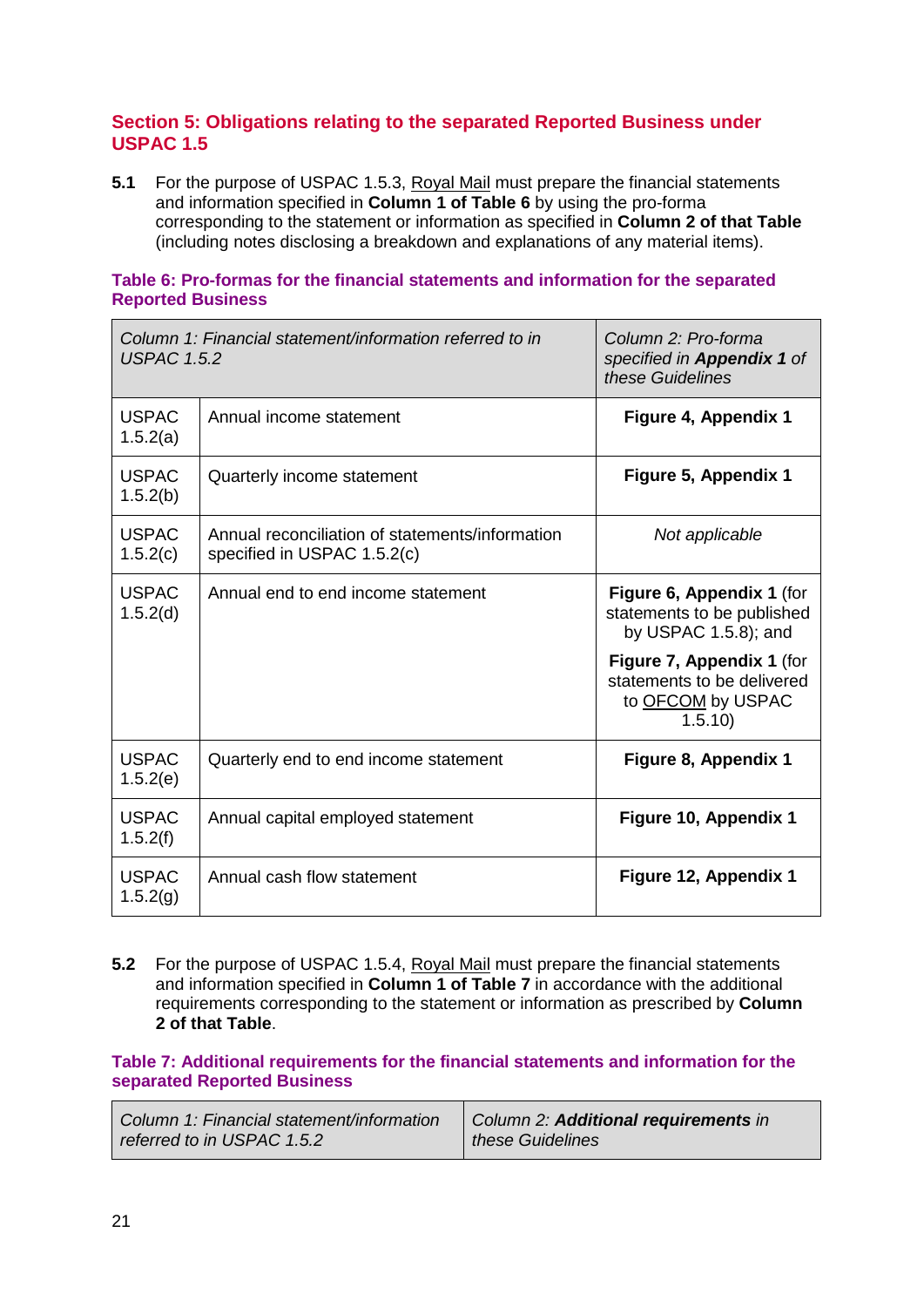| <b>USPAC</b><br>1.5.2(a) | Annual income statement                                                           | The rules in Section 9 of the Guidelines<br>concerning annual & quarterly income<br>statements shall apply.                                                                                                                                                                                                                                                                                                                                                           |  |
|--------------------------|-----------------------------------------------------------------------------------|-----------------------------------------------------------------------------------------------------------------------------------------------------------------------------------------------------------------------------------------------------------------------------------------------------------------------------------------------------------------------------------------------------------------------------------------------------------------------|--|
| <b>USPAC</b><br>1.5.2(b) | Quarterly income statement                                                        | The rules in Section 9 of the Guidelines<br>concerning annual & quarterly income<br>statements shall apply.                                                                                                                                                                                                                                                                                                                                                           |  |
| <b>USPAC</b><br>1.5.2(c) | Annual reconciliation of<br>statements/information specified<br>in USPAC 1.5.2(c) | The annual reconciliation shall set out each<br>of the quarterly financial statements and<br>information to be prepared for USPAC<br>1.5.2(b) and then reconcile the combined<br>total of these four statements with the<br>financial statement and information to be<br>prepared for USPAC 1.5.2(a). Where there<br>are any reconciling differences, Royal Mail<br>must provide accompanying notes and<br>explanations to describe these reconciling<br>differences. |  |
| <b>USPAC</b><br>1.5.2(d) | Annual end to end income<br>statement                                             | Not applicable                                                                                                                                                                                                                                                                                                                                                                                                                                                        |  |
| <b>USPAC</b><br>1.5.2(e) | Quarterly end to end income<br>statement                                          | Not applicable                                                                                                                                                                                                                                                                                                                                                                                                                                                        |  |
| <b>USPAC</b><br>1.5.2(f) | Annual capital employed<br>statement                                              | The rules in Section 9 of the Guidelines<br>concerning annual capital employed<br>statement shall apply.                                                                                                                                                                                                                                                                                                                                                              |  |
|                          |                                                                                   | Operational fixed assets utilised in the day to<br>day trading operations of the business shall<br>be included, but excluding properties the<br>depreciation costs of which are not captured<br>in the <b>FAC</b> product costing system in<br>accordance with the National Costing<br>Methodology, and working capital.                                                                                                                                              |  |
|                          |                                                                                   | A breakdown of the total fixed asset NBV<br>allocated to each of the Four FREs, by main<br>asset classes.                                                                                                                                                                                                                                                                                                                                                             |  |
| <b>USPAC</b><br>1.5.2(g) | Annual cash flow statement                                                        | The rules in Section 9 of the Guidelines<br>concerning annual cash flow statement shall<br>apply.                                                                                                                                                                                                                                                                                                                                                                     |  |
|                          |                                                                                   | Trading cash flows and investment cash<br>flows related to operational fixed assets shall<br>be included.                                                                                                                                                                                                                                                                                                                                                             |  |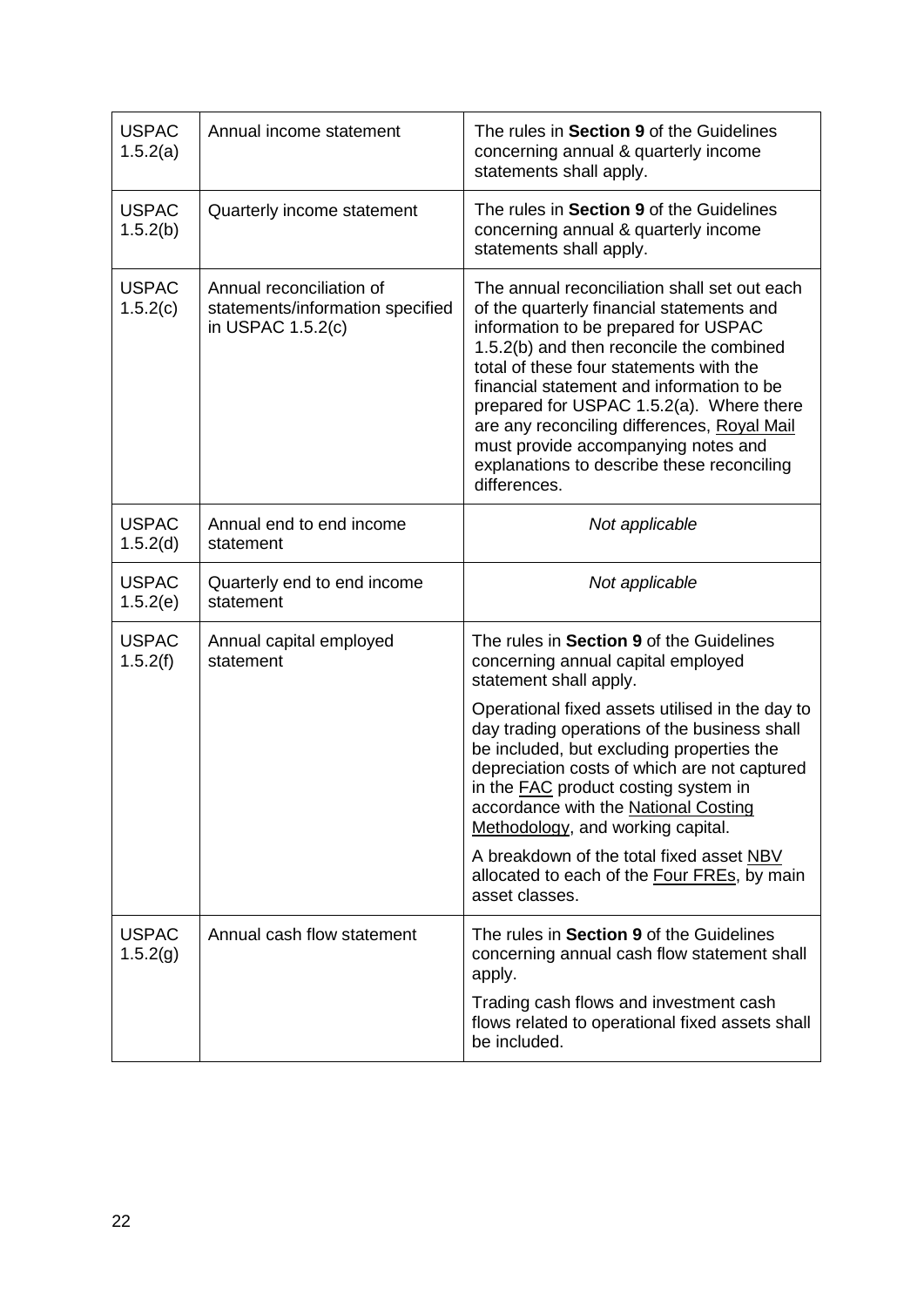### **Section 6: Obligations relating to the Costing Manual and the Accounting Methodology Manual under USPAC 1.6**

**6.1** For the purpose of USPAC 1.6.1, Royal Mail must prepare, maintain and keep up-todate the Costing Manual and the Accounting Methodology Manual in accordance with the general requirements set out in this **Section 6** concerning the Costing Manual and the Accounting Methodology Manual, respectively.

# **The Costing Manual**

### **General requirements**

- **6.2** Royal Mail must comply with the rules in **Section 8** of the Guidelines concerning the National Costing Rules and the Zonal Costing Rules.
- **6.3** Subject to **§6.4**, Royal Mail must prepare, maintain and keep up-to-date the Costing Manual to a comprehensive level of detail to demonstrate compliance with the rules referred to in **§6.2**.
- **6.4** Royal Mail must prepare and present the Costing Manual in a manner that contains the level of detail necessary to allow a competent user of the Costing Manual with a reasonable degree of professional skill to reproduce the results of the National Costing Methodology and the Zonal Costing Methodology without the need for further instruction or interpretation.
- **6.5** Royal Mail must provide information to OFCOM for each separate material change to the Costing Manual in a format that is clear and transparent using the pro-formas set out in **Appendix 3** of these Guidelines.

### **Technical appendices**

- **6.6** OFCOM hereby direct that—
	- **(a)** for the purpose of USPAC 1.6.1, Royal Mail must include in the technical appendices of the Costing Manual the information prescribed in, and the manner required by the pro-forma specified in, **Appendix 4** of these Guidelines; and
	- **(b)** for the purpose of USPAC 1.6.6, the technical appendices of the Costing Manual that contain commercially confidential information to Royal Mail is prescribed as confidential for that purpose.

# **The Accounting Methodology Manual**

- **6.7** Royal Mail must in the Accounting Methodology Manual include all the detailed documentation of the Regulatory Accounting Methodology that Royal Mail is not required to document in the Costing Manual.
- **6.8** Royal Mail must prepare, maintain and keep up-to-date the Accounting Methodology Manual in accordance with **§6.9** and to a comprehensive level of detail to demonstrate compliance with its obligation referred to in **§6.7**. Without prejudice to the generality of that obligation to include a comprehensive level of detail in the Accounting Methodology Manual, Royal Mail must include—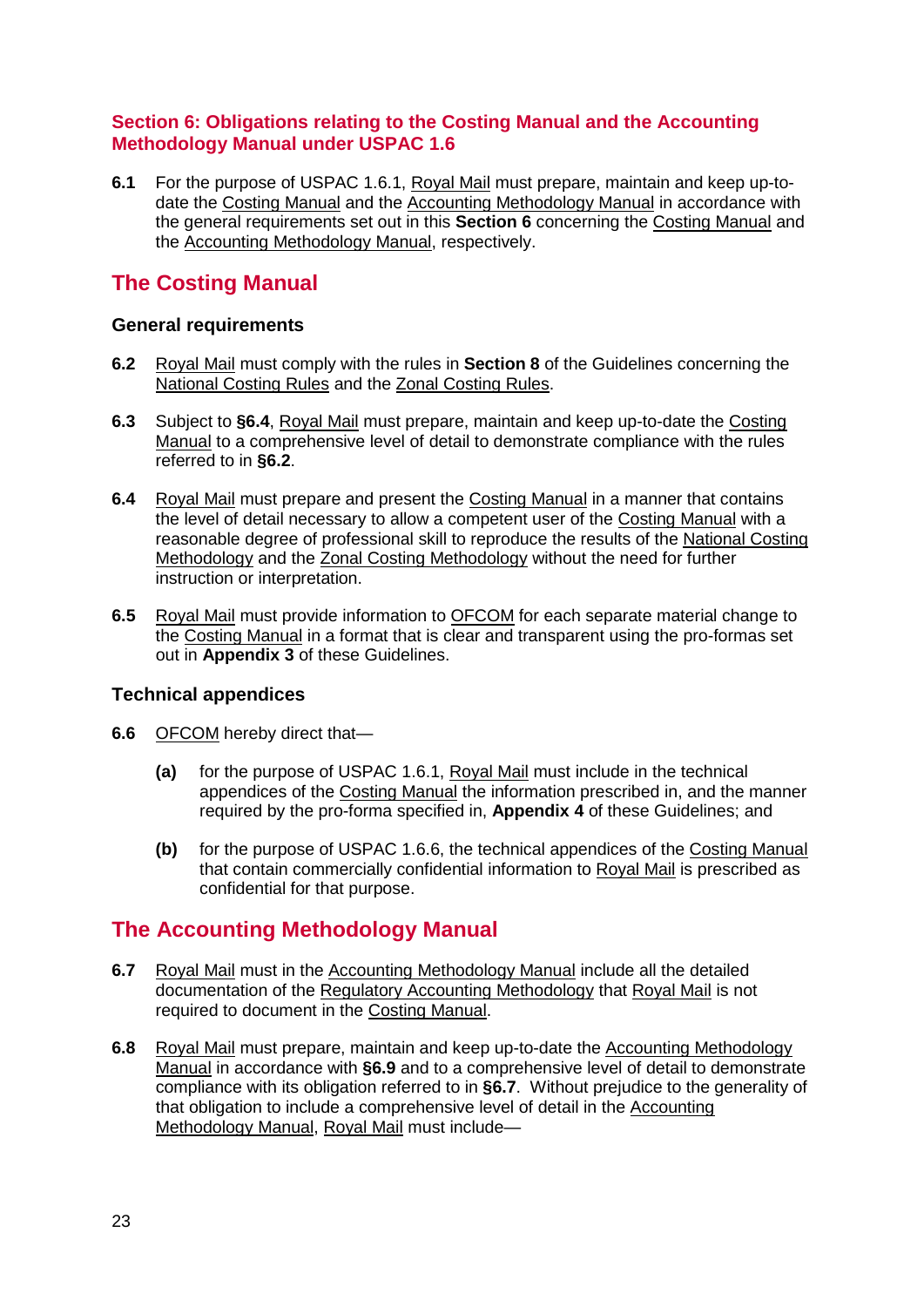- **(a)** a detailed description of the methodology followed in the identification of the relevant Royal Mail costs for the Relevant Group and the Reported Business as a whole and each of the Four FREs; and
- **(b)** separate descriptions of the detailed Regulatory Accounting Methodology used by Royal Mail shall be provided for all the main items in the income statements, capital employed statement and cash flow statements, and including—
	- **(i)** a detailed description of the methodology used by Royal Mail to prepare the financial statements and information for the Four FREs and a mapping of all Activities, products and/or services to the Four FREs;
	- **(ii)** a description of the data sources used to calculate inputs and allocations; and
	- **(iii)** the methodology and calculations used by Royal Mail to determine that the Transfer Charges are presented in sufficient detail to enable OFCOM to ensure that the calculated Transfer Charges follow the requirements in these Guidelines.
- **6.9** Royal Mail must prepare and present the Accounting Methodology Manual in a manner that contains the level of detail necessary to allow a competent user of the Accounting Methodology Manual with a reasonable degree of professional accounting skill, and when used in conjunction with the Costing Manual, to gain a clear understanding of how the financial statements and information required by or under the USPAC Condition have been prepared without the need for further instruction or interpretation.
- **6.10** Royal Mail must provide information to OFCOM for each separate material change to the Accounting Methodology Manual in a format that is clear and transparent using, the pro-formas as set out in **Appendix 3** of these Guidelines.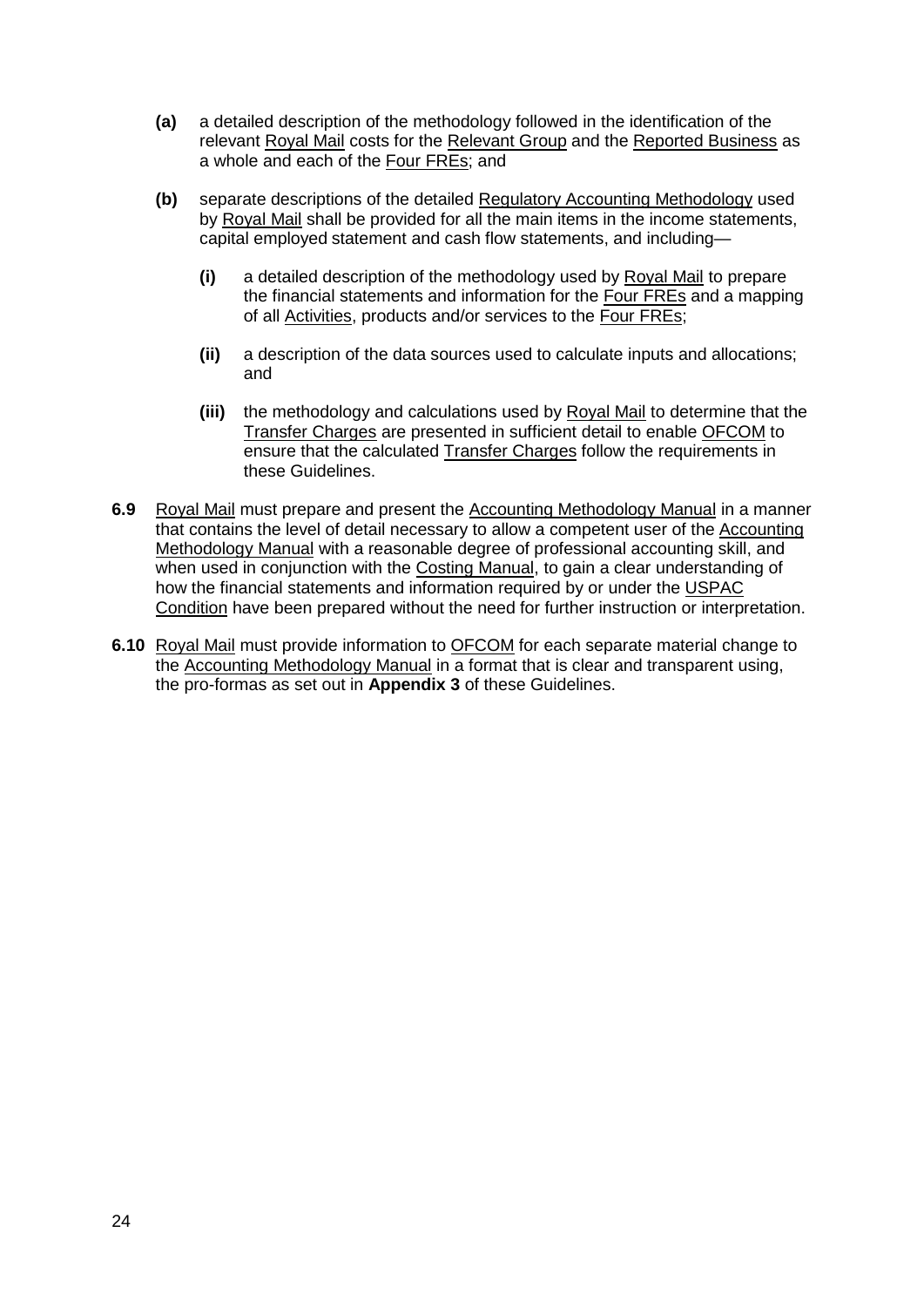### **Section 7: Product Allocations for Accounting Separation**

- **7.1** For the purpose of USPAC 1.5.1(d), OFCOM hereby direct that Royal Mail must, as its starting point, allocate products across Line A, Line B and Line C as set out in USPAC 1.5.1 in conformity with the allocations set out in **Appendix 2** of these Guidelines.
- **7.2** Subject to Royal Mail allocating its products and services in a manner consistent with the descriptions of Line A, Line B and Line C as set out in USPAC 1.5.1, Royal Mail may make changes to those product allocations for any Financial Year to which the USPAC Condition applies.
- **7.3** For the purpose of USPAC 1.4.7(b), OFCOM hereby direct that, in relation to product profitability statements numbered 1 and 31 in **Column 1** of **Table 5** in **Section 4** of these Guidelines, Royal Mail is only required to publish the combined figures for Access products < 2kg and Access products > 2kg.
- **7.4** Royal Mail must specify in the Accounting Methodology Manual every product and service that falls into each financial reporting entity allocated to the Four FREs. together with any changes Royal Mail may make pursuant to **§7.2** above. For the avoidance of doubt, such changes by Royal Mail shall be treated as a change subject to the obligation referred to in **§6.10**.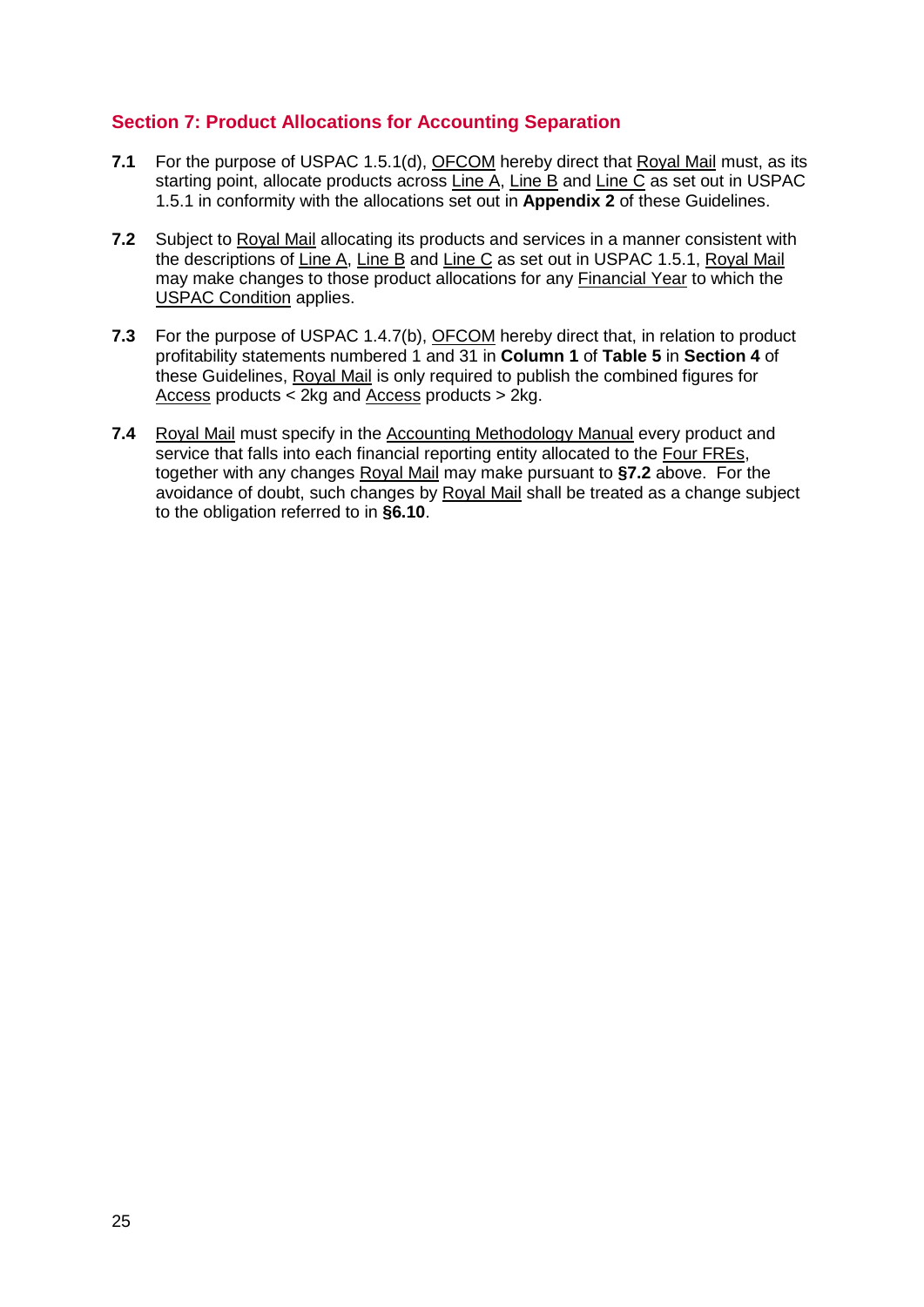### **Section 8: Regulatory Accounting Methodology**

**8.1** Royal Mail must ensure that the Regulatory Accounting Methodology complies with the detailed rules set out in this **Section 8**, which relate to the allocation and apportionment of costs, revenues, assets and cash flows for the **Reported Business**.

### **Annual & quarterly income statements**

#### **Introduction**

**8.2** Royal Mail must ensure that its preparation of any income statement for the Reported Business required by or under the USPAC Condition complies with the rules set out below.

#### **Levels of preparation**

- **8.3** Royal Mail must ensure, for the purposes of USPAC 1.4.1(a) and (d), that annual income statements and annual reconciliations of such income statements are prepared to the level of EBIT.
- **8.4** Royal Mail must ensure, for the purposes of USPAC 1.4.1(b) and (c), that quarterly income statements and annual reconciliations of such income statements are prepared to the level of operating profit/(loss) before exceptional items.

#### **Revenue Accounting**

- **8.5** References to "**revenue**" in this **Section 8** are references to external and internal turnover used in the preparation of any income statement. External and internal turnover shall consist of income for products and/or services arising from the fair value of the consideration received or receivable for products and/or services provided as part of the operational trading of the Reported Business.
- **8.6** To recognise revenue, Royal Mail must follow the revenue recognition accounting policies adopted by Royal Mail as part of their compliance with the accounting standards used in producing its audited annual statutory accounts.
- **8.7** Revenue shall be assigned directly to the appropriate products and/or services using the relevant information in Royal Mail's billing systems, and shall be consistently applied across all products and/or services, including stamped and metered mail.
- **8.8** Where it is not possible to directly allocate revenue to products and/or services, Royal Mail must use its best endeavours to find the most appropriate and objective driver to apportion the revenue to product and to document this apportionment of revenue in the Accounting Methodology Manual.
- **8.9** Royal Mail must report the revenue by showing the following separately—
	- **(a)** external revenues relating to the sales of any product or service outside of the Relevant Group; and
	- **(b)** internal revenues (resulting from Transfer Charges) relating to the sales of any product or service within the Relevant Group.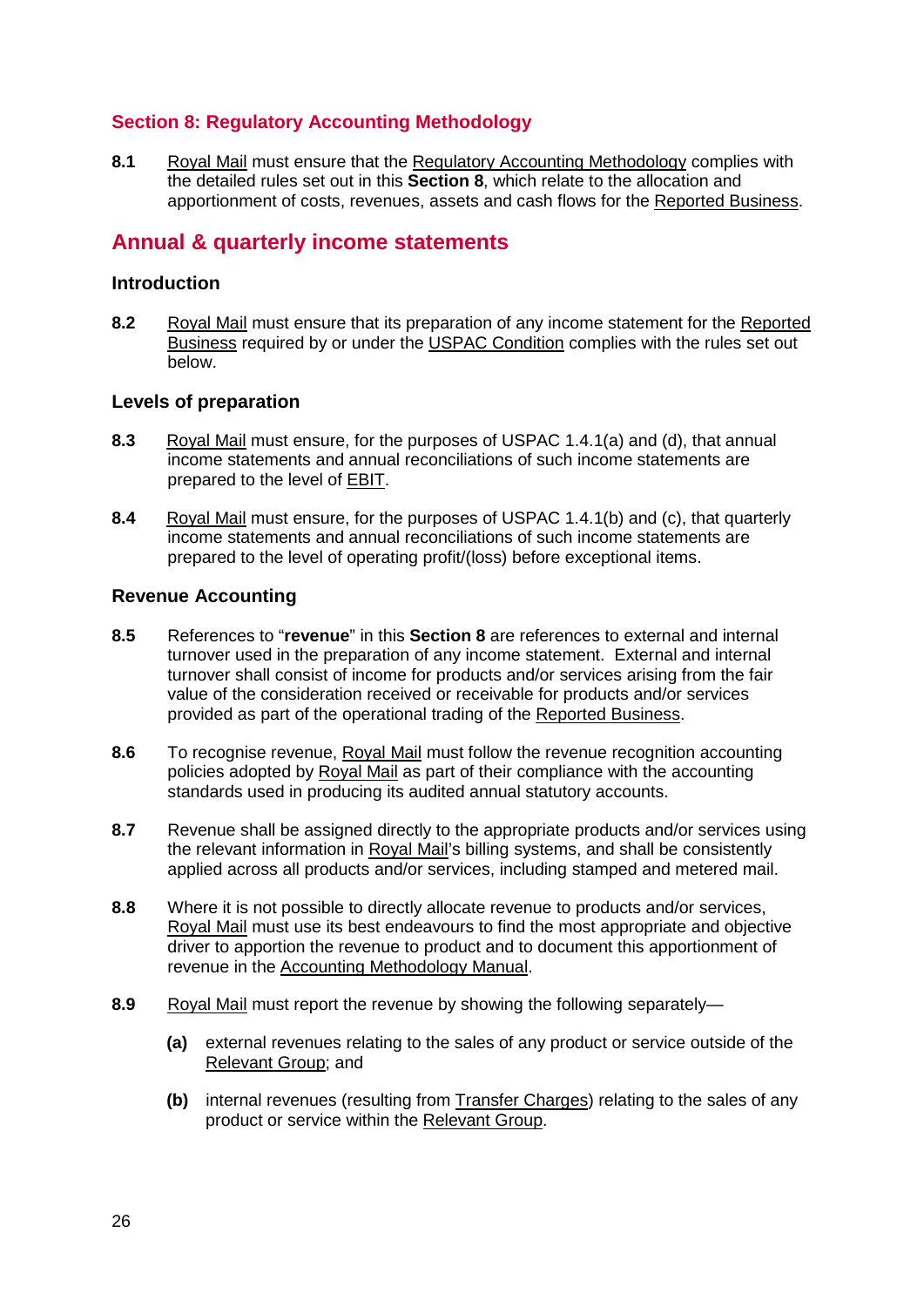### **Volumes**

**8.10** Royal Mail must follow National Costing Rule 13 as the sole basis for traffic measurement used in the financial statements and information.

#### **Costing**

#### National Costing Methodology

- **8.11** Royal Mail must—
	- **(a)** ensure that the National Costing Methodology complies with the National Costing Rules set out in this **Section 8**;
	- **(b)** document the National Costing Methodology in the Costing Manual; and
	- **(c)** apply the National Costing Methodology to all the costs of the products and/or services of the Reported Business.

#### **National Costing Rules**

#### National Costing Rule 1: Activity Based Costing ('ABC')

- **8.12** The National Costing Methodology shall—
	- **(a)** be based on Activity Based Costing;
	- **(b)** identify—
		- **(i)** all the Activities that the Reported Business performs as part of its Operational Business Processes and Non-operational Business Processes;
		- **(ii)** all the products and/or services and SPHCCs which the Reported Business provides;
	- **(c)** calculate Activity Costs, using appropriate Resource Drivers, and ensure that the costs of the resources which each Activity consumes are attributed to that Activity; and
	- **(d)** assign Activity Costs, using appropriate Activity Drivers, to all the products and/or services and SPHCCs which are provided as a result of, or are supported by, that particular Activity. The assignment of Activity Costs shall be undertaken in one of the following two ways—
		- **(i)** attributing, where a direct causal link between an Activity and the relevant products and/or services and SPHCCs can be identified and used as the basis for assigning costs; or
		- **(ii)** allocating, where no direct causal link can be identified between an Activity and the relevant products and/or services and SPHCCs, and instead a reasonable assumption shall be made to assign the Activity Costs to the relevant products and/or services and SPHCCs.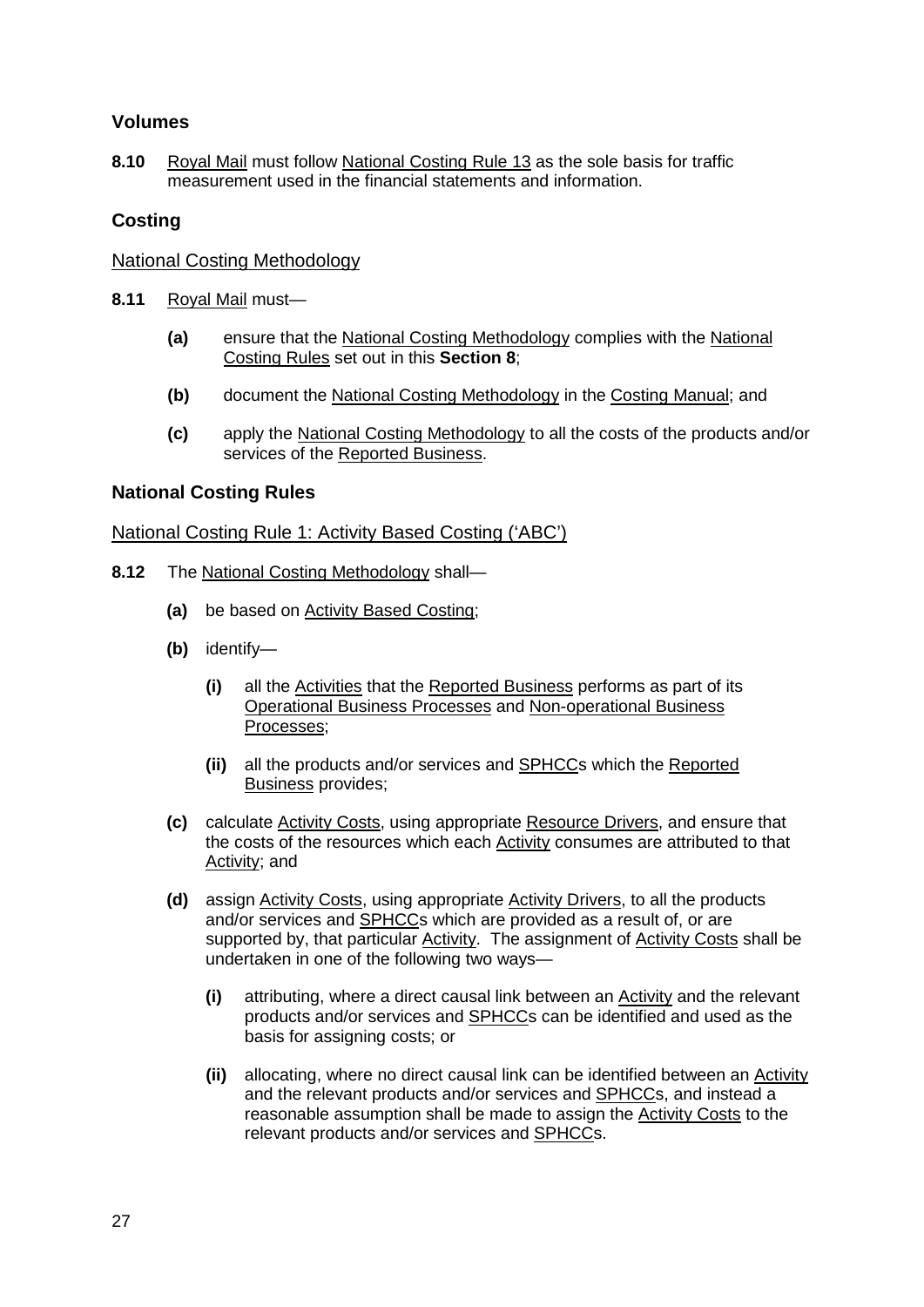### National Costing Rule 2: Operational reality

**8.13** As far as is practicable, the National Costing Methodology shall reflect the trading operations of Royal Mail as they are undertaken with the exception of National Costing Rule 3 below concerning Class Costing, but subject to the additional requirements of the Zonal Costing Rules.

### National Costing Rule 3: Class Costing

#### **First Class mail**

- **8.14** Class Costing shall be applied to all Avoidable First Class Costs which meet the following criteria—
	- **(a)** the costs would be avoided, if Royal Mail were not to offer First Class, but the current operational specifications of all other products and/or services were to remain unchanged<sup>[1](#page-27-0)</sup>; and
	- **(b)** the costs exclude any incremental costs which would be incurred, if all Second Class using the First Class Activities were to be processed alongside other Second Class.

#### **Avoidable First Class Costs**

- **8.15** All Avoidable First Class Costs shall be attributed only to First Class. Avoidable First Class Costs may include, but is not limited to, the following Cost Types—
	- **(a)** accommodation;
	- **(b)** shift pay allowance; and
	- **(c)** plant and machinery non-running time costs.

#### **Second Class mail**

- **8.16** Class Costing shall be applied to all Avoidable Second Class Costs which meet the following criteria—
	- **(a)** the costs would be avoided, if Royal Mail were not to offer First Class or Second Class, but the current operational specifications of Third Class were to remain unchanged; and
	- **(b)** the costs exclude any incremental costs which would be incurred, if all Third Class using First Class or Second Class Activities were to be processed alongside other Third Class.

### **Avoidable Second Class Costs**

- **8.17** All Avoidable Second Class Costs shall be attributed only to Second Class. Avoidable Second Class Costs may include, but is not limited to, the following Cost <u>Types</u>—
	- **(a)** accommodation;

<span id="page-27-0"></span> $<sup>1</sup>$  For example, that Second Class mail would continue to be collected and delivered six days a week.</sup>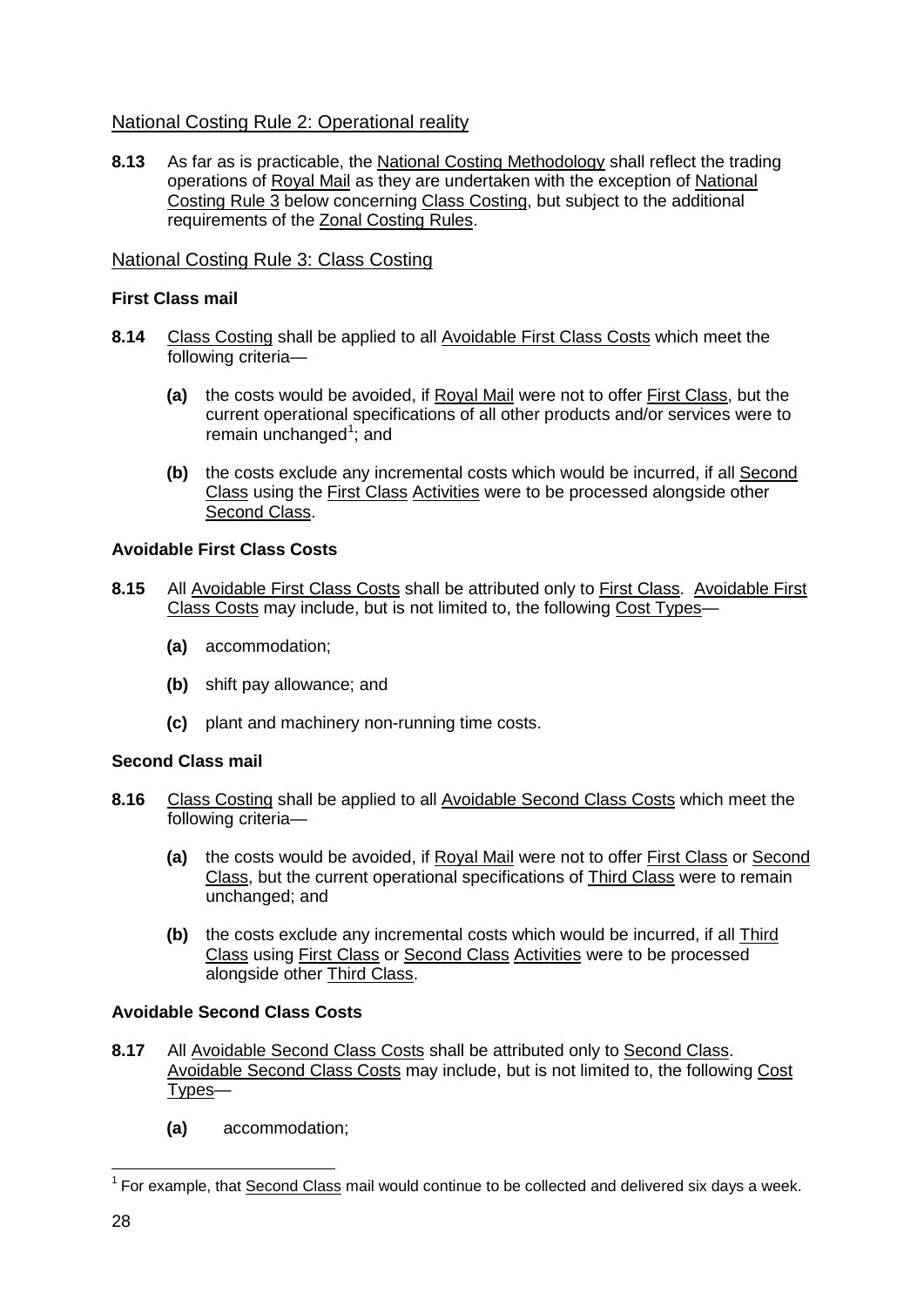- **(b)** shift pay allowance; and
- **(c)** plant and machinery non-running time costs.

#### National Costing Rule 4: General Ledger costs and Cost Types

**8.18** The relevant categories of costs recorded in Royal Mail's financial records (including the financial statements and information required by or under the USPAC Condition), including in the General Ledger, may be aggregated into a set of Cost Types before attributing those costs to Activities. Cost Types shall be selected such that each represents the costs of a single key resource being utilised (e.g. staff, machines, accommodation, vehicles).

#### National Costing Rule 5: Activities

**8.19** Where appropriate (and to the extent possible), **Business Processes** shall be divided into Activities.

#### National Costing Rule 6: Resource Drivers

- **8.20** All costs aggregated into Cost Types shall be attributed to the Activities which cause those costs to be incurred. Where a Cost Type is incurred as a result of more than one Activity, Resource Drivers shall be used to attribute an appropriate share of the Cost Type to each Activity.
- **8.21** The Resource Driver for each Cost Type shall be—
	- **(a)** based on the resource consumption giving rise to the Cost Type (e.g. staff hours, machine hours, accommodation footprint, vehicle hours); and
	- **(b)** quantified based on appropriate operational and financial data.

#### National Costing Rule 7: Products and SPHCCs

- **8.22** Where applicable, each product and/or service, or a group of similar products and/or services, shall be divided into a range of SPHCCs which identifies, and differentiates between, all the applicable and relevant measured characteristics which affect how processing an item of that product and/or service, or group of products and/or services, incurs costs. The measuring characteristics shall, as a minimum, include the following—
	- **(a)** format (e.g. letter,large letter, packet, etc.);
	- **(b)** class (e.g. First Class, Second Class, Third Class, etc.);
	- **(c)** payment method (e.g. stamped, metered, account, PPI, etc.); and
	- **(d)** handling (e.g. mechanised versus manual, etc.).
- **8.23** The National Costing Methodology shall apply a cost to the whole range of SPHCCs. For the avoidance of doubt, Royal Mail may use additional measuring characteristics.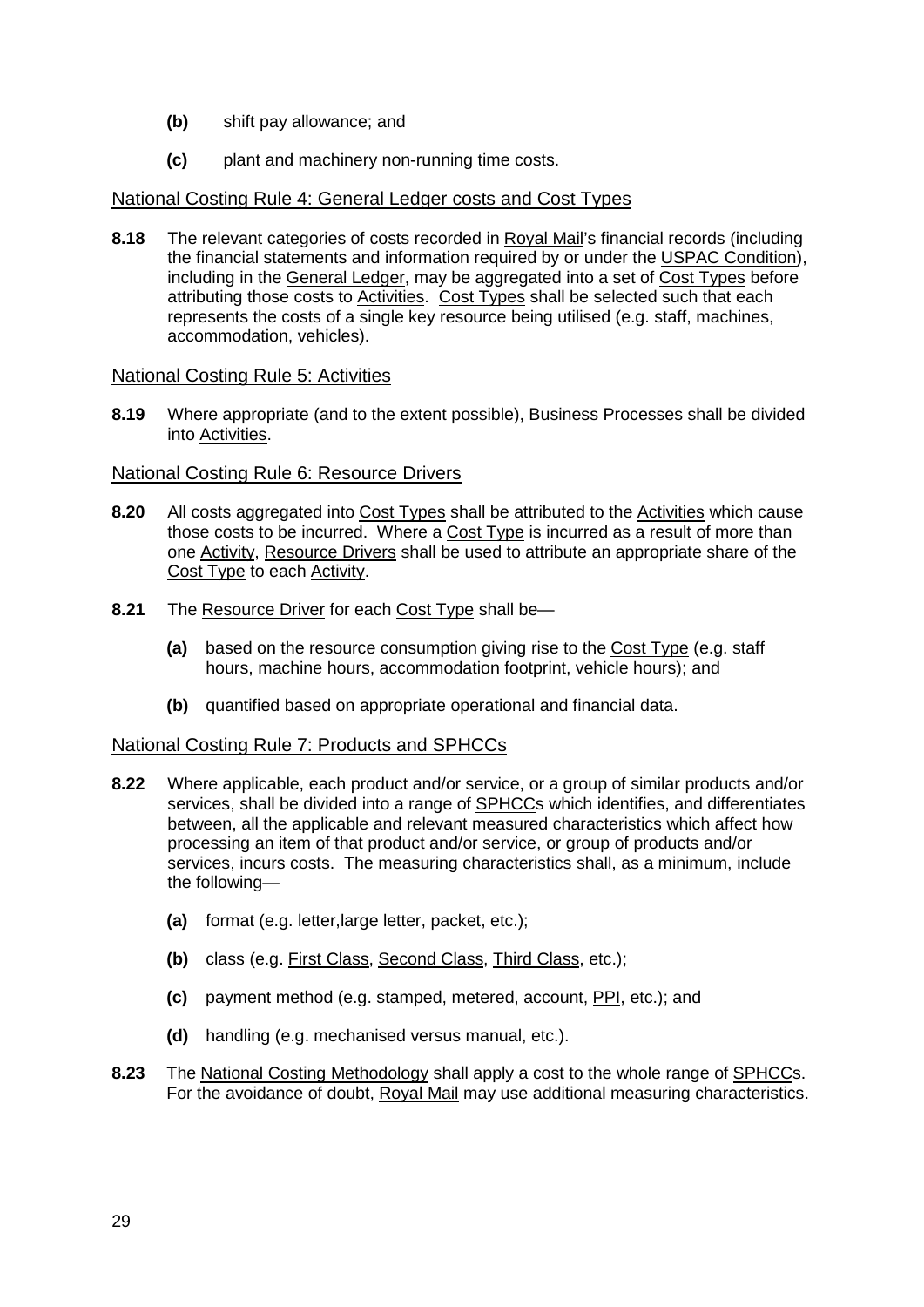### National Costing Rule 8: Activity Costs

- **8.24** The National Costing Methodology shall assign an appropriate share of each Activity Cost to each of the relevant SPHCCs as set out below. To determine how an Activity Cost shall be assigned to the relevant SPHCCs, it shall first be determined into which one of the following categories the Activity Cost falls—
	- **(a) Attributable Operational Costs**: Activity Costs within a single Operational Business Process which have a direct causal link to the processing of some or all of the SPHCCs;
	- **(b) Attributable Non-operational Costs**: Activity Costs which are directly related to certain products and/or services, but are not part of the Operational Business Processes; and
	- **(c) Aggregate Costs**: Activity Costs, or a proportion of an Activity Cost, which are assigned in aggregate to notional SPHCCs and not incorporated into the unit costs of other SPHCCs, for the following reasons—
		- **(i)** the costs do not follow the handling characteristics which are used to define SPHCCs (see National Costing Rule 7); or
		- **(ii)** the costs relate to Activities carried out on behalf of other Royal Mail business units for products and/or services that do not result in external revenues attributed to the Reported Business, and do not relate to any of the products and/or services of the Reported Business. These costs shall be included in the costing covered by the National Costing Methodology to ensure reconciliation of costs and data integrity.
	- **(d)** Overheads, which shall be classed either—
		- **(i)** if the Activity Costs relate to one or more Operational Business Processes which do not have a direct causal link to any of the SPHCCs being processed, as Pipeline Overheads; or
		- **(ii)** if the Activity Costs relate to Non-operational Business Processes, as General Overheads.

### National Costing Rule 9: Activity Drivers

- **8.25** The assignment of Activity Costs to SPHCCs shall be undertaken using appropriate Activity Drivers which shall be identified and quantified based on the following rules—
	- **(a)** each Activity Cost shall be assigned to all the SPHCCs which that Activity directly contributes to, or indirectly supports; and
	- **(b)** Activity Drivers shall reflect the relative proportions of the workload which the totality of all the units of each SPHCC creates for the related Activity.
- **8.26** Three types of Activity Drivers shall be used—
	- **(a) Weighted Volume Drivers** (see National Costing Rule 10): These drivers represent the relative workload of processing all the units of each SPHCC taking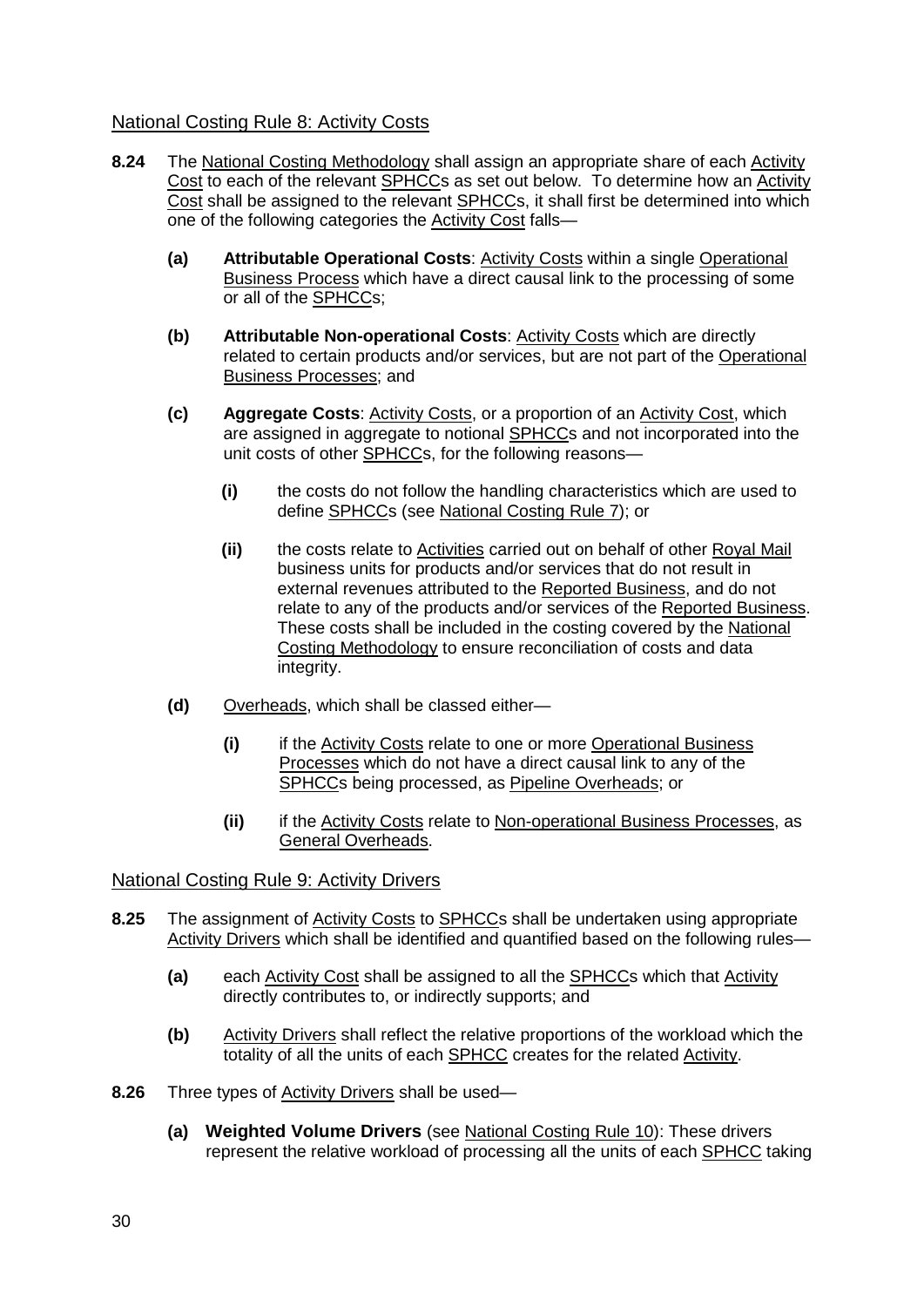into account the proportion of the total number of units which consume the relevant Activity.

- **(b) Other Drivers** (see National Costing Rule 11): These drivers shall be used for costs which are directly linked to a factor other than mail traffic in the Pipeline (e.g. certain network distribution costs which depend on vehicle runs).
- **(c) EPMU** (see National Costing Rule 12): EPMU methods which allocate costs based on the relative proportions of the costs which have already been assigned to the relevant SPHCCs.
- **8.27 Table 8** below shows how each type of Activity Cost shall be assigned to SPHCC (which is illustrated by a tick in the Table).

#### **Table 8: Activity Cost assignment to SPHCC**

|                                          | <b>Attributable</b><br><b>Operational</b><br><b>Costs and</b><br><b>Attributable Non-</b><br>operational Costs | <b>Overheads</b> | <b>Aggregate Costs</b> |
|------------------------------------------|----------------------------------------------------------------------------------------------------------------|------------------|------------------------|
| <b>Weighted Volume</b><br><b>Drivers</b> | $\checkmark$                                                                                                   |                  |                        |
| <b>Other Drivers</b>                     |                                                                                                                |                  |                        |
| <b>EPMU</b>                              |                                                                                                                |                  |                        |

#### National Costing Rule 10: Weighted Volume Drivers

- **8.28** Weighted Volume Drivers shall incorporate two types of factors for each relevant attributable Activity Cost, namely—
	- **(a)** Proportional Factors, which represent the proportion of the total volume of each SPHCC which uses the related Activity; and
	- **(b)** Weighting Factors, which represent the relative proportions of workload that units of each SPHCC require from the related Activity.
- **8.29** Proportional Factors referred to in **§8.28(a)** shall be based on operational data collected using representative measurements of total volumes (including statistical sampling techniques where necessary).
- **8.30** Depending on the nature of the Activity, one or more of the following variables may be used as a determinant of the workload to calculate the Weighting Factors—
	- **(a)** time (needed to carry out the Activity): where appropriate, industrial engineering studies must be carried out in accordance with relevant ISO standards;
	- **(b)** weight: appropriate operational data must be used; and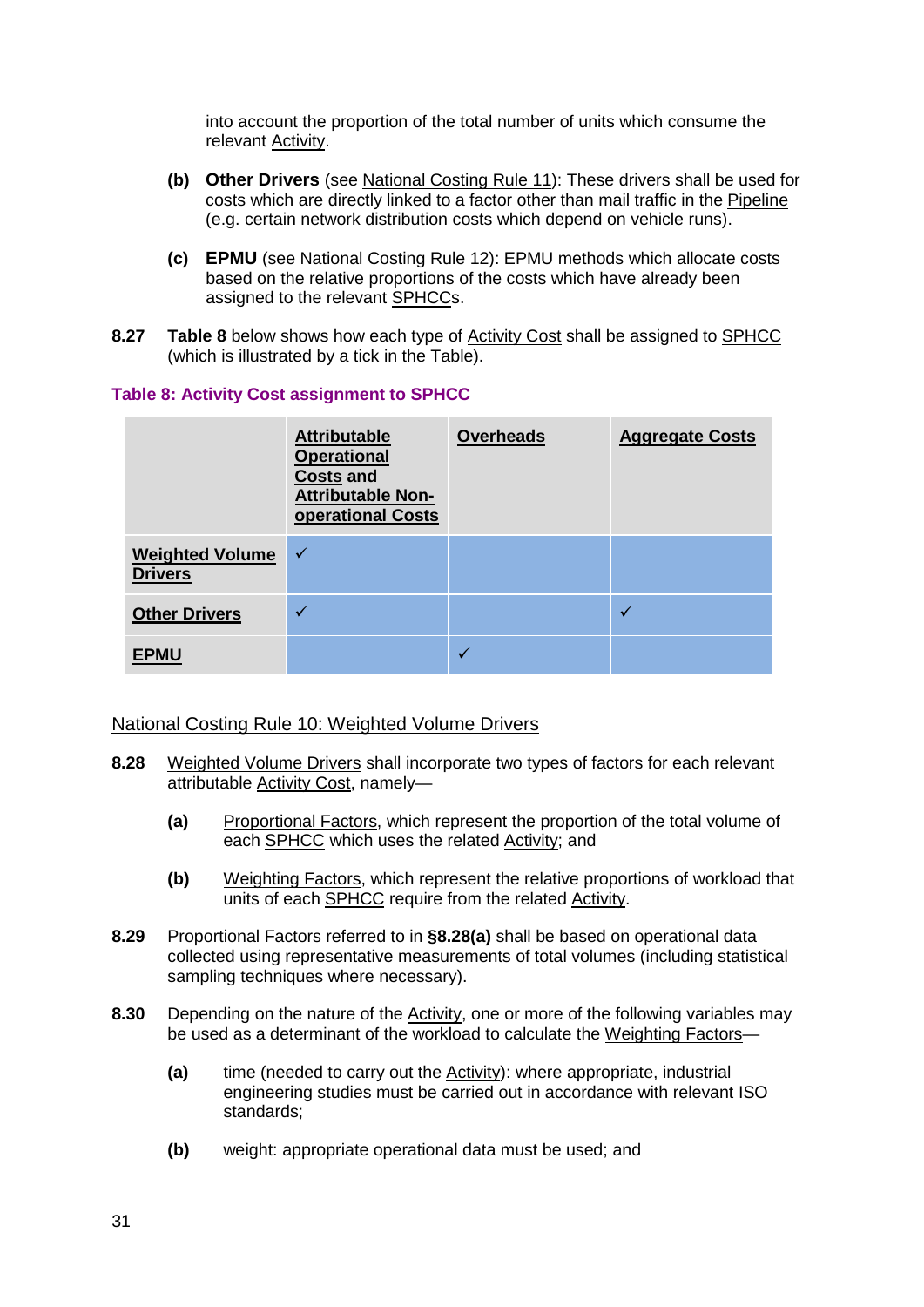- **(c)** size: appropriate operational data must be used.
- **8.31** Royal Mail must carry out for each Financial Year a review to ascertain which Proportional Factors and Weighting Factors need to be reviewed and, if necessary, must update them to ensure that they continue to reflect operational reality accurately.
- **8.32** To identify the Proportional Factors and the Weighting Factors which may need adjusting referred to in **§8.31**, Royal Mail must consider what (if any) changes have occurred during the Financial Year in question in the following areas-
	- **(a)** working practices;
	- **(b)** technology; and
	- **(c)** SPHCCs mix (relative volumes).
- **8.33** Royal Mail may carry out ad hoc event-driven reviews and updates if necessary.

#### National Costing Rule 11: Other Drivers

- **8.34** Other Drivers shall be used for costs (certain Attributable Operational Costs and all Attributable Non-operational Costs and Aggregate Costs) which are directly linked to a factor other than mail traffic in the Pipeline.
- **8.35** Other Drivers shall be defined in a way which appropriately reflects the causal link with that factor.

#### National Costing Rule 12: Equi-Proportional Mark-Up ('EPMU')

- **8.36** EPMU shall be used for allocating Overheads by treating them in the following manner-
	- **(a)** Pipeline Overheads shall be allocated to all, and only, those SPHCCs which are processed by that element of the Pipeline; and
	- **(b)** General Overheads shall be allocated to all SPHCCs which are processed through the Pipeline.
- **8.37** EPMU shall be applied for each of the Activity Costs within Overheads separately, and be based only on the proportions of the Attributable Operational Costs and the Attributable Non-operational Costs, once they have been attributed. EPMU applications shall not take account of any other costs already allocated using EPMU ("non-nested" approach).

#### National Costing Rule 13: Traffic measurement

- **8.38** Royal Mail must use the Revenue derived method of traffic measurement, whereby the traffic volume for products and/or services is calculated by dividing the total revenue of the products and/or services by the average unit price of them, in the National Costing Methodology.
- **8.39** The measurement method used for each SPHCC shall be applied consistently within the National Costing Methodology and over time.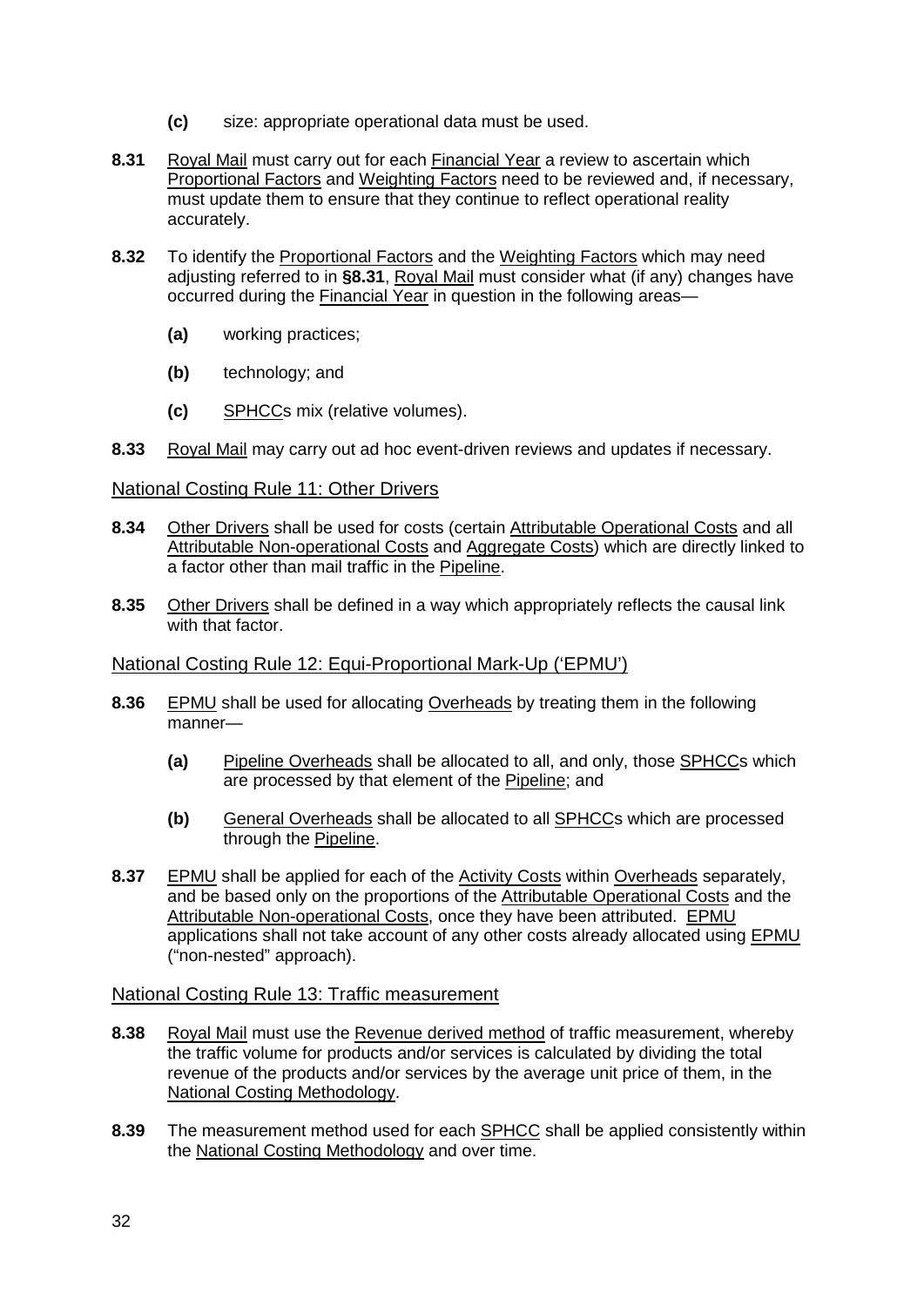### National Costing Rule 14: Operational data and sampling

- **8.40** All operational data used by the National Costing Methodology shall be regularly reviewed and, where necessary, updated to ensure the accuracy of costing and its consistency with the operational reality (see National Costing Rule 2).
- **8.41** Royal Mail must ensure that all sampling used by the National Costing Methodology recognisedprofessional body, such as the Royal Statistical Society in the United is applied by a qualified professional statistician as such sampling must be based on statistical techniques regarded as appropriate for such purposes. The reference to a "qualified professional statistician" is a reference to a person with the relevant statistical knowledge and expertise, who shall have a qualification in statistics from a [Kingdom.](http://en.wikipedia.org/wiki/United_Kingdom)

#### National Costing Rule 15: Data integrity

- **8.42** The integrity of financial and operational data used for the National Costing Methodology shall be preserved by adequate checks and controls, which shall include reconciliation of total cost data at appropriate points in the National Costing Methodology.
- **8.43** The total amount of input costs relating to any element of the National Costing Methodology shall be equal to the total amount of output costs relating to that element. In particular, the following total figures shall be reconciled to each other—
	- **(a)** the total costs in the General Ledger;
	- **(b)** the total Activity Costs; and
	- **(c)** the total costs of all SPHCCs.

#### Zonal Costing Methodology

- **8.44** Royal Mail must—
	- **(a)** ensure that the Zonal Costing Methodology complies with the Zonal Costing Rules set out in this **Section 8**;
	- **(b)** document the Zonal Costing Methodology in the Costing Manual; and
	- **(c)** apply the Zonal Costing Methodology where Royal Mail uses different prices for products and/or services falling within the Reported Business for different parts of the United Kingdom, but only where the provision of such products and/or services are subject to obligations under regulatory conditions (as defined by section 28(2) of the Act).

### **Zonal Costing Rules**

### Zonal Costing Rule 1: Activity Based Costing ('ABC')

**8.45** The National Costing Rule 1 shall apply and the reference in that Rule to the National Costing Methodology is to be read as a reference to Zonal Costing Methodology.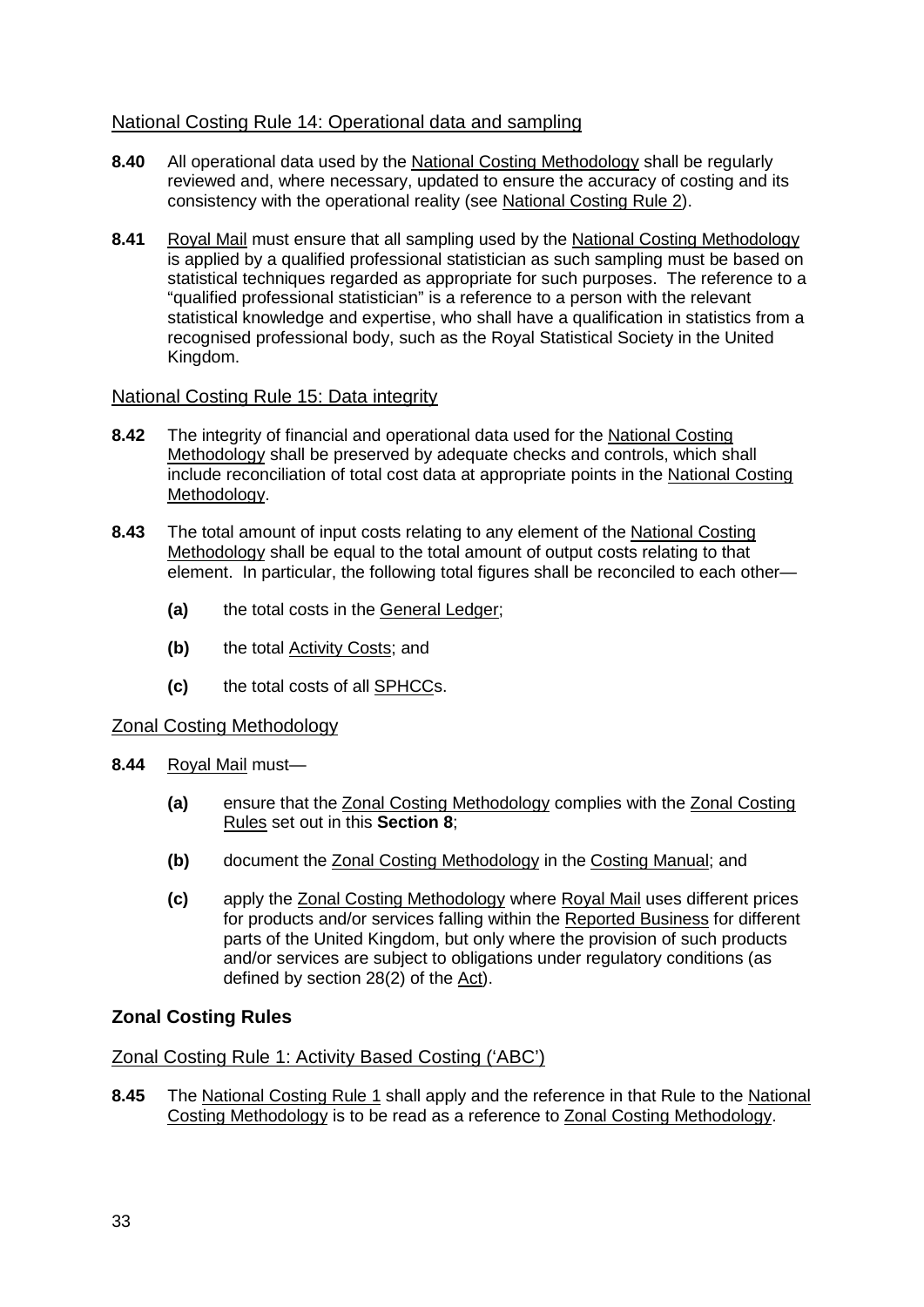#### Zonal Costing Rule 2: Operational reality

- **8.46** The National Costing Rule 2 shall apply and references in that Rule to—
	- **(a)** the National Costing Methodology is to be read as a reference to Zonal Costing Methodology; and
	- **(b)** National Costing Rule 3 is to be read as a reference to Zonal Costing Rule 3.

#### Zonal Costing Rule 3: Class costing

**8.47** The National Costing Rule 3 shall apply.

#### Zonal Costing Rule 4: Zonal General Ledger costs and Cost Types

**8.48** Non-staff costs attributed to the Delivery Office shall be broken down by Cost Type. (For the avoidance of doubt, any differences relating to a geographic area in these Cost Types shall be included in the Zonal Costing Methodology in accordance with Zonal Costing Rule 16.). Subject to that qualification, the National Costing Rule 4 shall apply.

#### Zonal Costing Rule 5: Activities

**8.49** The National Costing Rule 5 shall apply.

#### Zonal Costing Rule 6: Resource Drivers

**8.50** The National Costing Rule 6 shall apply.

### Zonal Costing Rule 7: Zonal Products and SPHCCs

- **8.51** Royal Mail must attribute costs to products and/or services falling within the Reported Business referred to in **§8.44(c)** by sub-dividing them into SPHCCs in accordance with the following measured characteristics—
	- **(a)** format (e.g. letter, flat, packet, etc.);
	- **(b)** class (e.g. First Class, Second Class, Third Class, etc.); and
	- **(c)** payment method (e.g. stamped, metered, account, PPI, etc.); and
	- **(d)** handling (e.g. mechanised versus manual, etc.).
- **8.52** For the avoidance of doubt, Royal Mail may use additional measuring characteristics, provided that the measured characteristics referred to in **§8.51** are used.

#### Zonal Costing Rule 8: Activity Costs

- **8.53** The National Costing Rule 8 shall apply and references in that Rule to—
	- **(a)** the National Costing Methodology is to be read as a reference to Zonal Costing Methodology; and
	- **(b)** National Costing Rule 3 is to be read as a reference to Zonal Costing Rule 7.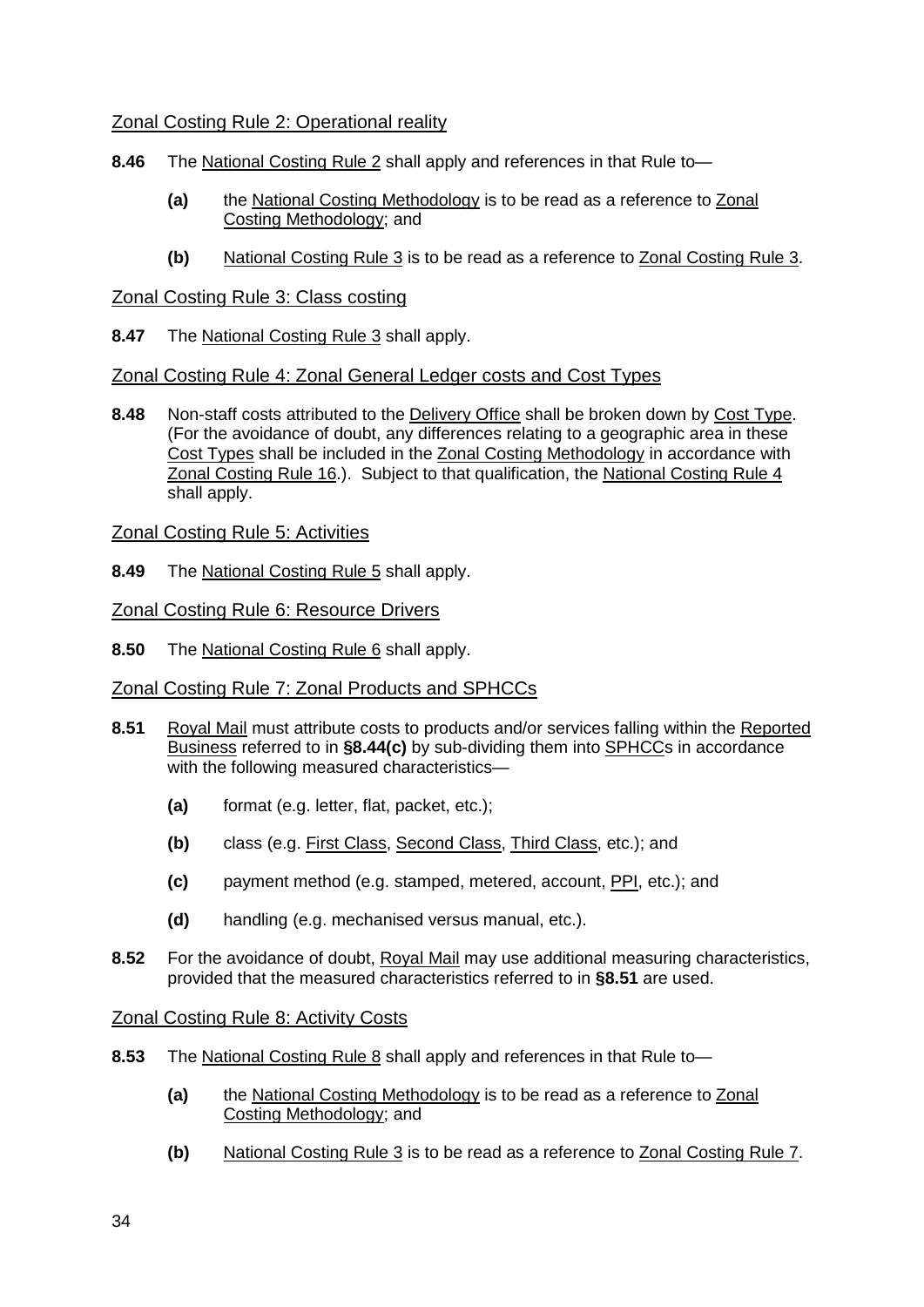#### Zonal Costing Rule 9: Activity Drivers

- **8.46** The National Costing Rule 9 shall apply and references in that Rule to—
	- **(a)** the National Costing Methodology is to be read as a reference to Zonal Costing Methodology;
	- **(b)** National Costing Rule 10 is to be read as a reference to Zonal Costing Rule 10;
	- **(c)** National Costing Rule 11 is to be read as a reference to Zonal Costing Rule 11; and
	- **(d)** National Costing Rule 12 is to be read as a reference to Zonal Costing Rule 12.

Zonal Costing Rule 10: Weighted Volume Drivers

- **8.55** The National Costing Rule 10 shall apply.
- Zonal Costing Rule 11: Other Drivers
- **8.56** The National Costing Rule 11 shall apply.

Zonal Costing Rule 12: Equi-proportional Mark-up ('EPMU')

**8.57** The National Costing Rule 12 shall apply.

Zonal Costing Rule 13: Zonal Traffic measurement

- **8.58** The National Costing Rule 13 shall apply and references in that Rule to the National Costing Methodology are to be read as references to Zonal Costing Methodology.
- **8.59** With the commencement of the second Financial Quarter of the first Financial Year, Royal Mail must ensure that any MCS sampling used for estimating costs in relation to Zones for downstream services must include all volumes associated with the downstream services. References to downstream services for that purpose are references to services relating to the final sortation conducted at the Inward Mail Centre and Delivery Offices, and the conveyance of mail items from the Inward Mail Centre to final delivery destination.

#### Zonal Costing Rule 14: Zonal Operational data and sampling

- **8.60** Subject to **§§8.61-8.63**, the National Costing Rule 14 shall apply and references in that Rule to—
	- **(a)** the National Costing Methodology is to be read as a reference to Zonal Costing Methodology; and
	- **(b)** National Costing Rule 2 is to be read as a reference to Zonal Costing Rule 2.
- **8.61** Royal Mail must review its operational data for the estimation of costs of products and/or services falling within the Reported Business referred to in **§8.44(c)**. In addition, Royal Mail must update its estimation of such costs to ensure that it is consistent with—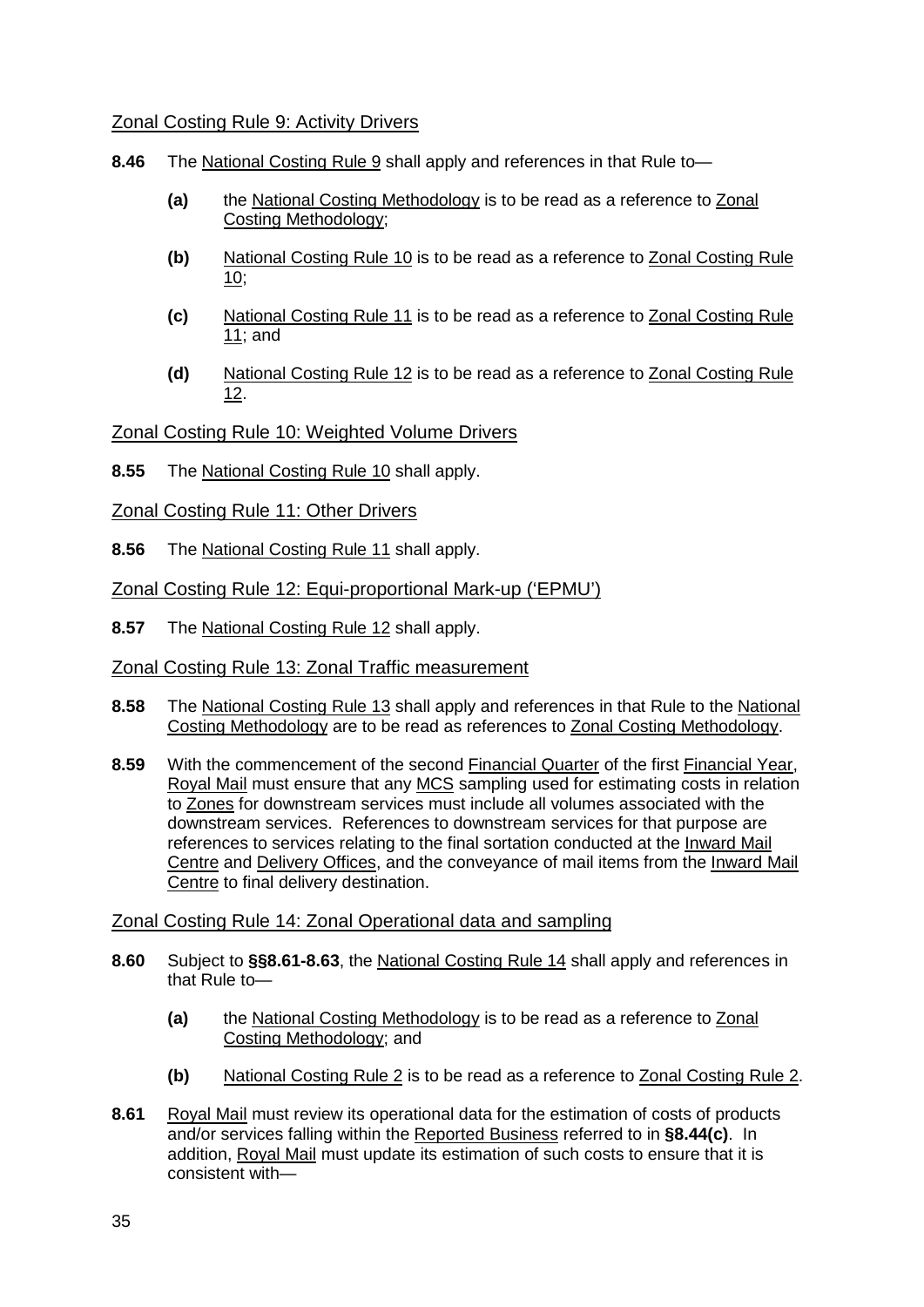- $(a)$  the updated values of the explanatory variables<sup>[2](#page-35-0)</sup> of the relevant cost functions (e.g. postcode sector volumes, number of delivery points, area, volume delivered per delivery point and proportion of business delivery);
- **(b)** the updated variable coefficients [3](#page-35-1) of the relevant cost functions (updated variable coefficients<sup>[4](#page-35-2)</sup>);
- **(c)** the updated mapping of postcode sectors, Delivery Offices, and Inward Mail Centres to Zones; and
- **(d)** the updated differentials in costs for each Zone arising from geographic differentials in pay rates and other input costs.

Except for the first **Financial Year, Royal Mail** must comply with these obligations before the start of every <u>Financial Year.</u> In relation to the first Financial Year, Royal <u>Mail</u> must comply with these obligations by the end of that <u>Financial Year</u>.

- 8.62 Where regressions<sup>[5](#page-35-3)</sup> are used to estimate the costs referred to in §8.61, Royal Mail must include in the Costing Manual information demonstrating that the regressions<sup>[6](#page-35-4)</sup> are statistically valid. Royal Mail must ensure that such regressions are derived by a qualified professional econometrician using data in accordance with the Zonal Costing Rules . The reference to a "qualified professional econometrician" is a whois qualified in the application of mathematics and [statistical methods](http://en.wikipedia.org/wiki/Statistical_methods) to reference to a person with the relevant knowledge and expertise in econometrics, economic data.
- **8.63** Royal Mail must ensure that all sampling used for the estimation of costs referred to statistics from a recognised professional body, such as the [Royal Statistical Society](http://en.wikipedia.org/wiki/Royal_Statistical_Society) in **§8.61** is applied by a qualified professional statistician as such sampling must be based on statistical techniques regarded as appropriate for such purposes. The reference to a "qualified professional statistician" is a reference to a person with the relevant statistical knowledge and expertise, who shall have a qualification in in the [United Kingdom.](http://en.wikipedia.org/wiki/United_Kingdom) Royal Mail must include in the Costing Manual information demonstrating that the sampling is statistically valid.

#### Zonal Costing Rule 15: Zonal Data consistency

- **8.64** The National Costing Rule 15 shall apply and references in that Rule to the National Costing Methodology are to be read as references to Zonal Costing Methodology.
- **8.65** Royal Mail must also ensure that the following figures are reconciled to each other—
	- **(a)** any estimated costs for the postcode sectors served by each Delivery Office shall be reconciled with the total relevant costs of that **Delivery Office**; and

<span id="page-35-0"></span> $2$  The reference to an explanatory variable is a reference to a variable which is used to explain or to predict changes in the value of another variable.

<span id="page-35-1"></span>The reference to a variable coefficient is a reference to figure multiplied with a variable or an unknown quantity in an algebraic formula.

<span id="page-35-4"></span><span id="page-35-3"></span><span id="page-35-2"></span><sup>&</sup>lt;sup>4</sup> *Ibid.*<br><sup>5</sup> The reference to a regression is a reference to a relationship between the mean value of a random variable and the corresponding values of one or more independent variables. <sup>6</sup> *Ibid*.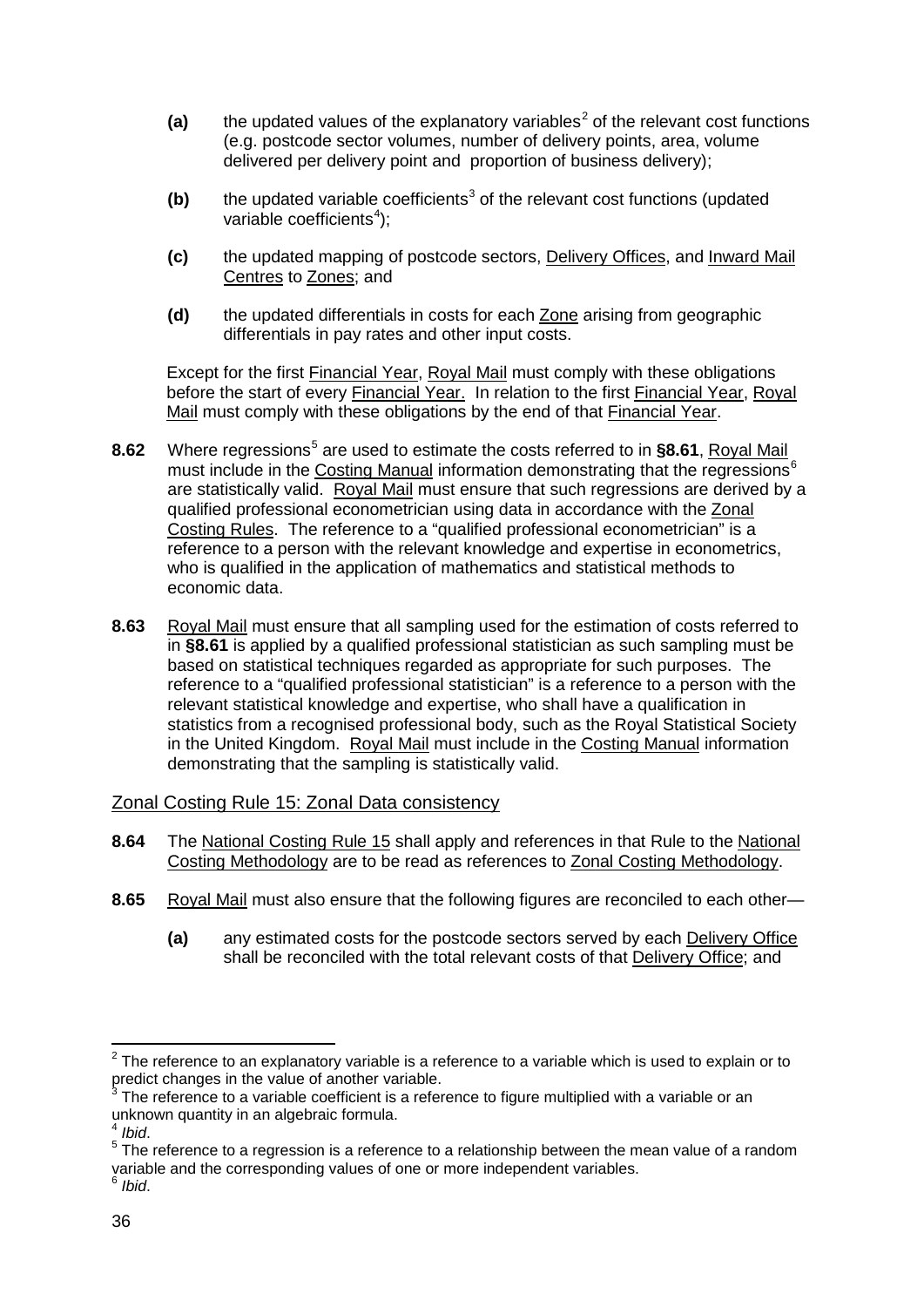**(b)** geographically de-averaged costs used for estimating costs in relation to Zones shall be reconciled with the corresponding costs to be derived under National Costing Rule 15.

#### Zonal Costing Rule 16: Geographic cost reflectivity

**8.66** Royal Mail must ensure that its estimation of costs in relation to Zones includes all material differences between costs that vary by each geographical area encompassed by the Zone in question.

#### Zonal Costing Rule 17: Postcode sector cost estimation

**8.67** Royal Mail must, where it uses estimates of costs in relation to postcode sectors as inputs for estimating costs in relation to Zones, use actual postcode sector data.

#### Zonal Costing Rule 18: Amendment of Zones

- **8.68** Royal Mail must comply with the following rules in relation to defining and amending Zones—
	- **(a)** for the first Financial Year, the total number of Zones shall not exceed four; and
	- **(b)** Royal Mail must review the boundaries of Zones and Royal Mail may define new or additional Zones, provided that Zones having the similarly estimated unit costs shall always be treated as part of the same Zone.

Except for the first Financial Year, Royal Mail must comply with the obligation in §8.68(b) before the start of every Financial Year. In relation to the first Financial Year, Royal Mail must comply with that obligation by the end of that Financial Year.

#### Zonal Costing Rule 19: Reconciliation of zonal and national cost estimates

- **8.69** Royal Mail must review changes in its estimation of costs in relation to Zones to ensure that—
	- **(a)** in deriving each unit cost estimate, the estimated total postcode sector volumes and estimated total volumes in relation to Zones both equal the total national volumes derived under National Costing Rule 15, and
	- **(b)** the average unit costs in relation to Zones derived from the volumes referred to in **§8.69(a)** remains equal to the corresponding average unit costs derived under the National Costing Methodology.

Except for the first Financial Year, Royal Mail must comply with these obligations before the start of every Financial Year. In relation to the first Financial Year, Royal <u>Mail</u> must comply with these obligations by the end of that <u>Financial Year</u>.

### **Exceptional costs**

**8.70** Royal Mail must account for all exceptional costs arising from the trading operations of Royal Mail relevant to the Reported Business which are not already included in the National Costing Methodology. Royal Mail must account for such exceptional costs in the annual income statements for the Reported Business. Examples of such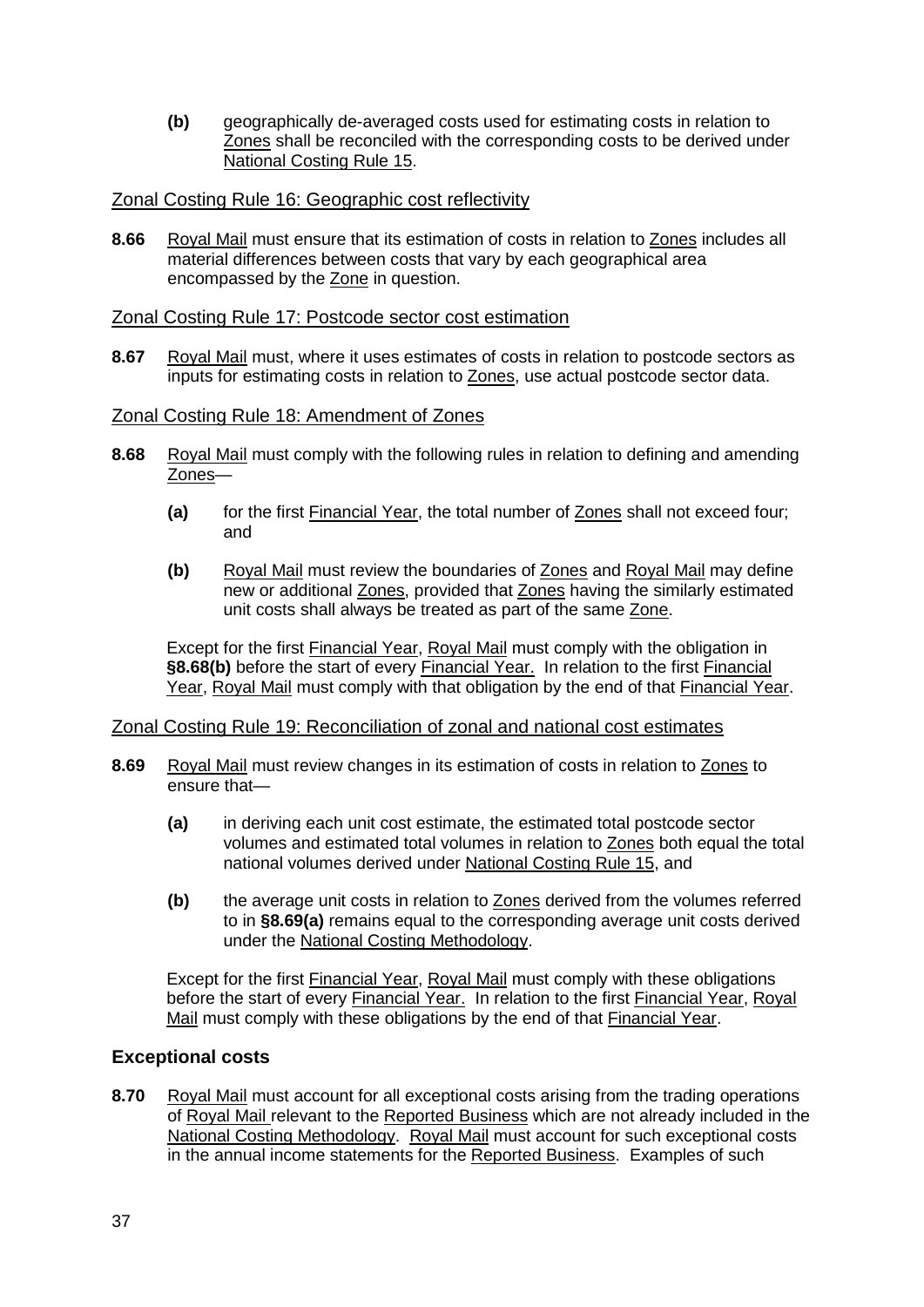exceptional costs are the costs of Royal Mail's "Colleague Share" share scheme, redundancy and restructuring costs.

**8.71** Royal Mail must allocate the exceptional costs referred to in **§8.70** to the Reported Business by using an appropriate cost driver. The basis of the allocation concerned shall be set out in the Accounting Methodology Manual.

### **Transfer Charges**

- **8.72** Royal Mail must ensure that the following types of Transfer Charges are applied in compliance with the rules set out in **§§8.73-8.80**—
	- **(a)** Transfer Charges between the Relevant Group and the rest of RMH Group; and
	- **(b)** Transfer Charges between the Reported Business and the rest of the Relevant Group.

For **§8.72(a) and (b)**, a Transfer Charge shall be calculated on an arm's length basis for each product and/or service provided. For the avoidance of doubt, the Transfer Charges between the Four FREs within the Reported Business shall be applied in accordance with the relevant rules set out in **Section 9** concerning Transfer Prices.

- **8.73** Royal Mail must set a Transfer Charge for the provision of each product and/or service—
	- **(a)** between the Relevant Group and the rest of RMH Group; and
	- **(b)** between the Reported Business and the rest of the Relevant Group.
- **8.74** The consolidated income statement for the Relevant Group shall include the Transfer Charges between the Relevant Group and the rest of RMH Group.
- **8.75** All income statements for the Reported Business shall include the Transfer Charges between the Reported Business and the rest of Relevant Group.
- **8.76** Subject to **§§8.77-78**, Royal Mail must calculate a Transfer Charge on an arm's length basis in accordance with **§8.72(a) and (b)** by securing that—
	- **(a)** if the product and/or service provided is provided to persons other than RHM Group itself, the Transfer Price shall be equivalent to the price charged to those persons;
	- **(b)** if the product and/or service is provided to the RHM Group by other persons, the Transfer Price shall be equivalent to the price charged by those persons; and
	- **(c)** if the product and/or service does not fall within **§8.76(a) or (b)**, the Transfer Price shall be equal to the FAC of that product and/or service plus a mark up of 10% on FAC.
- 8.77 Royal Mail is not required to set a Transfer Price for the services provided by central finance, human resources, and purchasing and customer management services which are used by UKLPI and are managed centrally.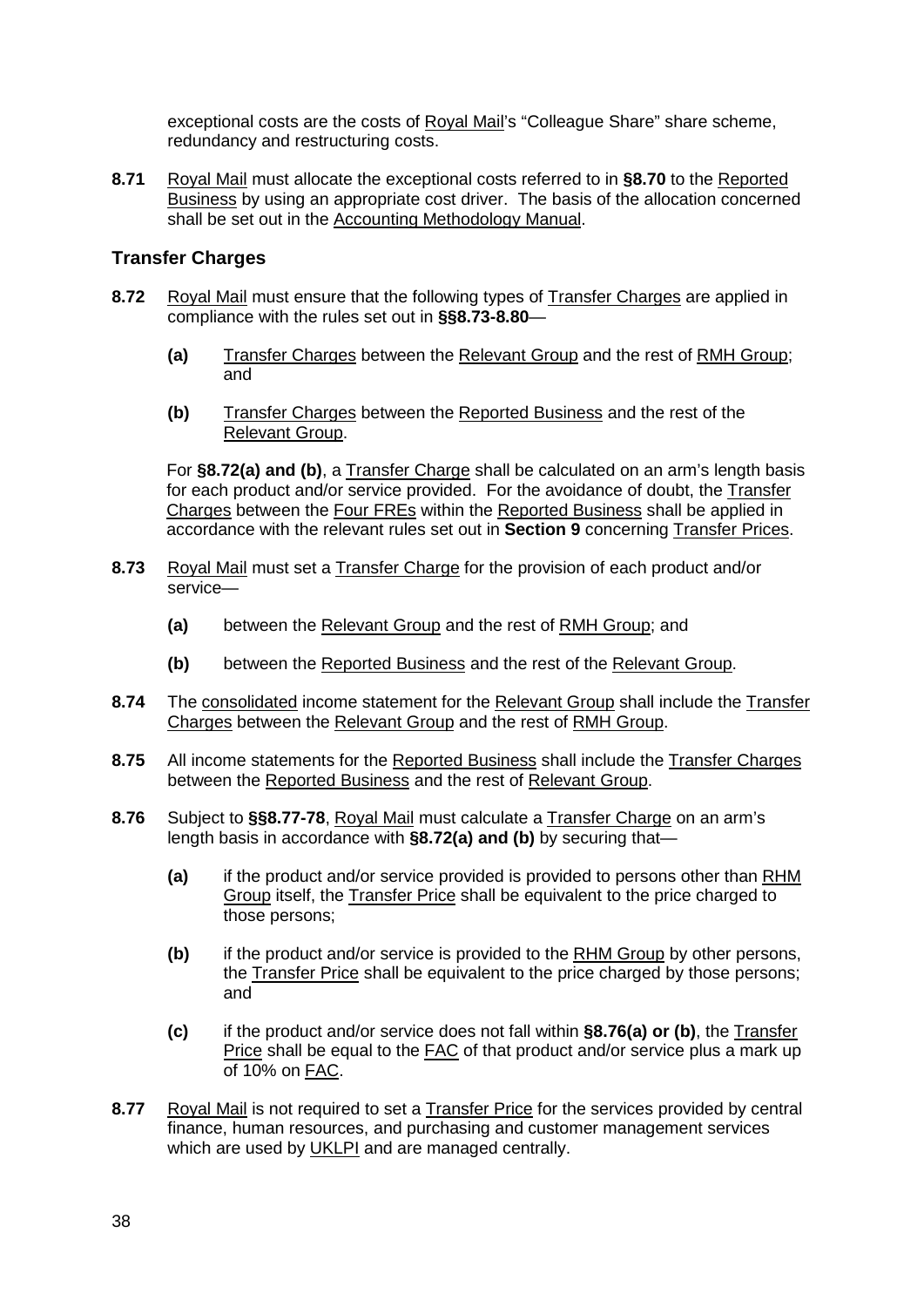- **8.78** Royal Mail must apply the rule referred to in **§8.76(c)** in relation to any use of its vehicles, where the use of vehicles is shared between the Reported Business and the rest of the Relevant Group.
- **8.79** Royal Mail must provide a statement setting out all Transfer Charges as part of the notes to the annual and quarterly income statements.
- **8.80** Royal Mail must include in the Accounting Methodology Manual a detailed description of the approach and the assumptions used for the calculation of the Transfer Charges .

# **Annual capital employed statement**

#### **Introduction**

- **8.81** Royal Mail must ensure that the preparation of the annual capital employed financial statement for the Reported Business complies with the rules set out in **§§8.82-8.120**.
- **8.82** The annual capital employed statement shall include operational assets and net working capital (net value of current assets and current liabilities).
- **8.83** The annual capital employed statement shall represent the closing balances of the items as at the end of the Financial Year to which the annual capital employed statement relates.
- **8.84** All the assets and liabilities which are wholly related to the operations and trading of products and services of the Reported Business shall be included in the annual capital employed statement.
- **8.85** Those assets and liabilities which are partly related to the operations and trading of products and services of the Reported Business shall be apportioned to the Reported Business in compliance with the rules set out in **§§8.86-8.120**.

#### **Non-current assets**

**8.86** Royal Mail must include in the annual capital employed statement the non-current assets specified in (and in the manner prescribed in) **§§8.87-8.97**.

*Fixed assets (property, plant and equipment)*

- **8.87** The value of the fixed assets shall be based on the historical costs and depreciation records kept in the Fixed Asset Register.
- **8.88** The value of the fixed assets shall be consistent with the values reported in the statutory accounts and the depreciation costs calculated by the National Costing Methodology.
- **8.89** Royal Mail must include a note to the annual capital employed statement setting out the main asset categories together with their associated NBV, costs and depreciations.
- **8.90** The allocation of fixed assets which are wholly or partly used by the products and/or services of the Reported Business shall be based on the relative extent to which those assets are used by the products and/or services concerned, where applicable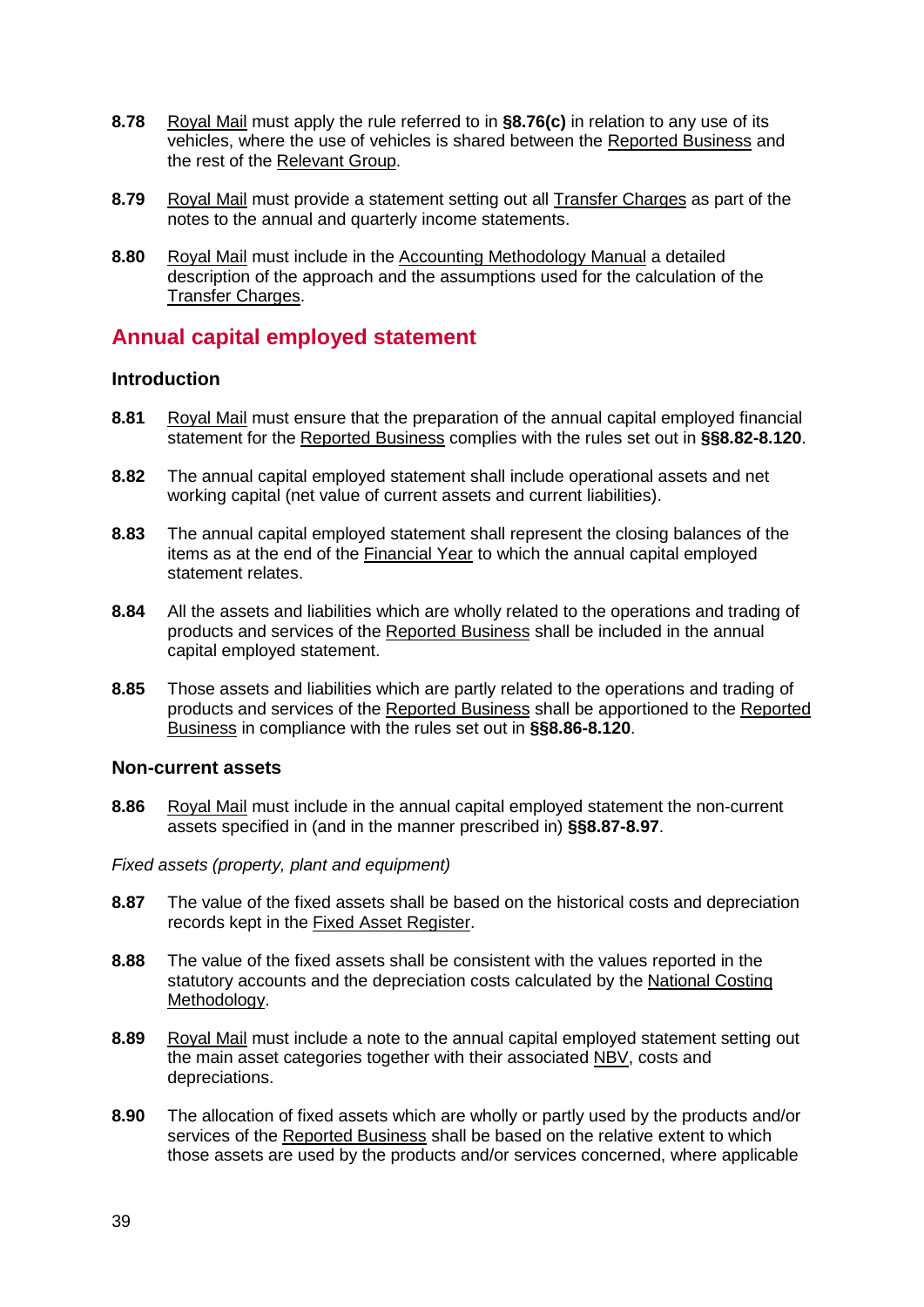consistent with the allocation of corresponding depreciation charges in the National Costing Methodology.

- **8.91** If a Transfer Price is charged to the Reported Business by the rest of Royal Mail for the use of a fixed asset, that fixed asset shall be excluded from the annual capital employed statement of the Reported Business.
- **8.92** Any internal transfer of fixed assets shall be disclosed in the notes to the annual capital employed statement.

#### *Intangible assets*

- **8.93** The categorisation of intangible assets for the Reported Business shall be consistent with the categorisation in the Royal Mail's statutory accounts.
- **8.94** Royal Mail is not required to include goodwill in intangible assets.
- **8.95** The allocation of software, master franchise licences and customer listing assets shall be based on the relative extent to which such assets are used by the products and/or services of the Reported Business.

*Other non-current assets*

- **8.96** Subject to **§8.97**, Royal Mail may include in aggregate other non-current assets.
- **8.97** Royal Mail must include a note to the annual capital employed statement setting out the main items included in other non-current assets.

#### **Current assets**

**8.98** Royal Mail must include in the annual capital employed statement the current assets specified in (and in the manner prescribed in) **§§8.99-8.110**.

*Trade and other receivables*

- **8.99** Trade and other receivables shall include prepayments.
- **8.100** Prepayments shall be allocated based on the allocation of the costs of the associated products and/or services.
- **8.101** Trade receivables shall be allocated based on the revenues of the products and/or services to which they relate.
- **8.102** Royal Mail must include a note to the annual capital employed statement setting out details of the amount of any bad debt provisions allocated to trade receivables.
- 8.103 Royal Mail may include in aggregate other receivables, but Royal Mail must include a note to the annual capital employed statement setting out the main items included in other receivables.

*Cash and cash equivalent*

**8.104** The categorisation of cash and cash equivalents for the Reported Business shall include items that are maintained for the purpose of financing business operations and to enable trading of the products and/or services in the Reported Business.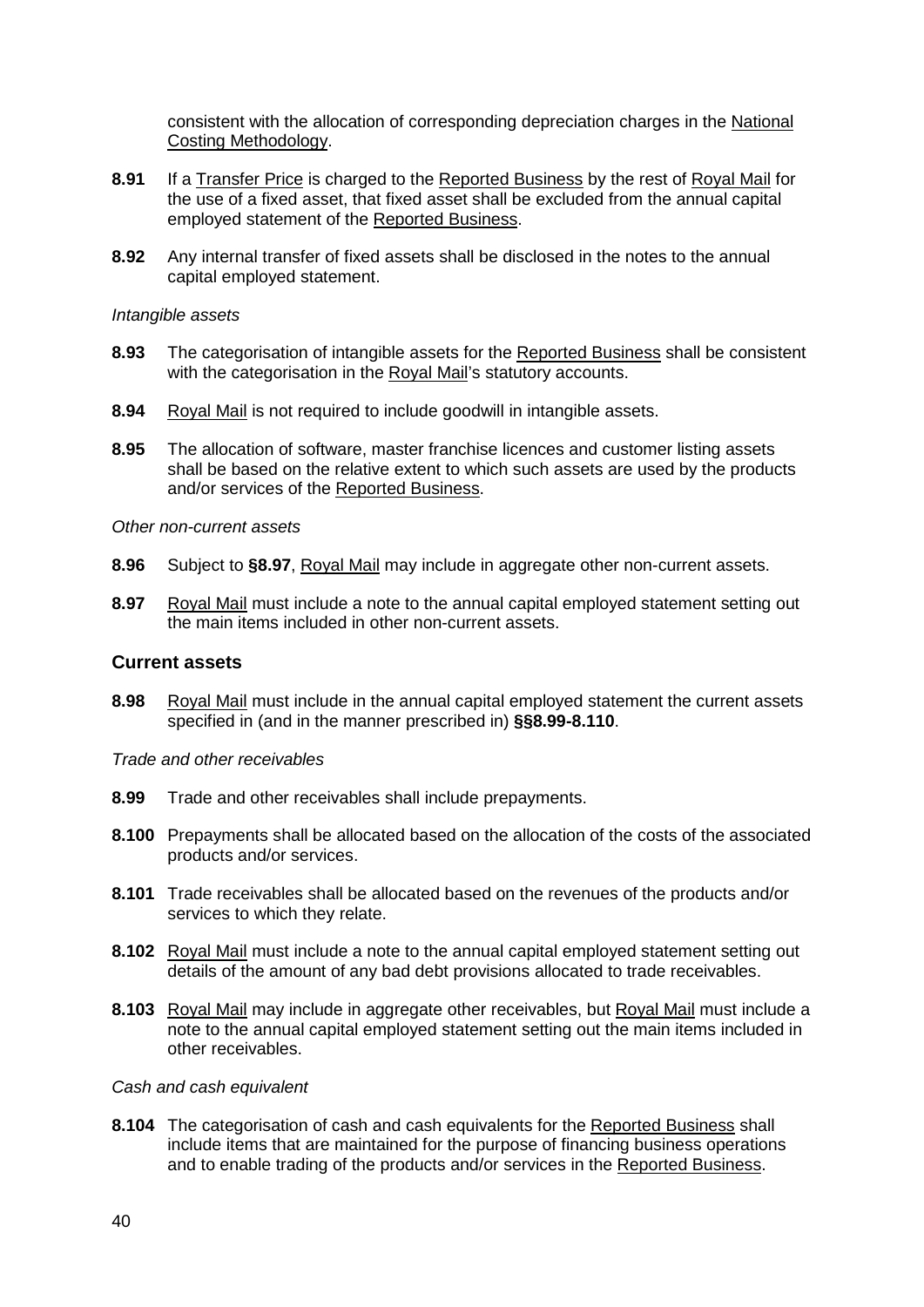- **8.105** Overdrafts shall be netted off against cash and cash equivalents.
- **8.106** Cash and cash equivalents that are managed centrally within the Relevant Group shall be allocated to the Reported Business to identify the cash requirements for the purpose of financing the operations and trading of the products and/or services of the Reported Business .
- **8.107** The cash requirements of the **Reported Business** shall be determined based on the operating cash flows and capital expenditure commitments identified to the Reported Business by the rules in these Guidelines.
- **8.108** The cash requirements of the Reported Business may be estimated based on the actual operating and capital expenditures.
- **8.109** Royal Mail must include a note to the annual capital employed statement setting out the main items included in cash and cash equivalents.

#### *Other current assets*

**8.110** Royal Mail may include in aggregate other items in other current assets, but Royal Mail must include a note to the annual capital employed statement setting out the main items included in other current assets.

#### **Current liabilities**

**8.111** Royal Mail must include in the annual capital employed statement at least the current liabilities specified in (and in the manner prescribed in) **§§8.112-8.120**.

#### *Trade and other payables*

- **8.112** The allocation of trade payables between the Reported Business and the rest of Royal Mail shall be based on the allocation of the costs of the Activities, products and/or services to which they relate.
- **8.113** Trade and other payables shall include deferred income. The allocation of deferred income between the Reported Business and the rest of Royal Mail shall be based on the allocation of the corresponding income.
- **8.114** Royal Mail may include in aggregate other items in other payables, but Royal Mail must include a note to the annual capital employed statement setting out the main items included in other payables.

#### *Financial liabilities*

- **8.115** Financial liabilities shall include interest bearing loans (with less than a year maturity), leases and derivative financial liabilities.
- **8.116** The allocation of financial liabilities between the Reported Business and the rest of the <u>Relevant Group</u> shall be carried out as follows—
	- **(a)** An analysis of the loans shall be undertaken to identify whether the loans have been obtained in relation to a specific asset or group of assets, in which case, the loan shall be allocated based on the allocation of the corresponding asset or group of assets. If the loan does not relate to a specific asset or group of assets, it must be allocated to the Reported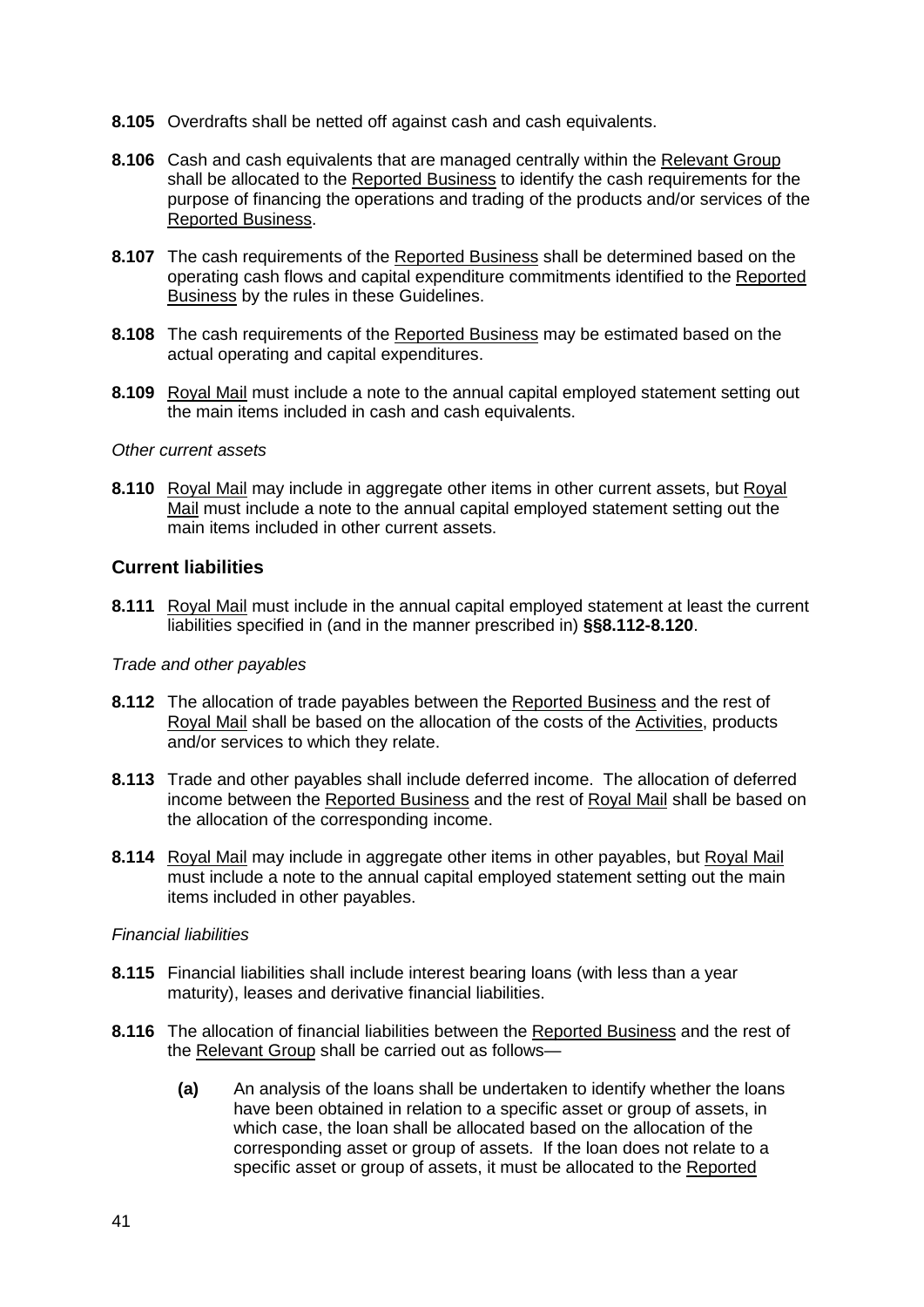Business using the same basis used for the allocation of cash and cash equivalents.

- **(b)** The allocation of lease liabilities to the Reported Business shall be based on the allocation of the assets to which the associated leases relate.
- **8.117** Royal Mail must include a note to the annual capital employed statement setting out the details of the facilities (for example, due date, interest rates, etc.).

#### *Provisions and other current liabilities*

- **8.118** The allocation of provisions and other current liabilities to the Reported Business shall be based on the costs and Activities to which those provisions and other current liabilities relate.
- **8.119** Where possible, allocation of provisions and other current liabilities to the Reported Business shall be based on the allocation of related costs and activities to the Reported Business.
- **8.120** Royal Mail may include in aggregate provisions and other current liabilities, but Royal Mail must include a note to the annual capital employed statement setting out the main items included in provisions and other current liabilities.

### **Annual cash flow statement**

- **8.121** Royal Mail must ensure that the preparation of the annual cash flow statement for the Reported Business complies with the rules set out in **§§8.122-8.123**.
- **8.122** The annual cash flow statement shall include all operational cash flows of the Reported Business.
- **8.123** The allocation of cash flow items to the Reported Business shall be consistent with the allocation of costs and revenues in the corresponding income statements, or the allocation of assets and liabilities in the corresponding capital employed statements.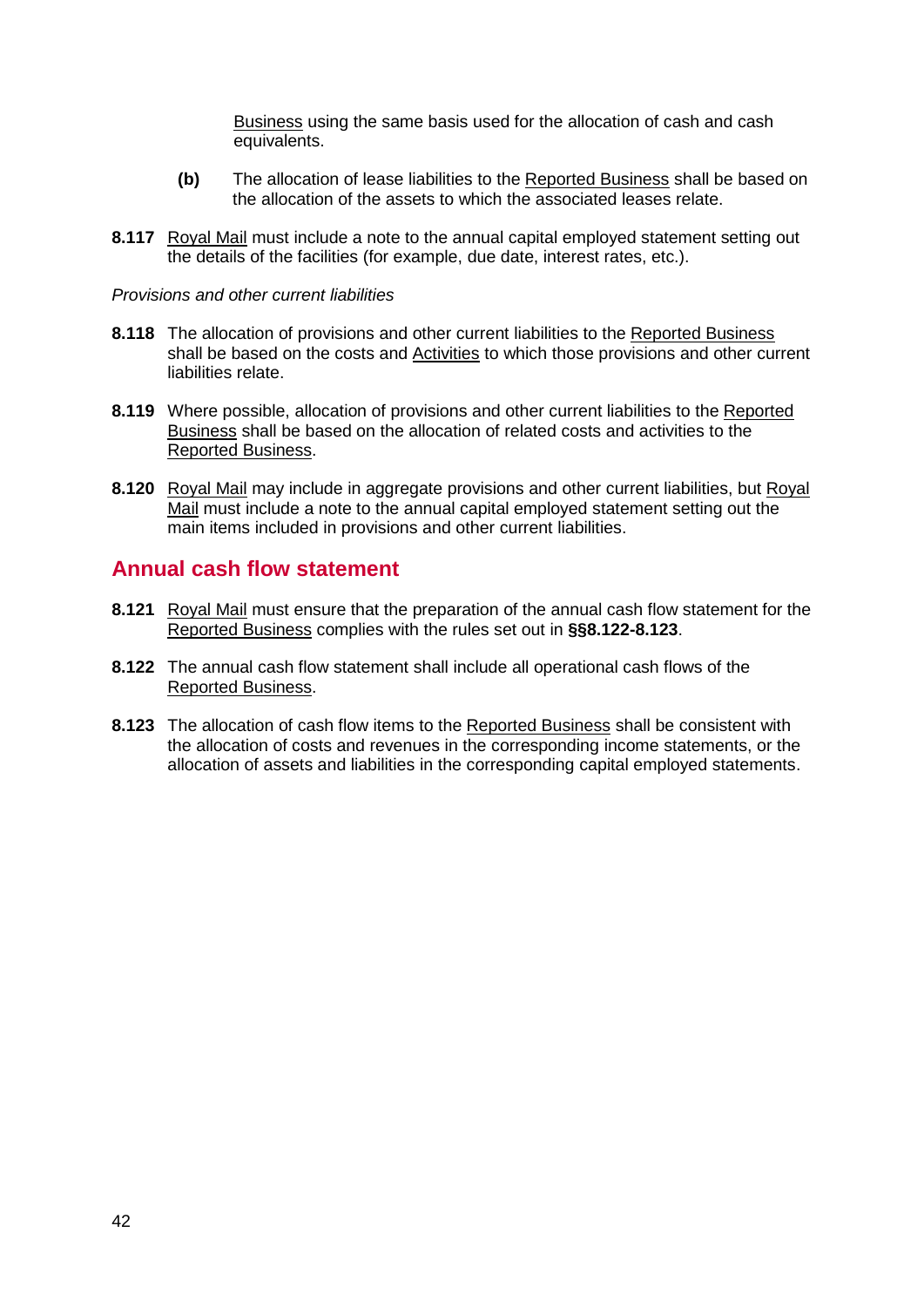### **Section 9: Separation Methodology**

### **Introduction**

**9.1** Royal Mail must ensure that the Regulatory Accounting Methodology complies with the detailed rules set out in this **Section 9**, which relate to the separation, allocation and apportionment of costs, revenues, assets and cash flows between the Four FREs and product groups within the Reported Business .

# **Annual & quarterly income statements**

**9.2** Royal Mail must ensure that its preparation of any income statement for the Four FREs complies with the rules set out in **§§9.3-9.15**.

### **Levels of preparation**

- **9.3** Royal Mail must ensure, for the purposes of USPAC 1.5.2(a) and (d), that annual income statements and annual end to end income statements are prepared to the level of EBIT.
- **9.4** Royal Mail must ensure, for the purposes of USPAC 1.5.2(b), (c) and (e), that quarterly income statements, annual reconciliations of such income statements and quarterly end to end income statements are prepared to the level of operating profit/(loss) before exceptional items.

#### **Apportionment of revenues**

- **9.5** References to "**revenue**" in this **Section 9** are references to external and internal turnover used in the preparation of any income statement. External and internal turnover shall consist of income for products and/or services arising from the fair value of the consideration received or receivable for products and/or services provided as part of the operational trading of the Four FREs.
- **9.6** Revenues shall be allocated to products and/or services in accordance with **Section 7** of these Guidelines.

### **Apportionment of costs**

- **9.7** Costs shall be allocated across the **Four FREs** within the **Reported Business** as follows—
	- **(a)** All SPHCCs in the National Costing Methodology shall be mapped to one or more of the Four FREs.
	- **(b)** The costs which are within the scope of the National Costing Methodology shall be allocated to the Four FREs in accordance with the National Costing Methodology. Where SPHCCs are mapped to more than one of the Four FREs, the basis of the allocation of the SPHCC costs concerned shall be included in the National Costing Methodology and set out in the Costing Manual.
	- **(c)** The exceptional costs referred to in **§8.70** shall be allocated to the Four FREs using an appropriate underlying driver. The basis of the allocation concerned shall be set out in the Accounting Methodology Manual.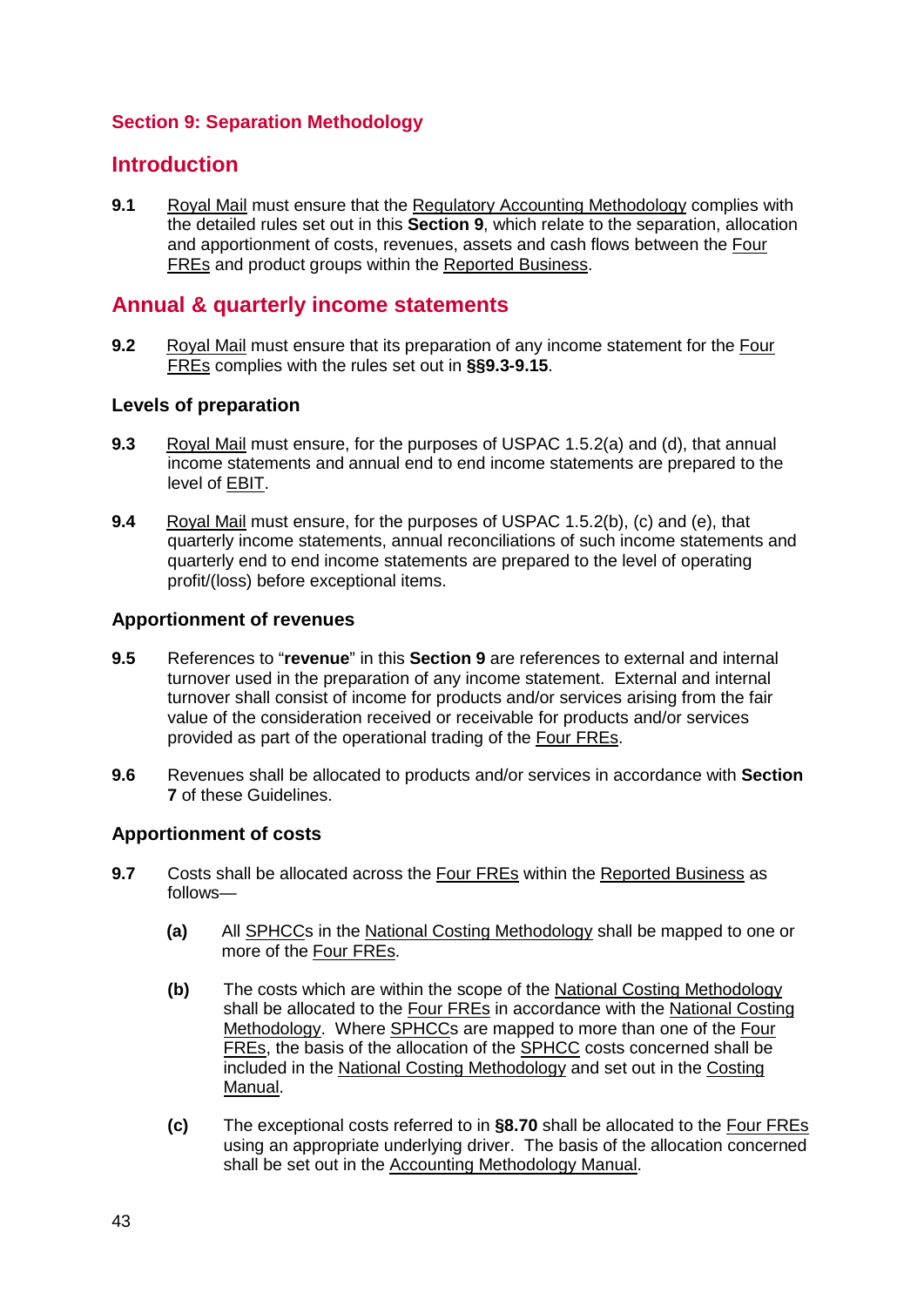### **Transfer Pricing between separated entities**

**9.8** Where one of the Four FREs provides a product or service to one or more other of the Four FREs, Royal Mail must determine a Transfer Price for that product or service.

#### **Transfer Pricing across Line A**

**9.9** Where products and/or services within the USO Products Entity use the services whose costs are allocated to the End-to-end Only Products Entity, the Transfer Prices shall be determined by applying a mark-up of 10% to the FAC costs of the products and/or services concerned of the **End-to-end Only Products Entity**.

#### **Transfer Pricing across Line B**

**9.10** Where products and/or services within the USO Products Entity and the non-USO Products Entity use the services whose costs are allocated to Downstream Services Entity, the Transfer Prices shall be determined in compliance with the rules set out in **§§9.11-9.15**.

#### *Equivalence pricing*

- **9.11** Where there are appropriate comparable Access products and/or services provided by Royal Mail to external customers, Royal Mail must apply the equivalence pricing approach referred to **§9.12** in determining Transfer Prices.
- **9.12** The equivalence pricing approach means—
	- **(a)** An appropriate comparable Access product and/or service shall be identified for the internal product and/or service for which the Transfer Price is to be determined.
	- **(b)** The operational and Activity differences between the internal product and/or service for which the Transfer Price is to be determined, and the appropriate comparable product or service shall be identified.
	- **(c)** The FAC differences of the operational and Activity differences referred to in **§9.12(b)** above shall be identified in a manner consistent with the National Costing Methodology.
	- **(d)** The Transfer Price shall be determined as the sum of the price of the appropriate comparable Access product and/or service, the FAC differences referred to in **§9.12(c)** plus a mark up of 10% on those FAC differences.
- **9.13** Royal Mail may use prices for First Class Access products and/or services, provided that the equivalence pricing approach referred to **§9.12** is followed and that they have—
	- **(a)** sufficient sales volumes to form a statistically valid basis for the calculation of the FAC of the product and/or service in question; and
	- **(b)** material sales volumes.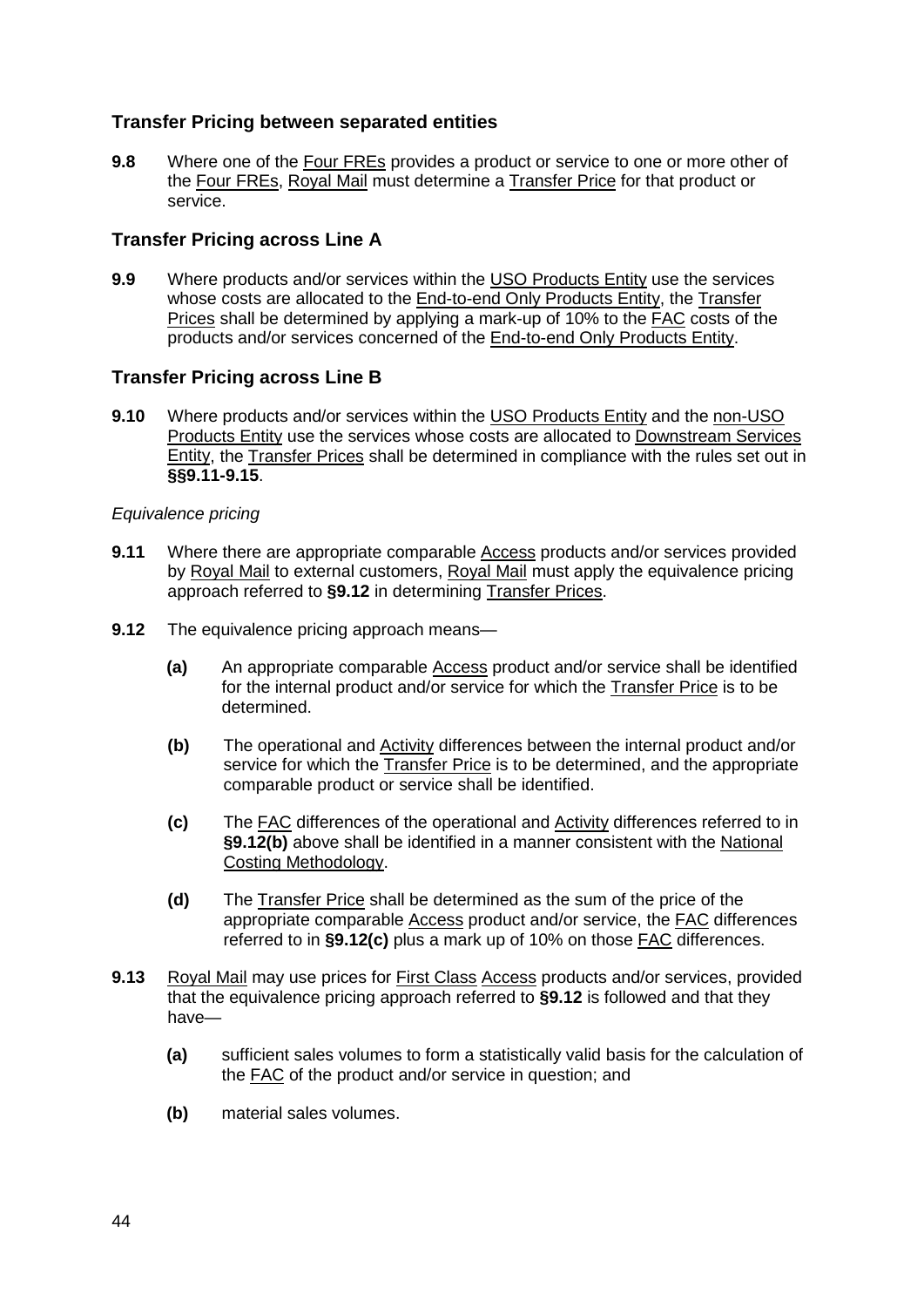Where Royal Mail wishes to use prices for First Class Access products and/or services but is unable to satisfy **§9.13(a) and (b)**, Royal Mail must use the price for the most comparable Second Class Access products and/or services.

#### *Cost-plus pricing*

**9.14** Where there are no appropriate comparable Access products and/or services, Royal Mail must set the Transfer Price as equal to the FAC of the product and/or service in question plus a mark up of 10% on that **FAC**.

#### *Grouping*

- <span id="page-44-0"></span>**9.15** Single Transfer Prices may be applied to groups of products and/or services, provided that all of the following requirements are met—
	- **(a)** in determining such groups, Royal Mail must only include products and/or services in a group that fall within the same market definition as out in the following market studies—
		- **(i)** Market study decisions on wholesale & packets markets published in November 2010<sup>[7](#page-44-1)</sup>.
		- (ii) Market study proposals on retail markets published in March 20117<sup>7</sup>.
		- **(iii)** Market study proposals on international outbound mail market published in May 2011<sup>[7](#page-44-0)</sup>.
	- **(b)** in determining such groups, Royal Mail must not include in a group products and/or services that have materially different handling characteristics as defined in the Costing Manual.
	- **(c)** in determining such groups, Royal Mail must not include in a group products and/or services that are subject to different obligations under regulatory conditions (as defined by section 28(2) of the Act).

# **Annual capital employed statement**

- **9.16** Royal Mail must ensure that the preparation of the annual capital employed statements for each of the Four FREs complies with the rules set out below set out in **§§9.17-9.39**.
- **9.17** The format of the annual capital employed statements for each of the Four FREs shall be the same as that for the annual capital employed statement provided for the Reported Business as a whole.
- **9.18** The annual capital employed statement for each of the Four FREs shall represent the closing balances of the items as at the end of the Financial Year to which the annual capital employed statement for each of the **Four FREs** relates.

<span id="page-44-1"></span>7 <http://www.nationalarchives.gov.uk/webarchive/communications-media.htm>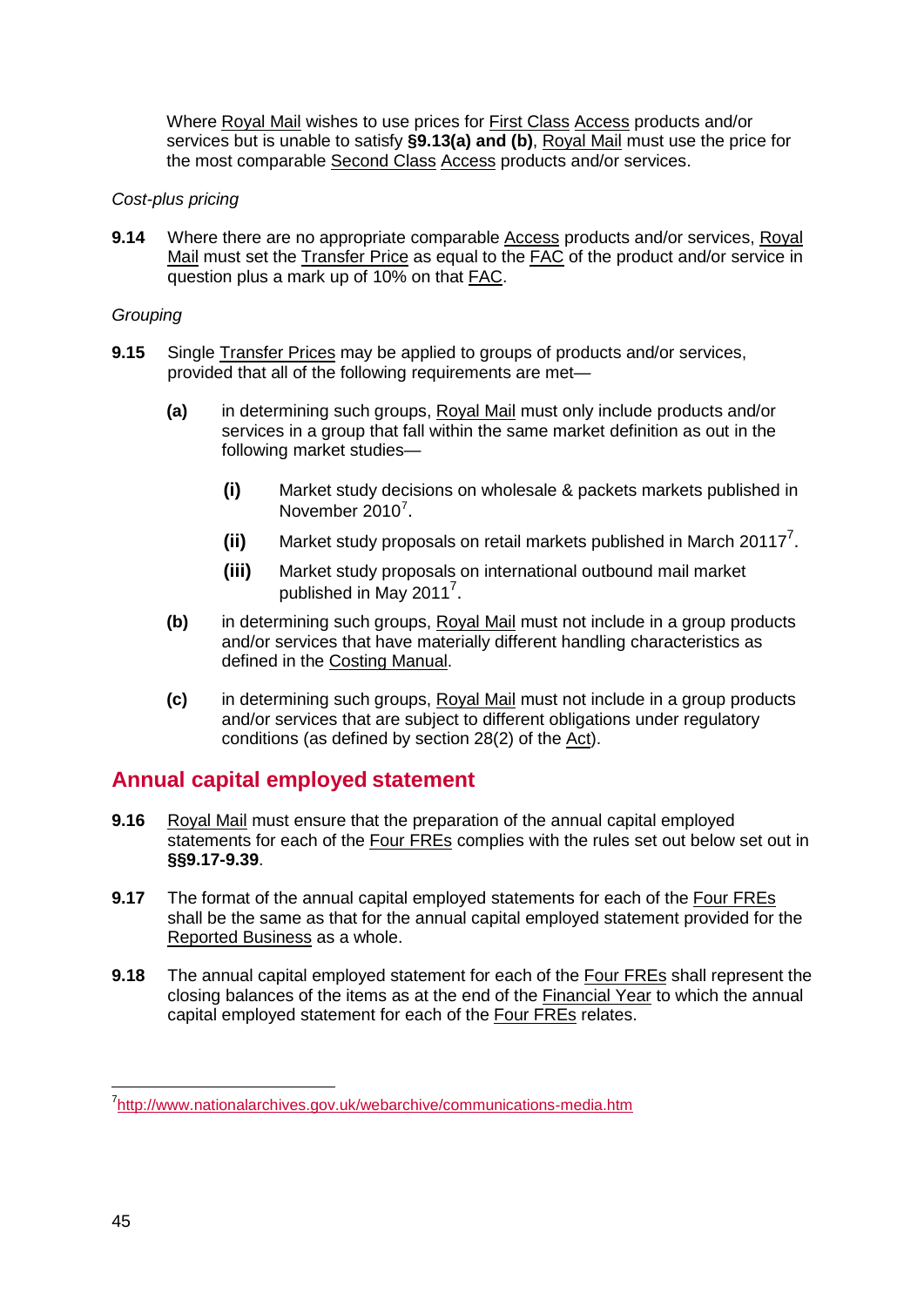- **9.19** Royal Mail must ensure that the allocation of the annual capital employed statement items to the Four FREs is consistent with—
	- **(a)** the allocation of costs and revenues in the corresponding income statements of the Four FREs; and
	- **(b)** the allocation of annual capital employed statement items to the Reported Business as a whole,

but where there is a conflict between the rules in **§9.19(a) and (b)**, Royal Mail must give priority to the rule in **§9.19(a)**.

#### **Non-current assets**

**9.20** Royal Mail must include in the annual capital employed statement for each of the Four FREs the non-current assets specified in (and in the manner prescribed in) **§§9.21-9.24**.

#### *Fixed assets (property, plant and equipment)*

- **9.21** The allocation of each fixed asset to the Four FREs shall be consistent with the extent to which the fixed asset is used by the Activities, products and/or services identified to each of the Four FREs. If a fixed asset is used solely by the Activities, products and/or services identified to one of the Four FREs, the fixed asset shall be allocated to that entity. Where a fixed asset is used by the Activities, products and/or services identified to more than one of the Four FREs, the value of the fixed asset concerned shall be apportioned between the relevant Four FREs using an appropriate basis which is consistent with the basis for apportioning depreciation costs in the National Costing Methodology.
- **9.22** The basis of allocation of fixed assets to the Four FREs shall also be consistent with the basis of allocation of fixed assets to the Reported Business as a whole.
- **9.23** Royal Mail must include a note to the annual capital employed statement for each of the Four FREs setting out the main asset categories together with their associated NBV, costs and depreciations.

#### *Intangible assets*

**9.24** The categorisation of intangible assets for the Four FREs shall be consistent with the categorisation used in the annual capital employed statement of the Reported Business as a whole.

#### **Current assets**

**9.25** Royal Mail must include in the annual capital employed statement for each of the Four FREs the current assets specified in (and in the manner prescribed in) **§§9.26- 9.31**.

#### *Trade and other receivables*

- **9.26** Trade and other receivables shall include prepayments.
- **9.27** Prepayments shall be allocated to the **Four FREs** based on the allocation of the costs of the associated products and/or services.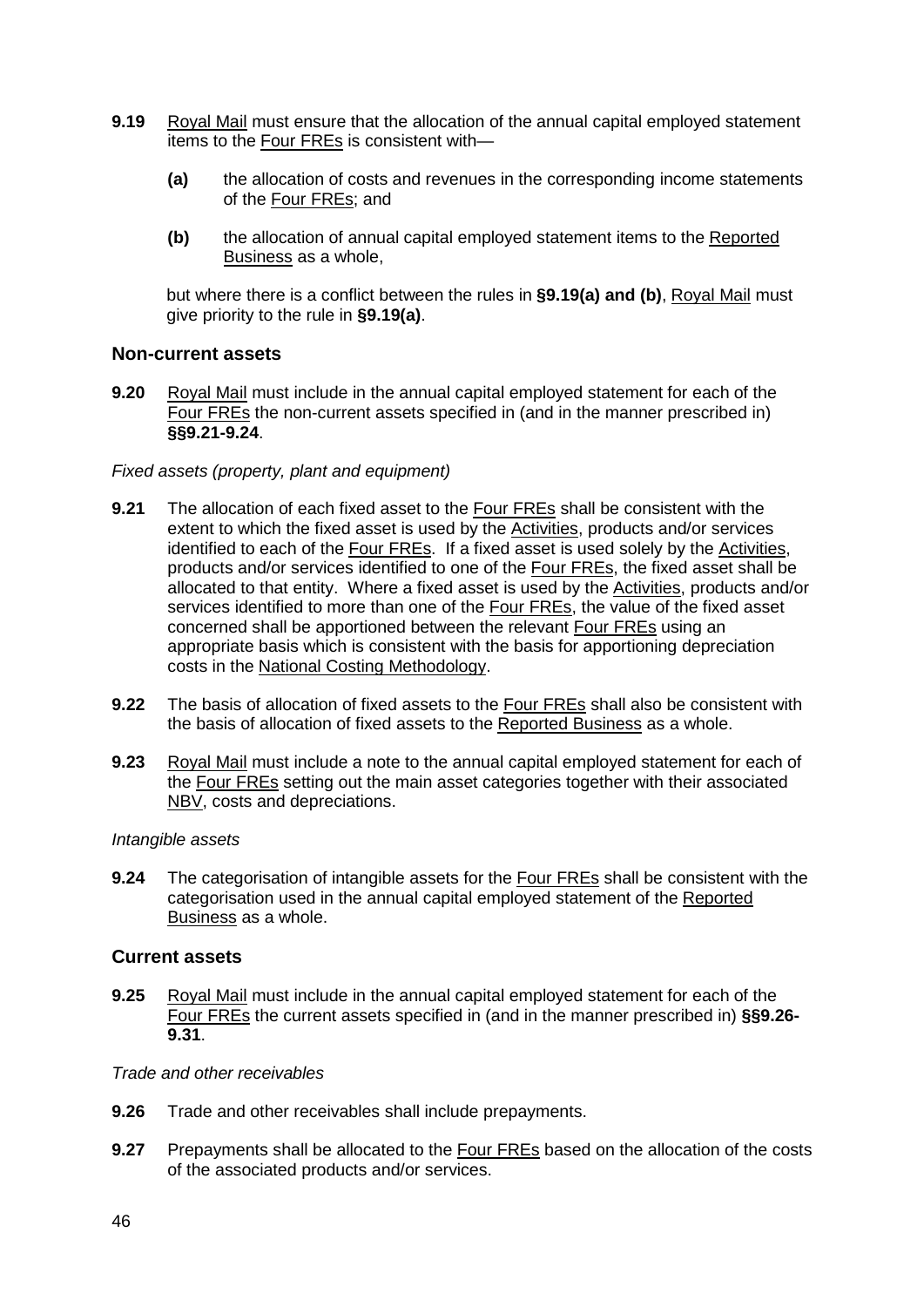**9.28** Trade receivables shall be allocated to the Four FREs based on the revenues of the products and/or services to which they relate.

#### *Cash and cash equivalent*

- **9.29** Overdrafts shall be netted off against cash and cash equivalents.
- **9.30** Cash and cash equivalents must be allocated to each of the Four FREs in accordance with their cash requirements for the purpose of financing the operations and trading of the products and/or services of the entity in question.
- **9.31** The cash requirements of each of the Four FREs may be estimated based on the actual operating and capital expenditures allocated to each of the Four FREs.

#### **Current liabilities**

**9.32** Royal Mail must include in the annual capital employed statement for each of the Four FREs the current liabilities specified in (and in the manner prescribed in) **§§9.33-9.39**.

#### *Trade and other payables*

- **9.33** The allocation of trade payables shall be based on the allocation of the costs of the Activities or products and/or services to which they relate.
- **9.34** Trade and other payables shall include deferred income. The allocation of deferred income shall be based on the allocation of the corresponding income.

#### *Financial liabilities*

- **9.35** Financial liabilities shall include interest bearing loans (with less than a year maturity), leases and derivative financial liabilities.
- **9.36** The allocation of financial liabilities between the Four FREs shall be carried out as follows—
	- **(a)** An analysis of the loans must be undertaken to identify whether the loans have been obtained in relation to a specific asset or asset group, in which case the loan shall be allocated to the Four FREs based on the allocation of the corresponding asset or asset group to the Four FREs. If the loan relates to the Reported Business as a whole, it shall be allocated to all the Four FREs using the same basis used for the allocation of cash and cash equivalents.
	- **(b)** The allocation of lease liabilities to the Four FREs shall be based on the allocation of the assets to which the associated leases relate.
- **9.37** Royal Mail must include a note to the annual capital employed statement setting out the details of the facilities (for example, due date, interest rates, etc.).

#### *Provisions and other current liabilities*

**9.38** The allocation of provisions and other current liabilities to the Four FREs shall be based on the costs and the Activities to which the provisions and other current liabilities relate.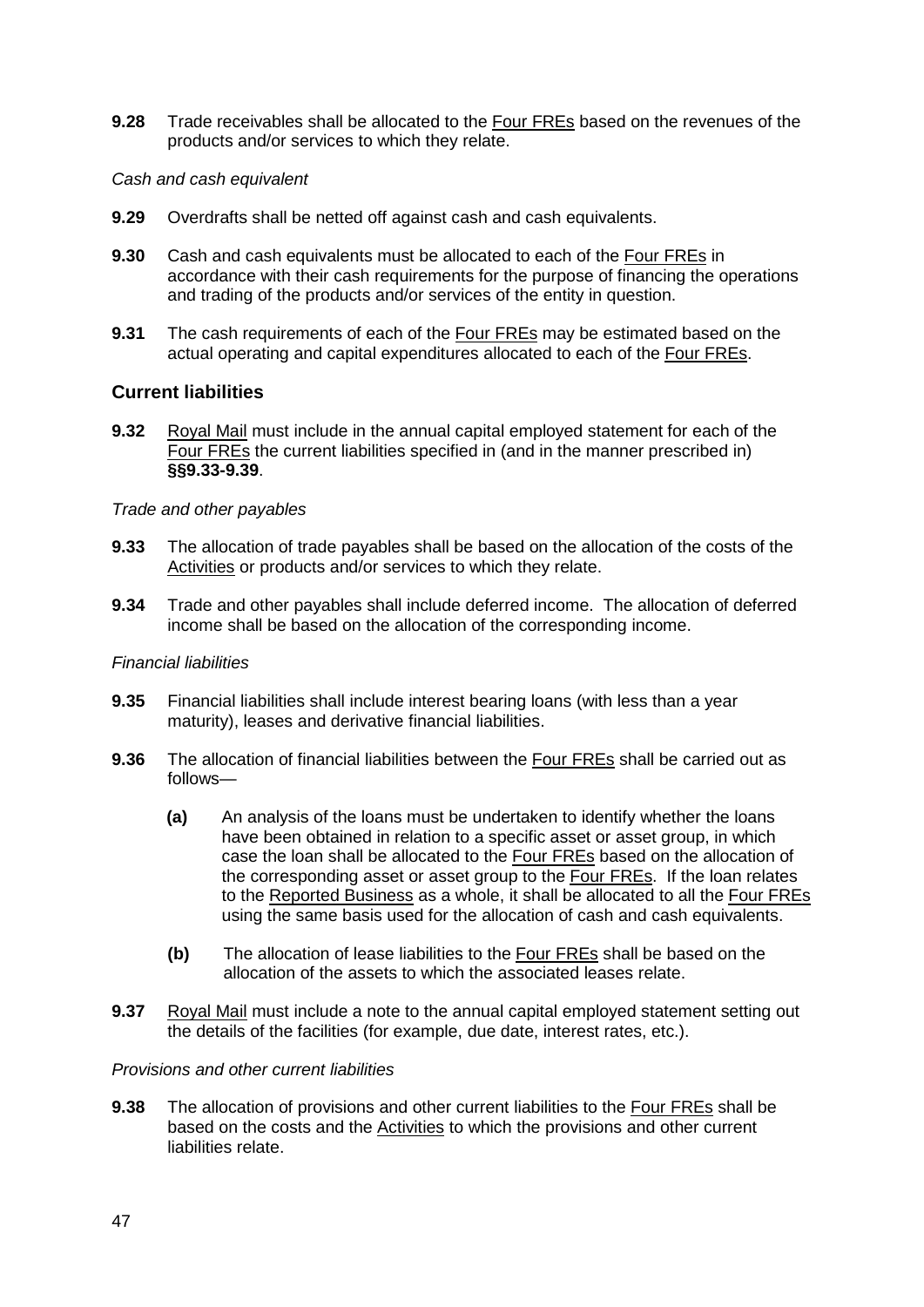**9.39** Royal Mail may include in aggregate provisions and other current liabilities for each the **Four FREs**, but Royal Mail must include a note to the annual capital employed statement setting out the main items included in provisions and other current liabilities.

### **Annual cash flow statement**

- **9.40** Royal Mail must ensure that the preparation of the annual cash flow statements for each of the Four FREs complies with the rules set out below set out in **§§9.41-9.42**.
- **9.41** The annual cash flow statement shall include all operational cash flows of the Four FREs.
- **9.42** Royal Mail must ensure that the allocation of the annual cash flow statement items to the Four FREs is consistent with—
	- **(a)** the allocation of costs and revenues in the corresponding income statements of the Four FREs or the allocation of assets and liabilities in the corresponding capital employed statements of the Four FREs; and
	- **(b)** the allocation of annual cash flow statement items to the Reported Business as a whole,

but where there is a conflict between the rules in **§9.42(a) and (b)**, Royal Mail must give priority to the rule in **§9.42(a)**.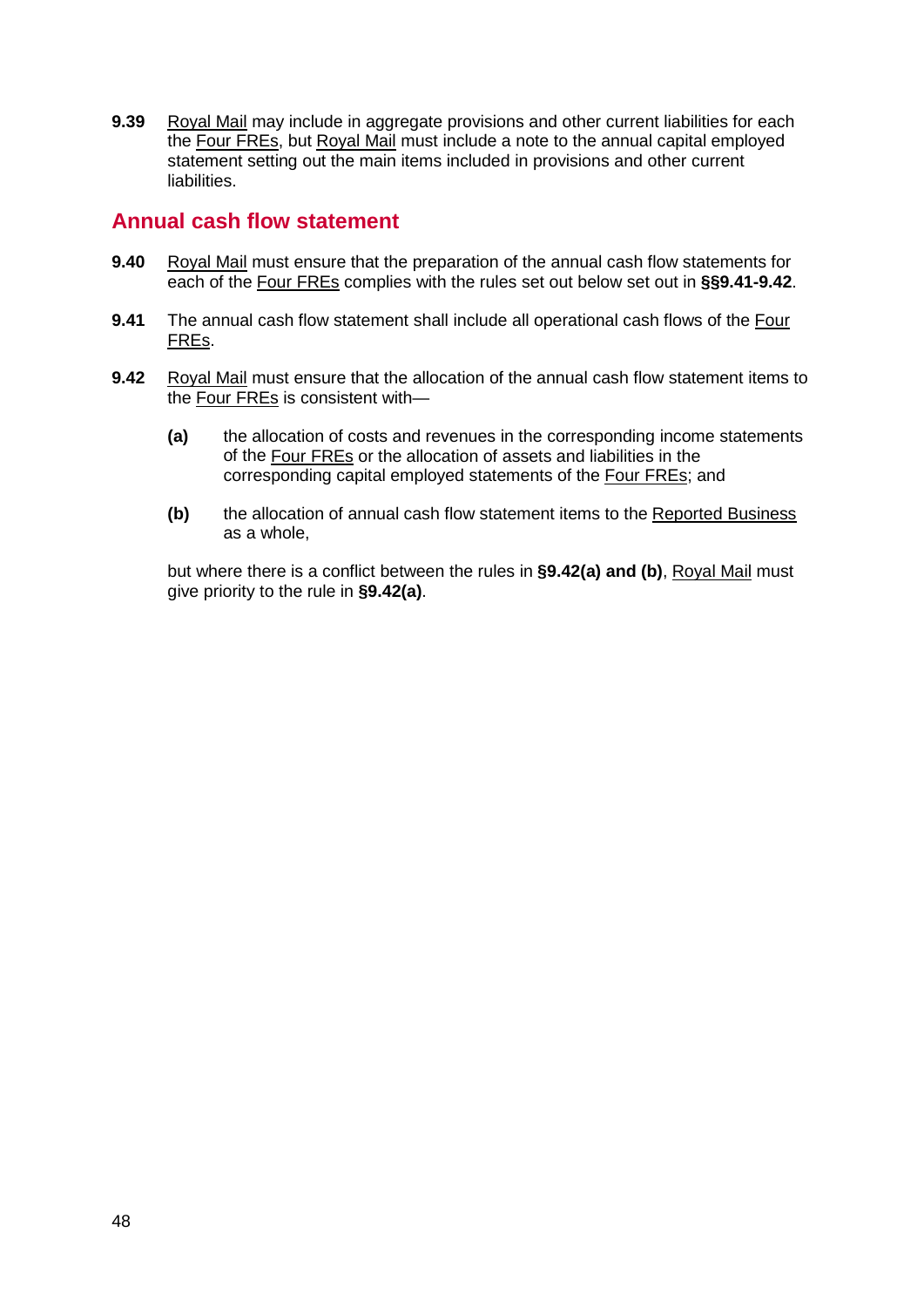### **Section 10: Auditing**

**10.1** For the purpose of USPAC 1.3.4, Royal Mail must secure an appropriate audit opinion by a Qualified Independent Auditor in respect of the financial statements and information specified in **Column 1 of Table 9** on the basis specified in **Column 2 of that Table**.

| <b>USPAC 1.3.1</b>       | Column 1: Financial statement/information referred to in                                                                      | Column 2: <b>Auditing</b><br>basis |
|--------------------------|-------------------------------------------------------------------------------------------------------------------------------|------------------------------------|
| <b>USPAC</b><br>1.3.1(a) | consolidated income statement                                                                                                 | <b>PPIA</b>                        |
| <b>USPAC</b><br>1.3.1(b) | consolidated balance sheet statement                                                                                          | <b>PPIA</b>                        |
| <b>USPAC</b><br>1.3.1(c) | consolidated cash flow statement                                                                                              | <b>PPIA</b>                        |
| <b>USPAC</b><br>1.3.1(d) | consolidated cash flow projection statement                                                                                   | Not applicable                     |
| <b>USPAC</b><br>1.3.1(e) | <b>Strategic Business Plan</b>                                                                                                | Not applicable                     |
| <b>USPAC</b><br>1.3.1(f) | Reconciliation of consolidated income, balance<br>sheet and cash flow statements with the<br>consolidated accounts of RMH plc | <b>PPIA</b>                        |
| <b>USPAC</b><br>1.3.1(g) | <b>Annual Budget</b>                                                                                                          | Not applicable                     |

#### **Table 9: Auditing bases directed for the purpose of USPAC 1.3.4**

**10.2** For the purpose of USPAC 1.4.4, Royal Mail must secure an appropriate audit opinion by a Qualified Independent Auditor in respect of the financial statements and information specified in **Column 1 of Table 10** on the basis specified in **Column 2 of that Table**.

#### **Table 10: Auditing bases directed for the purpose of USPAC 1.4.4**

| Column 1: Financial statement/information referred to in<br><b>USPAC 1.4.1</b> |                                                                                | <b>Column 2: Auditing</b><br>basis |
|--------------------------------------------------------------------------------|--------------------------------------------------------------------------------|------------------------------------|
| <b>USPAC</b><br>1.4.1(a)                                                       | Annual income statement                                                        | <b>PPIA</b>                        |
| <b>USPAC</b><br>1.4.1(b)                                                       | Quarterly income statement                                                     | Not applicable                     |
| <b>USPAC</b><br>1.4.1(c)                                                       | Annual reconciliation of statements/information<br>specified in USPAC 1.4.1(c) | Not applicable                     |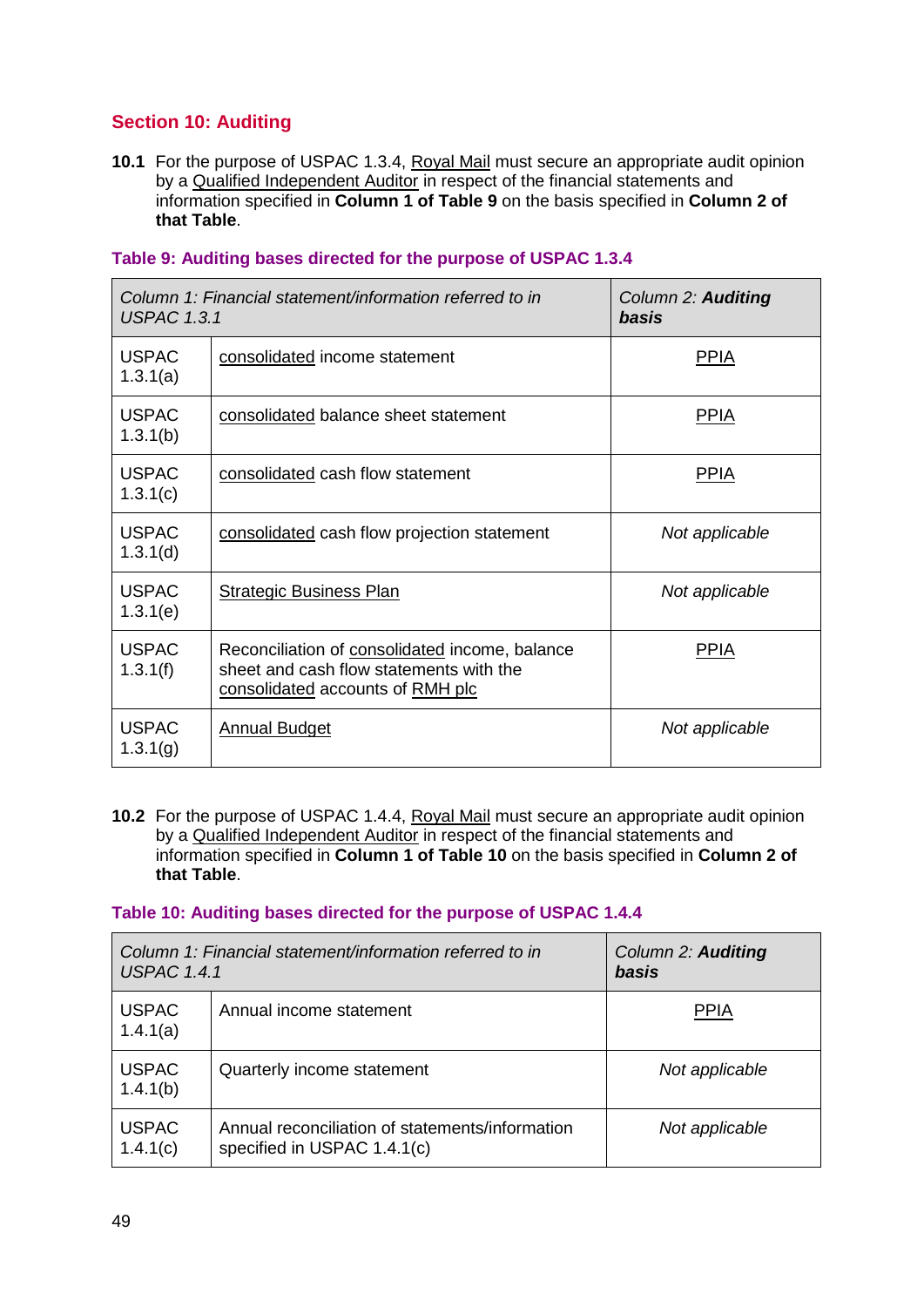| <b>USPAC</b><br>1.4.1(d) | Annual reconciliation of statements/information<br>specified in USPAC 1.4.1(d) | <b>PPIA</b>    |
|--------------------------|--------------------------------------------------------------------------------|----------------|
| <b>USPAC</b><br>1.4.1(e) | Annual capital employed statement                                              | <b>PPIA</b>    |
| <b>USPAC</b><br>1.4.1(f) | Annual reconciliation of statements/information<br>specified in USPAC 1.4.1(f) | <b>PPIA</b>    |
| <b>USPAC</b><br>1.4.1(g) | Annual cash flow statement                                                     | <u>PPIA</u>    |
| <b>USPAC</b><br>1.4.1(h) | Annual reconciliation of statements/information<br>specified in USPAC 1.4.1(h) | Not applicable |
| <b>USPAC</b><br>1.4.1(i) | Annual product profitability statement                                         | <b>PPIA</b>    |
| <b>USPAC</b><br>1.4.1(j) | Quarterly product profitability statement                                      | Not applicable |
| <b>USPAC</b><br>1.4.1(k) | Monthly revenue and volume information<br>statement                            | Not applicable |
| <b>USPAC</b><br>1.4.1(l) | <b>Monthly Management Report</b>                                               | Not applicable |

**10.3** For the purpose of USPAC 1.5.5, Royal Mail must secure an appropriate audit opinion by a Qualified Independent Auditor in respect of the financial statements and information specified in **Column 1 of Table 11** on the basis specified in **Column 2 of that Table**.

### **Table 11: Auditing bases directed for the purpose of USPAC 1.5.5**

| Column 1: Financial statement/information referred to in<br><b>USPAC 1.5.2</b> |                                                                                | Column 2: Auditing<br>basis |
|--------------------------------------------------------------------------------|--------------------------------------------------------------------------------|-----------------------------|
| <b>USPAC</b><br>1.5.2(a)                                                       | Annual income statement                                                        | <b>PPIA</b>                 |
| <b>USPAC</b><br>1.5.2(b)                                                       | Quarterly income statement                                                     | Not applicable              |
| <b>USPAC</b><br>1.5.2(c)                                                       | Annual reconciliation of statements/information<br>specified in USPAC 1.5.2(c) | Not applicable              |
| <b>USPAC</b><br>1.5.2(d)                                                       | Annual end to end income statement                                             | <b>PPIA</b>                 |
| <b>USPAC</b><br>1.5.2(e)                                                       | Quarterly end to end income statement                                          | Not applicable              |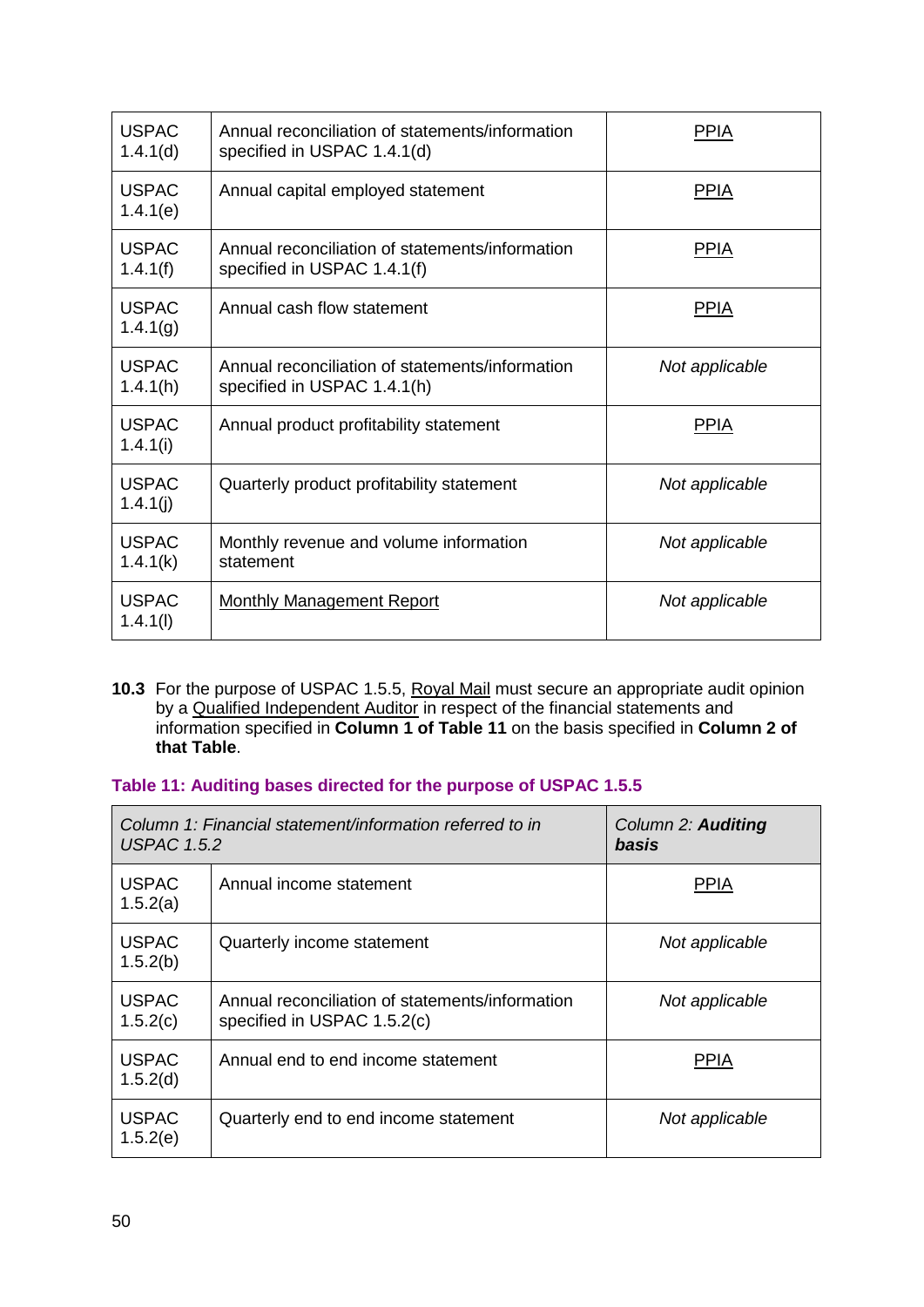| <b>USPAC</b><br>1.5.2(f) | Annual capital employed statement | <b>PPIA</b> |
|--------------------------|-----------------------------------|-------------|
| <b>USPAC</b><br>1.5.2(g) | Annual cash flow statement        | <b>PPIA</b> |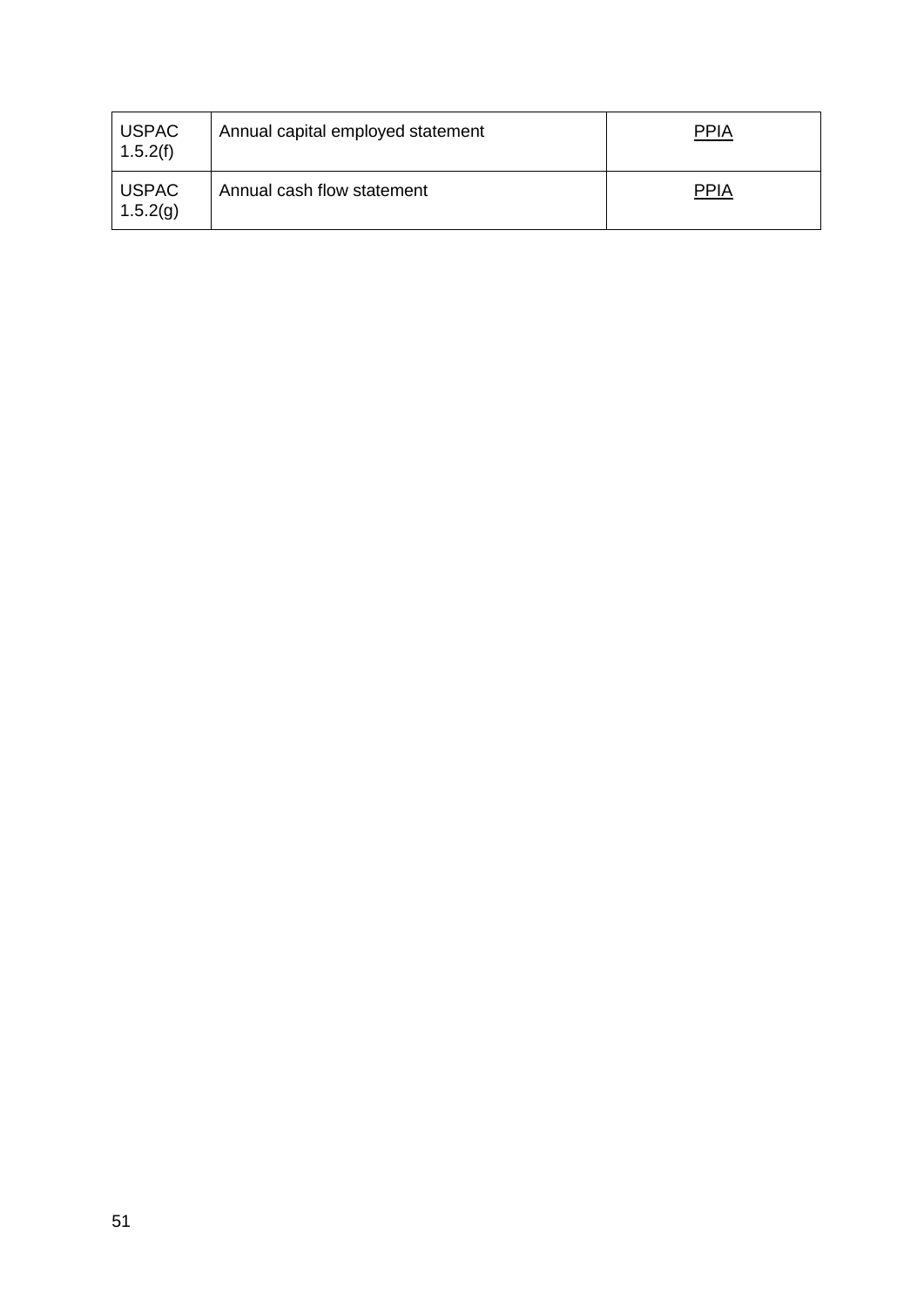# **Appendix 1**

# **Pro-formas**

### **Figure 1: Consolidated income statement and reconciliation to RMH plc consolidated accounts**

#### **Consolidated income statement annual**

|                                                                                            | <b>Relevant Group</b> | POL and other<br>reconciling items | <b>RMH plc</b><br>consolidated |
|--------------------------------------------------------------------------------------------|-----------------------|------------------------------------|--------------------------------|
| <b>Continuing operations</b>                                                               |                       |                                    |                                |
| Turnover                                                                                   | <b>XXX</b>            | XXX                                | <b>XXX</b>                     |
| Network Subsidy Payment                                                                    | <b>XXX</b>            | <b>XXX</b>                         | <b>XXX</b>                     |
| Revenue                                                                                    | <b>XXX</b>            | <b>XXX</b>                         | <b>XXX</b>                     |
| People costs excluding ColleagueShare and restructuring costs                              | <b>XXX</b>            | XXX                                | <b>XXX</b>                     |
| Distribution and conveyance operating costs                                                | <b>XXX</b>            | XXX                                | <b>XXX</b>                     |
| Other operating costs                                                                      | <b>XXX</b>            | XXX                                | <b>XXX</b>                     |
| Share of post tax profit/(loss) from joint ventures and associates                         | <b>XXX</b>            | XXX                                | <b>XXX</b>                     |
| Operating profit/(loss) before exceptional items                                           | <b>XXX</b>            | <b>XXX</b>                         | <b>XXX</b>                     |
| Modernisation costs - operating exceptional items                                          | <b>XXX</b>            | XXX                                | <b>XXX</b>                     |
| ColleagueShare - 'share' scheme value                                                      | <b>XXX</b>            | <b>XXX</b>                         | <b>XXX</b>                     |
| dividend                                                                                   | <b>XXX</b>            | XXX                                | <b>XXX</b>                     |
| business transformation                                                                    | <b>XXX</b>            | XXX                                | <b>XXX</b>                     |
| Restructuring costs                                                                        | <b>XXX</b>            | XXX                                | <b>XXX</b>                     |
| Impairments                                                                                | <b>XXX</b>            | XXX                                | <b>XXX</b>                     |
|                                                                                            |                       |                                    |                                |
| Operating profit/(loss) after modernisation costs before other operating exceptional items | <b>XXX</b>            | XXX                                | <b>XXX</b>                     |
| Other operating exceptional items                                                          | <b>XXX</b>            | <b>XXX</b>                         | <b>XXX</b>                     |
| Operating profit/(loss)                                                                    | <b>XXX</b>            | <b>XXX</b>                         | <b>XXX</b>                     |
| Profit on disposal of property, plant and equipment                                        | <b>XXX</b>            | <b>XXX</b>                         | <b>XXX</b>                     |
| Profit on disposal of associate company                                                    | <b>XXX</b>            | XXX                                | <b>XXX</b>                     |
| Profit/(Loss) before financing and taxation                                                | <b>XXX</b>            | <b>XXX</b>                         | <b>XXX</b>                     |
| Finance costs                                                                              | <b>XXX</b>            | XXX                                | <b>XXX</b>                     |
| Finance income                                                                             | <b>XXX</b>            | XXX                                | <b>XXX</b>                     |
| Net pensions interest                                                                      | <b>XXX</b>            | XXX                                | <b>XXX</b>                     |
| Profit/(Loss) before taxation                                                              | <b>XXX</b>            | XXX                                | <b>XXX</b>                     |
| <b>Taxation charge</b>                                                                     | <b>XXX</b>            | <b>XXX</b>                         | <b>XXX</b>                     |
| Profit/(Loss) for the financial year from continuing operations                            | <b>XXX</b>            | <b>XXX</b>                         | <b>XXX</b>                     |
| (Loss)/profit attributable to:                                                             |                       |                                    |                                |
| Equity holder of the parent company                                                        | <b>XXX</b>            | XXX                                | <b>XXX</b>                     |
| Non-controlling interest                                                                   | <b>XXX</b>            | <b>XXX</b>                         | <b>XXX</b>                     |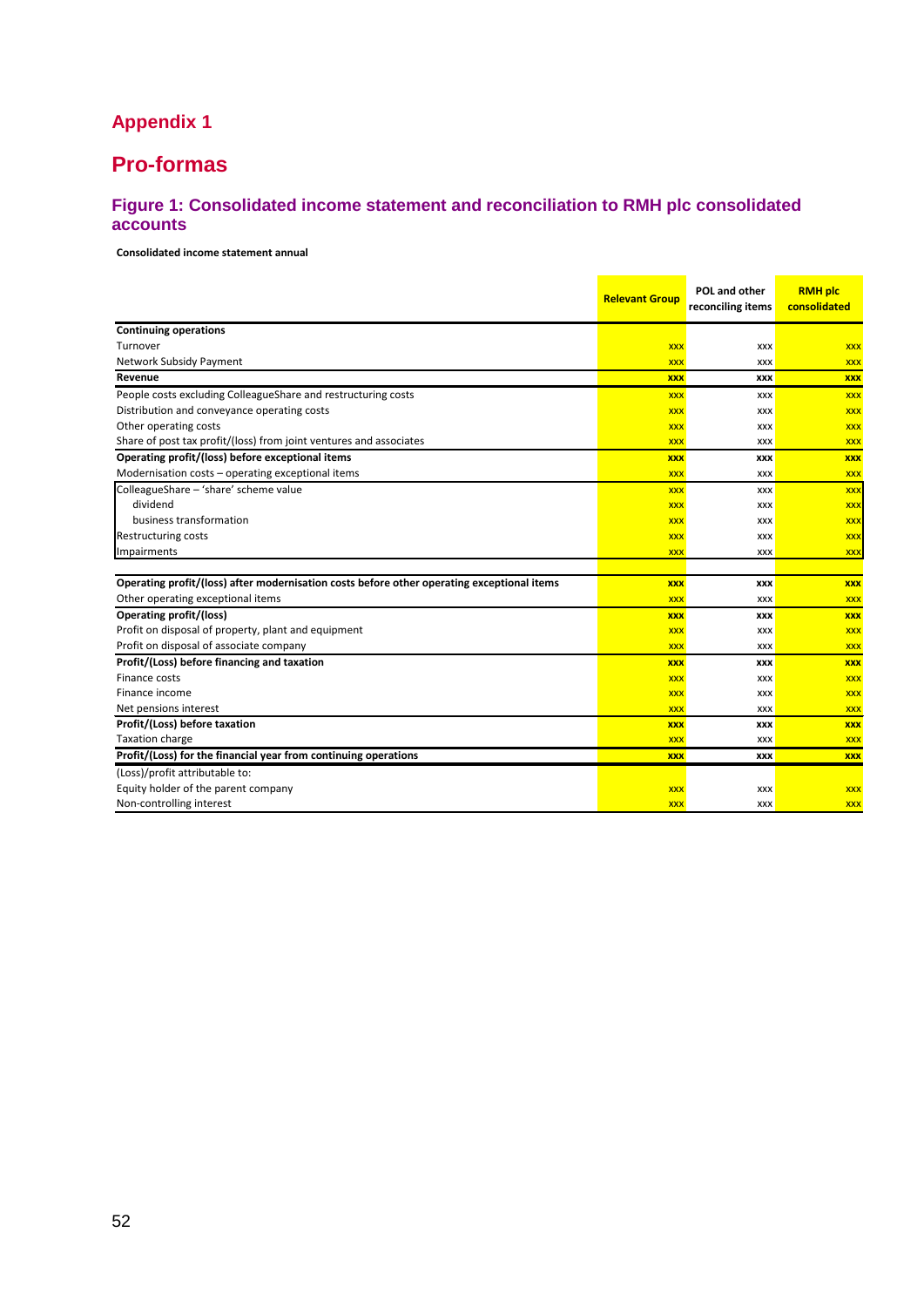#### **Figure 2: Consolidated balance sheet statement and reconciliation to RMH plc consolidated accounts**

**Consolidated balance sheet statement annual**

|                                                               | <b>Relevant Group</b> | POL and other<br>reconciling items | <b>RMH plc</b><br>consolidated |
|---------------------------------------------------------------|-----------------------|------------------------------------|--------------------------------|
| <b>Non-current assets</b>                                     |                       |                                    |                                |
| Property, plant and equipment                                 | <b>XXX</b>            | <b>XXX</b>                         | <b>XXX</b>                     |
| Leasehold land payment                                        | <b>XXX</b>            | <b>XXX</b>                         | <b>XXX</b>                     |
| Goodwill                                                      | <b>XXX</b>            | <b>XXX</b>                         | <b>XXX</b>                     |
| Intangible assets                                             | <b>XXX</b>            | XXX                                | <b>XXX</b>                     |
| Investments in joint ventures and associates                  | <b>XXX</b>            | <b>XXX</b>                         | <b>XXX</b>                     |
| Financial assets - pension escrow investments                 | <b>XXX</b>            | XXX                                | <b>XXX</b>                     |
| investments                                                   | <b>XXX</b>            | <b>XXX</b>                         | <b>XXX</b>                     |
| derivatives                                                   | <b>XXX</b>            | XXX                                | <b>XXX</b>                     |
| Other receivables                                             | <b>XXX</b>            | <b>XXX</b>                         | <b>XXX</b>                     |
| Deferred tax assets                                           | <b>XXX</b>            | <b>XXX</b>                         | <b>XXX</b>                     |
|                                                               | <b>XXX</b>            | XXX                                | <b>XXX</b>                     |
| Non-current assets held for sale                              | <b>XXX</b>            | XXX                                | <b>XXX</b>                     |
| <b>Current assets</b>                                         |                       |                                    |                                |
| Inventories                                                   | <b>XXX</b>            | <b>XXX</b>                         | <b>XXX</b>                     |
| Trade and other receivables                                   | <b>XXX</b>            | XXX                                | <b>XXX</b>                     |
| Income tax receivable                                         | <b>XXX</b>            | <b>XXX</b>                         | <b>XXX</b>                     |
| Financial assets - investments                                | <b>XXX</b>            | <b>XXX</b>                         | <b>XXX</b>                     |
| derivatives                                                   | <b>XXX</b>            | <b>XXX</b>                         | <b>XXX</b>                     |
| Cash and cash equivalents                                     | <b>XXX</b>            | <b>XXX</b>                         | <b>XXX</b>                     |
|                                                               | <b>XXX</b>            | XXX                                | <b>XXX</b>                     |
| <b>Total assets</b>                                           | <b>XXX</b>            | XXX                                | <b>XXX</b>                     |
| <b>Current liabilities</b>                                    |                       |                                    |                                |
| Trade and other payables                                      | <b>XXX</b>            | XXX                                | <b>XXX</b>                     |
| Financial liabilities - interest bearing loans and borrowings | <b>XXX</b>            | XXX                                | <b>XXX</b>                     |
| obligations under finance lease and hire purchase contracts   | <b>XXX</b>            | <b>XXX</b>                         | <b>XXX</b>                     |
| derivatives                                                   | <b>XXX</b>            | XXX                                | <b>XXX</b>                     |
| Income tax payable                                            | <b>XXX</b>            | <b>XXX</b>                         | <b>XXX</b>                     |
| Provisions                                                    | <b>XXX</b>            | <b>XXX</b>                         | <b>XXX</b>                     |
|                                                               | <b>XXX</b>            | <b>XXX</b>                         | <b>XXX</b>                     |
| <b>Non-current liabilities</b>                                |                       |                                    |                                |
| Financial liabilities - interest bearing loans and borrowings | <b>XXX</b>            | <b>XXX</b>                         | <b>XXX</b>                     |
| obligations under finance lease and hire purchase contracts   | <b>XXX</b>            | XXX                                | <b>XXX</b>                     |
| derivatives                                                   | <b>XXX</b>            | <b>XXX</b>                         | <b>XXX</b>                     |
| Provisions                                                    | <b>XXX</b>            | <b>XXX</b>                         | <b>XXX</b>                     |
| Retirement benefit obligation - pension deficit               | <b>XXX</b>            | <b>XXX</b>                         | <b>XXX</b>                     |
| Other payables                                                | <b>XXX</b>            | <b>XXX</b>                         | <b>XXX</b>                     |
| Deferred tax liabilities                                      | <b>XXX</b>            | XXX                                | <b>XXX</b>                     |
|                                                               | <b>XXX</b>            | <b>XXX</b>                         | <b>XXX</b>                     |
| <b>Total liabilities</b>                                      | <b>XXX</b>            | XXX                                | <b>XXX</b>                     |
| <b>Net liabilities</b>                                        | <b>XXX</b>            | XXX                                | <b>XXX</b>                     |
| <b>Equity</b>                                                 |                       |                                    |                                |
| Share capital                                                 |                       |                                    |                                |
| Share premium                                                 | <b>XXX</b>            | XXX                                | <b>XXX</b>                     |
| Retained earnings                                             | <b>XXX</b>            | XXX                                | <b>XXX</b>                     |
| Reserves                                                      | <b>XXX</b>            | XXX                                | <b>XXX</b>                     |
| Equity attributable to equity holder of parent company        | <b>XXX</b>            | XXX                                | <b>XXX</b>                     |
| Non-controlling interest                                      | <b>XXX</b>            | XXX                                | <b>XXX</b>                     |
| <b>Total equity</b>                                           | <b>XXX</b>            | XXX                                | <b>XXX</b>                     |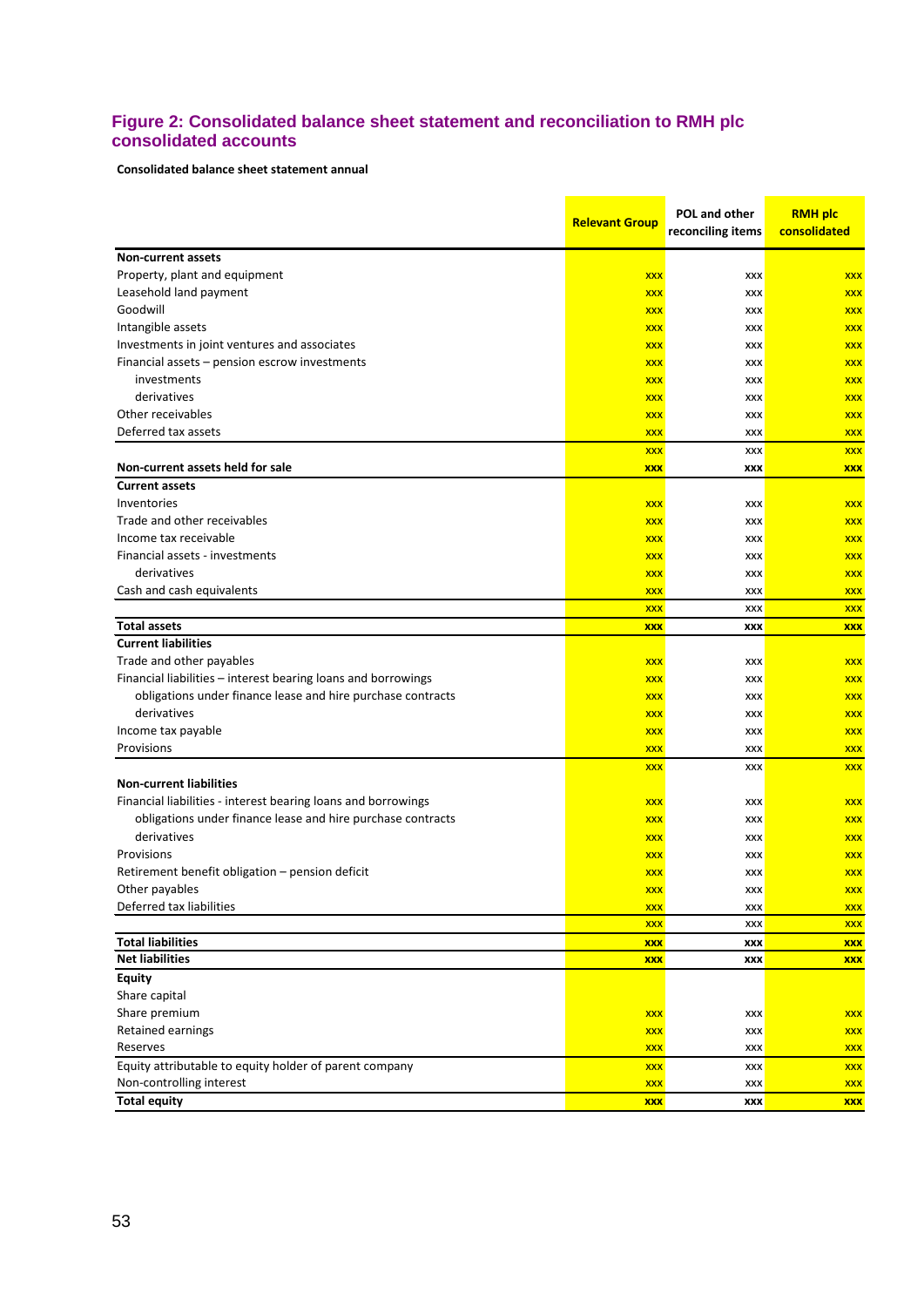#### **Figure 3: Consolidated cash flow statement and reconciliation to RMH plc consolidated accounts**

**Consolidated cash flow statement (annual)**

|                                                                                                      | <b>Relevant Group</b> | POL and other     | <b>RMH plc</b> |
|------------------------------------------------------------------------------------------------------|-----------------------|-------------------|----------------|
|                                                                                                      |                       | reconciling items | consolidated   |
| Cash flow from operating activities                                                                  |                       |                   |                |
| Operating profit before exceptional items                                                            | <b>XXX</b>            | <b>XXX</b>        | <b>XXX</b>     |
| Adjustment for:                                                                                      | <b>XXX</b>            | XXX               | <b>XXX</b>     |
| Depreciation and amortisation                                                                        | <b>XXX</b>            | XXX               | <b>XXX</b>     |
| Share of post tax profit from joint ventures and associates                                          | <b>XXX</b>            | <b>XXX</b>        | <b>XXX</b>     |
| Working capital and other non-cash movements:                                                        | <b>XXX</b>            | XXX               | <b>XXX</b>     |
| Increase in inventories                                                                              | <b>XXX</b>            | <b>XXX</b>        | <b>XXX</b>     |
| Decrease in receivables                                                                              | <b>XXX</b>            | <b>XXX</b>        | <b>XXX</b>     |
| Decrease in payables                                                                                 | <b>XXX</b>            | <b>XXX</b>        | <b>XXX</b>     |
| Increase in client receivables                                                                       | <b>XXX</b>            | XXX               | <b>XXX</b>     |
| Increase/(decrease) in client payables                                                               | <b>XXX</b>            | XXX               | <b>XXX</b>     |
| Net increase in derivative assets                                                                    | <b>XXX</b>            | XXX               | <b>XXX</b>     |
| Increase in non-exceptional provisions                                                               | <b>XXX</b>            | XXX               | <b>XXX</b>     |
| Cash paid in respect of retirement benefit obligations in excess of that charged in operating profit | <b>XXX</b>            | <b>XXX</b>        | <b>XXX</b>     |
| Cash payments in respect of operating exceptional items (see note (a) below):                        | <b>XXX</b>            | <b>XXX</b>        | <b>XXX</b>     |
| ColleagueShare/business transformation payments                                                      | <b>XXX</b>            | XXX               | <b>XXX</b>     |
| Other                                                                                                | <b>XXX</b>            | <b>XXX</b>        | <b>XXX</b>     |
| Cash outflow from operations                                                                         | <b>XXX</b>            | <b>XXX</b>        | <b>XXX</b>     |
| Income tax paid                                                                                      | <b>XXX</b>            | <b>XXX</b>        | <b>XXX</b>     |
| Net cash outflow from operating activities                                                           | <b>XXX</b>            | <b>XXX</b>        | <b>XXX</b>     |
| Cash flows from investing activities                                                                 | <b>XXX</b>            | XXX               | <b>XXX</b>     |
| Dividends received from joint ventures and associates                                                | <b>XXX</b>            | XXX               | <b>XXX</b>     |
| Finance income received                                                                              | <b>XXX</b>            | XXX               | <b>XXX</b>     |
| Proceeds from sale of property, plant and equipment                                                  | <b>XXX</b>            | XXX               | <b>XXX</b>     |
| Proceeds from disposal of associate company                                                          | <b>XXX</b>            | XXX               | <b>XXX</b>     |
| Purchase of property, plant and equipment                                                            | <b>XXX</b>            | XXX               | <b>XXX</b>     |
| Acquisition of businesses                                                                            | <b>XXX</b>            | <b>XXX</b>        | <b>XXX</b>     |
| Purchase of intangible assets                                                                        | <b>XXX</b>            | XXX               | <b>XXX</b>     |
| Payment of deferred consideration in respect of prior years' acquisitions                            | <b>XXX</b>            | XXX               | <b>XXX</b>     |
| Net sale/(purchase) of financial assets investments (non-current)                                    | <b>XXX</b>            | <b>XXX</b>        | <b>XXX</b>     |
| Net proceeds from financial assets investments (current)                                             | <b>XXX</b>            | <b>XXX</b>        | <b>XXX</b>     |
| Net cash inflow/(outflow) from investing activities                                                  | <b>XXX</b>            | <b>XXX</b>        | <b>XXX</b>     |
| Net cash outflow before financing activities                                                         | <b>XXX</b>            | XXX               | <b>XXX</b>     |
| Cash flows from financing activities                                                                 | <b>XXX</b>            | XXX               | <b>XXX</b>     |
| Finance costs paid                                                                                   | <b>XXX</b>            | <b>XXX</b>        | <b>XXX</b>     |
| Payment of capital element of obligations under finance lease contracts                              | <b>XXX</b>            | XXX               | <b>XXX</b>     |
| Cash received on sale and leasebacks                                                                 | <b>XXX</b>            | XXX               | <b>XXX</b>     |
| New loans                                                                                            | <b>XXX</b>            | XXX               | <b>XXX</b>     |
| Repayment of borrowings                                                                              | <b>XXX</b>            | XXX               | <b>XXX</b>     |
| Net cash inflow from financing activities                                                            | <b>XXX</b>            | <b>XXX</b>        | <b>XXX</b>     |
| Net increase/(decrease) in cash and cash equivalents                                                 | <b>XXX</b>            | <b>XXX</b>        | <b>XXX</b>     |
| Effect of exchange rates on cash and cash equivalents                                                | <b>XXX</b>            | <b>XXX</b>        | <b>XXX</b>     |
| Cash and cash equivalents at the beginning of the period                                             | <b>XXX</b>            | <b>XXX</b>        | <b>XXX</b>     |
| Cash and cash equivalents at the end of the period                                                   | <b>XXX</b>            | <b>XXX</b>        | <b>XXX</b>     |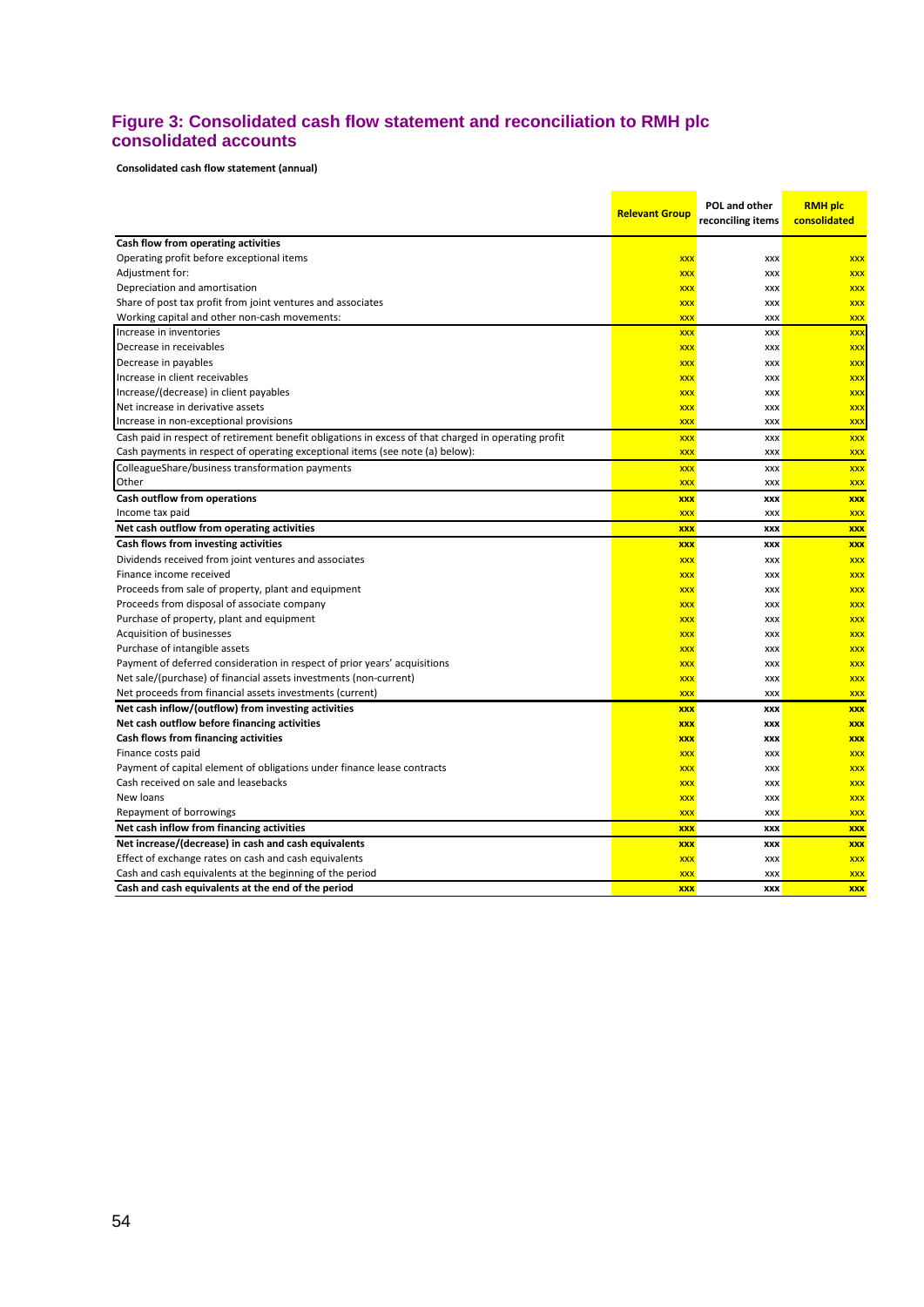### **Figure 4: Annual income statement**

**Income statement annual**

|                                            | <b>USO</b> | Non USO<br><b>Products Products</b> | <b>Total</b><br>upstream | Downstream<br><b>Services</b> | <b>Total excluding</b><br>End-to-end only<br>products | End-to-end<br>only<br>products | <b>Total</b><br><b>Reported</b><br><b>Business</b> |
|--------------------------------------------|------------|-------------------------------------|--------------------------|-------------------------------|-------------------------------------------------------|--------------------------------|----------------------------------------------------|
| Revenues                                   | XX         | <b>XX</b>                           | <b>XX</b>                | XX                            | <b>XX</b>                                             | XX                             | XX                                                 |
| Transfer charges                           | XX         | <b>XX</b>                           | <b>XX</b>                | XX                            | XX                                                    | <b>XX</b>                      | <b>XX</b>                                          |
| Operating costs                            | XX         | <b>XX</b>                           | <b>XX</b>                | XX                            | XX                                                    | XX                             | <b>XX</b>                                          |
| People costs                               | XX         | <b>XX</b>                           | <b>XX</b>                | XX                            | XX                                                    | XX                             | XX                                                 |
| Depreciation, amortisation and impairments | XX         | <b>XX</b>                           | <b>XX</b>                | XX                            | XX                                                    | XX                             | XX                                                 |
| Other operating cost                       | XX         | <b>XX</b>                           | <b>XX</b>                | XX                            | <b>XX</b>                                             | XX                             | <b>XX</b>                                          |
| Transfer charges                           | XX         | <b>XX</b>                           | XX                       | XX                            | <b>XX</b>                                             | XX                             | $\mathbf{X}$                                       |
| Operating profit/(loss)                    | XX         | <b>xx</b>                           | XX                       | XX                            | XX                                                    | XX                             | $\mathbf{X}$                                       |
| Operating exceptional items                | XX         | <b>XX</b>                           | XX                       | XX                            | XX                                                    | XX                             | XX                                                 |
| <b>Modernisation costs</b>                 | XX         | <b>XX</b>                           | XX                       | XX                            | <b>XX</b>                                             | XX                             | XX                                                 |
| Other                                      | XX         | <b>XX</b>                           | <b>XX</b>                | XX                            | XX                                                    | XX                             | XX                                                 |
| EBIT                                       | XX         | <b>xx</b>                           | XX                       | XX                            | <b>XX</b>                                             | XX                             | XX                                                 |
| EBIT as % of total revenues                | х%         | $x\%$                               | $x\%$                    | $x\%$                         | $x\%$                                                 | $x\%$                          | $x\%$                                              |
| Volumes                                    | XX         | <b>xx</b>                           | <b>XX</b>                | <b>XX</b>                     | <b>XX</b>                                             | <b>XX</b>                      | <b>XX</b>                                          |

#### **Statement of transfer charges - annual**

|                                                             |                | <b>Between Relevant</b><br><b>Between Reported</b><br>Group & other RMH<br><b>Business &amp; rest of</b> |                               |            | <b>Between Four FREs</b> |                               |            |                      |            |            |                      |                 |                                                                                           |                  |            |  |
|-------------------------------------------------------------|----------------|----------------------------------------------------------------------------------------------------------|-------------------------------|------------|--------------------------|-------------------------------|------------|----------------------|------------|------------|----------------------|-----------------|-------------------------------------------------------------------------------------------|------------------|------------|--|
|                                                             |                | group entities                                                                                           |                               |            | <b>Relevant Group</b>    |                               |            | <b>Across Line A</b> |            |            | <b>Across Line B</b> |                 |                                                                                           |                  |            |  |
|                                                             |                |                                                                                                          |                               |            |                          |                               |            |                      |            |            | <b>USO products</b>  |                 |                                                                                           | Non-USO products |            |  |
| Service(s)/product(s) transfer-priced                       | <b>P1</b>      | <b>P2</b>                                                                                                | P3                            | <b>P4</b>  | P <sub>5</sub>           | <b>P6</b>                     | P7         | P8                   | P9         | P10        | P11                  | P <sub>12</sub> | P <sub>13</sub>                                                                           | P14              | P15        |  |
| Total transfer revenue                                      | <b>XXX</b>     | <b>XXX</b>                                                                                               | <b>XXX</b>                    | <b>XXX</b> | <b>XXX</b>               | <b>XXX</b>                    | <b>XXX</b> | <b>XXX</b>           | <b>XXX</b> | <b>XXX</b> | <b>XXX</b>           | <b>XXX</b>      | <b>XXX</b>                                                                                | <b>XXX</b>       | <b>XXX</b> |  |
| Unit transfer price (where applicable)                      | XXX            | <b>XXX</b>                                                                                               | <b>XXX</b>                    | <b>XXX</b> | <b>XXX</b>               | <b>XXX</b>                    | <b>XXX</b> | <b>XXX</b>           | <b>XXX</b> | <b>XXX</b> | <b>XXX</b>           | <b>XXX</b>      | <b>XXX</b>                                                                                | <b>XXX</b>       | <b>XXX</b> |  |
| Volume (where applicable)                                   | XXX            | XXX                                                                                                      | <b>XXX</b>                    | XXX        | XXX                      | <b>XXX</b>                    | XXX        | <b>XXX</b>           | XXX        | XXX        | XXX                  | XXX             | <b>XXX</b>                                                                                | XXX              | <b>XXX</b> |  |
|                                                             |                |                                                                                                          | Equivalen Equivalen Equivalen |            |                          | Equivalen Equivalen Equivalen |            |                      |            |            |                      |                 | Equivalen Equivalen Equivalen Equivalen Equivalen Equivalen Equivalen Equivalen Equivalen |                  |            |  |
|                                                             | ce or          | ce or                                                                                                    | ce or                         | ce or      | ce or                    | ce or                         | ce or      | ce or                | ce or      | ce or      | ce or                | ce or           | ce or                                                                                     | ce or            | ce or      |  |
| Approach - Equivalence or Cost-plus?                        |                |                                                                                                          | Cost-plus Cost-plus Cost-plus |            |                          | Cost-plus Cost-plus Cost-plus |            |                      |            |            |                      |                 | Cost-plus Cost-plus Cost-plus Cost-plus Cost-plus Cost-plus Cost-plus Cost-plus Cost-plus |                  |            |  |
| Equivalent service/product used as basis (where applicable) | E <sub>1</sub> | E2                                                                                                       | E3                            | E4         | E5                       | E6                            | <b>E7</b>  | E8                   | E9         | E10        | E11                  | E12             | E13                                                                                       | E14              | E15        |  |
| Total revenue of RM equivalent product (where applicable)   | <b>XXX</b>     | <b>XXX</b>                                                                                               | <b>XXX</b>                    | <b>XXX</b> | <b>XXX</b>               | <b>XXX</b>                    | <b>XXX</b> | <b>XXX</b>           | <b>XXX</b> | <b>XXX</b> | <b>XXX</b>           | <b>XXX</b>      | <b>XXX</b>                                                                                | <b>XXX</b>       | <b>XXX</b> |  |
| Unit market price (where applicable)                        | <b>XXX</b>     | <b>XXX</b>                                                                                               | <b>XXX</b>                    | <b>XXX</b> | <b>XXX</b>               | <b>XXX</b>                    | <b>XXX</b> | <b>XXX</b>           | <b>XXX</b> | <b>XXX</b> | <b>XXX</b>           | <b>XXX</b>      | <b>XXX</b>                                                                                | <b>XXX</b>       | <b>XXX</b> |  |
| Source of market price                                      | XXX            | <b>XXX</b>                                                                                               | <b>XXX</b>                    | <b>XXX</b> | <b>XXX</b>               | <b>XXX</b>                    | <b>XXX</b> | <b>XXX</b>           | <b>XXX</b> | <b>XXX</b> | <b>XXX</b>           | XXX             | <b>XXX</b>                                                                                | <b>XXX</b>       | <b>XXX</b> |  |
| Equivalence adjustments (where applicable)                  | <b>XXX</b>     | <b>XXX</b>                                                                                               | <b>XXX</b>                    | <b>XXX</b> | <b>XXX</b>               | <b>XXX</b>                    | <b>XXX</b> | <b>XXX</b>           | <b>XXX</b> | <b>XXX</b> | <b>XXX</b>           | <b>XXX</b>      | <b>XXX</b>                                                                                | <b>XXX</b>       | <b>XXX</b> |  |

**Notes**

Where the equivalent service being used for transfer pricing is not sold in discrete units, the alternative basis for pricing must be stated.

Where the equivalent product or service being used for transfer pricing has multiple prices (e.g. to reflect different Sales Product Handling Characteristics) the different prices used, and the basis of their application for transfer pricing, must be stated.

Where a cost-plus basis for transfer pricing is being used, the source and, where applicable, basis of derivation of the relevant unit costs must be stated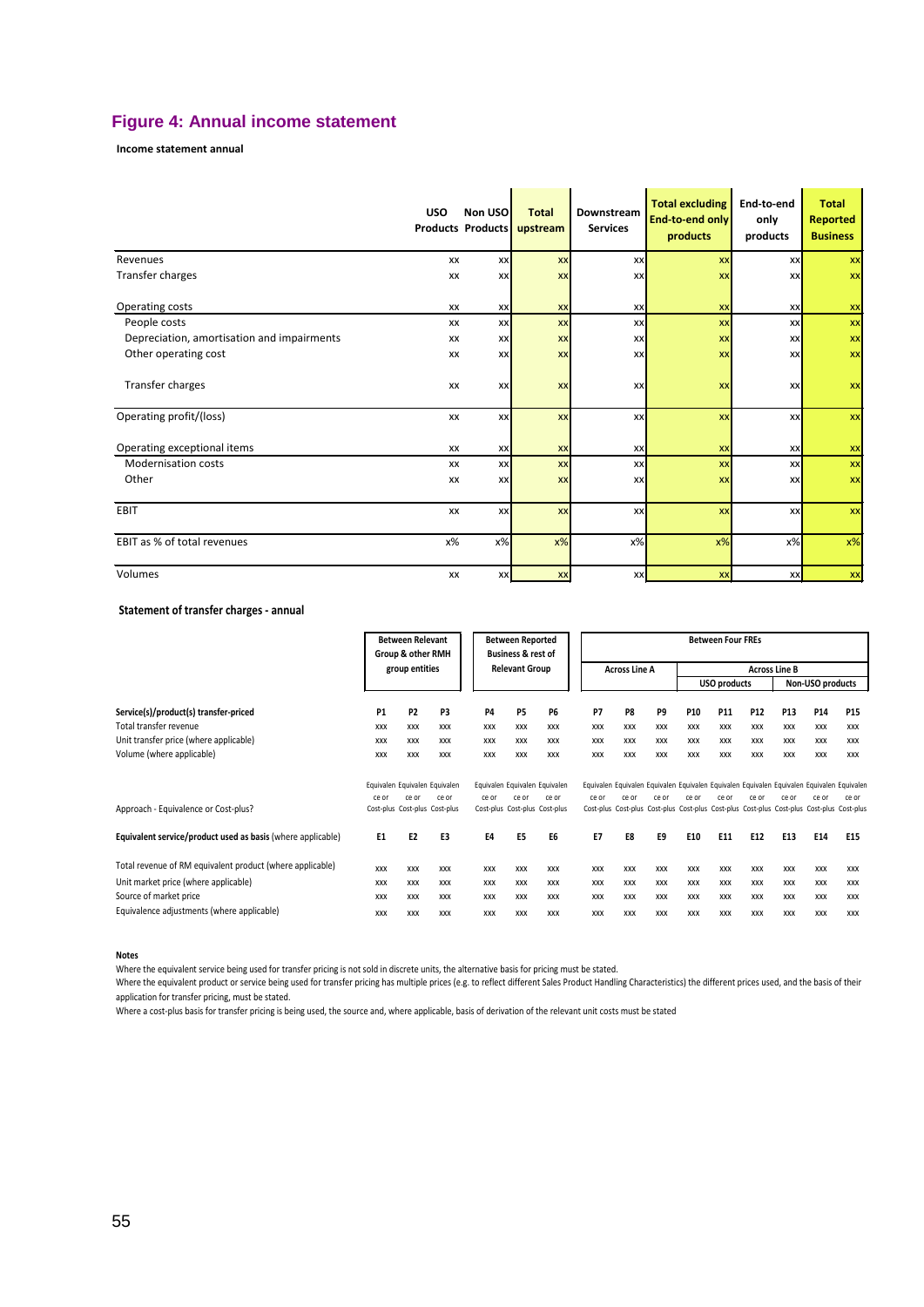### **Figure 5: Quarterly income statement**

**Income statement quarterly**

|                                                  | <b>USO</b><br>Products | Non<br><b>USO</b><br><b>Products</b> | <b>Total</b><br>upstream | Downstream<br><b>Services</b> | <b>Total excluding</b><br>End-to-end only<br>products | End-to-end<br>only<br>products | <b>Total</b><br><b>Reported</b><br><b>Business</b> |
|--------------------------------------------------|------------------------|--------------------------------------|--------------------------|-------------------------------|-------------------------------------------------------|--------------------------------|----------------------------------------------------|
| Revenues                                         | <b>XX</b>              | <b>XX</b>                            | <b>XX</b>                | <b>XX</b>                     | <b>XX</b>                                             | XX                             | XX                                                 |
| Transfer charges                                 | XX                     | XX                                   | <b>XX</b>                | <b>XX</b>                     | <b>XX</b>                                             | XX                             | <b>XX</b>                                          |
| Operating costs                                  | <b>XX</b>              | <b>XX</b>                            | XX                       | <b>XX</b>                     | XX                                                    | XX                             | XX                                                 |
| People costs                                     | XX                     | <b>XX</b>                            | <b>XX</b>                | <b>XX</b>                     | XX                                                    | XX                             | XX                                                 |
| Depreciation, amortisation and impairments       | XX                     | <b>XX</b>                            | XX                       | XX                            | <b>XX</b>                                             | XX                             | XX                                                 |
| Other operating cost                             | XX                     | XX                                   | XX                       | <b>XX</b>                     | <b>XX</b>                                             | XX                             | <b>XX</b>                                          |
| Transfer charges                                 | <b>XX</b>              | <b>XX</b>                            | XX                       | <b>XX</b>                     | <b>XX</b>                                             | <b>XX</b>                      | <b>XX</b>                                          |
| Operating profit/(loss)                          | XX                     | <b>XX</b>                            | <b>XX</b>                | <b>XX</b>                     | XX                                                    | XX                             | <b>XX</b>                                          |
| Operating profit/(loss) as a % of total revenues | х%                     | $x\%$                                | $x\%$                    | $x\%$                         | $x\%$                                                 | $x\%$                          | $x\%$                                              |
| Volumes                                          | XX                     | <b>XX</b>                            | <b>XX</b>                | XX                            | <b>XX</b>                                             | XX                             | XX                                                 |

#### **Statement of transfer charges - quarterly**

|                                                             | <b>Between Relevant</b><br><b>Between Reported</b><br><b>Business &amp; rest of</b><br>Group & other RMH |                |                               | <b>Between Four FREs</b> |                       |                               |            |                                                                                           |            |                 |                     |            |                      |                  |            |
|-------------------------------------------------------------|----------------------------------------------------------------------------------------------------------|----------------|-------------------------------|--------------------------|-----------------------|-------------------------------|------------|-------------------------------------------------------------------------------------------|------------|-----------------|---------------------|------------|----------------------|------------------|------------|
|                                                             |                                                                                                          | group entities |                               |                          | <b>Relevant Group</b> |                               |            | <b>Across Line A</b>                                                                      |            |                 |                     |            | <b>Across Line B</b> |                  |            |
|                                                             |                                                                                                          |                |                               |                          |                       |                               |            |                                                                                           |            |                 | <b>USO products</b> |            |                      | Non-USO products |            |
| Service(s)/product(s) transfer-priced                       | <b>P1</b>                                                                                                | P <sub>2</sub> | P3                            | <b>P4</b>                | P <sub>5</sub>        | P6                            | P7         | P8                                                                                        | P9         | P <sub>10</sub> | P <sub>11</sub>     | P12        | P13                  | P <sub>14</sub>  | <b>P15</b> |
| Total transfer revenue                                      | XXX                                                                                                      | <b>XXX</b>     | <b>XXX</b>                    | <b>XXX</b>               | <b>XXX</b>            | <b>XXX</b>                    | <b>XXX</b> | <b>XXX</b>                                                                                | <b>XXX</b> | <b>XXX</b>      | <b>XXX</b>          | <b>XXX</b> | <b>XXX</b>           | <b>XXX</b>       | <b>XXX</b> |
| Unit transfer price (where applicable)                      | XXX                                                                                                      | <b>XXX</b>     | <b>XXX</b>                    | <b>XXX</b>               | <b>XXX</b>            | <b>XXX</b>                    | <b>XXX</b> | <b>XXX</b>                                                                                | <b>XXX</b> | <b>XXX</b>      | <b>XXX</b>          | <b>XXX</b> | <b>XXX</b>           | <b>XXX</b>       | <b>XXX</b> |
| Volume (where applicable)                                   | <b>XXX</b>                                                                                               | <b>XXX</b>     | <b>XXX</b>                    | <b>XXX</b>               | <b>XXX</b>            | <b>XXX</b>                    | <b>XXX</b> | <b>XXX</b>                                                                                | <b>XXX</b> | <b>XXX</b>      | <b>XXX</b>          | <b>XXX</b> | <b>XXX</b>           | <b>XXX</b>       | <b>XXX</b> |
|                                                             |                                                                                                          |                | Equivalen Equivalen Equivalen |                          |                       | Equivalen Equivalen Equivalen |            | Equivalen Equivalen Equivalen Equivalen Equivalen Equivalen Equivalen Equivalen Equivalen |            |                 |                     |            |                      |                  |            |
|                                                             | ce or                                                                                                    | ce or          | ce or                         | ce or                    | ce or                 | ce or                         | ce or      | ce or                                                                                     | ce or      | ce or           | ce or               | ce or      | ce or                | ce or            | ce or      |
| Approach - Equivalence or Cost-plus?                        |                                                                                                          |                | Cost-plus Cost-plus Cost-plus |                          |                       | Cost-plus Cost-plus Cost-plus |            | Cost-plus Cost-plus Cost-plus Cost-plus Cost-plus Cost-plus Cost-plus Cost-plus Cost-plus |            |                 |                     |            |                      |                  |            |
| Equivalent service/product used as basis (where applicable) | E1                                                                                                       | E <sub>2</sub> | E3                            | E4                       | E5                    | E6                            | E7         | E8                                                                                        | E9         | E10             | E11                 | E12        | E13                  | E14              | E15        |
| Total revenue of RM equivalent product (where applicable)   | <b>XXX</b>                                                                                               | <b>XXX</b>     | <b>XXX</b>                    | <b>XXX</b>               | <b>XXX</b>            | <b>XXX</b>                    | <b>XXX</b> | <b>XXX</b>                                                                                | <b>XXX</b> | <b>XXX</b>      | <b>XXX</b>          | <b>XXX</b> | <b>XXX</b>           | <b>XXX</b>       | <b>XXX</b> |
| Unit market price (where applicable)                        | <b>XXX</b>                                                                                               | <b>XXX</b>     | <b>XXX</b>                    | <b>XXX</b>               | <b>XXX</b>            | <b>XXX</b>                    | <b>XXX</b> | <b>XXX</b>                                                                                | <b>XXX</b> | <b>XXX</b>      | <b>XXX</b>          | <b>XXX</b> | <b>XXX</b>           | <b>XXX</b>       | <b>XXX</b> |
| Source of market price                                      | <b>XXX</b>                                                                                               | <b>XXX</b>     | <b>XXX</b>                    | <b>XXX</b>               | <b>XXX</b>            | <b>XXX</b>                    | <b>XXX</b> | <b>XXX</b>                                                                                | <b>XXX</b> | <b>XXX</b>      | <b>XXX</b>          | <b>XXX</b> | <b>XXX</b>           | <b>XXX</b>       | <b>XXX</b> |
| Equivalence adjustments (where applicable)                  | <b>XXX</b>                                                                                               | <b>XXX</b>     | <b>XXX</b>                    | <b>XXX</b>               | <b>XXX</b>            | <b>XXX</b>                    | <b>XXX</b> | <b>XXX</b>                                                                                | <b>XXX</b> | <b>XXX</b>      | <b>XXX</b>          | <b>XXX</b> | <b>XXX</b>           | <b>XXX</b>       | <b>XXX</b> |

**Notes**

Where the equivalent service being used for transfer pricing is not sold in discrete units, the alternative basis for pricing must be stated.

Where the equivalent product or service being used for transfer pricing has multiple prices (e.g. to reflect different Sales Product Handling Characteristics) the different prices used, and the basis of their<br>application f

Where a cost-plus basis for transfer pricing is being used, the source and, where applicable, basis of derivation of the relevant unit costs must be stated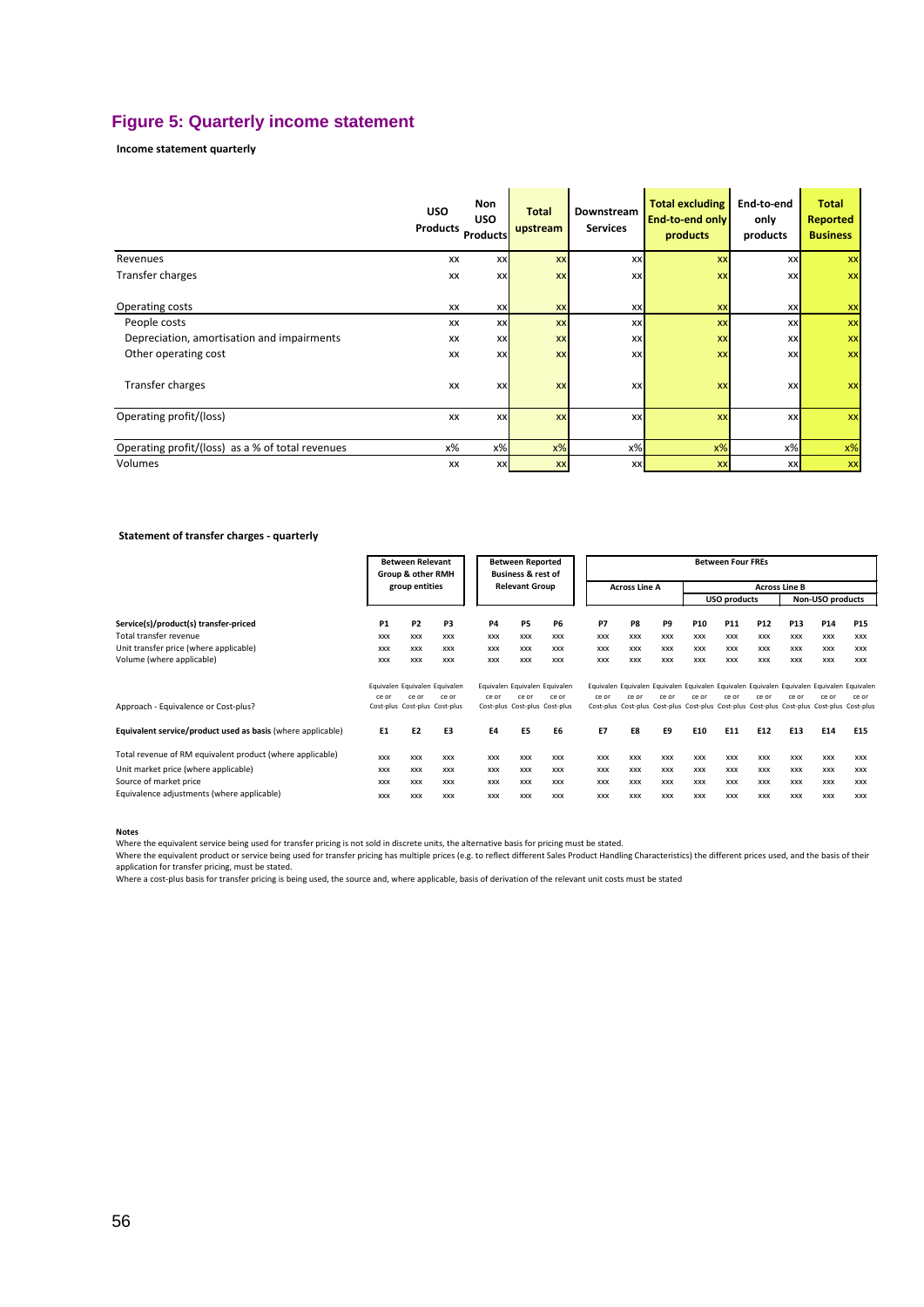### **Figure 6: Annual end to end income statement (published version)**

**Income statement published end to end annual**

|                                            |                 |       | <b>Total</b>    |
|--------------------------------------------|-----------------|-------|-----------------|
|                                            | <b>USO Mail</b> | Other | <b>Reported</b> |
|                                            |                 |       | <b>Business</b> |
| Revenues                                   | XX              | XX    | <b>XX</b>       |
| Transfer charges                           | XX              | XX    | <b>XX</b>       |
| Operating costs                            | XX              | XX    | XX              |
| People costs                               | XX              | XX    | <b>XX</b>       |
| Depreciation, amortisation and impairments | XX              | XX    | <b>XX</b>       |
| Other operating cost                       | XX              | XX    | <b>XX</b>       |
| Transfer charges                           | XX              | XX    | <b>XX</b>       |
| Operating profit/(loss)                    | XX              | XX    | <b>XX</b>       |
|                                            |                 |       |                 |
| Operating exceptional items                | XX              | XX    | <b>XX</b>       |
| <b>Modernisation costs</b>                 | XX              | XX    | <b>XX</b>       |
| Other                                      | XX              | XX    | <b>XX</b>       |
|                                            |                 |       |                 |
| EBIT                                       | XX              | XX    | <b>XX</b>       |
|                                            |                 |       |                 |
| EBIT as % of total revenues                | х%              | х%    | $x\%$           |
|                                            |                 |       |                 |
| Volumes                                    | XX              | xx    | <b>XX</b>       |

<u>and the company of the company of the company of the company of the company of the company of the company of the company of the company of the company of the company of the company of the company of the company of the com</u>

u.

### **Figure 7: Annual end to end income statement (confidential version)**

**Income statement confidential end to end annual**

|                                            | Non USO         |      |                  | <b>Total</b>    |
|--------------------------------------------|-----------------|------|------------------|-----------------|
|                                            | <b>USO Mail</b> | Mail | <b>Non Mails</b> | <b>Reported</b> |
|                                            |                 |      |                  | <b>Business</b> |
| Revenues                                   | XX              | XX   | <b>XX</b>        | XX              |
| Transfer charges                           | XX              | XX   | <b>XX</b>        | XX              |
| Operating costs                            | XX              | XX   | <b>XX</b>        | XX              |
| People costs                               | XX              | XX   | <b>XX</b>        | XX              |
| Depreciation, amortisation and impairments | XX              | XX   | <b>XX</b>        | XX              |
| Other operating cost                       | XX              | XX   | <b>XX</b>        | XX              |
| Transfer charges                           | XX              | XX   | <b>XX</b>        | XX              |
| Operating profit/(loss)                    | XX              | XX   | <b>XX</b>        | XX              |
|                                            |                 |      |                  |                 |
| Operating exceptional items                | XX              | XX   | <b>XX</b>        | XX              |
| <b>Modernisation costs</b>                 | XX              | XX   | <b>XX</b>        | XX              |
| Other                                      | XX              | XX   | <b>XX</b>        | XX              |
|                                            |                 |      |                  |                 |
| EBIT                                       | XX              | XX   | XX               | XX              |
|                                            |                 |      |                  |                 |
| EBIT as % of total revenues                | х%              | х%   | $x\%$            | $x\%$           |
|                                            |                 |      |                  |                 |
| Volumes                                    | XX              | XX   | XX               | XX              |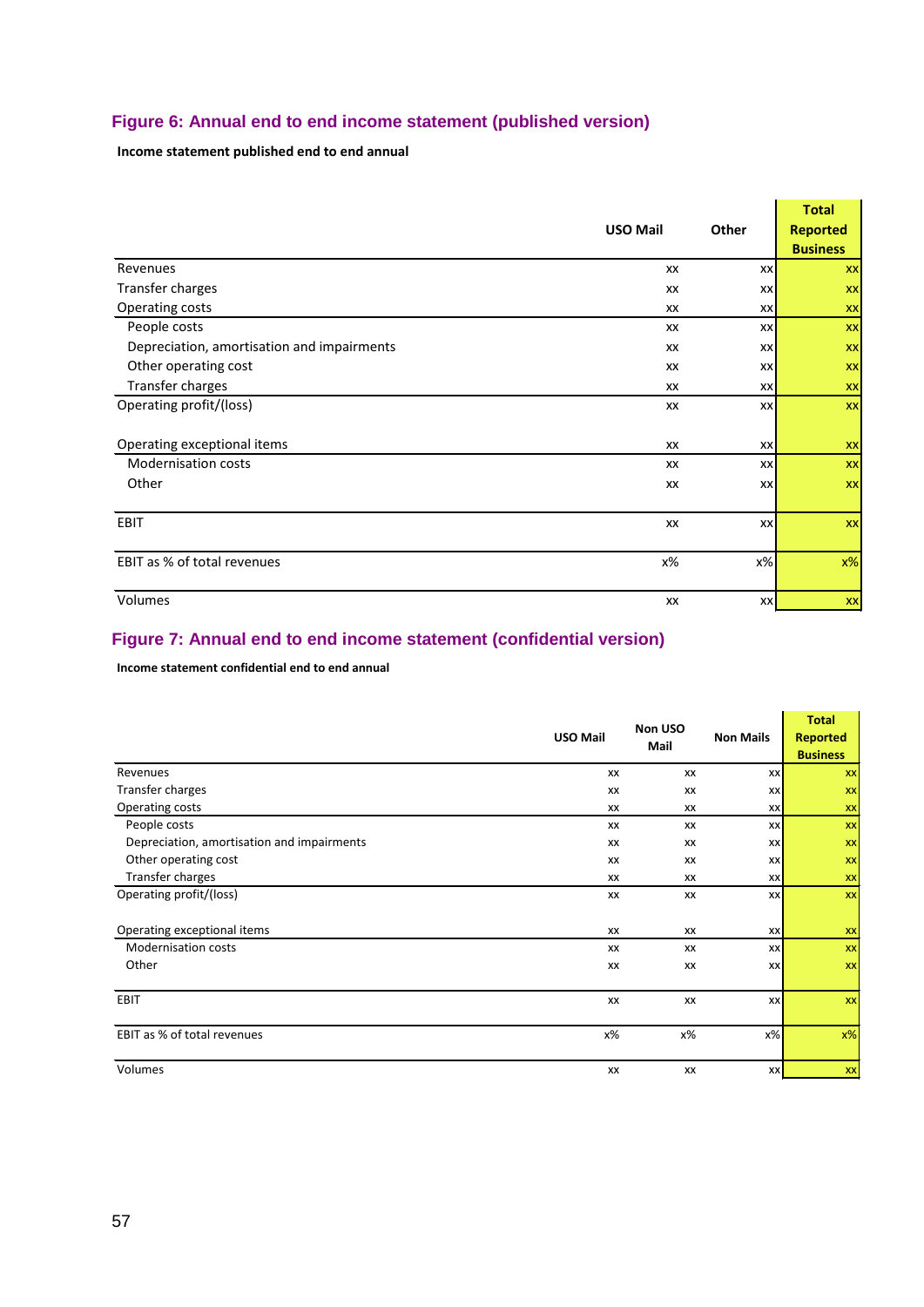### **Figure 8: Quarterly end to end income statement**

**Income statement end to end quarterly**

|                                                | <b>USO Mail</b> | Non USO<br>Mail | <b>Non Mails</b> | <b>Total</b><br><b>Reported</b><br><b>Business</b> |
|------------------------------------------------|-----------------|-----------------|------------------|----------------------------------------------------|
| Revenues                                       | XX              | XX              | XX               | XX                                                 |
| Transfer charges                               | XX              | XX              | XX               | <b>XX</b>                                          |
| Operating costs                                | XX              | XX              | XX               | XX                                                 |
| People costs                                   | XX              | XX              | XX               | <b>XX</b>                                          |
| Depreciation, amortisation and impairments     | XX              | XX              | XX               | XX                                                 |
| Other operating cost                           | XX              | XX              | XX               | XX                                                 |
| Transfer charges                               | XX              | XX              | <b>XX</b>        | XX                                                 |
| Operating profit/(loss)                        | XX              | XX              | XX               | <b>XX</b>                                          |
| Operating profit/(loss) as % of total revenues | х%              | х%              | $x\%$            | $x\%$                                              |
| Volumes                                        | XX              | XX              | XX               | XX                                                 |

### **Figure 9: Reconciliation of the annual income statement to the Relevant Group**

**Income statement reconciliation annual**

|                                            | <b>Total</b><br><b>Reported</b><br><b>Business</b> | Other<br>operations | <b>UKLPI</b> | Other units,<br>eliminations and<br>recharges | <b>Relevant</b><br><b>Group</b> |
|--------------------------------------------|----------------------------------------------------|---------------------|--------------|-----------------------------------------------|---------------------------------|
| Revenues                                   | <b>XX</b>                                          | <b>XX</b>           | <b>XX</b>    | XX                                            | <b>XX</b>                       |
| Transfer charges                           | XX                                                 | XX                  | <b>XX</b>    | XX                                            | XX                              |
| Operating costs                            | <b>XX</b>                                          | <b>XX</b>           | <b>XX</b>    | XX                                            | <b>XX</b>                       |
| People costs                               | <b>XX</b>                                          | XX                  | XX           | XX                                            | <b>XX</b>                       |
| Depreciation, amortisation and impairments | XX                                                 | XX                  | <b>XX</b>    | XX                                            | <b>XX</b>                       |
| Other operating cost                       | <b>XX</b>                                          | XX                  | <b>XX</b>    | XX                                            | <b>XX</b>                       |
| Transfer charges                           | XX                                                 | XX                  | XX           | XX                                            | <b>XX</b>                       |
| Operating profit/(loss)                    | XX                                                 | XX                  | XX           | XX                                            | XX                              |
| Operating exceptional items                | <b>XX</b>                                          | <b>XX</b>           | <b>XX</b>    | XX                                            | <b>XX</b>                       |
| <b>Modernisation costs</b>                 | XX                                                 | XX                  | XX           | XX                                            | XX                              |
| Other                                      | XX                                                 | XX                  | <b>XX</b>    | XX                                            | <b>XX</b>                       |
| EBIT                                       | <b>XX</b>                                          | XX                  | XX           | XX                                            | <b>XX</b>                       |
| EBIT as % of total revenues                | $x\%$                                              | х%                  | $x\%$        | х%                                            | $x\%$                           |
| Volumes                                    | XX                                                 | XX                  | <b>XX</b>    | XX                                            | <b>XX</b>                       |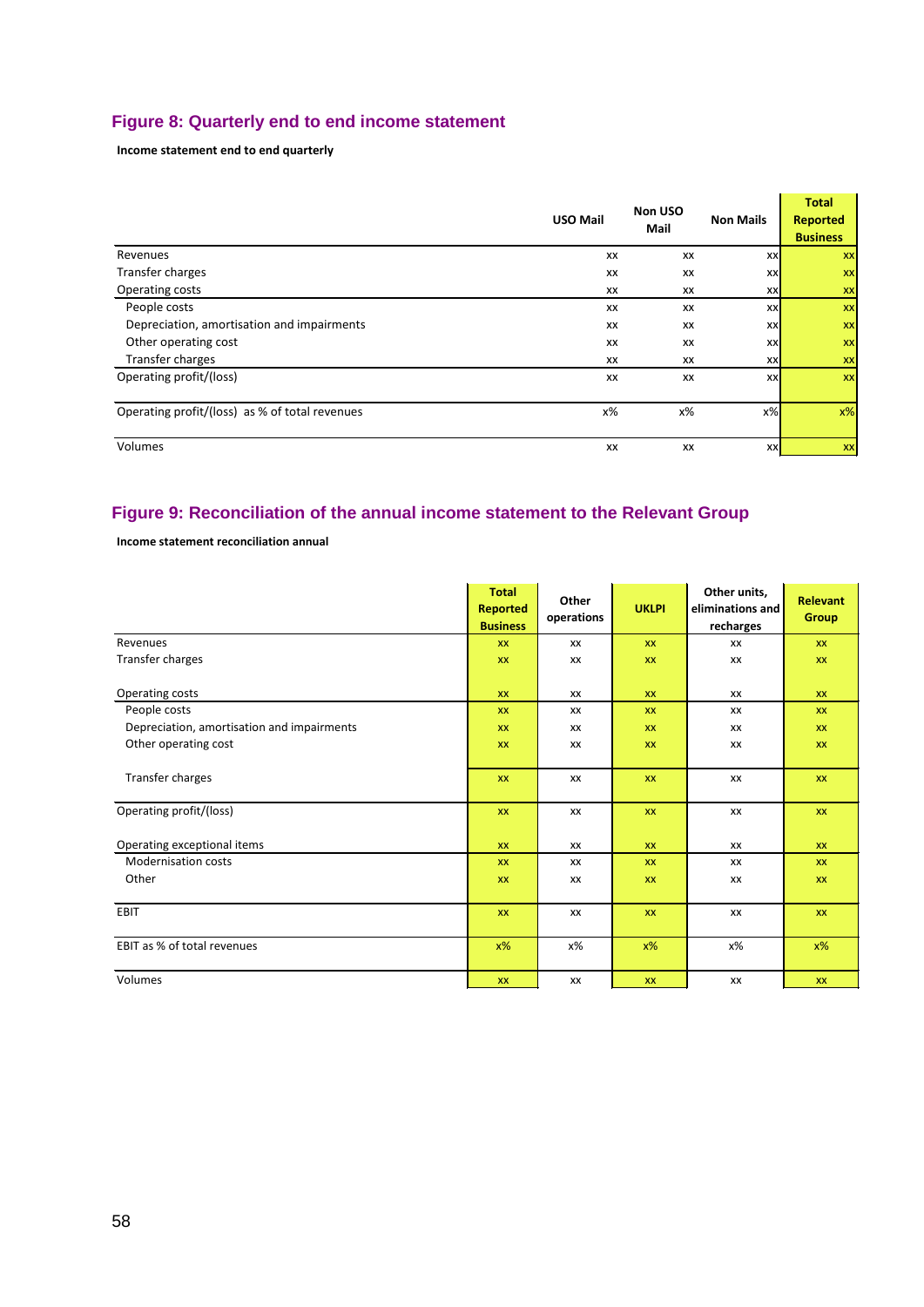### **Figure 10: Annual capital employed statement**

**Capital employed statement annual**

|                                                          | <b>USO</b>      | Non USO<br><b>Products Products</b> | <b>Total</b><br>upstream | Downstream<br><b>Services</b> | <b>Total excluding</b><br><b>End-to-end only</b><br>products | End-to-end<br>only<br>products | <b>Total</b><br><b>Reported</b><br><b>Business</b> |
|----------------------------------------------------------|-----------------|-------------------------------------|--------------------------|-------------------------------|--------------------------------------------------------------|--------------------------------|----------------------------------------------------|
| Assets                                                   | <b>XX</b>       | XX                                  | <b>XX</b>                | XX                            | XX                                                           | <b>XX</b>                      | XX                                                 |
| <b>Fixed assets</b>                                      | XX              | XX                                  | <b>XX</b>                | XX                            | XX                                                           | XX                             | XX                                                 |
| Tangible assets                                          | XX              | XX                                  | <b>XX</b>                | <b>XX</b>                     | <b>XX</b>                                                    | <b>XX</b>                      | <b>XX</b>                                          |
| Goodwill and Intangible assets                           | XX              | XX                                  | <b>XX</b>                | XX                            | XX                                                           | XX                             | <b>XX</b>                                          |
| Other non current assets                                 | XX              | XX                                  | <b>XX</b>                | XX                            | XX                                                           | XX                             | <b>XX</b>                                          |
| Current assets<br>Trade and other receivables            | XX<br><b>XX</b> | XX<br>XX                            | <b>XX</b><br><b>XX</b>   | <b>XX</b><br>XX               | XX<br><b>XX</b>                                              | <b>XX</b><br><b>XX</b>         | XX<br><b>XX</b>                                    |
| Cash and cash equivalents                                | XX              | XX                                  | <b>XX</b>                | XX                            | XX                                                           | XX                             | <b>XX</b>                                          |
| Other current assets                                     | XX              | XX                                  | <b>XX</b>                | <b>XX</b>                     | <b>XX</b>                                                    | XX                             | <b>XX</b>                                          |
| <b>Current liabilities</b>                               |                 |                                     |                          |                               |                                                              |                                |                                                    |
| Trade and other payables                                 | XX              | XX                                  | <b>XX</b>                | <b>XX</b>                     | XX                                                           | XX                             | <b>XX</b>                                          |
| <b>Financial liabilities</b>                             | XX              | XX                                  | <b>XX</b>                | XX                            | XX                                                           | XX                             | <b>XX</b>                                          |
| Provisions and other current liabilities                 | XX              | XX                                  | <b>XX</b>                | XX                            | <b>XX</b>                                                    | <b>XX</b>                      | <b>XX</b>                                          |
| Capital employed (total assets less current liabilities) | XX              | XX                                  | <b>XX</b>                | <b>XX</b>                     | <b>XX</b>                                                    | <b>XX</b>                      | XX                                                 |
| <b>ROCE</b>                                              | XX              | <b>XX</b>                           | <b>XX</b>                | XX                            | <b>XX</b>                                                    | <b>XX</b>                      | XX                                                 |

### **Figure 11: Reconciliation of the capital employed statement to the Relevant Group**

**Capital employed statement reconciliation annual**

|                                                          | <b>Total Reported</b><br><b>Business</b> | Other<br>operations | <b>UKLPI</b> | Other units,<br>eliminations<br>and recharges | <b>Relevant Group</b> |
|----------------------------------------------------------|------------------------------------------|---------------------|--------------|-----------------------------------------------|-----------------------|
| Assets                                                   | XX                                       | XX                  | XX           | XX                                            | <b>XX</b>             |
| Fixed assets                                             | XX                                       | XX                  | XX           | XX                                            | XX                    |
| Tangible assets                                          | XX                                       | XX                  | XX           | XX                                            | <b>xx</b>             |
| Goodwill and Intangible assets                           | XX                                       | XX                  | XX           | <b>XX</b>                                     | <b>XX</b>             |
| Other non current assets                                 | XX                                       | XX                  | XX           | XX                                            | <b>XX</b>             |
| Current assets                                           | XX                                       | XX                  | XX           | XX                                            | XX                    |
| Trade and other receivables                              | XX                                       | XX                  | XX           | XX                                            | XX                    |
| Cash and cash equivalents                                | XX                                       | XX                  | XX           | <b>XX</b>                                     | XX                    |
| Other current assets                                     | XX                                       | XX                  | XX           | <b>XX</b>                                     | <b>XX</b>             |
|                                                          |                                          |                     |              |                                               |                       |
| <b>Current liabilities</b>                               |                                          |                     |              |                                               |                       |
| Trade and other payables                                 | XX                                       | XX                  | XX           | XX                                            | <b>XX</b>             |
| <b>Financial liabilities</b>                             | XX                                       | XX                  | XX           | XX                                            | <b>XX</b>             |
| Provisions and other current liabilities                 | XX                                       | XX                  | XX           | XX                                            | <b>XX</b>             |
| Capital employed (total assets less current liabilities) | <b>XX</b>                                | XX                  | XX           | XX                                            | XX                    |
| Non current liabilities                                  |                                          |                     |              |                                               |                       |
| <b>Financial liabilities</b>                             |                                          |                     |              |                                               | XX                    |
| Provisions                                               |                                          |                     |              |                                               | <b>XX</b>             |
| Retirement benefit obligation - pension deficit          |                                          |                     |              |                                               | <b>XX</b>             |
| Other payables                                           |                                          |                     |              |                                               | <b>XX</b>             |
| Deferred tax liabilities                                 |                                          |                     |              |                                               | <b>XX</b>             |
|                                                          |                                          |                     |              |                                               |                       |
| <b>Total liabilities</b>                                 |                                          |                     |              |                                               | XX                    |
| Net liabilities                                          |                                          |                     |              |                                               | XX                    |
| Total equity                                             |                                          |                     |              |                                               | <b>XX</b>             |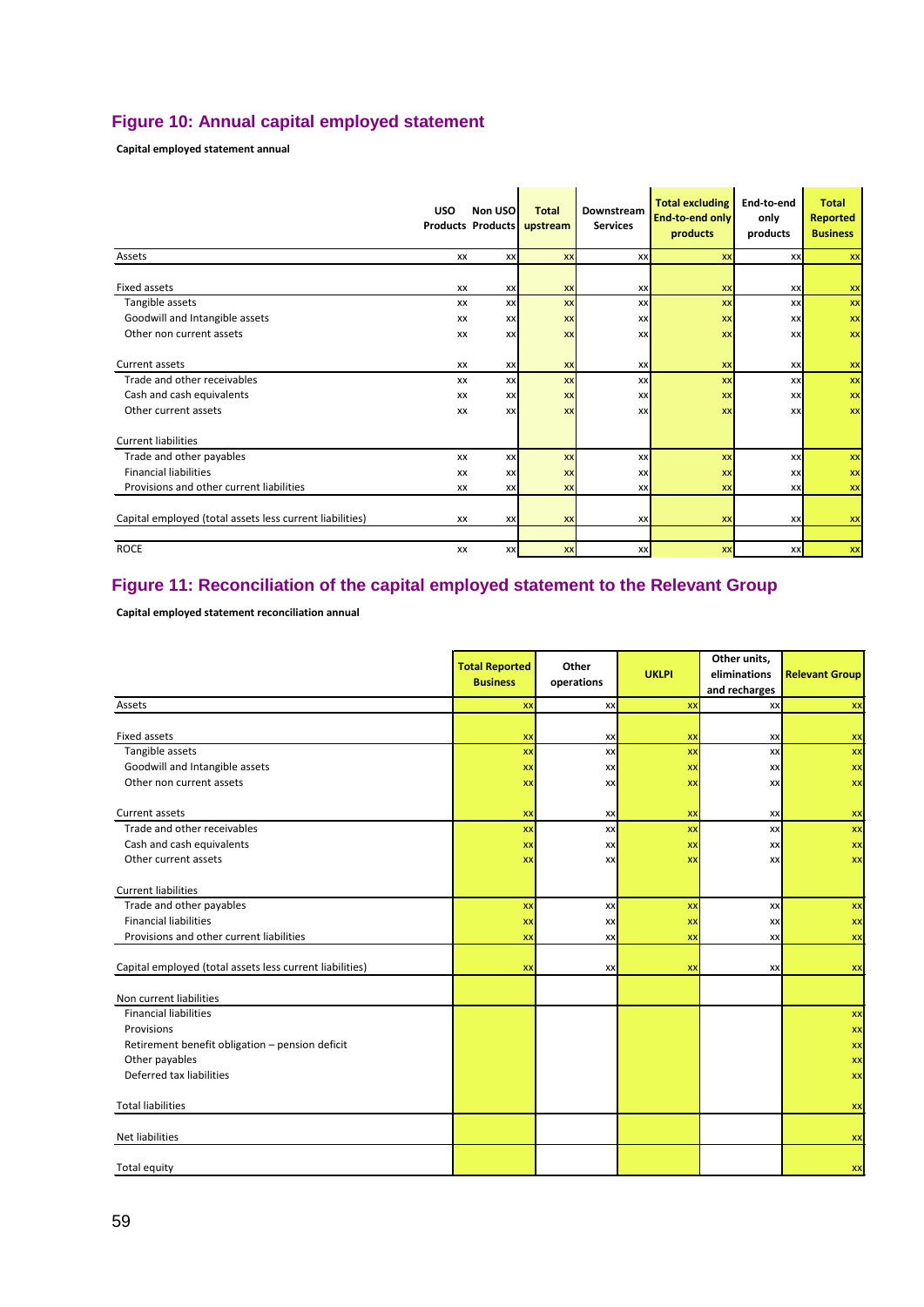### **Figure 12: Annual cash flow statement**

**Cash flow statement annual**

|                                                              | <b>USO</b><br><b>Products</b> | Non<br><b>USO</b><br><b>Products</b> | <b>Total</b><br>upstream | Downstream<br><b>Services</b> | <b>Total excluding</b><br><b>End-to-end only</b><br>products | End-to-end<br>only<br>products | <b>Total</b><br>Reported<br><b>Business</b> |
|--------------------------------------------------------------|-------------------------------|--------------------------------------|--------------------------|-------------------------------|--------------------------------------------------------------|--------------------------------|---------------------------------------------|
| Operating profit/(loss) before exceptional items             | XX                            | XX                                   | <b>XX</b>                | XX                            | <b>XX</b>                                                    | xx                             | XX                                          |
| Add back non cash costs                                      |                               |                                      |                          |                               |                                                              |                                |                                             |
| Depreciation                                                 | <b>XX</b>                     | XX                                   | <b>XX</b>                | XX                            | XX                                                           | XX                             | <b>XX</b>                                   |
| Pension Charge                                               | XX                            | XX                                   | <b>XX</b>                | XX                            | XX                                                           | <b>XX</b>                      | XX                                          |
| Share of profit of joint venture and associates              | XX                            | XX                                   | <b>XX</b>                | XX                            | XX                                                           | <b>XX</b>                      | XX                                          |
| Operating earnings before non-cash costs                     | XX                            | XX                                   | <b>XX</b>                | XX                            | <b>XX</b>                                                    | XX                             | <b>XX</b>                                   |
| Less cash outflows                                           |                               |                                      |                          |                               |                                                              |                                |                                             |
| Working capital and other non cash movements                 |                               |                                      |                          |                               |                                                              |                                |                                             |
| Trade and other receivables                                  | <b>XX</b>                     | XX                                   | <b>XX</b>                | XX                            | XX                                                           | XX                             | XX                                          |
| Cash and cash equivalents                                    | XX                            | XX                                   | <b>XX</b>                | XX                            | XX                                                           | <b>XX</b>                      | XX                                          |
| Other current assets                                         | XX                            | XX                                   | <b>XX</b>                | XX                            | XX                                                           | <b>XX</b>                      | XX                                          |
| Trade and other payables                                     | XX                            | XX                                   | <b>XX</b>                | XX                            | XX                                                           | <b>xx</b>                      | XX                                          |
| <b>Financial liabilities</b>                                 | <b>XX</b>                     | <b>XX</b>                            | <b>XX</b>                | XX                            | XX                                                           | <b>XX</b>                      | XX                                          |
| Provisions and other current liabilities                     | <b>XX</b>                     | <b>XX</b>                            | <b>XX</b>                | XX                            | XX                                                           | <b>XX</b>                      | XX                                          |
| Pension cash contribution                                    |                               |                                      |                          |                               |                                                              |                                |                                             |
| Ongoing                                                      | <b>XX</b>                     | XX                                   | XX                       | XX                            | XX                                                           | <b>XX</b>                      | XX                                          |
| Net cash outflow from operating activities                   | XX                            | XX                                   | XX                       | XX                            | XX                                                           | XX                             | XX                                          |
| Purchase of intangibles and fixed asset investments          | <b>XX</b>                     | XX                                   | <b>XX</b>                | XX                            | XX                                                           | <b>XX</b>                      | XX                                          |
| Purchases of property, plant and equipment                   | XX                            | XX                                   | <b>XX</b>                | XX                            | XX                                                           | <b>xx</b>                      | XX                                          |
| Proceeds from disposals of property, plant and equipment     | XX                            | XX                                   | XX                       | XX                            | XX                                                           | <b>XX</b>                      | XX                                          |
| Cash flows from other investment activities                  | <b>XX</b>                     | <b>XX</b>                            | <b>XX</b>                | XX                            | XX                                                           | <b>xx</b>                      | XX                                          |
| Net cash outflow from operating and investment activities    | XX                            | XX                                   | XX                       | XX                            | XX                                                           | XX                             | XX                                          |
| Exceptional cash flow                                        | XX                            | XX                                   | XX                       | XX                            | XX                                                           | XX                             | XX                                          |
| Operational financing costs paid                             | XX                            | XX                                   | <b>XX</b>                | XX                            | XX                                                           | <b>XX</b>                      | XX                                          |
| Net cash outflow after exceptional items and financing costs | XX                            | XX                                   | <b>XX</b>                | XX                            | <b>XX</b>                                                    | XX                             | XX                                          |

### **Figure 13: Reconciliation of the annual cash flow statement to the Relevant Group**

**Cash flow reconciliation annual**

|                                                              | <b>Total Reported</b><br><b>Business</b> | Other<br>operations | <b>UKLPI</b> | Other units,<br>eliminations<br>and recharges | <b>Relevant Group</b> |
|--------------------------------------------------------------|------------------------------------------|---------------------|--------------|-----------------------------------------------|-----------------------|
| Operating profit/(loss) before exceptional items             | XX                                       | XX                  | XX           | <b>xx</b>                                     | <b>XX</b>             |
| Add back non cash costs                                      |                                          |                     |              |                                               |                       |
| Depreciation                                                 | XX                                       | XX                  | XX           | <b>XX</b>                                     | XX                    |
| Pension Charge                                               | XX                                       | XX                  | XX           | <b>XX</b>                                     | XX                    |
| Share of profit of joint venture and associates              | XX                                       | XX                  | <b>XX</b>    | <b>XX</b>                                     | XX                    |
| Operating earnings before non-cash costs                     | XX                                       | XX                  | <b>XX</b>    | <b>xx</b>                                     | XX                    |
| Less cash outflows                                           |                                          |                     |              |                                               |                       |
| Working capital and other non cash movements                 |                                          |                     |              |                                               |                       |
| Trade and other receivables                                  | XX                                       | XX                  | <b>XX</b>    | <b>XX</b>                                     | <b>XX</b>             |
| Cash and cash equivalents                                    | XX                                       | XX                  | XX           | <b>XX</b>                                     | XX                    |
| Other current assets                                         | XX                                       | XX                  | XX           | XX                                            | XX                    |
| Trade and other payables                                     | XX                                       | XX                  | <b>XX</b>    | <b>xx</b>                                     | <b>XX</b>             |
| <b>Financial liabilities</b>                                 | <b>XX</b>                                | XX                  | <b>XX</b>    | <b>xx</b>                                     | <b>XX</b>             |
| Provisions and other current liabilities                     | XX                                       | XX                  | XX           | XX                                            | XX                    |
| Pension cash contribution                                    |                                          |                     |              |                                               |                       |
| Ongoing                                                      | XX                                       | XX                  | XX           | <b>XX</b>                                     | XX                    |
| Net cash outflow from operating activities                   | XX                                       | XX                  | <b>XX</b>    | XX                                            | <b>XX</b>             |
| Purchase of intangibles and fixed asset investments          | XX                                       | XX                  | <b>XX</b>    | <b>XX</b>                                     | XX                    |
| Purchases of property, plant and equipment                   | XX                                       | XX                  | XX           | XX                                            | <b>XX</b>             |
| Proceeds from disposals of property, plant and equipment     | XX                                       | XX                  | <b>XX</b>    | <b>XX</b>                                     | <b>XX</b>             |
| Cash flows from other investment activities                  | XX                                       | XX                  | <b>xx</b>    | <b>xx</b>                                     | <b>XX</b>             |
| Net cash outflow from operating and investment activities    | <b>XX</b>                                | XX                  | XX           | XX                                            | <b>XX</b>             |
| Exceptional cash flow                                        | XX                                       | XX                  | XX           | <b>XX</b>                                     | XX                    |
| Net cash outflow after exceptional items and financing costs | XX                                       | XX                  | XX           | XX                                            | XX                    |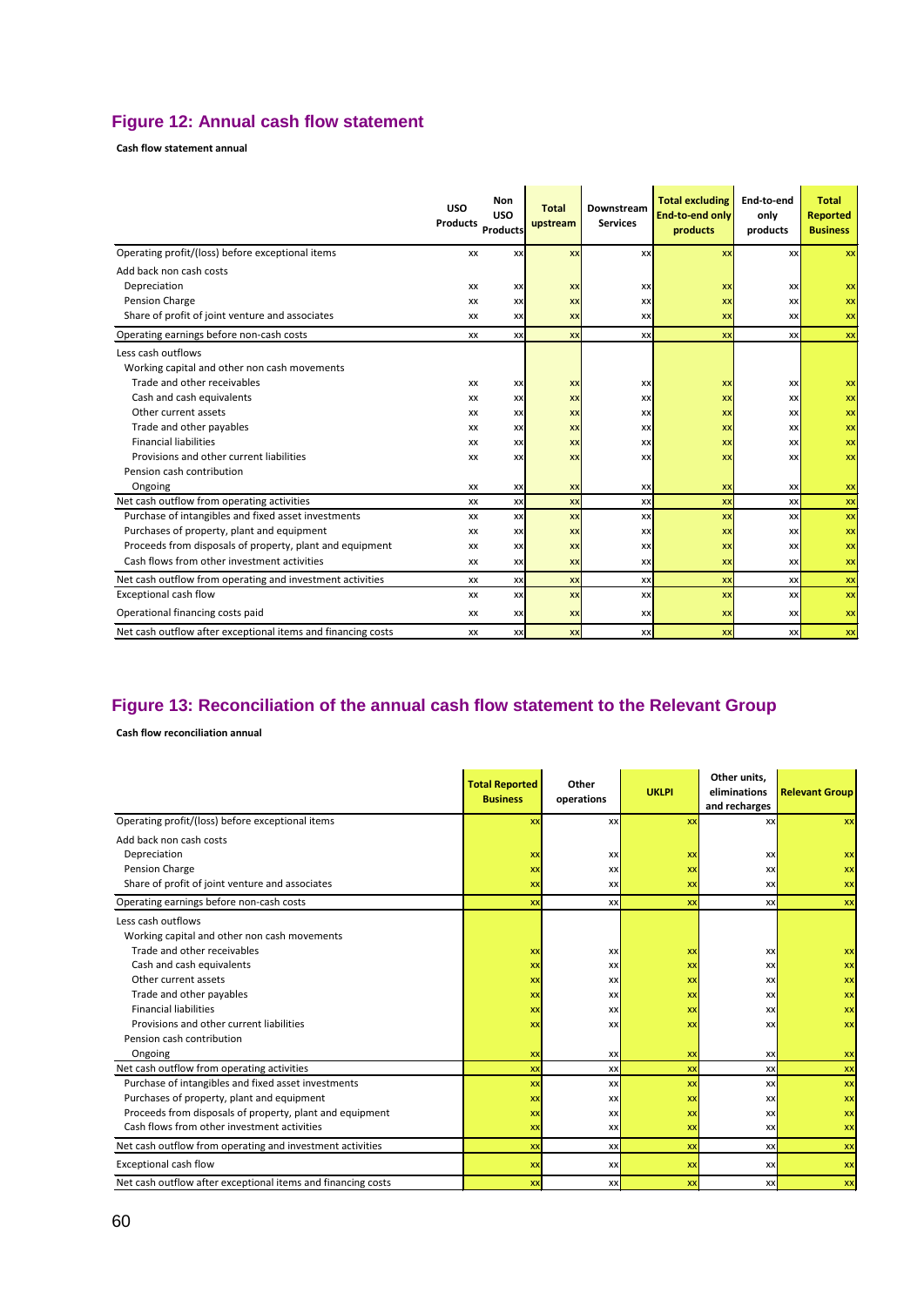### **Figure 14: Annual and quarterly product profitability statement**

**Product profitability statement - split by Line B annual and quarterly**

|                                            | <b>Product X</b> | <b>Total</b> |                  |
|--------------------------------------------|------------------|--------------|------------------|
|                                            | <b>Upstream</b>  | Downstream   | <b>Product X</b> |
| Revenues                                   | XX               | XX           | <b>XX</b>        |
| Transfer charges                           | XX               | XX           | <b>XX</b>        |
| Operating costs                            | XX               | <b>XX</b>    | <b>XX</b>        |
| People costs                               | XX               | XX           | <b>XX</b>        |
| Depreciation, amortisation and impairments | XX               | XX           | <b>XX</b>        |
| Other operating cost                       | XX               | XX           | <b>XX</b>        |
| Transfer charges                           | XX               | <b>XX</b>    | <b>XX</b>        |
| Operating profit/(loss)                    | XX               | XX           | <b>XX</b>        |
| Volumes                                    | XX               | XX           | <b>XX</b>        |

#### **Product profitability statement - not split by Line B annual and quarterly**

|                                            | <b>Total Product</b> |
|--------------------------------------------|----------------------|
|                                            | х                    |
| Revenues                                   | XX                   |
| Transfer charges                           | XX                   |
| Operating costs                            | XX                   |
| People costs                               | XX                   |
| Depreciation, amortisation and impairments | XX                   |
| Other operating cost                       | XX                   |
| Transfer charges                           | XX                   |
| Operating profit/(loss)                    | XX                   |
|                                            |                      |
| Volumes                                    | XX                   |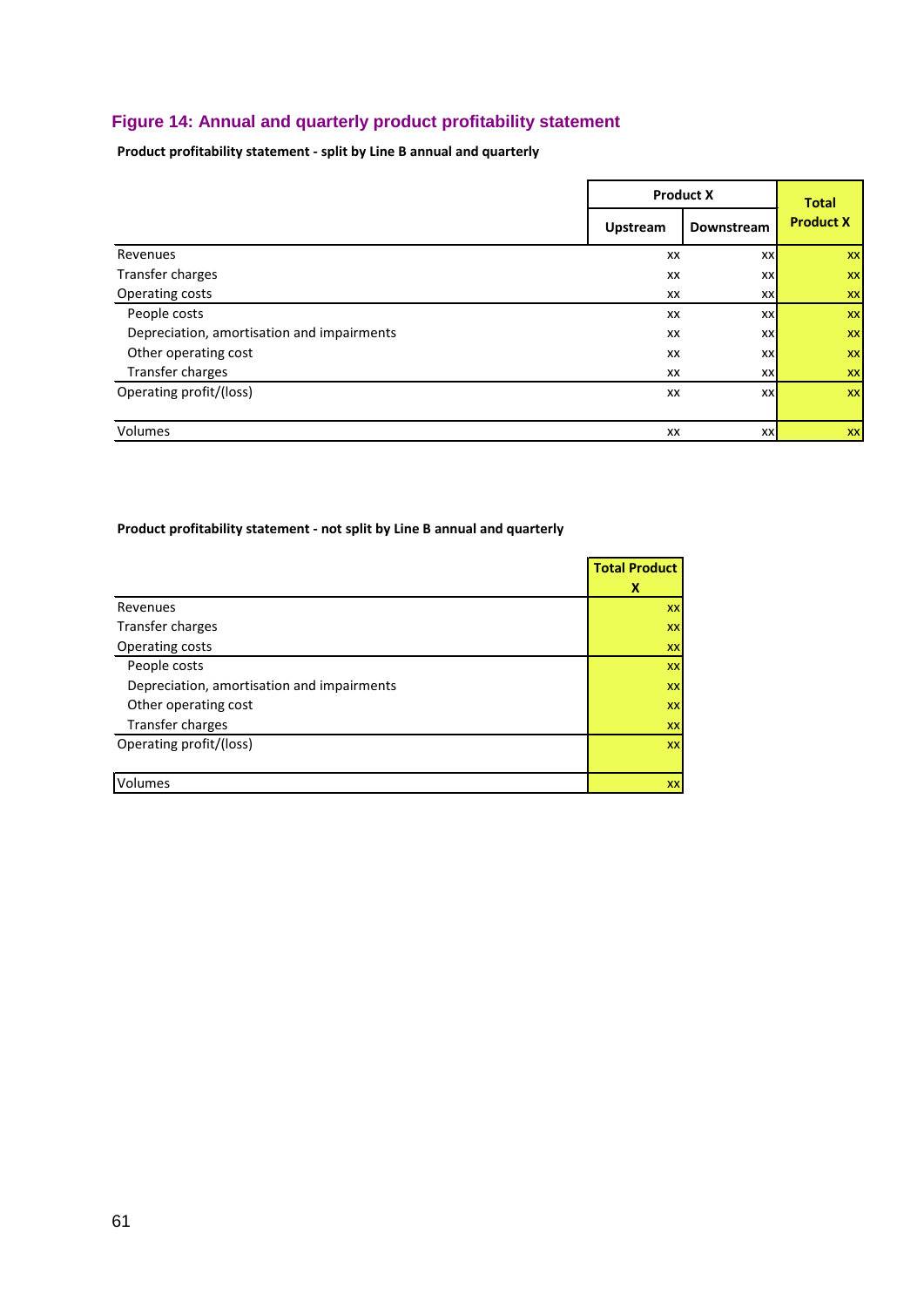#### **Figure 15: Monthly revenue, cost and volume information statements**

| FAC<br><b>Operating Profit/(loss)</b><br>Volume<br>Revenue<br><b>YTD</b><br><b>YTD</b><br><b>YTD</b><br><b>YTD</b><br><b>YTD</b><br><b>YTD</b><br><b>YTD</b><br><b>YTD</b><br>Prior<br>Prior<br>Prior<br>Prior<br>%Var<br>%Var<br>Actual<br>Year<br>%Var<br>Actual<br>Year<br>Actual<br>Year<br>Actual<br>Year<br>%Var<br>First Class - Meter<br>First Class - PPI<br>Second Class - Stamp<br>Second Class - Meter<br>Second Class - PPI<br>Mailsort 1<br>Mailsort 2 - 70 CBC<br>Mailsort 2 - 70 OCR<br>Mailsort 2 - 120 CBC<br>Mailsort 2 - 120 OCR<br>Mailsort 2 - 700<br>Mailsort 2 - 1400<br>Mailsort 2 - Advertising Mail<br>Walksort<br>Access 120 CBC<br>Access 120 OCR<br>Access 700<br>Access 1400<br>Access Other<br>Presstream<br>Special Delivery Next Day B2B<br>Other<br><b>Total Addressed Inland products</b><br>Door to Door<br>Ancilliary/Elections/Other<br><b>YTD</b><br><b>YTD</b><br><b>YTD</b><br><b>YTD</b><br><b>YTD</b><br><b>YTD</b><br><b>YTD</b><br><b>YTD</b><br>Prior<br>Prior<br>Prior<br>Prior<br>%Var<br>Year<br>%Var<br>%Var<br>Actual<br>Year<br>Actual<br>Actual<br>Year<br>Actual<br>Year<br>Cleanmail<br>Packetpost<br>Packetpost Returns<br><b>Response Services</b><br>RM Heavyweight<br>iRED - 1225<br>Finance (excl Property) - 1612<br>Group Technology - 1232<br>Devco - 1646<br>Total Parcelforce Worldwide - 1188<br><b>YTD</b><br><b>YTD</b><br><b>YTD</b><br><b>YTD</b><br><b>YTD</b><br><b>YTD</b><br>Prior<br><b>YTD</b><br><b>YTD</b><br>Prior<br>Prior<br>Prior<br>International<br>Actual<br>Year<br>%Var<br>Actual<br>Year<br>%Var<br>Actual<br>Year<br>%Var<br>Actual<br>Year<br>International<br><b>TOTAL</b><br><b>YTD</b><br><b>YTD</b><br><b>YTD</b><br>YTD<br><b>YTD</b><br><b>YTD</b><br>Prior<br>Prior<br>YTD<br>Prior<br><b>YTD</b><br>Prior<br>Ancilliary/Elections/Other<br>Actual<br>Year<br>%Var<br>Actual<br>Year<br>%Var<br>Actual<br>%Var<br>Actual<br>Year<br>Year<br><b>Bulk Surcharges</b><br><b>Total Recorded (Ancilliary)</b><br>RM Tracked Low Volume<br><b>Total Ancilliary</b><br><b>Total Specialist Services</b><br>Media<br>Print & Production<br>Disguised Mail<br>Mail Shots Online<br>Dialogue Mail<br>Total Customer Services (incl AMC)<br>Post Bus<br>Bespoke service indicator<br><b>TOTAL</b> | <b>Financial Year</b><br><b>Financial Period</b> |  |  |  |  |  |      |
|------------------------------------------------------------------------------------------------------------------------------------------------------------------------------------------------------------------------------------------------------------------------------------------------------------------------------------------------------------------------------------------------------------------------------------------------------------------------------------------------------------------------------------------------------------------------------------------------------------------------------------------------------------------------------------------------------------------------------------------------------------------------------------------------------------------------------------------------------------------------------------------------------------------------------------------------------------------------------------------------------------------------------------------------------------------------------------------------------------------------------------------------------------------------------------------------------------------------------------------------------------------------------------------------------------------------------------------------------------------------------------------------------------------------------------------------------------------------------------------------------------------------------------------------------------------------------------------------------------------------------------------------------------------------------------------------------------------------------------------------------------------------------------------------------------------------------------------------------------------------------------------------------------------------------------------------------------------------------------------------------------------------------------------------------------------------------------------------------------------------------------------------------------------------------------------------------------------------------------------------------------------------------------------|--------------------------------------------------|--|--|--|--|--|------|
|                                                                                                                                                                                                                                                                                                                                                                                                                                                                                                                                                                                                                                                                                                                                                                                                                                                                                                                                                                                                                                                                                                                                                                                                                                                                                                                                                                                                                                                                                                                                                                                                                                                                                                                                                                                                                                                                                                                                                                                                                                                                                                                                                                                                                                                                                          |                                                  |  |  |  |  |  |      |
|                                                                                                                                                                                                                                                                                                                                                                                                                                                                                                                                                                                                                                                                                                                                                                                                                                                                                                                                                                                                                                                                                                                                                                                                                                                                                                                                                                                                                                                                                                                                                                                                                                                                                                                                                                                                                                                                                                                                                                                                                                                                                                                                                                                                                                                                                          |                                                  |  |  |  |  |  |      |
|                                                                                                                                                                                                                                                                                                                                                                                                                                                                                                                                                                                                                                                                                                                                                                                                                                                                                                                                                                                                                                                                                                                                                                                                                                                                                                                                                                                                                                                                                                                                                                                                                                                                                                                                                                                                                                                                                                                                                                                                                                                                                                                                                                                                                                                                                          |                                                  |  |  |  |  |  |      |
|                                                                                                                                                                                                                                                                                                                                                                                                                                                                                                                                                                                                                                                                                                                                                                                                                                                                                                                                                                                                                                                                                                                                                                                                                                                                                                                                                                                                                                                                                                                                                                                                                                                                                                                                                                                                                                                                                                                                                                                                                                                                                                                                                                                                                                                                                          |                                                  |  |  |  |  |  |      |
|                                                                                                                                                                                                                                                                                                                                                                                                                                                                                                                                                                                                                                                                                                                                                                                                                                                                                                                                                                                                                                                                                                                                                                                                                                                                                                                                                                                                                                                                                                                                                                                                                                                                                                                                                                                                                                                                                                                                                                                                                                                                                                                                                                                                                                                                                          | First Class - Stamp                              |  |  |  |  |  |      |
|                                                                                                                                                                                                                                                                                                                                                                                                                                                                                                                                                                                                                                                                                                                                                                                                                                                                                                                                                                                                                                                                                                                                                                                                                                                                                                                                                                                                                                                                                                                                                                                                                                                                                                                                                                                                                                                                                                                                                                                                                                                                                                                                                                                                                                                                                          |                                                  |  |  |  |  |  |      |
|                                                                                                                                                                                                                                                                                                                                                                                                                                                                                                                                                                                                                                                                                                                                                                                                                                                                                                                                                                                                                                                                                                                                                                                                                                                                                                                                                                                                                                                                                                                                                                                                                                                                                                                                                                                                                                                                                                                                                                                                                                                                                                                                                                                                                                                                                          |                                                  |  |  |  |  |  |      |
|                                                                                                                                                                                                                                                                                                                                                                                                                                                                                                                                                                                                                                                                                                                                                                                                                                                                                                                                                                                                                                                                                                                                                                                                                                                                                                                                                                                                                                                                                                                                                                                                                                                                                                                                                                                                                                                                                                                                                                                                                                                                                                                                                                                                                                                                                          |                                                  |  |  |  |  |  |      |
|                                                                                                                                                                                                                                                                                                                                                                                                                                                                                                                                                                                                                                                                                                                                                                                                                                                                                                                                                                                                                                                                                                                                                                                                                                                                                                                                                                                                                                                                                                                                                                                                                                                                                                                                                                                                                                                                                                                                                                                                                                                                                                                                                                                                                                                                                          |                                                  |  |  |  |  |  |      |
|                                                                                                                                                                                                                                                                                                                                                                                                                                                                                                                                                                                                                                                                                                                                                                                                                                                                                                                                                                                                                                                                                                                                                                                                                                                                                                                                                                                                                                                                                                                                                                                                                                                                                                                                                                                                                                                                                                                                                                                                                                                                                                                                                                                                                                                                                          |                                                  |  |  |  |  |  |      |
|                                                                                                                                                                                                                                                                                                                                                                                                                                                                                                                                                                                                                                                                                                                                                                                                                                                                                                                                                                                                                                                                                                                                                                                                                                                                                                                                                                                                                                                                                                                                                                                                                                                                                                                                                                                                                                                                                                                                                                                                                                                                                                                                                                                                                                                                                          |                                                  |  |  |  |  |  |      |
|                                                                                                                                                                                                                                                                                                                                                                                                                                                                                                                                                                                                                                                                                                                                                                                                                                                                                                                                                                                                                                                                                                                                                                                                                                                                                                                                                                                                                                                                                                                                                                                                                                                                                                                                                                                                                                                                                                                                                                                                                                                                                                                                                                                                                                                                                          |                                                  |  |  |  |  |  |      |
|                                                                                                                                                                                                                                                                                                                                                                                                                                                                                                                                                                                                                                                                                                                                                                                                                                                                                                                                                                                                                                                                                                                                                                                                                                                                                                                                                                                                                                                                                                                                                                                                                                                                                                                                                                                                                                                                                                                                                                                                                                                                                                                                                                                                                                                                                          |                                                  |  |  |  |  |  |      |
|                                                                                                                                                                                                                                                                                                                                                                                                                                                                                                                                                                                                                                                                                                                                                                                                                                                                                                                                                                                                                                                                                                                                                                                                                                                                                                                                                                                                                                                                                                                                                                                                                                                                                                                                                                                                                                                                                                                                                                                                                                                                                                                                                                                                                                                                                          |                                                  |  |  |  |  |  |      |
|                                                                                                                                                                                                                                                                                                                                                                                                                                                                                                                                                                                                                                                                                                                                                                                                                                                                                                                                                                                                                                                                                                                                                                                                                                                                                                                                                                                                                                                                                                                                                                                                                                                                                                                                                                                                                                                                                                                                                                                                                                                                                                                                                                                                                                                                                          | Mailsort 3                                       |  |  |  |  |  |      |
|                                                                                                                                                                                                                                                                                                                                                                                                                                                                                                                                                                                                                                                                                                                                                                                                                                                                                                                                                                                                                                                                                                                                                                                                                                                                                                                                                                                                                                                                                                                                                                                                                                                                                                                                                                                                                                                                                                                                                                                                                                                                                                                                                                                                                                                                                          |                                                  |  |  |  |  |  |      |
|                                                                                                                                                                                                                                                                                                                                                                                                                                                                                                                                                                                                                                                                                                                                                                                                                                                                                                                                                                                                                                                                                                                                                                                                                                                                                                                                                                                                                                                                                                                                                                                                                                                                                                                                                                                                                                                                                                                                                                                                                                                                                                                                                                                                                                                                                          |                                                  |  |  |  |  |  |      |
|                                                                                                                                                                                                                                                                                                                                                                                                                                                                                                                                                                                                                                                                                                                                                                                                                                                                                                                                                                                                                                                                                                                                                                                                                                                                                                                                                                                                                                                                                                                                                                                                                                                                                                                                                                                                                                                                                                                                                                                                                                                                                                                                                                                                                                                                                          |                                                  |  |  |  |  |  |      |
|                                                                                                                                                                                                                                                                                                                                                                                                                                                                                                                                                                                                                                                                                                                                                                                                                                                                                                                                                                                                                                                                                                                                                                                                                                                                                                                                                                                                                                                                                                                                                                                                                                                                                                                                                                                                                                                                                                                                                                                                                                                                                                                                                                                                                                                                                          | <b>Access Walksort</b>                           |  |  |  |  |  |      |
|                                                                                                                                                                                                                                                                                                                                                                                                                                                                                                                                                                                                                                                                                                                                                                                                                                                                                                                                                                                                                                                                                                                                                                                                                                                                                                                                                                                                                                                                                                                                                                                                                                                                                                                                                                                                                                                                                                                                                                                                                                                                                                                                                                                                                                                                                          |                                                  |  |  |  |  |  |      |
| %Var<br>%Var                                                                                                                                                                                                                                                                                                                                                                                                                                                                                                                                                                                                                                                                                                                                                                                                                                                                                                                                                                                                                                                                                                                                                                                                                                                                                                                                                                                                                                                                                                                                                                                                                                                                                                                                                                                                                                                                                                                                                                                                                                                                                                                                                                                                                                                                             |                                                  |  |  |  |  |  |      |
|                                                                                                                                                                                                                                                                                                                                                                                                                                                                                                                                                                                                                                                                                                                                                                                                                                                                                                                                                                                                                                                                                                                                                                                                                                                                                                                                                                                                                                                                                                                                                                                                                                                                                                                                                                                                                                                                                                                                                                                                                                                                                                                                                                                                                                                                                          | Special Delivery Other                           |  |  |  |  |  |      |
|                                                                                                                                                                                                                                                                                                                                                                                                                                                                                                                                                                                                                                                                                                                                                                                                                                                                                                                                                                                                                                                                                                                                                                                                                                                                                                                                                                                                                                                                                                                                                                                                                                                                                                                                                                                                                                                                                                                                                                                                                                                                                                                                                                                                                                                                                          | <b>Standard Parcel</b>                           |  |  |  |  |  |      |
|                                                                                                                                                                                                                                                                                                                                                                                                                                                                                                                                                                                                                                                                                                                                                                                                                                                                                                                                                                                                                                                                                                                                                                                                                                                                                                                                                                                                                                                                                                                                                                                                                                                                                                                                                                                                                                                                                                                                                                                                                                                                                                                                                                                                                                                                                          |                                                  |  |  |  |  |  |      |
|                                                                                                                                                                                                                                                                                                                                                                                                                                                                                                                                                                                                                                                                                                                                                                                                                                                                                                                                                                                                                                                                                                                                                                                                                                                                                                                                                                                                                                                                                                                                                                                                                                                                                                                                                                                                                                                                                                                                                                                                                                                                                                                                                                                                                                                                                          |                                                  |  |  |  |  |  |      |
|                                                                                                                                                                                                                                                                                                                                                                                                                                                                                                                                                                                                                                                                                                                                                                                                                                                                                                                                                                                                                                                                                                                                                                                                                                                                                                                                                                                                                                                                                                                                                                                                                                                                                                                                                                                                                                                                                                                                                                                                                                                                                                                                                                                                                                                                                          | International                                    |  |  |  |  |  |      |
|                                                                                                                                                                                                                                                                                                                                                                                                                                                                                                                                                                                                                                                                                                                                                                                                                                                                                                                                                                                                                                                                                                                                                                                                                                                                                                                                                                                                                                                                                                                                                                                                                                                                                                                                                                                                                                                                                                                                                                                                                                                                                                                                                                                                                                                                                          | <b>TOTAL</b>                                     |  |  |  |  |  |      |
|                                                                                                                                                                                                                                                                                                                                                                                                                                                                                                                                                                                                                                                                                                                                                                                                                                                                                                                                                                                                                                                                                                                                                                                                                                                                                                                                                                                                                                                                                                                                                                                                                                                                                                                                                                                                                                                                                                                                                                                                                                                                                                                                                                                                                                                                                          |                                                  |  |  |  |  |  |      |
|                                                                                                                                                                                                                                                                                                                                                                                                                                                                                                                                                                                                                                                                                                                                                                                                                                                                                                                                                                                                                                                                                                                                                                                                                                                                                                                                                                                                                                                                                                                                                                                                                                                                                                                                                                                                                                                                                                                                                                                                                                                                                                                                                                                                                                                                                          |                                                  |  |  |  |  |  |      |
|                                                                                                                                                                                                                                                                                                                                                                                                                                                                                                                                                                                                                                                                                                                                                                                                                                                                                                                                                                                                                                                                                                                                                                                                                                                                                                                                                                                                                                                                                                                                                                                                                                                                                                                                                                                                                                                                                                                                                                                                                                                                                                                                                                                                                                                                                          |                                                  |  |  |  |  |  |      |
|                                                                                                                                                                                                                                                                                                                                                                                                                                                                                                                                                                                                                                                                                                                                                                                                                                                                                                                                                                                                                                                                                                                                                                                                                                                                                                                                                                                                                                                                                                                                                                                                                                                                                                                                                                                                                                                                                                                                                                                                                                                                                                                                                                                                                                                                                          | Other                                            |  |  |  |  |  | %Var |
|                                                                                                                                                                                                                                                                                                                                                                                                                                                                                                                                                                                                                                                                                                                                                                                                                                                                                                                                                                                                                                                                                                                                                                                                                                                                                                                                                                                                                                                                                                                                                                                                                                                                                                                                                                                                                                                                                                                                                                                                                                                                                                                                                                                                                                                                                          |                                                  |  |  |  |  |  |      |
|                                                                                                                                                                                                                                                                                                                                                                                                                                                                                                                                                                                                                                                                                                                                                                                                                                                                                                                                                                                                                                                                                                                                                                                                                                                                                                                                                                                                                                                                                                                                                                                                                                                                                                                                                                                                                                                                                                                                                                                                                                                                                                                                                                                                                                                                                          | Mail order return                                |  |  |  |  |  |      |
|                                                                                                                                                                                                                                                                                                                                                                                                                                                                                                                                                                                                                                                                                                                                                                                                                                                                                                                                                                                                                                                                                                                                                                                                                                                                                                                                                                                                                                                                                                                                                                                                                                                                                                                                                                                                                                                                                                                                                                                                                                                                                                                                                                                                                                                                                          |                                                  |  |  |  |  |  |      |
|                                                                                                                                                                                                                                                                                                                                                                                                                                                                                                                                                                                                                                                                                                                                                                                                                                                                                                                                                                                                                                                                                                                                                                                                                                                                                                                                                                                                                                                                                                                                                                                                                                                                                                                                                                                                                                                                                                                                                                                                                                                                                                                                                                                                                                                                                          | Mailmedia                                        |  |  |  |  |  |      |
|                                                                                                                                                                                                                                                                                                                                                                                                                                                                                                                                                                                                                                                                                                                                                                                                                                                                                                                                                                                                                                                                                                                                                                                                                                                                                                                                                                                                                                                                                                                                                                                                                                                                                                                                                                                                                                                                                                                                                                                                                                                                                                                                                                                                                                                                                          | <b>Big Book</b>                                  |  |  |  |  |  |      |
|                                                                                                                                                                                                                                                                                                                                                                                                                                                                                                                                                                                                                                                                                                                                                                                                                                                                                                                                                                                                                                                                                                                                                                                                                                                                                                                                                                                                                                                                                                                                                                                                                                                                                                                                                                                                                                                                                                                                                                                                                                                                                                                                                                                                                                                                                          |                                                  |  |  |  |  |  |      |
|                                                                                                                                                                                                                                                                                                                                                                                                                                                                                                                                                                                                                                                                                                                                                                                                                                                                                                                                                                                                                                                                                                                                                                                                                                                                                                                                                                                                                                                                                                                                                                                                                                                                                                                                                                                                                                                                                                                                                                                                                                                                                                                                                                                                                                                                                          | Group Centre (Security Fees) - 1166              |  |  |  |  |  |      |
|                                                                                                                                                                                                                                                                                                                                                                                                                                                                                                                                                                                                                                                                                                                                                                                                                                                                                                                                                                                                                                                                                                                                                                                                                                                                                                                                                                                                                                                                                                                                                                                                                                                                                                                                                                                                                                                                                                                                                                                                                                                                                                                                                                                                                                                                                          | HR Services - 1309                               |  |  |  |  |  |      |
|                                                                                                                                                                                                                                                                                                                                                                                                                                                                                                                                                                                                                                                                                                                                                                                                                                                                                                                                                                                                                                                                                                                                                                                                                                                                                                                                                                                                                                                                                                                                                                                                                                                                                                                                                                                                                                                                                                                                                                                                                                                                                                                                                                                                                                                                                          |                                                  |  |  |  |  |  |      |
|                                                                                                                                                                                                                                                                                                                                                                                                                                                                                                                                                                                                                                                                                                                                                                                                                                                                                                                                                                                                                                                                                                                                                                                                                                                                                                                                                                                                                                                                                                                                                                                                                                                                                                                                                                                                                                                                                                                                                                                                                                                                                                                                                                                                                                                                                          | Group Property - 1133                            |  |  |  |  |  |      |
|                                                                                                                                                                                                                                                                                                                                                                                                                                                                                                                                                                                                                                                                                                                                                                                                                                                                                                                                                                                                                                                                                                                                                                                                                                                                                                                                                                                                                                                                                                                                                                                                                                                                                                                                                                                                                                                                                                                                                                                                                                                                                                                                                                                                                                                                                          | RMESL - 1642                                     |  |  |  |  |  |      |
|                                                                                                                                                                                                                                                                                                                                                                                                                                                                                                                                                                                                                                                                                                                                                                                                                                                                                                                                                                                                                                                                                                                                                                                                                                                                                                                                                                                                                                                                                                                                                                                                                                                                                                                                                                                                                                                                                                                                                                                                                                                                                                                                                                                                                                                                                          |                                                  |  |  |  |  |  |      |
|                                                                                                                                                                                                                                                                                                                                                                                                                                                                                                                                                                                                                                                                                                                                                                                                                                                                                                                                                                                                                                                                                                                                                                                                                                                                                                                                                                                                                                                                                                                                                                                                                                                                                                                                                                                                                                                                                                                                                                                                                                                                                                                                                                                                                                                                                          | <b>TOTAL</b>                                     |  |  |  |  |  |      |
|                                                                                                                                                                                                                                                                                                                                                                                                                                                                                                                                                                                                                                                                                                                                                                                                                                                                                                                                                                                                                                                                                                                                                                                                                                                                                                                                                                                                                                                                                                                                                                                                                                                                                                                                                                                                                                                                                                                                                                                                                                                                                                                                                                                                                                                                                          |                                                  |  |  |  |  |  |      |
|                                                                                                                                                                                                                                                                                                                                                                                                                                                                                                                                                                                                                                                                                                                                                                                                                                                                                                                                                                                                                                                                                                                                                                                                                                                                                                                                                                                                                                                                                                                                                                                                                                                                                                                                                                                                                                                                                                                                                                                                                                                                                                                                                                                                                                                                                          |                                                  |  |  |  |  |  |      |
|                                                                                                                                                                                                                                                                                                                                                                                                                                                                                                                                                                                                                                                                                                                                                                                                                                                                                                                                                                                                                                                                                                                                                                                                                                                                                                                                                                                                                                                                                                                                                                                                                                                                                                                                                                                                                                                                                                                                                                                                                                                                                                                                                                                                                                                                                          |                                                  |  |  |  |  |  |      |
|                                                                                                                                                                                                                                                                                                                                                                                                                                                                                                                                                                                                                                                                                                                                                                                                                                                                                                                                                                                                                                                                                                                                                                                                                                                                                                                                                                                                                                                                                                                                                                                                                                                                                                                                                                                                                                                                                                                                                                                                                                                                                                                                                                                                                                                                                          |                                                  |  |  |  |  |  |      |
|                                                                                                                                                                                                                                                                                                                                                                                                                                                                                                                                                                                                                                                                                                                                                                                                                                                                                                                                                                                                                                                                                                                                                                                                                                                                                                                                                                                                                                                                                                                                                                                                                                                                                                                                                                                                                                                                                                                                                                                                                                                                                                                                                                                                                                                                                          | Total Int S/SME                                  |  |  |  |  |  |      |
|                                                                                                                                                                                                                                                                                                                                                                                                                                                                                                                                                                                                                                                                                                                                                                                                                                                                                                                                                                                                                                                                                                                                                                                                                                                                                                                                                                                                                                                                                                                                                                                                                                                                                                                                                                                                                                                                                                                                                                                                                                                                                                                                                                                                                                                                                          |                                                  |  |  |  |  |  |      |
|                                                                                                                                                                                                                                                                                                                                                                                                                                                                                                                                                                                                                                                                                                                                                                                                                                                                                                                                                                                                                                                                                                                                                                                                                                                                                                                                                                                                                                                                                                                                                                                                                                                                                                                                                                                                                                                                                                                                                                                                                                                                                                                                                                                                                                                                                          |                                                  |  |  |  |  |  |      |
|                                                                                                                                                                                                                                                                                                                                                                                                                                                                                                                                                                                                                                                                                                                                                                                                                                                                                                                                                                                                                                                                                                                                                                                                                                                                                                                                                                                                                                                                                                                                                                                                                                                                                                                                                                                                                                                                                                                                                                                                                                                                                                                                                                                                                                                                                          |                                                  |  |  |  |  |  |      |
|                                                                                                                                                                                                                                                                                                                                                                                                                                                                                                                                                                                                                                                                                                                                                                                                                                                                                                                                                                                                                                                                                                                                                                                                                                                                                                                                                                                                                                                                                                                                                                                                                                                                                                                                                                                                                                                                                                                                                                                                                                                                                                                                                                                                                                                                                          |                                                  |  |  |  |  |  |      |
|                                                                                                                                                                                                                                                                                                                                                                                                                                                                                                                                                                                                                                                                                                                                                                                                                                                                                                                                                                                                                                                                                                                                                                                                                                                                                                                                                                                                                                                                                                                                                                                                                                                                                                                                                                                                                                                                                                                                                                                                                                                                                                                                                                                                                                                                                          | <b>Business Mail Secure</b>                      |  |  |  |  |  |      |
|                                                                                                                                                                                                                                                                                                                                                                                                                                                                                                                                                                                                                                                                                                                                                                                                                                                                                                                                                                                                                                                                                                                                                                                                                                                                                                                                                                                                                                                                                                                                                                                                                                                                                                                                                                                                                                                                                                                                                                                                                                                                                                                                                                                                                                                                                          | <b>Total Philatelic</b>                          |  |  |  |  |  |      |
|                                                                                                                                                                                                                                                                                                                                                                                                                                                                                                                                                                                                                                                                                                                                                                                                                                                                                                                                                                                                                                                                                                                                                                                                                                                                                                                                                                                                                                                                                                                                                                                                                                                                                                                                                                                                                                                                                                                                                                                                                                                                                                                                                                                                                                                                                          |                                                  |  |  |  |  |  |      |
|                                                                                                                                                                                                                                                                                                                                                                                                                                                                                                                                                                                                                                                                                                                                                                                                                                                                                                                                                                                                                                                                                                                                                                                                                                                                                                                                                                                                                                                                                                                                                                                                                                                                                                                                                                                                                                                                                                                                                                                                                                                                                                                                                                                                                                                                                          | RM Tracked High Volume                           |  |  |  |  |  |      |
|                                                                                                                                                                                                                                                                                                                                                                                                                                                                                                                                                                                                                                                                                                                                                                                                                                                                                                                                                                                                                                                                                                                                                                                                                                                                                                                                                                                                                                                                                                                                                                                                                                                                                                                                                                                                                                                                                                                                                                                                                                                                                                                                                                                                                                                                                          | RM Tracked Next Day                              |  |  |  |  |  |      |
|                                                                                                                                                                                                                                                                                                                                                                                                                                                                                                                                                                                                                                                                                                                                                                                                                                                                                                                                                                                                                                                                                                                                                                                                                                                                                                                                                                                                                                                                                                                                                                                                                                                                                                                                                                                                                                                                                                                                                                                                                                                                                                                                                                                                                                                                                          |                                                  |  |  |  |  |  |      |
|                                                                                                                                                                                                                                                                                                                                                                                                                                                                                                                                                                                                                                                                                                                                                                                                                                                                                                                                                                                                                                                                                                                                                                                                                                                                                                                                                                                                                                                                                                                                                                                                                                                                                                                                                                                                                                                                                                                                                                                                                                                                                                                                                                                                                                                                                          | Data                                             |  |  |  |  |  |      |
|                                                                                                                                                                                                                                                                                                                                                                                                                                                                                                                                                                                                                                                                                                                                                                                                                                                                                                                                                                                                                                                                                                                                                                                                                                                                                                                                                                                                                                                                                                                                                                                                                                                                                                                                                                                                                                                                                                                                                                                                                                                                                                                                                                                                                                                                                          | Data Lead Generation                             |  |  |  |  |  |      |
|                                                                                                                                                                                                                                                                                                                                                                                                                                                                                                                                                                                                                                                                                                                                                                                                                                                                                                                                                                                                                                                                                                                                                                                                                                                                                                                                                                                                                                                                                                                                                                                                                                                                                                                                                                                                                                                                                                                                                                                                                                                                                                                                                                                                                                                                                          |                                                  |  |  |  |  |  |      |
|                                                                                                                                                                                                                                                                                                                                                                                                                                                                                                                                                                                                                                                                                                                                                                                                                                                                                                                                                                                                                                                                                                                                                                                                                                                                                                                                                                                                                                                                                                                                                                                                                                                                                                                                                                                                                                                                                                                                                                                                                                                                                                                                                                                                                                                                                          | <b>Total Selectapost</b>                         |  |  |  |  |  |      |
|                                                                                                                                                                                                                                                                                                                                                                                                                                                                                                                                                                                                                                                                                                                                                                                                                                                                                                                                                                                                                                                                                                                                                                                                                                                                                                                                                                                                                                                                                                                                                                                                                                                                                                                                                                                                                                                                                                                                                                                                                                                                                                                                                                                                                                                                                          | Simply Drop                                      |  |  |  |  |  |      |
|                                                                                                                                                                                                                                                                                                                                                                                                                                                                                                                                                                                                                                                                                                                                                                                                                                                                                                                                                                                                                                                                                                                                                                                                                                                                                                                                                                                                                                                                                                                                                                                                                                                                                                                                                                                                                                                                                                                                                                                                                                                                                                                                                                                                                                                                                          | <b>Mails Management Services</b>                 |  |  |  |  |  |      |
|                                                                                                                                                                                                                                                                                                                                                                                                                                                                                                                                                                                                                                                                                                                                                                                                                                                                                                                                                                                                                                                                                                                                                                                                                                                                                                                                                                                                                                                                                                                                                                                                                                                                                                                                                                                                                                                                                                                                                                                                                                                                                                                                                                                                                                                                                          |                                                  |  |  |  |  |  |      |
|                                                                                                                                                                                                                                                                                                                                                                                                                                                                                                                                                                                                                                                                                                                                                                                                                                                                                                                                                                                                                                                                                                                                                                                                                                                                                                                                                                                                                                                                                                                                                                                                                                                                                                                                                                                                                                                                                                                                                                                                                                                                                                                                                                                                                                                                                          |                                                  |  |  |  |  |  |      |
|                                                                                                                                                                                                                                                                                                                                                                                                                                                                                                                                                                                                                                                                                                                                                                                                                                                                                                                                                                                                                                                                                                                                                                                                                                                                                                                                                                                                                                                                                                                                                                                                                                                                                                                                                                                                                                                                                                                                                                                                                                                                                                                                                                                                                                                                                          |                                                  |  |  |  |  |  |      |
|                                                                                                                                                                                                                                                                                                                                                                                                                                                                                                                                                                                                                                                                                                                                                                                                                                                                                                                                                                                                                                                                                                                                                                                                                                                                                                                                                                                                                                                                                                                                                                                                                                                                                                                                                                                                                                                                                                                                                                                                                                                                                                                                                                                                                                                                                          | Service Delivery                                 |  |  |  |  |  |      |
|                                                                                                                                                                                                                                                                                                                                                                                                                                                                                                                                                                                                                                                                                                                                                                                                                                                                                                                                                                                                                                                                                                                                                                                                                                                                                                                                                                                                                                                                                                                                                                                                                                                                                                                                                                                                                                                                                                                                                                                                                                                                                                                                                                                                                                                                                          | <b>Total Elections</b>                           |  |  |  |  |  |      |
|                                                                                                                                                                                                                                                                                                                                                                                                                                                                                                                                                                                                                                                                                                                                                                                                                                                                                                                                                                                                                                                                                                                                                                                                                                                                                                                                                                                                                                                                                                                                                                                                                                                                                                                                                                                                                                                                                                                                                                                                                                                                                                                                                                                                                                                                                          | Matter Media Space                               |  |  |  |  |  |      |
|                                                                                                                                                                                                                                                                                                                                                                                                                                                                                                                                                                                                                                                                                                                                                                                                                                                                                                                                                                                                                                                                                                                                                                                                                                                                                                                                                                                                                                                                                                                                                                                                                                                                                                                                                                                                                                                                                                                                                                                                                                                                                                                                                                                                                                                                                          | CED - CIC - EVENING DELIVERY                     |  |  |  |  |  |      |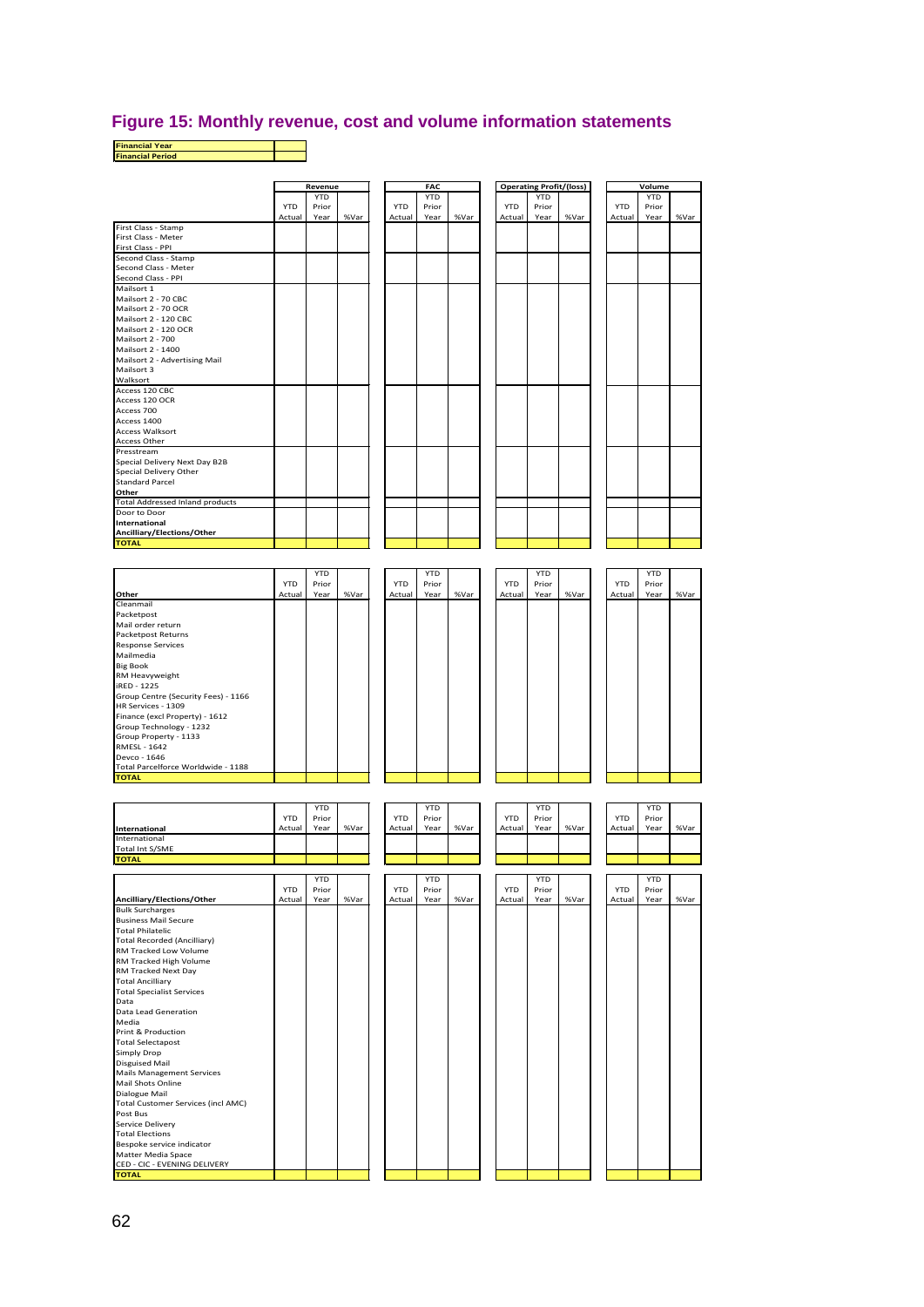# **Appendix 2: Product Allocations for Accounting Separation Allocations of products and/or services to the Four FREs**

In the event of conflict between the following product allocations and Royal Mail's published universal service products listing, Royal Mail must give priority to the latter in allocating products and services to the Four

| Line A                                                                     |                                                                                                                                      |                                                                   |                                                                                                                                                                 |                                                                             |                                                                                                         |                                            |                                                                                                                        |
|----------------------------------------------------------------------------|--------------------------------------------------------------------------------------------------------------------------------------|-------------------------------------------------------------------|-----------------------------------------------------------------------------------------------------------------------------------------------------------------|-----------------------------------------------------------------------------|---------------------------------------------------------------------------------------------------------|--------------------------------------------|------------------------------------------------------------------------------------------------------------------------|
| Line C Line C                                                              |                                                                                                                                      |                                                                   |                                                                                                                                                                 |                                                                             |                                                                                                         |                                            |                                                                                                                        |
|                                                                            | USO products & Downstream services (also separated by Line B)<br>Non-USO products & Downstream services (also separated by Line B)   |                                                                   |                                                                                                                                                                 |                                                                             | Ind to end only products - Mail                                                                         |                                            | End to end only products - non-M                                                                                       |
| Product available until 14/05/12                                           | M product for 2012/13                                                                                                                | change in the until 14/05/12                                      | M product for 2012/13                                                                                                                                           |                                                                             |                                                                                                         |                                            |                                                                                                                        |
|                                                                            |                                                                                                                                      |                                                                   |                                                                                                                                                                 |                                                                             |                                                                                                         |                                            |                                                                                                                        |
| amp 1c/2i                                                                  | Class Stamp / 2nd Class Stamp                                                                                                        |                                                                   | siness Mail or Advertising Mail 'N<br>Insorted' (depending on content)                                                                                          | ketpost (> 2kg)                                                             | cketpost (> 2kg)                                                                                        |                                            |                                                                                                                        |
| Meter 1c/2c                                                                | Let Class Meter / 2nd Class Meter                                                                                                    | Cleanmail Plus                                                    | Jusiness Mail or Advertising Mail 'Machine-readable                                                                                                             | acketsort (> 2kg)                                                           | acketsort (> 2kg)                                                                                       | <b>Jameday</b>                             | Royal Mail Sameday <sup>TM</sup>                                                                                       |
| PPI (inc ASTLL) and 1c/2c (Single piece)                                   | 1st Class Account / 2nd Class Account , (ASTLL becomes Cleanmail Advance (no "d')<br>on USO Business Mail Machine-readable unsorted) |                                                                   | Unsorted Plus' (depending on content)<br>lusiness Mail or Advertising Mail 'Machine-readable<br>Insorted Advanced (depending on content)                        | Packetsort Plus (> 2kg)                                                     | Packetsort Plus (> 2kg)                                                                                 | xternal Warehousing                        | Warehousing (Royal Mail Branded, but falls within<br>Parcelforce management structure)                                 |
| Special Delivery Next Day (Stamp & Meter) (see note 1)                     | Special Delivery Next Day Stamp / Special Delivery Next<br>Day Meter (see note 1)                                                    | Mailsort 1400 1c/2c                                               | Business Mail 'High Sort 1c' / Business Mail 'High Sort 2c'.<br>(No Packets format Business Mail, will switch to<br>Packetsort. Packetpost or Advertising Mail) | Bespoke Packetsort (> 2kg)                                                  | spoke Packetsort (> 2kg)                                                                                | Address Management Centre Products (AMC)   | Address Management Centre Products (AMC)                                                                               |
| Pre paid stationary 1c/2c                                                  | 1st Class Pre-paid Stationery / 2nd Class Pre-paid                                                                                   | Mailsort 1400 3c                                                  | Business Mail 'High Sort Economy' (No Packets format<br>lusiness Mail, will switch to Packetsort, Packetpost or<br>Advertising Mail)                            | RM Tracked (> 2kg)                                                          | M Tracked (inc next day) (> 2kg)                                                                        | ward Customs Clearance Fees                | nward Customs Clearance Fees                                                                                           |
| <b>Recorded Delivery</b><br>Local Collect                                  | tecorded Signed For <sup>TM</sup><br>oral Collect Social                                                                             | Mailsort 700<br>Mailsort 120                                      | <b>Buringer Mail - Low Sort</b><br><b>Jusiness Mail - Low Sort</b>                                                                                              | RM Heavyweight (> 2kg)<br>Special Delivery (All exc. for products in Box 1) | tvertising Mail 'Heavyweight' (> 2kg)<br>pecial Delivery 9am and 1pm (all exc. For products in<br>(x 1) | nethuene<br>nstmark Singans                | ostbus<br>Postmark                                                                                                     |
| Certificate of Posting                                                     | Certificate of Posting                                                                                                               | Mailsort 70                                                       | <b>Business Mail - Low Sort</b>                                                                                                                                 | ternational bulk mail                                                       | ernational Contract Services                                                                            | Consultancy & Agency Work (BPCS)           | Consultancy & Agency Work (BPCS)                                                                                       |
| Petitions to the Quee                                                      | etitions and addresses to the Queen<br>titions to Parliament                                                                         | Walksort<br>Presstream (inc. Premium, Walksort, Direct & Residue) | Publishing Mail (Presstream Walksort will cease exist from                                                                                                      | loor-to-Door<br>Packetpost Returns (>2kg)                                   | oor-to-Door<br>Packetpost Returns (>2kg)                                                                | Sale of Post Boxes<br>Rental of Post Boxes | Miscellaneous Income<br>Miscellaneous Income                                                                           |
| Petitions to Parliament<br><b>Poste Restante</b>                           | Poste Restante                                                                                                                       | Packetnost (« 2kg)                                                | 14/05/12)<br>Packetnost (« 2kg)                                                                                                                                 | conss (s2kg)                                                                | cess (s2kg)                                                                                             | <b>Jata Services</b>                       | <b>Data Products and Solutions</b>                                                                                     |
| <b>RLB Postings (Belfast)</b>                                              | NRC (Belfast) (see note 3)                                                                                                           | Packetsort (< 2kg)                                                | Packetsort (< 2kg)                                                                                                                                              |                                                                             |                                                                                                         | Soring Recharge                            | nternational sales agent recharge                                                                                      |
| Special Appeals/Charities (see note 3)                                     | pecial Appeals/Charities (see note 3)                                                                                                | Packetsort Plus (< 2kg)                                           | Packetsort Plus (< 2kg)                                                                                                                                         |                                                                             |                                                                                                         | <b>Stamps &amp; Collectibles</b>           | Stamps & Collectibles                                                                                                  |
| Unofficial Redirections                                                    | official Redirections (Forwarding)                                                                                                   | Bespoke Packetsort (< 2kg)                                        | lespoke Packetsort (< 2kg)                                                                                                                                      |                                                                             |                                                                                                         | Il intragroup income                       | Intragroup costs - costs reported in the reported business<br>cost base but not attribuatable to the reported business |
| Surcharges (Social) (see note 3)                                           | Surcharges (Social) (see note 3)                                                                                                     | Access (<2kg)                                                     |                                                                                                                                                                 |                                                                             |                                                                                                         |                                            | annives bos staubon<br>Intragroup costs - costs reported in the reported business                                      |
|                                                                            |                                                                                                                                      |                                                                   | Access (<2kg)                                                                                                                                                   |                                                                             |                                                                                                         | Dummy costs                                | cost base but not attribuatable to the reported business<br>products and services.                                     |
| Airmail & Surface (Letters, Postcards, Printed Papers, &<br>Small Packets) | Airmail / Surface Mail                                                                                                               | RM Tracked (< 2kg)                                                | RM Tracked (inc next day) (< 2kg)                                                                                                                               |                                                                             |                                                                                                         | Aailshots online                           | Mailshots Online                                                                                                       |
| Articles for the Blind - Air/Surface                                       | Articles for the Blind - International                                                                                               | Tracked Signature High Volume                                     | Tracked Signature High Volume                                                                                                                                   |                                                                             |                                                                                                         |                                            | E-commerce Engine®<br>Clear Prospects®                                                                                 |
| International Signed for<br>International Signed for Plus                  | ternational Signed For<br>imational Signed For (enhanced compensation) (see                                                          | Tracked High Volume<br>RM Heavyweight (exc. pkts > 2kg)           | Tracked High Volume<br>Advertising Mail 'Heavyweight' (< 2kg)                                                                                                   |                                                                             |                                                                                                         |                                            | Miscellaneous Income                                                                                                   |
|                                                                            | ote 31                                                                                                                               |                                                                   |                                                                                                                                                                 |                                                                             |                                                                                                         |                                            |                                                                                                                        |
| Inward Air Express<br>Inward Air Any Unsorted                              | ward Air Express<br>ward Air Any Unsorted                                                                                            | <b>Big Book</b><br>Freepost Name                                  | Advertising Mail 'Big Book'<br>reepost Name                                                                                                                     |                                                                             |                                                                                                         |                                            |                                                                                                                        |
| Inward Surface Unsorted                                                    | vard Surface Unsorted*                                                                                                               | Response Services                                                 | Customer Response Services                                                                                                                                      |                                                                             |                                                                                                         |                                            |                                                                                                                        |
| <b>Inward Returns</b><br>USO Parcels (see note 2)                          | ward Returns*<br>Itandard Parcels (see note 2)                                                                                       | Postal Voting<br><b>Business Collections</b>                      | Postal Voting<br><b>Rusiness Collection</b>                                                                                                                     |                                                                             |                                                                                                         |                                            |                                                                                                                        |
|                                                                            | usiness Airmail                                                                                                                      | Bespokes                                                          | Bespoke Solutions                                                                                                                                               |                                                                             |                                                                                                         |                                            |                                                                                                                        |
| Articles for the Blind                                                     | rticles for the Blind                                                                                                                | Callers Service                                                   | allers Service                                                                                                                                                  |                                                                             |                                                                                                         |                                            |                                                                                                                        |
| Redirection                                                                | Redirection                                                                                                                          | Calling for Priority Mail                                         | Callers Service                                                                                                                                                 |                                                                             |                                                                                                         |                                            |                                                                                                                        |
| Keepsafe Social<br>Return to sender                                        | leepsafe Social<br>turn to sender                                                                                                    | Ministerial Pouch Services<br>Floor Fees                          | linisterial Pouch Services<br>Floor Fees                                                                                                                        |                                                                             |                                                                                                         |                                            |                                                                                                                        |
|                                                                            |                                                                                                                                      | Pouch Services<br>tetention of Mail (Business Retention only)     | Royal Mail Pouch Services <sup>TM</sup>                                                                                                                         |                                                                             |                                                                                                         |                                            |                                                                                                                        |
|                                                                            |                                                                                                                                      | Rural Carriage of Goods                                           | eeosafe Business<br>Rural Carriage of Goods                                                                                                                     |                                                                             |                                                                                                         |                                            |                                                                                                                        |
|                                                                            |                                                                                                                                      | Rural Newspaper Delivery Service                                  | Rural Newspaper Delivery Service                                                                                                                                |                                                                             |                                                                                                         |                                            |                                                                                                                        |
|                                                                            |                                                                                                                                      | Rural Roadside Locked Private Letter Boxes<br>Selectapost         | rivate roadside letter<br>Selectapost                                                                                                                           |                                                                             |                                                                                                         |                                            |                                                                                                                        |
|                                                                            |                                                                                                                                      | <b>Timed Delivery</b>                                             | <b>Timed Delivery</b>                                                                                                                                           |                                                                             |                                                                                                         |                                            |                                                                                                                        |
|                                                                            |                                                                                                                                      | Miscellaneous Services                                            | PO Boxes and Response Service licence fee                                                                                                                       |                                                                             |                                                                                                         |                                            |                                                                                                                        |
|                                                                            |                                                                                                                                      | Courier Service (Bespoke)<br>Safebox                              | Bespoke Solutions<br>Safebox                                                                                                                                    |                                                                             |                                                                                                         |                                            |                                                                                                                        |
|                                                                            |                                                                                                                                      | Pre Sorted Delivery                                               | Pre Sorted Delivery                                                                                                                                             |                                                                             |                                                                                                         |                                            |                                                                                                                        |
|                                                                            |                                                                                                                                      | Early Extraction                                                  | Early Extraction<br>Early Collect                                                                                                                               |                                                                             |                                                                                                         |                                            |                                                                                                                        |
|                                                                            |                                                                                                                                      | Early Collect<br><b>Rusiness Mail Secure</b>                      | <b>Rusiness Mail Secure</b>                                                                                                                                     |                                                                             |                                                                                                         |                                            |                                                                                                                        |
|                                                                            |                                                                                                                                      | Sales related fees                                                | Sales related fees (not a product/service)                                                                                                                      |                                                                             |                                                                                                         |                                            |                                                                                                                        |
|                                                                            |                                                                                                                                      | Mailrooms<br>Royal Household Mail                                 | ilroom Management (Bespoke Solution)<br>Royal Household Mail (Bespoke Service)                                                                                  |                                                                             |                                                                                                         |                                            |                                                                                                                        |
|                                                                            |                                                                                                                                      | Santa Mail                                                        | Santa Mail                                                                                                                                                      |                                                                             |                                                                                                         |                                            |                                                                                                                        |
|                                                                            |                                                                                                                                      | <b>Election Postings</b><br>Surcharges (Business)                 | Election Products<br>Surcharges (Business)                                                                                                                      |                                                                             |                                                                                                         |                                            |                                                                                                                        |
|                                                                            |                                                                                                                                      | Private Boxes                                                     | Private Posting Boxes                                                                                                                                           |                                                                             |                                                                                                         |                                            |                                                                                                                        |
|                                                                            |                                                                                                                                      | Diversion (Delivery at Another Address)                           | wersion<br>oral Collect Business                                                                                                                                |                                                                             |                                                                                                         |                                            |                                                                                                                        |
|                                                                            |                                                                                                                                      | Local Collect<br>Do Not Redirect                                  | Do Not Redirect                                                                                                                                                 |                                                                             |                                                                                                         |                                            |                                                                                                                        |
|                                                                            |                                                                                                                                      | Rritish Forces Mail (Outward & Inward)                            | British Forces Mail (Outward & Inward)                                                                                                                          |                                                                             |                                                                                                         |                                            |                                                                                                                        |
|                                                                            |                                                                                                                                      | Annlication of Indicial<br>Docket Completion                      | Mixed Mail Premium Unsorted<br>fixed Mail Premium Unsorted                                                                                                      |                                                                             |                                                                                                         |                                            |                                                                                                                        |
|                                                                            |                                                                                                                                      | International Admail                                              | ternational Admail                                                                                                                                              |                                                                             |                                                                                                         |                                            |                                                                                                                        |
|                                                                            |                                                                                                                                      | <b>IBRS</b> Import                                                | mational Response services covering Inf1 Business<br>Reply, Int'l Admail, Int'l Stamped Response and Int'l Good<br>enium service                                |                                                                             |                                                                                                         |                                            |                                                                                                                        |
|                                                                            |                                                                                                                                      | international (All products except bulk mail, Signed for,         | ternational Contract Services covering Contract Airsun                                                                                                          |                                                                             |                                                                                                         |                                            |                                                                                                                        |
|                                                                            |                                                                                                                                      | and Signed for Plus)                                              | Contract Signed For / Mixed Mail / Letters / Flats /<br>Packets, Destination Sort and Infl Local Look                                                           |                                                                             |                                                                                                         |                                            |                                                                                                                        |
|                                                                            |                                                                                                                                      | Airsure                                                           | Airsure®                                                                                                                                                        |                                                                             |                                                                                                         |                                            |                                                                                                                        |
|                                                                            |                                                                                                                                      | Transits<br>ADEC                                                  | Transits<br>ADEC                                                                                                                                                |                                                                             |                                                                                                         |                                            |                                                                                                                        |
|                                                                            |                                                                                                                                      | <b>IRRS Exports</b>                                               | <b>IRRS Exports</b>                                                                                                                                             |                                                                             |                                                                                                         |                                            |                                                                                                                        |
|                                                                            |                                                                                                                                      | Direct Entry - Import                                             | Direct entry - import                                                                                                                                           |                                                                             |                                                                                                         |                                            |                                                                                                                        |
|                                                                            |                                                                                                                                      | Three Islands (including special delivery)                        | Three Islands (inc special delivery)                                                                                                                            |                                                                             |                                                                                                         |                                            |                                                                                                                        |
|                                                                            |                                                                                                                                      | Spring (exc. Recharge)<br>Large Mail Order Returns<br>MailMedia   | International sales consultant<br>Mail Order Returns                                                                                                            |                                                                             |                                                                                                         |                                            |                                                                                                                        |
|                                                                            |                                                                                                                                      |                                                                   | Advertising Mail with Response                                                                                                                                  |                                                                             |                                                                                                         |                                            |                                                                                                                        |
|                                                                            |                                                                                                                                      | POL Collect<br>COP Extraction                                     | Local Collect Social<br>lespoke Solutions                                                                                                                       |                                                                             |                                                                                                         |                                            |                                                                                                                        |
|                                                                            |                                                                                                                                      | ensus - Bespoke                                                   | Census - Bespoke                                                                                                                                                |                                                                             |                                                                                                         |                                            |                                                                                                                        |
|                                                                            |                                                                                                                                      | Advertising mail<br>Sustainable Mail                              | <b>IieM</b> poizitwerk<br>Sustainable Advertising Mail                                                                                                          |                                                                             |                                                                                                         |                                            |                                                                                                                        |
|                                                                            |                                                                                                                                      | Airnack                                                           | Airpack                                                                                                                                                         |                                                                             |                                                                                                         |                                            |                                                                                                                        |
|                                                                            |                                                                                                                                      | Packetpost Returns (< 2kg)                                        | Packetpost Returns (< 2kg)                                                                                                                                      |                                                                             |                                                                                                         |                                            |                                                                                                                        |

**Notes**<br>1. This product is subject to transfer pricing requirements across Line Ass set out in \$9.9.<br>3. The tennod this product which are than 2012 and product to the firstnament across Line A as set out in \$9.9.<br>3. These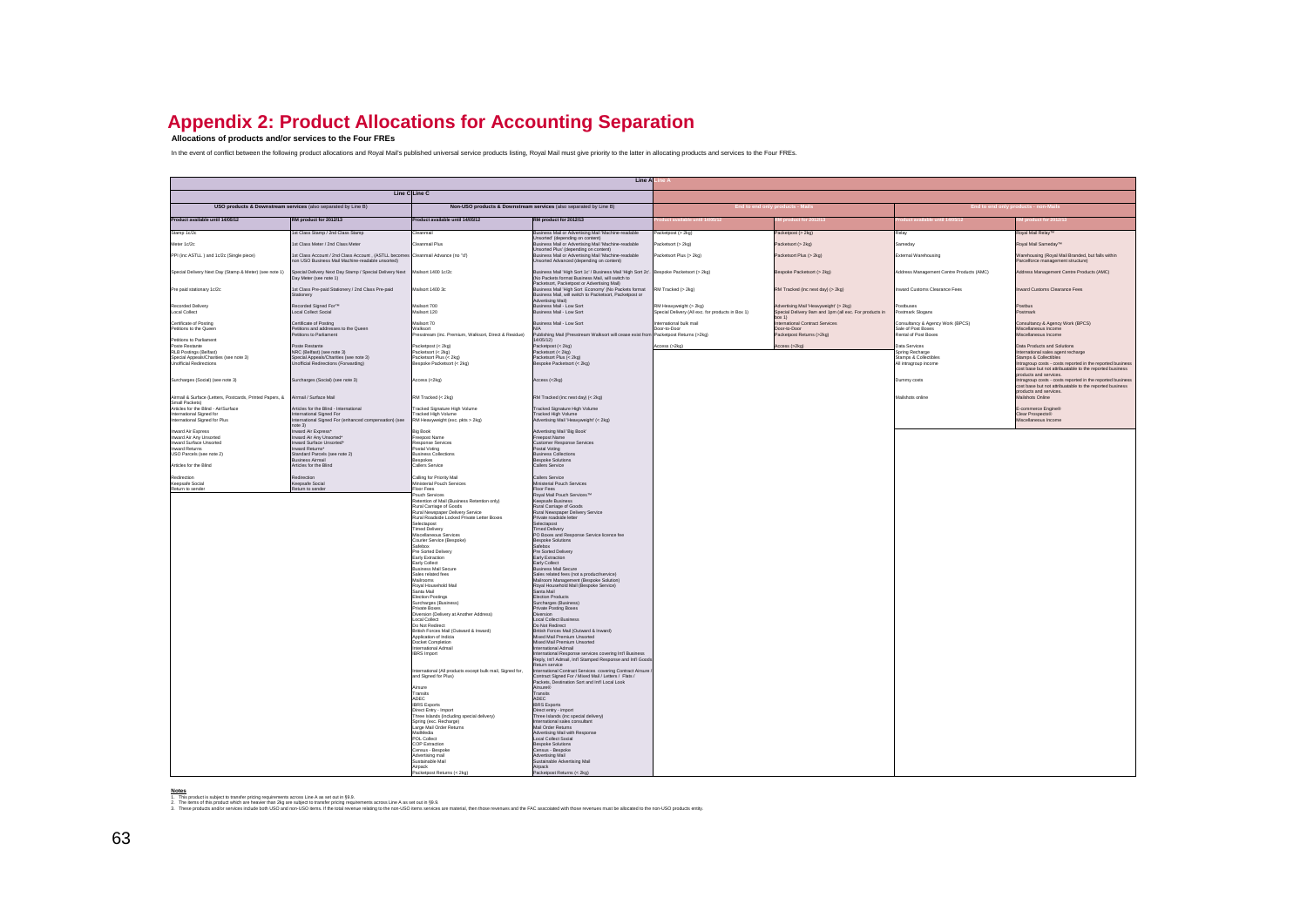# **Appendix 3**

### **Material change pro-formas**

#### Royal Mail must—

- **(a)** in relation to any material change to the Costing Manual, use the pro-forma set out in **Table 12** of this **Appendix 3**; or
- **(b)** in relation to any material change to the Accounting Methodology Manual, use the proforma set out in **Table 13** of this **Appendix 3**.

In using these pro-formas, **Royal Mail** must ensure that-

- **(a)** the description of the change is explained in a manner that can be easily understood by a reader who does not have a detailed technical knowledge of Royal Mail's operations and systems (e.g. avoiding acronyms and technical jargon to the greatest extent possible);
- **(b)** in giving reasons for the change, a brief explanation of the available options for change and Royal Mail's assessment of those options are provided; and
- **(c)** in stating the compliance with these Guidelines, a reference to the relevant obligations in these Guidelines and an explanation of how Royal Mail considers that the change complies with these obligations.

#### **Table 12: Material changes to the Costing Manual**

| Description of change:                    |                                                                                 |                        |                       |                   |              |          |
|-------------------------------------------|---------------------------------------------------------------------------------|------------------------|-----------------------|-------------------|--------------|----------|
| Date change effective from:               |                                                                                 |                        |                       |                   |              |          |
|                                           | Area of the National Costing Methodology or Zonal Costing Methodology affected: |                        |                       |                   |              |          |
| Area of the Pipeline affected:            |                                                                                 |                        |                       |                   |              |          |
| Reasons for change:                       |                                                                                 |                        |                       |                   |              |          |
|                                           | Compliance with the Regulatory Accounting Guidelines:                           |                        |                       |                   |              |          |
|                                           |                                                                                 | (a)                    | (b)                   | (c)               | (c) / (a)    |          |
| Items affected                            |                                                                                 | Value before<br>change | Value after<br>change | <b>Difference</b> | % difference | Comments |
| <b>Activity Costs</b>                     |                                                                                 |                        |                       |                   |              |          |
|                                           |                                                                                 |                        |                       |                   |              |          |
| Cost of<br>products<br>and/or<br>services | Total                                                                           |                        |                       |                   |              |          |
|                                           | USO product                                                                     |                        |                       |                   |              |          |
|                                           | <b>Access product</b>                                                           |                        |                       |                   |              |          |
|                                           | non-USO (remainder)                                                             |                        |                       |                   |              |          |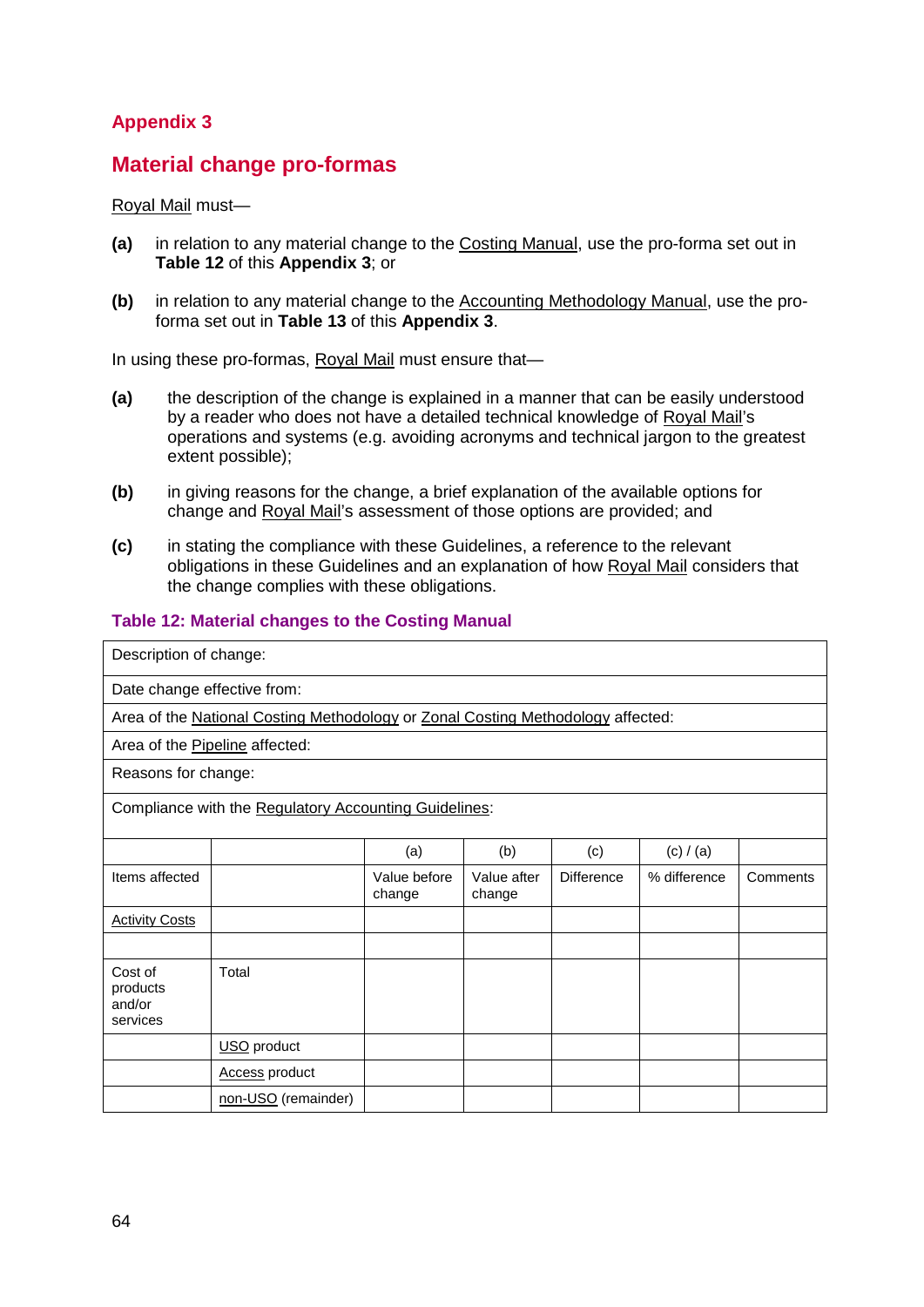### **Table 13: Material changes to the Accounting Methodology Manual**

Description of change:

Date change effective from:

Reasons for change:

Compliance with the Regulatory Accounting Guidelines:

|               | Income statement: material changes |                       |                   |              |          |  |
|---------------|------------------------------------|-----------------------|-------------------|--------------|----------|--|
|               | (a)                                | (b)                   | (c)               | (c) / (a)    |          |  |
| Reported Item | Value before<br>change             | Value after<br>change | <b>Difference</b> | % difference | Comments |  |
| Item 1        |                                    |                       |                   |              |          |  |
| Item 2        |                                    |                       |                   |              |          |  |
| .             |                                    |                       |                   |              |          |  |
| Item x        |                                    |                       |                   |              |          |  |

|                   | Capital employed statement: material changes |                       |                   |              |          |
|-------------------|----------------------------------------------|-----------------------|-------------------|--------------|----------|
|                   | (a)                                          | (b)                   | (c)               | (c) $/(a)$   |          |
| Reported Item     | Value before<br>change                       | Value after<br>change | <b>Difference</b> | % difference | Comments |
| Item 1            |                                              |                       |                   |              |          |
| Item <sub>2</sub> |                                              |                       |                   |              |          |
| $\cdots$          |                                              |                       |                   |              |          |
| Item x            |                                              |                       |                   |              |          |

|                   | Cash flow statement: material changes |                       |                   |              |          |  |
|-------------------|---------------------------------------|-----------------------|-------------------|--------------|----------|--|
|                   | (a)                                   | (b)                   | (c)               | (c) / (a)    |          |  |
| Reported Item     | Value before<br>change                | Value after<br>change | <b>Difference</b> | % difference | Comments |  |
| Item 1            |                                       |                       |                   |              |          |  |
| Item <sub>2</sub> |                                       |                       |                   |              |          |  |
|                   |                                       |                       |                   |              |          |  |
| Item x            |                                       |                       |                   |              |          |  |

| Notes to the statements: material changes |              |  |  |  |
|-------------------------------------------|--------------|--|--|--|
| Reported Item                             | <b>Notes</b> |  |  |  |
| Item 1                                    |              |  |  |  |
| Item <sub>2</sub>                         |              |  |  |  |
| .                                         |              |  |  |  |
| Item x                                    |              |  |  |  |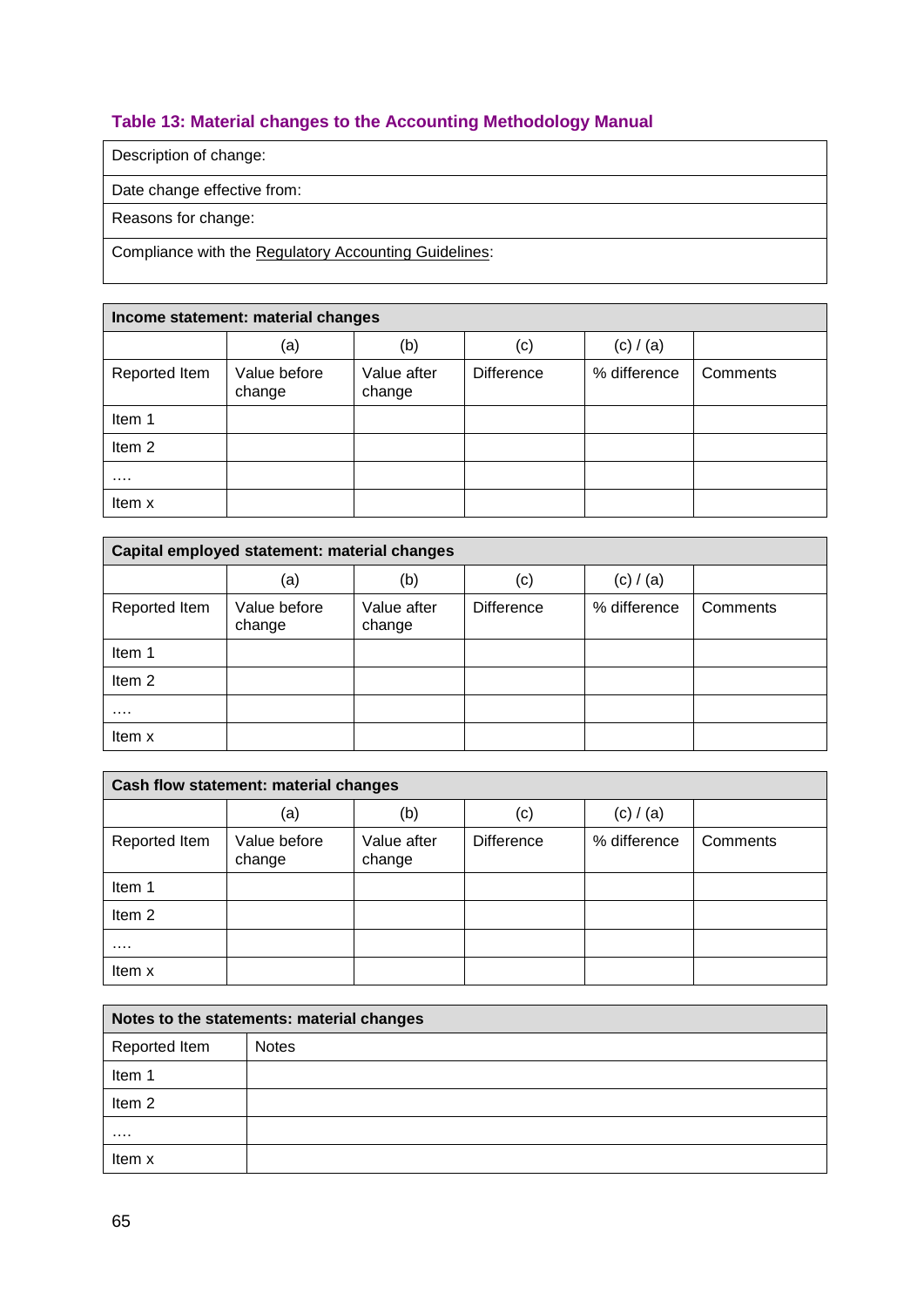### **Appendix 4: Information to be included in the pro-forma's for the technical appendices of the Costing Manual**

#### **Data Template A**

|       |                     | Scope: all SPHCCs with a non-zero FAC or traffic volume in any quarter.<br>Significant digits: to minimise the impact of rounding errors please provide all data to the maximum number of significant figures allowed by the RM system. |                                   |                       |    |    |                                       |    |    |    |    |               |    |    |    |    |              |    |    |
|-------|---------------------|-----------------------------------------------------------------------------------------------------------------------------------------------------------------------------------------------------------------------------------------|-----------------------------------|-----------------------|----|----|---------------------------------------|----|----|----|----|---------------|----|----|----|----|--------------|----|----|
|       |                     |                                                                                                                                                                                                                                         |                                   |                       |    |    | <b>Revenue Derived Traffic Volume</b> |    |    |    |    | Total FAC (£) |    |    |    |    | Unit FAC (p) |    |    |
| Group | SPHCC SPHCC<br>Code | <b>SPHCC Description</b>                                                                                                                                                                                                                | Sales Product Code<br>Description | Non-<br>mails<br>flag | Q1 | Q2 | Q3                                    | Q4 | FY | Q1 | Q2 | Q3            | Q4 | FY | Q1 | O2 | Q3           | Q4 | FY |
|       | Data Template B     |                                                                                                                                                                                                                                         |                                   |                       |    |    |                                       |    |    |    |    |               |    |    |    |    |              |    |    |

Scope: all activities with a non-zero value in any quarter, plus all activities acting as source activities for class costing. Significant digits: to minimise the impact of rounding errors please provide all data to the maximum number of significant figures allowed by the RM system.

|          |                             |                         |                              |                          |                                          | Cost(E) |                                             |     |
|----------|-----------------------------|-------------------------|------------------------------|--------------------------|------------------------------------------|---------|---------------------------------------------|-----|
| Activity |                             |                         |                              |                          |                                          |         |                                             |     |
| Code     | <b>Activity Description</b> | <b>Pipeline Segment</b> | <b>Attribute Description</b> | Ο1<br>and the control of | $\sim$<br>⊌∠<br>the contract of the con- | Q3      | $\bigcap$<br>⊬ب<br>the contract of the con- | EV. |
|          |                             |                         |                              |                          |                                          |         |                                             |     |

#### **Data Template C**

Scope: all activities whose cost is allocated by the application of PFs and WFs (excluding "class activities").

Significant digits: to minimise the impact of rounding errors please provide all data to the maximum number of significant figures allowed by the RM system.

|                             |                                     |          | DE |   |   | MCE<br>V V I  |   |    |    |
|-----------------------------|-------------------------------------|----------|----|---|---|---------------|---|----|----|
| Code<br>Activity<br>- - - - | <b>SPHCC</b><br>$\sim$<br>Code<br>. | ີ<br>$-$ | ₩  | w | æ | $\sim$ $\sim$ | ∽ | שע | Q4 |

#### **Data Template D**

Scope: all "class activities" whose PFs and WFs are assigned by reference to another "source activity" on the basis of class.

Significant digits: to minimise the impact of rounding errors please provide all data to the maximum number of significant figures allowed by the RM system.

|                                    |                                     |       |    |    | $1 = yes, 0 = no$ | Should Class adopt PF of Source Activity Should Class adopt WF of Source Activity<br>$1 = yes, 0 = no$ |  |    |    |  |
|------------------------------------|-------------------------------------|-------|----|----|-------------------|--------------------------------------------------------------------------------------------------------|--|----|----|--|
| Activity Code of<br>Class Activity | Activity Code of<br>Source Activity | Class | Ő. | Q2 |                   | Q1                                                                                                     |  | QЗ | Q4 |  |

#### **Data Template E - part 1 of 2**

Scope: all activities whose cost is allocated on an EPMU basis.

Significant digits: to minimise the impact of rounding errors please provide all data to the maximum number of significant figures allowed by the RM system.

|                      |               | Is SPHCC included in cost base?<br>$\overline{A}$<br>$1 = ves. 0 = no$ |         |    |    |  |  |  |  |
|----------------------|---------------|------------------------------------------------------------------------|---------|----|----|--|--|--|--|
| <b>SPHCC</b><br>code | Jverhead rule | `<br>◡                                                                 | v<br>₩∠ | שע | ⊿د |  |  |  |  |